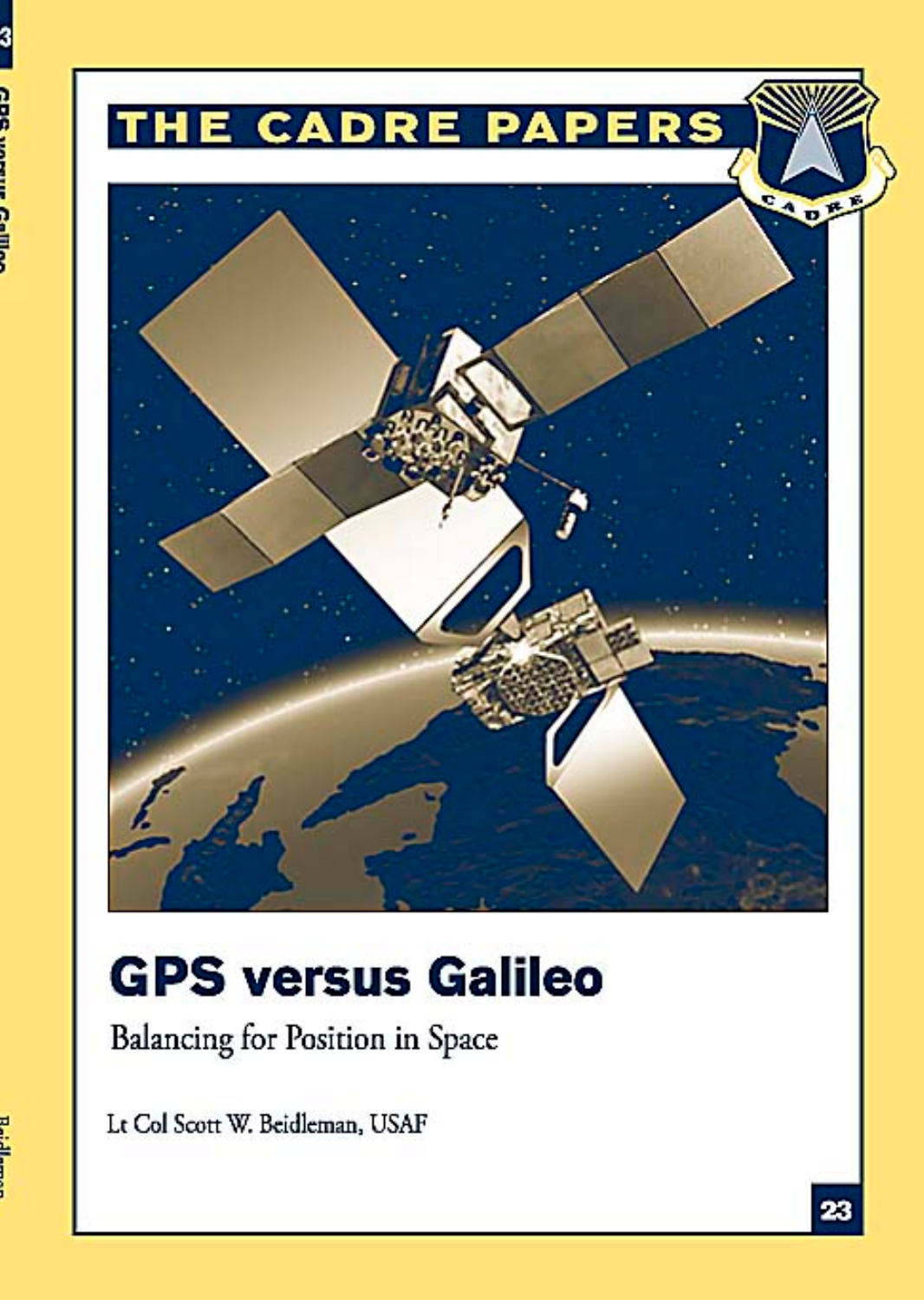| <b>Report Documentation Page</b>                                                                                                                                                                                                                                                                                                                                                                                                                                                                                                                                                                                                                                                                                                                                                                                                                                   |                             |                              | Form Approved<br>OMB No. 0704-0188 |                                                     |                            |
|--------------------------------------------------------------------------------------------------------------------------------------------------------------------------------------------------------------------------------------------------------------------------------------------------------------------------------------------------------------------------------------------------------------------------------------------------------------------------------------------------------------------------------------------------------------------------------------------------------------------------------------------------------------------------------------------------------------------------------------------------------------------------------------------------------------------------------------------------------------------|-----------------------------|------------------------------|------------------------------------|-----------------------------------------------------|----------------------------|
| Public reporting burden for the collection of information is estimated to average 1 hour per response, including the time for reviewing instructions, searching existing data sources, gathering and<br>maintaining the data needed, and completing and reviewing the collection of information. Send comments regarding this burden estimate or any other aspect of this collection of information,<br>including suggestions for reducing this burden, to Washington Headquarters Services, Directorate for Information Operations and Reports, 1215 Jefferson Davis Highway, Suite 1204, Arlington<br>VA 22202-4302. Respondents should be aware that notwithstanding any other provision of law, no person shall be subject to a penalty for failing to comply with a collection of information if it<br>does not display a currently valid OMB control number. |                             |                              |                                    |                                                     |                            |
| <b>1. REPORT DATE</b><br><b>MAY 2006</b>                                                                                                                                                                                                                                                                                                                                                                                                                                                                                                                                                                                                                                                                                                                                                                                                                           |                             | 2. REPORT TYPE               |                                    | <b>3. DATES COVERED</b><br>00-00-2006 to 00-00-2006 |                            |
| <b>4. TITLE AND SUBTITLE</b>                                                                                                                                                                                                                                                                                                                                                                                                                                                                                                                                                                                                                                                                                                                                                                                                                                       |                             |                              | <b>5a. CONTRACT NUMBER</b>         |                                                     |                            |
| <b>GPS versus Galileo. Balancing for Position in Space</b>                                                                                                                                                                                                                                                                                                                                                                                                                                                                                                                                                                                                                                                                                                                                                                                                         |                             |                              | <b>5b. GRANT NUMBER</b>            |                                                     |                            |
|                                                                                                                                                                                                                                                                                                                                                                                                                                                                                                                                                                                                                                                                                                                                                                                                                                                                    |                             |                              |                                    |                                                     | 5c. PROGRAM ELEMENT NUMBER |
| 6. AUTHOR(S)                                                                                                                                                                                                                                                                                                                                                                                                                                                                                                                                                                                                                                                                                                                                                                                                                                                       |                             |                              | <b>5d. PROJECT NUMBER</b>          |                                                     |                            |
|                                                                                                                                                                                                                                                                                                                                                                                                                                                                                                                                                                                                                                                                                                                                                                                                                                                                    |                             |                              | <b>5e. TASK NUMBER</b>             |                                                     |                            |
|                                                                                                                                                                                                                                                                                                                                                                                                                                                                                                                                                                                                                                                                                                                                                                                                                                                                    |                             |                              |                                    | 5f. WORK UNIT NUMBER                                |                            |
| 7. PERFORMING ORGANIZATION NAME(S) AND ADDRESS(ES)<br>Air University Press, Maxwell AFB, AL, 36112-6615                                                                                                                                                                                                                                                                                                                                                                                                                                                                                                                                                                                                                                                                                                                                                            |                             |                              |                                    | 8. PERFORMING ORGANIZATION<br><b>REPORT NUMBER</b>  |                            |
| 9. SPONSORING/MONITORING AGENCY NAME(S) AND ADDRESS(ES)<br>10. SPONSOR/MONITOR'S ACRONYM(S)                                                                                                                                                                                                                                                                                                                                                                                                                                                                                                                                                                                                                                                                                                                                                                        |                             |                              |                                    |                                                     |                            |
|                                                                                                                                                                                                                                                                                                                                                                                                                                                                                                                                                                                                                                                                                                                                                                                                                                                                    |                             |                              |                                    | 11. SPONSOR/MONITOR'S REPORT<br>NUMBER(S)           |                            |
| 12. DISTRIBUTION/AVAILABILITY STATEMENT<br>Approved for public release; distribution unlimited                                                                                                                                                                                                                                                                                                                                                                                                                                                                                                                                                                                                                                                                                                                                                                     |                             |                              |                                    |                                                     |                            |
| <b>13. SUPPLEMENTARY NOTES</b><br>The original document contains color images.                                                                                                                                                                                                                                                                                                                                                                                                                                                                                                                                                                                                                                                                                                                                                                                     |                             |                              |                                    |                                                     |                            |
| 14. ABSTRACT                                                                                                                                                                                                                                                                                                                                                                                                                                                                                                                                                                                                                                                                                                                                                                                                                                                       |                             |                              |                                    |                                                     |                            |
| <b>15. SUBJECT TERMS</b>                                                                                                                                                                                                                                                                                                                                                                                                                                                                                                                                                                                                                                                                                                                                                                                                                                           |                             |                              |                                    |                                                     |                            |
| 16. SECURITY CLASSIFICATION OF:                                                                                                                                                                                                                                                                                                                                                                                                                                                                                                                                                                                                                                                                                                                                                                                                                                    |                             |                              | 17. LIMITATION OF                  | 18. NUMBER                                          | 19a. NAME OF               |
| a. REPORT<br>unclassified                                                                                                                                                                                                                                                                                                                                                                                                                                                                                                                                                                                                                                                                                                                                                                                                                                          | b. ABSTRACT<br>unclassified | c. THIS PAGE<br>unclassified | <b>ABSTRACT</b>                    | OF PAGES<br>92                                      | <b>RESPONSIBLE PERSON</b>  |

**Standard Form 298 (Rev. 8-98)**<br>Prescribed by ANSI Std Z39-18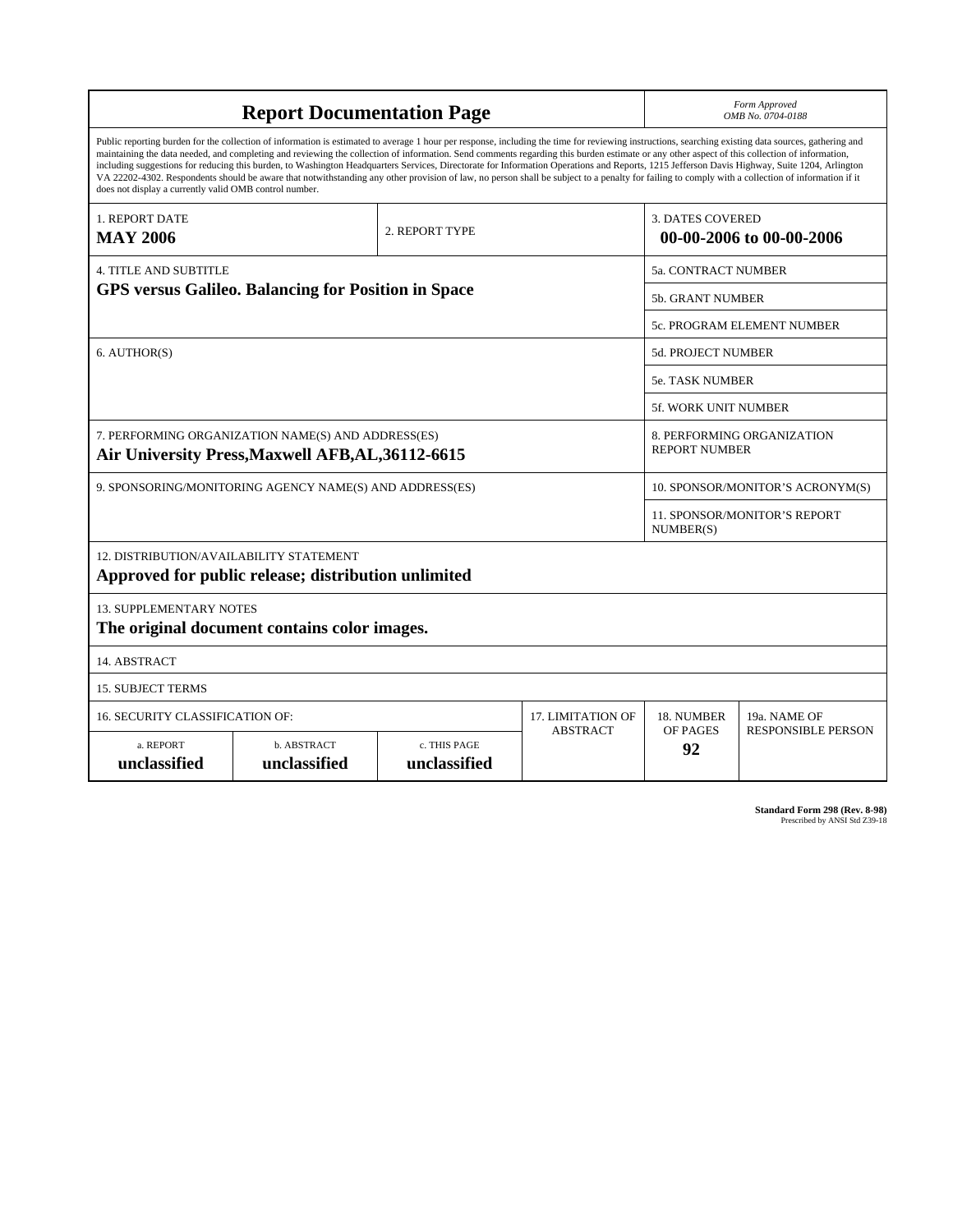After you have read this research report, please give us your frank opinion on the contents. All comments––large or small, complimentary or caustic––will be gratefully appreciated. Mail them to CADRE/AR, Building 1400, 401 Chennault Circle, Maxwell AFB AL 36112–6428.





Thank you for your assistance.

Cut along dotted line **Cut along dotted line**

**. . . . . . . . . . . . . . . . . . . . . . . . . . . . . . . . . . . . . . . . . . . . . . . . . . . . . . . . . . . . . . . . . . . . . . . . . . . . . . . . . . . . . . . . . . . . . . . . . . . . . . .**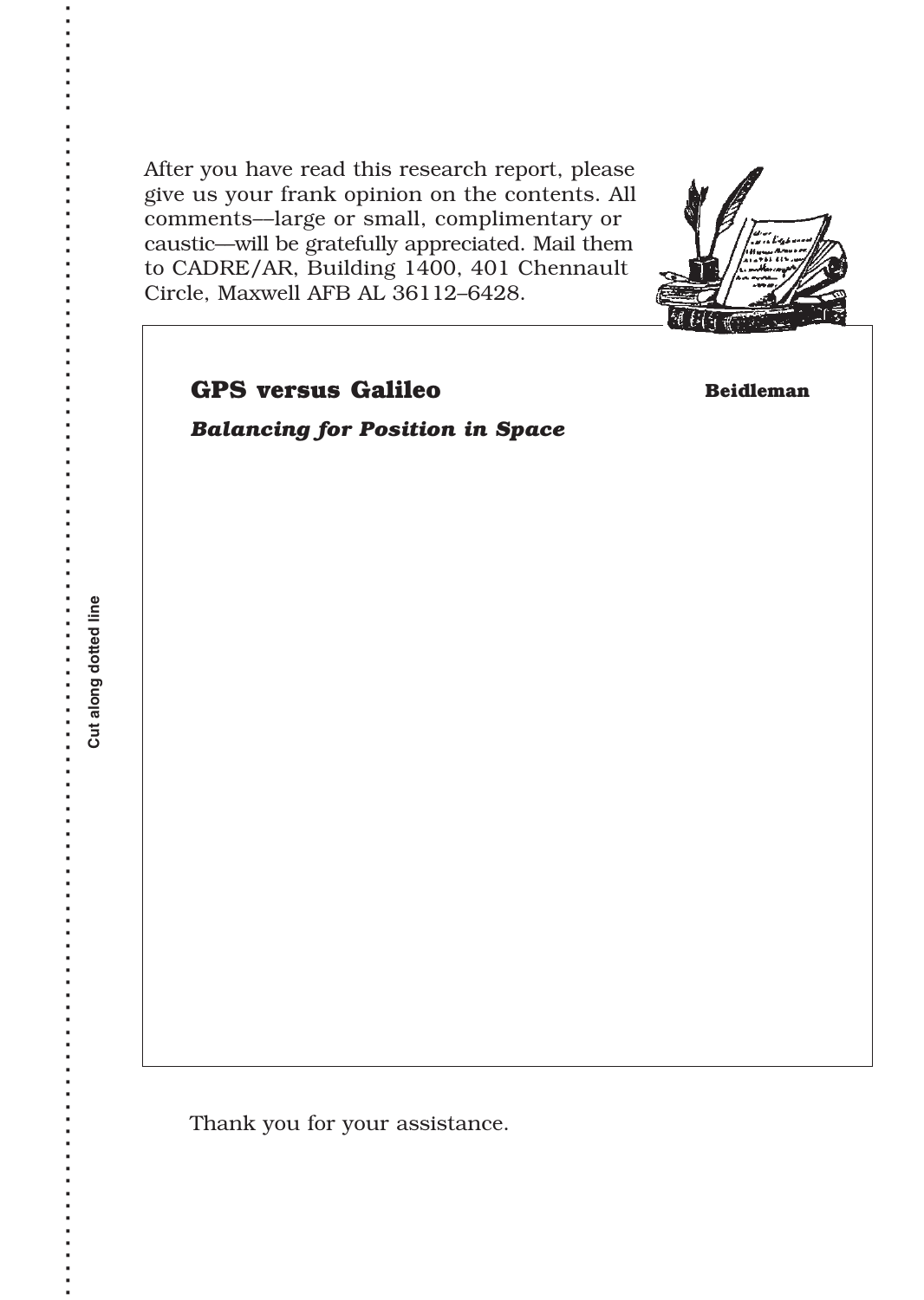## **COLLEGE OF AEROSPACE DOCTRINE, RESEARCH AND EDUCATION**

## **AIR UNIVERSITY**



## **GPS versus Galileo** *Balancing for Position in Space*

SCOTT W. BEIDLEMAN Lieutenant Colonel, USAF

CADRE Paper No. 23

Air University Press Maxwell Air Force Base, Alabama 36112-6615

May 2006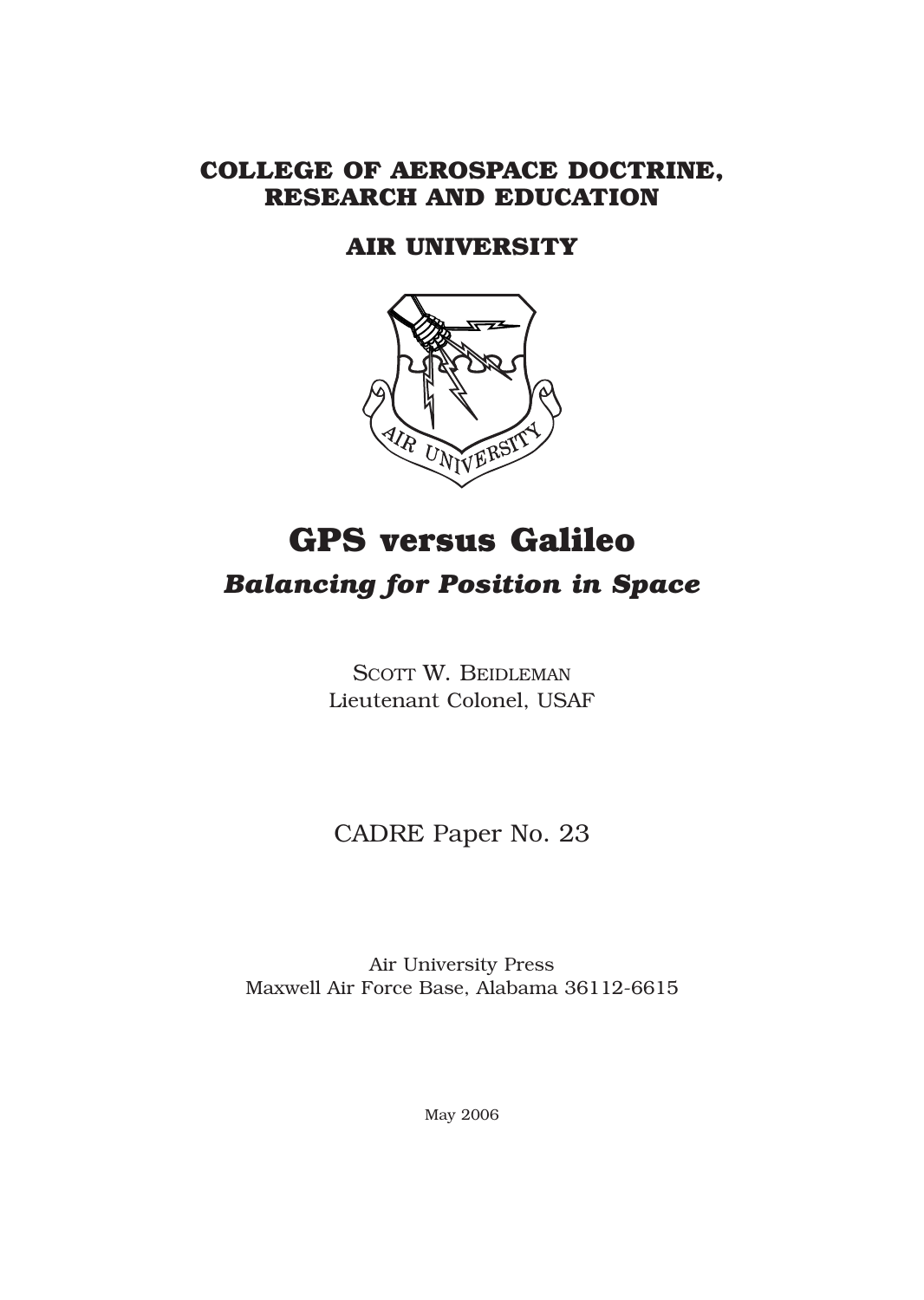#### **Air University Library Cataloging Data**

Beidleman, Scott W.

GPS versus Galileo : balancing for position in space / Scott W. Beidleman.

p. ; cm. – (CADRE paper, 1537-3371 ; 23)

Includes bibliographical references.

ISBN 1-58566-149-X

1. Global Positioning System. 2. Galileo Joint Undertaking. 3. Artificial satellites in navigation. 4. Astronautics and state. I. Title. II. Series. III. Air University (U.S.). College of Aerospace Doctrine, Research and Education.

623.893––dc22

#### **Disclaimer**

Opinions, conclusions, and recommendations expressed or implied within are solely those of the author and do not necessarily represent the views of Air University, the United States Air Force, the Department of Defense, or any other US government agency. Cleared for public release: distribution unlimited.

This CADRE Paper and others in the series are available electronically at the Air University Research Web site http://research.maxwell.af.mil and the AU Press Web site http://aupress.maxwell.af.mil.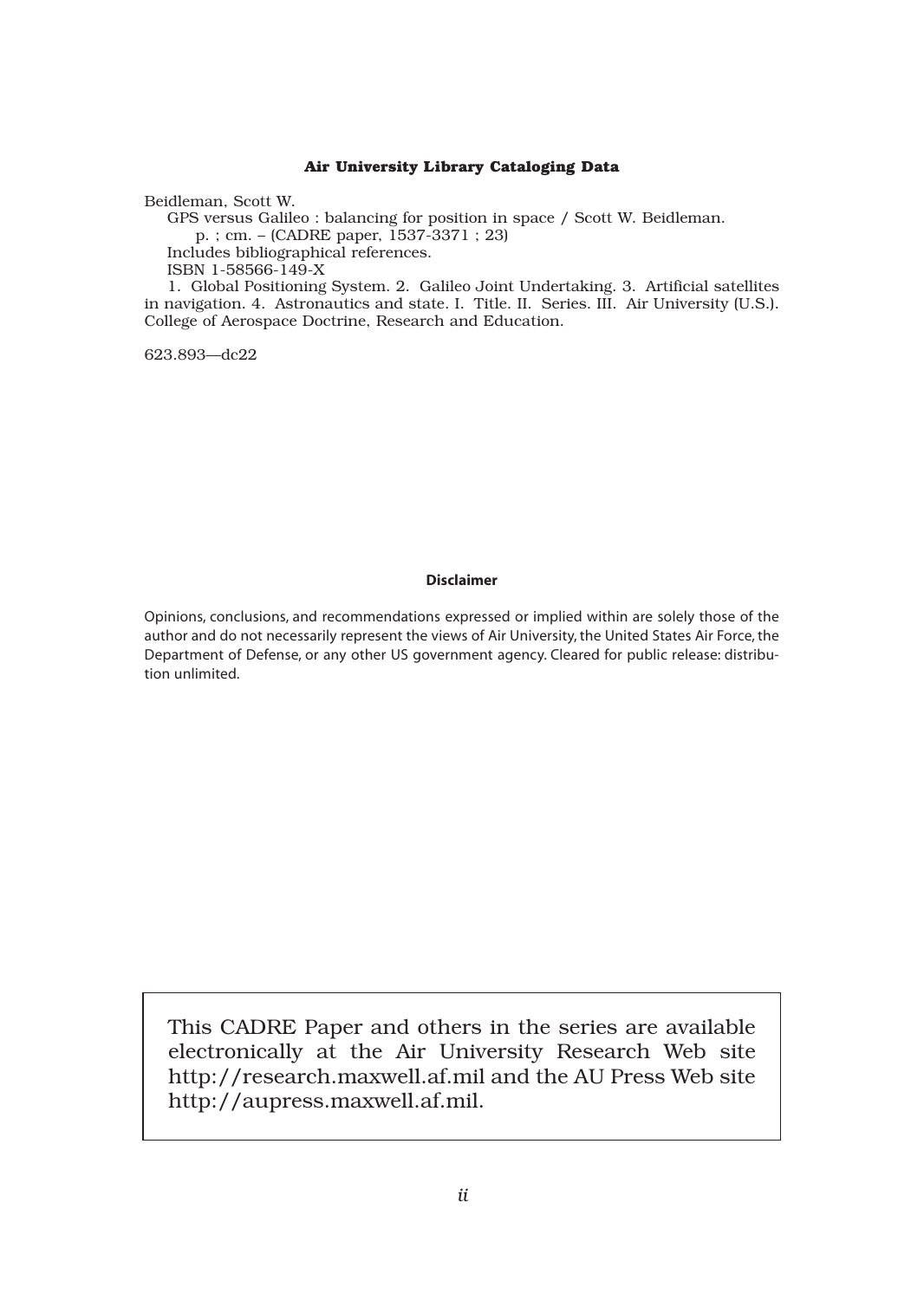#### **CADRE Papers**

CADRE Papers are occasional publications sponsored by the Airpower Research Institute of Air University's College of Aerospace Doctrine, Research and Education (CADRE). Dedicated to promoting the understanding of air and space power theory and application, these studies are published by Air University Press and broadly distributed to the US Air Force, the Department of Defense and other governmental organizations, leading scholars, selected institutions of higher learning, public-policy institutes, and the media.

All military members and civilian employees assigned to Air University are invited to contribute unclassified manuscripts that deal with air and/or space power history, theory, doctrine or strategy, or with joint or combined service matters bearing on the application of air and/or space power.

Authors should submit three copies of a double-spaced, typed manuscript and an electronic version of the manuscript on removable media along with a brief (200-word maximum) abstract. The electronic file should be compatible with Microsoft Windows and Microsoft Word—Air University Press uses Word as its standard word-processing program.

> Please send inquiries or comments to Chief of Research Airpower Research Institute CADRE 401 Chennault Circle Maxwell AFB AL 36112-6428 Tel: (334) 953-5508 DSN 493-5508 Fax: (334) 953-6739 DSN 493-6739 E-mail: cadre.research@maxwell.af.mil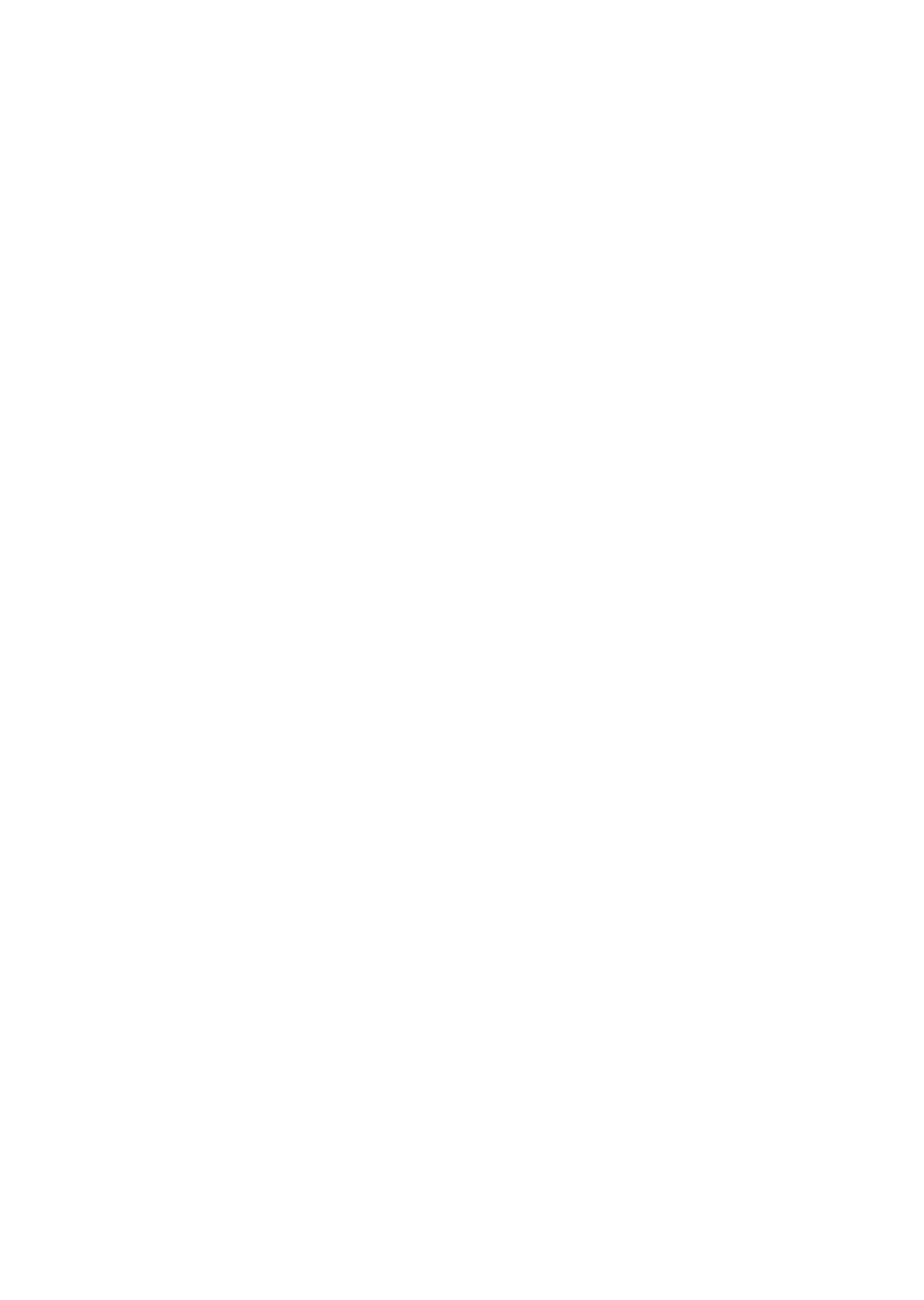## **Contents**

| Chapter |                                  | Page              |
|---------|----------------------------------|-------------------|
|         |                                  | ii                |
|         | FOREWORD                         | vii               |
|         | ABOUT THE AUTHOR                 | ix                |
|         | ACKNOWLEDGMENTS                  | хi                |
| 1       | INTRODUCTION                     | $\mathbf{1}$<br>9 |
| 2       | GPS VERSUS GALILEO               | 11<br>27          |
| 3       |                                  | 31<br>45          |
| 4       | IMPLICATIONS AND RECOMMENDATIONS | 51<br>66          |
|         | ABBREVIATIONS                    | 69                |
|         |                                  | 71                |
|         |                                  |                   |

## **Illustrations**

## *Figure*

|   | Satellite geometry                        |    |
|---|-------------------------------------------|----|
| 2 | Global positioning system (GPS) satellite | 14 |
| 3 | Galileo satellite                         | 16 |

## **Table**

| Number of visible satellites for various masking |    |
|--------------------------------------------------|----|
|                                                  | 13 |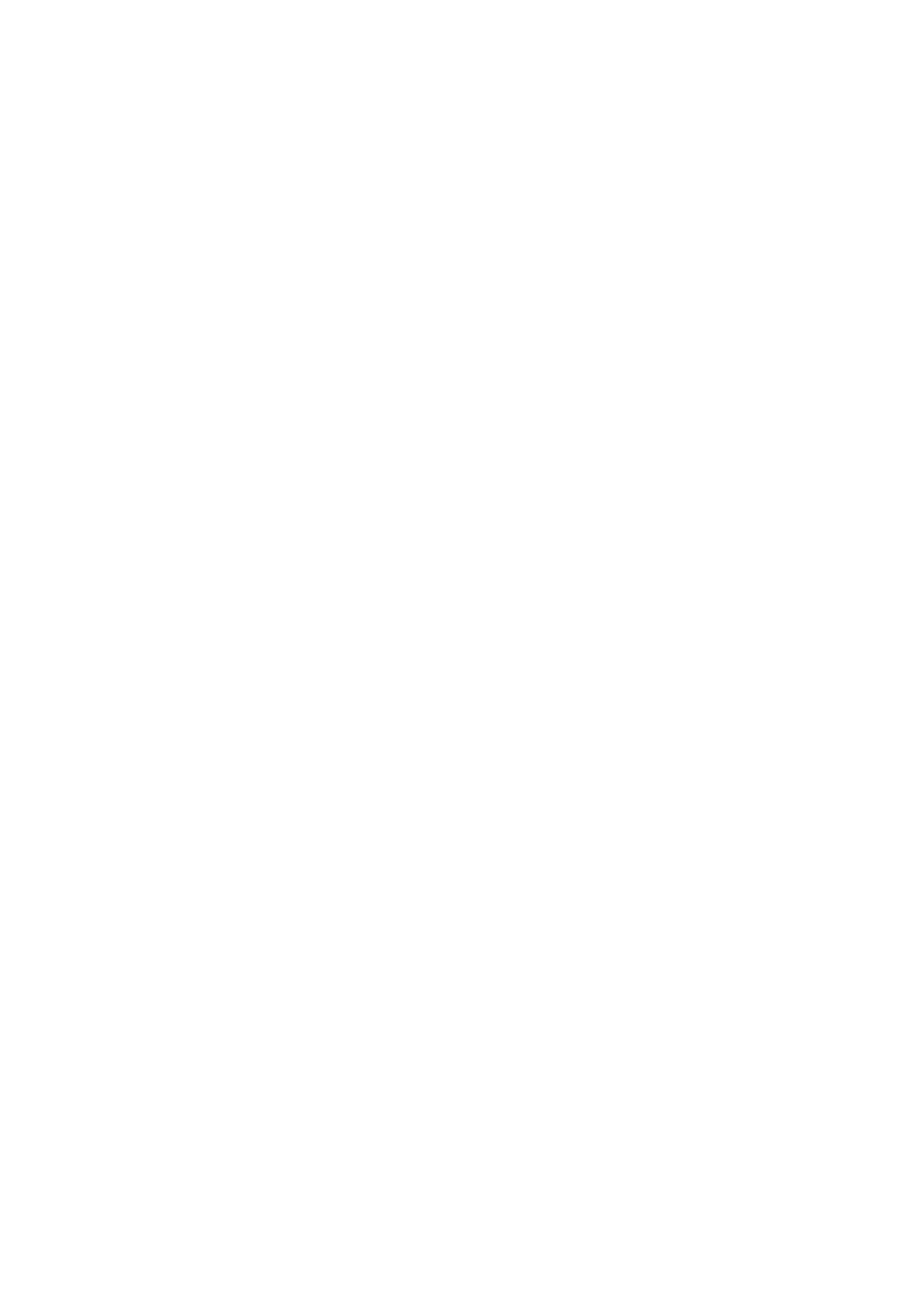### **Foreword**

This study investigates Europe's motives to develop the independent satellite navigation system known as Galileo despite the existence of America's successful global positioning system (GPS). The study begins by analyzing both systems to familiarize the reader with global navigation satellite systems (GNSS) and to provide an understanding of the strengths and weaknesses of GPS and Galileo, as well as the systems' similarities and differences. Although the two systems have different founding principles, they employ similar infrastructures and operational concepts. In the short term, Galileo will provide better accuracy for civilian users until GPS upgrades take effect. But performance is only part of the rationale. The author contends that Europe's pursuit of Galileo is driven by a combination of reasons, including performance, independence, and economic incentive. With Galileo, Europe hopes to achieve political, security, and technological independence from the United States. Additionally, Europe envisions overcoming the US monopoly on GNSS by seizing a sizable share of the expanding GNSS market and setting a new world standard for satellite navigation. Finally, the author explores Galileo's impact on the United States and reviews US policy towards Galileo. The study concludes with recommendations to strengthen the competitiveness of GPS.

*GPS versus Galileo: Balancing for Position in Space* was originally written as a master's thesis for the Air University's School of Advanced Air and Space Studies (SAASS) at Maxwell AFB, Alabama, in June 2004. The College of Aerospace Doctrine, Research and Education (CADRE) is pleased to publish this SAASS research as a CADRE Paper and thereby make it available to a wider audience within the US Air Force and beyond.

au K. MONTeusen

Chief of Research Airpower Research Institute, CADRE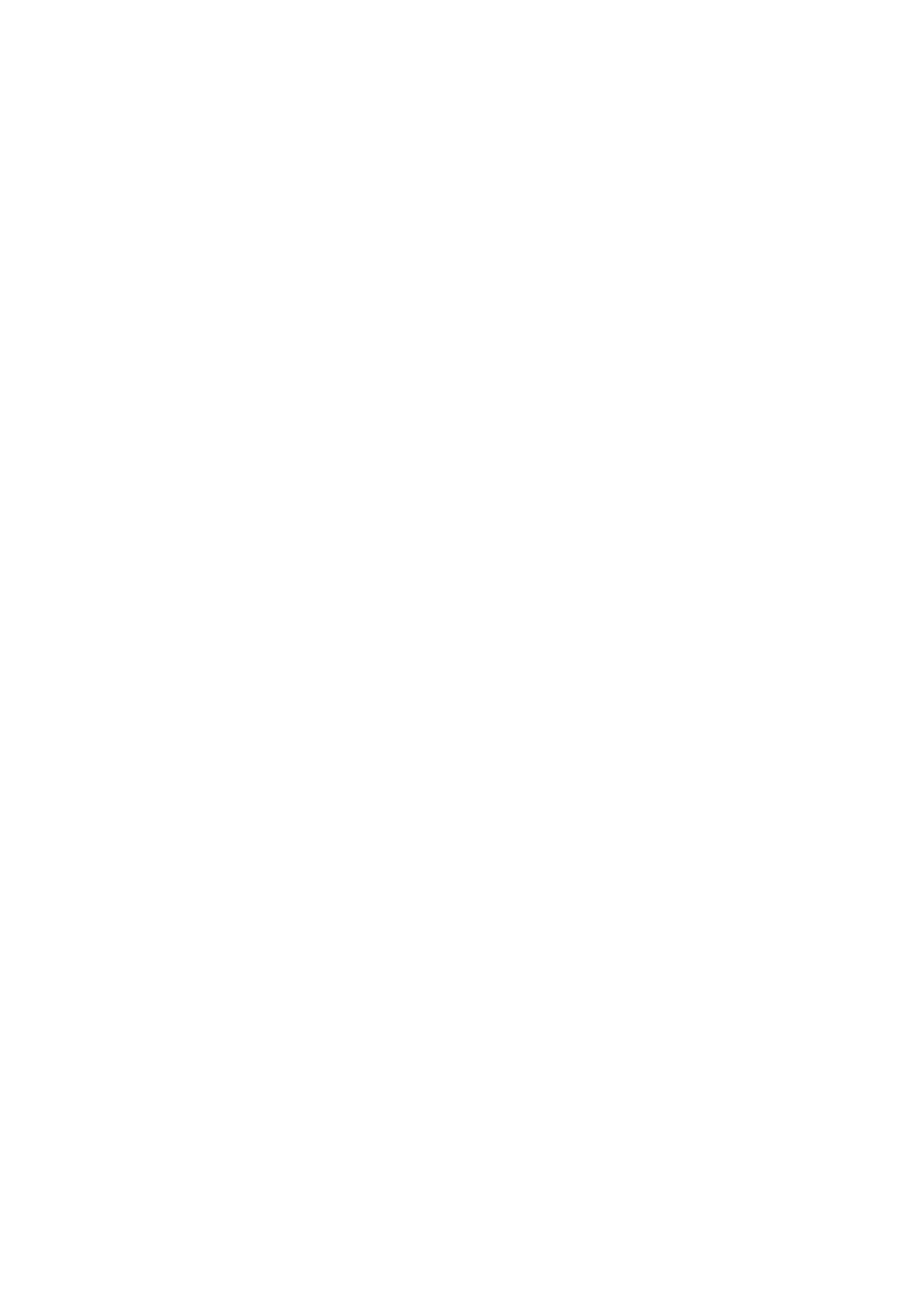## **About the Author**

Lt Col Scott W. Beidleman (BS, Pennsylvania State University; MS, University of Colorado; Master of Military Operational Art and Science, Air Command and Staff College; Master of Airpower Art and Science, USAF School of Advanced Air and Space Studies) is assigned to the Air Staff Directorate of Operational Plans and Joint Matters, Pentagon, Washington, DC. An experienced space operator, he earned his commission from the Air Force Reserve Officer Training Corps at Pennsylvania State University in 1988. Graduating from Undergraduate Space Training, Vandenberg AFB, California, in 1989, he went on to serve in a number of space-operations positions, including satellite mission-analysis officer, chief of standardization and evaluation, chief of operations training, chief of space-control war plans, space-surveillance crew commander, and operations officer. He has worked with a variety of space systems including the global positioning system at Schriever AFB, Colorado; the Deep Space Tracking System and the Low Altitude Space Surveillance System at Royal Air Force Feltwell, United Kingdom; and the AN/FPS-85 phased-array surveillance radar at Eglin AFB, Florida. He is a distinguished graduate of the Air Command and Staff College and a June 2004 graduate of the School of Advanced Air and Space Studies (SAASS), both based at Maxwell AFB, Alabama. Colonel Beidleman was selected to command the 533d Training Squadron, Vandenberg AFB, California, in the summer of 2006. His paper was recently recognized as the best SAASS thesis in airpower and technology for 2004.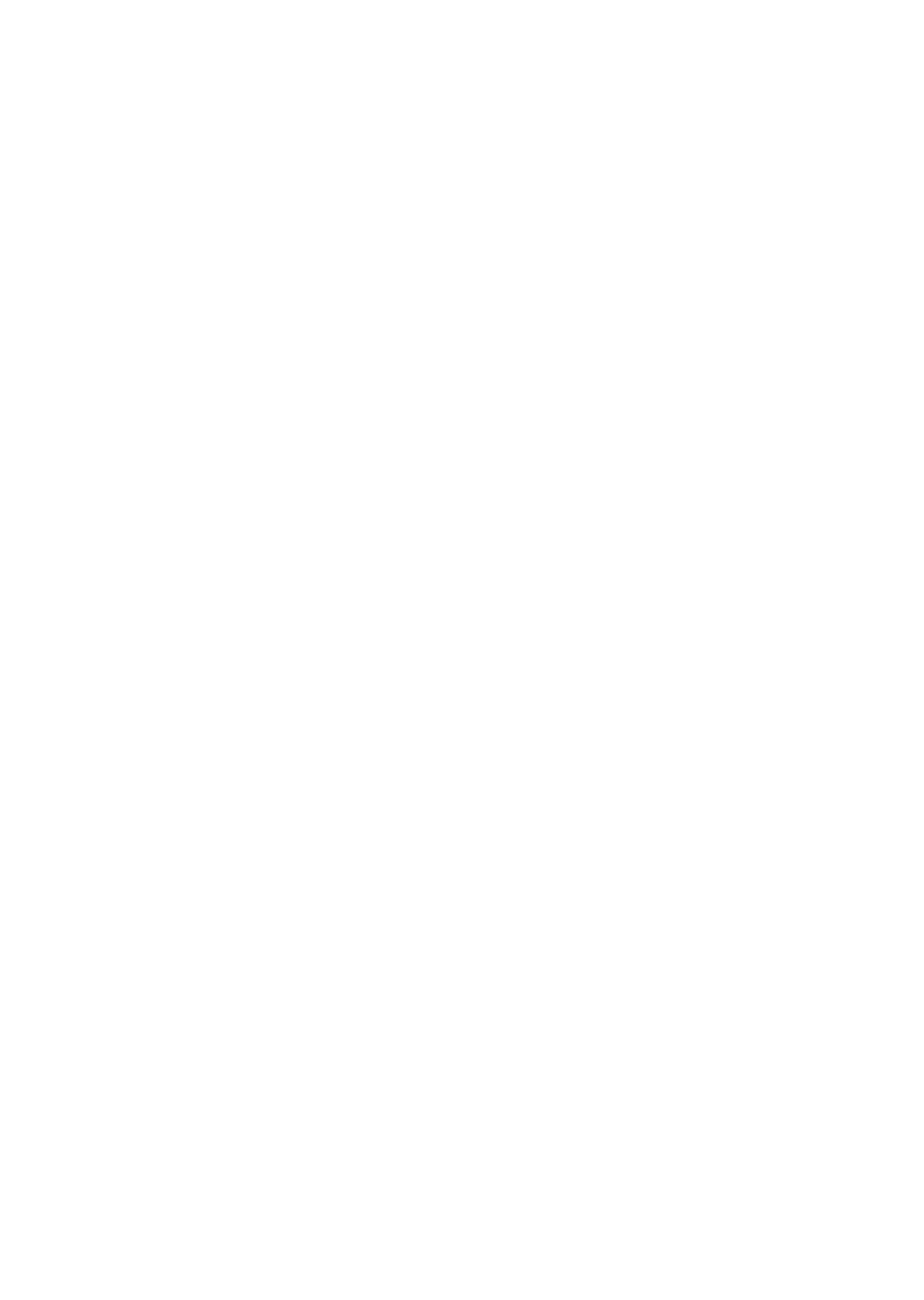## **Acknowledgments**

I am indebted to Dr. Everett Dolman for suggesting a great thesis topic, providing guidance to strengthen my argument, and applying his outstanding editing skills to increase the quality of my written work. I also wish to thank Col Jon Kimminau for his insight in making a good product even better. Finally, and above all else, I thank my wonderful wife and daughter for enduring many "husbandless/fatherless" weekends and for those times when I was with them, but my thoughts were in "thesis-land." Their love and encouragement made this work possible.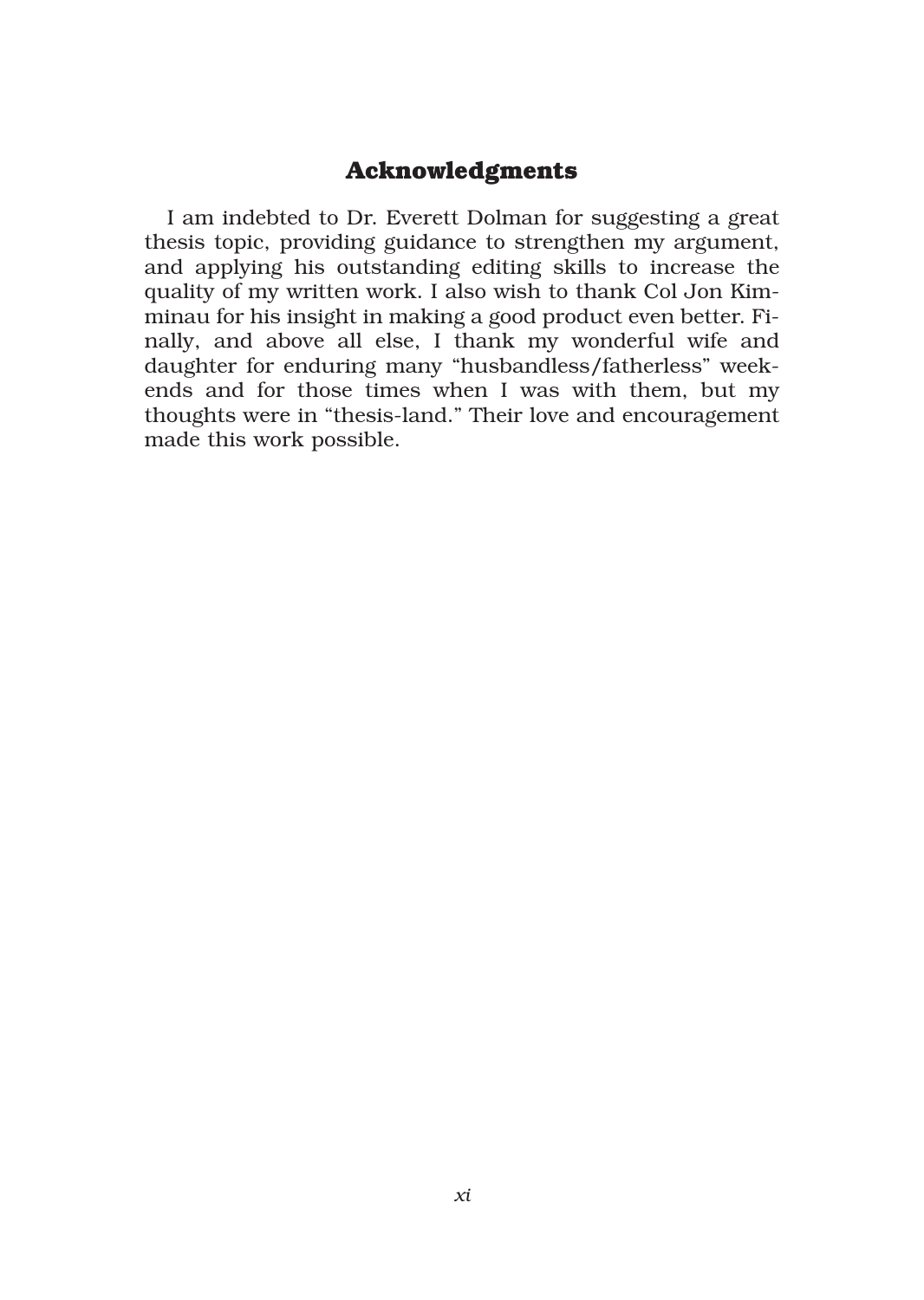## Chapter 1

## **Introduction**

*And who can doubt that it will lead to the worst disorders when minds created free by God are compelled to submit slavishly to an outside will? When we are told to deny our senses and subject them to the whim of others?*

––Galileo Galilei

In 1633 the Roman Catholic Church declared Galileo Galilei a heretic because his beliefs conflicted with the status quo.<sup>1</sup> Almost four centuries later, Europeans have christened their proposed global navigation satellite system (GNSS) with the independent thinker's name, a not so subtle challenge to the status quo dominated by America's global positioning system (GPS). Considering that GPS has become a global public good, an international utility paid for by the United States and free for use by anyone, and that most of Western Europe has been a staunch American ally since World War II, Europe's pursuit of the Galileo GNSS approaches heresy from an American perspective. Europe has broken ranks and is acquiring an independent space capability in a way that seems sure to conflict with American national interests.

In the post–Cold War environment, Europe has increasingly shown a desire to act independently of the United States to enhance its prestige and sovereignty. Despite long-standing cooperation agreements such as the North Atlantic Treaty Organization (NATO), Europe has pursued its own security initiatives, including the European Security and Defense Policy (ESDP) and the Rapid Reaction Force.2 In this context, Galileo not only could strengthen European military independence, but also could bolster the European space program—adding credibility and prestige to Europe's effort to grow as a world power. Additionally, Galileo could challenge the US monopoly in the GNSS market and compete for its lucrative applications (air traffic control, shipping, etc.). This effort is not unprecedented—similar attempts to introduce pan-European competi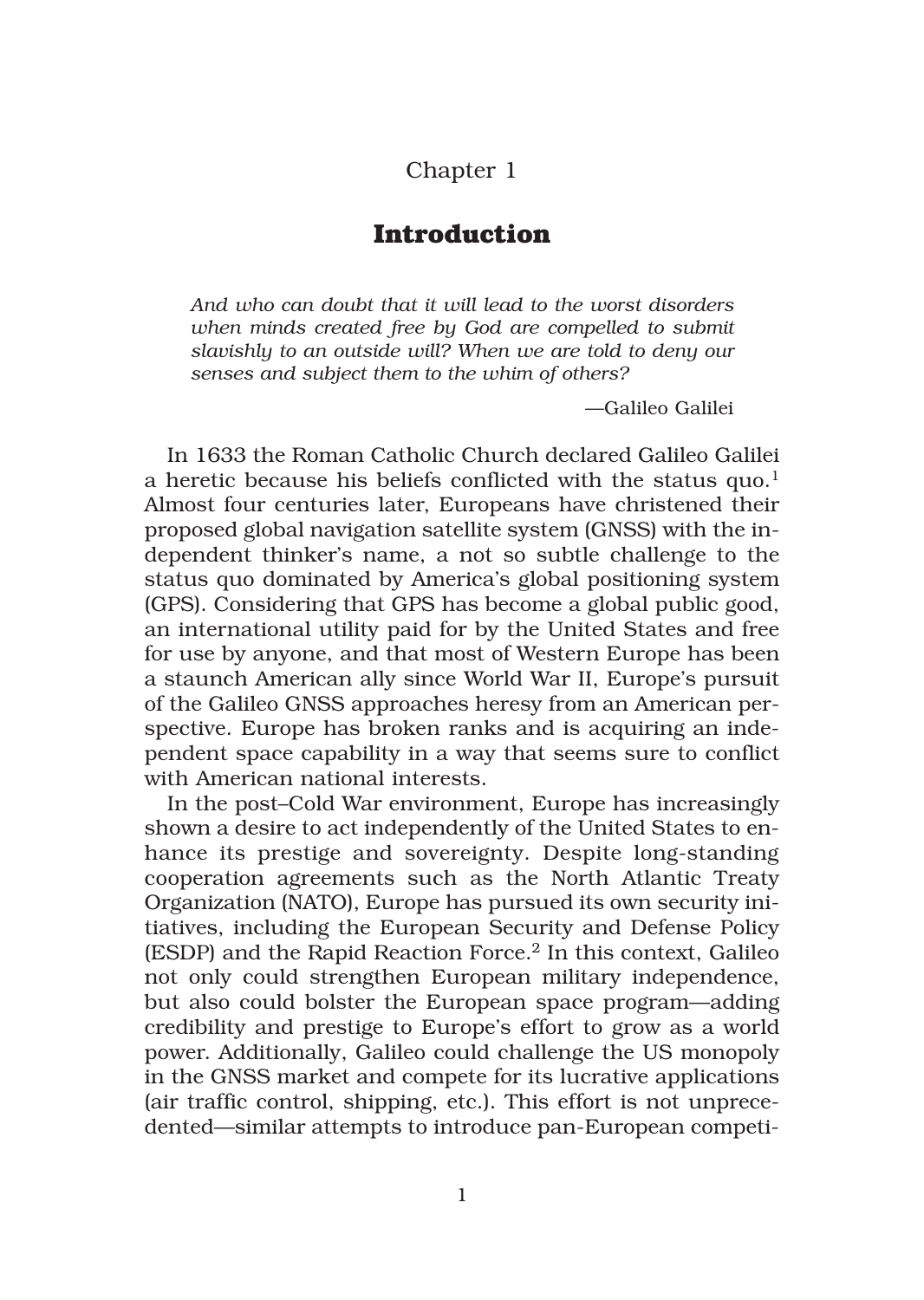tion in the past include the development of Airbus aircraft and Ariane launch boosters. Those efforts were seen as crucial to maintaining Europe's place in military matters and the most lucrative world markets. Competition with GPS is a challenge at least on par with these previous ventures and could prove even more rewarding.

Over the past quarter century, GPS has established itself as the world's standard for position, velocity, and timing information, providing a free, continuous, and all-weather navigation service to the entire planet. With innumerable applications such as guiding precision munitions, synchronizing the Internet, or locating a seafood restaurant in an unfamiliar city, GPS has become embedded in global society. Moreover, the United States openly shares technical details of the system's signal structure. Public documents specify the format of various data streams emanating from the satellites—data streams a receiver must recognize and decode to operate navigation and synchronization applications properly.3 In this way, the United States provides key information enabling all interested parties to prosper by developing and marketing their own versions of GPS receivers. Finally, GPS is backed by the US government and operated by the US Air Force; clearly, the system's host is an extremely stable and competent authority.

Consequently, a puzzle arises: why is Europe pursuing the development of Galileo when a global space-based radio navigation system already exists that is free to all? Despite the high costs of developing and deploying its own redundant system, Europe is pressing ahead. From this action, follow-on questions emerge. Does GPS have deficiencies that Galileo will fix or improve? Are there motives that have not yet been made public? What are the implications of the proposed Galileo system for the United States? How should the United States respond?

To address these questions, I examined technical design documents, publications, and discourse from the European Union (EU) and the European Space Agency (ESA); various periodicals; and newspapers. I conducted my research in the midst of ongoing negotiations between the United States and the EU as they attempted to forge a cooperative agreement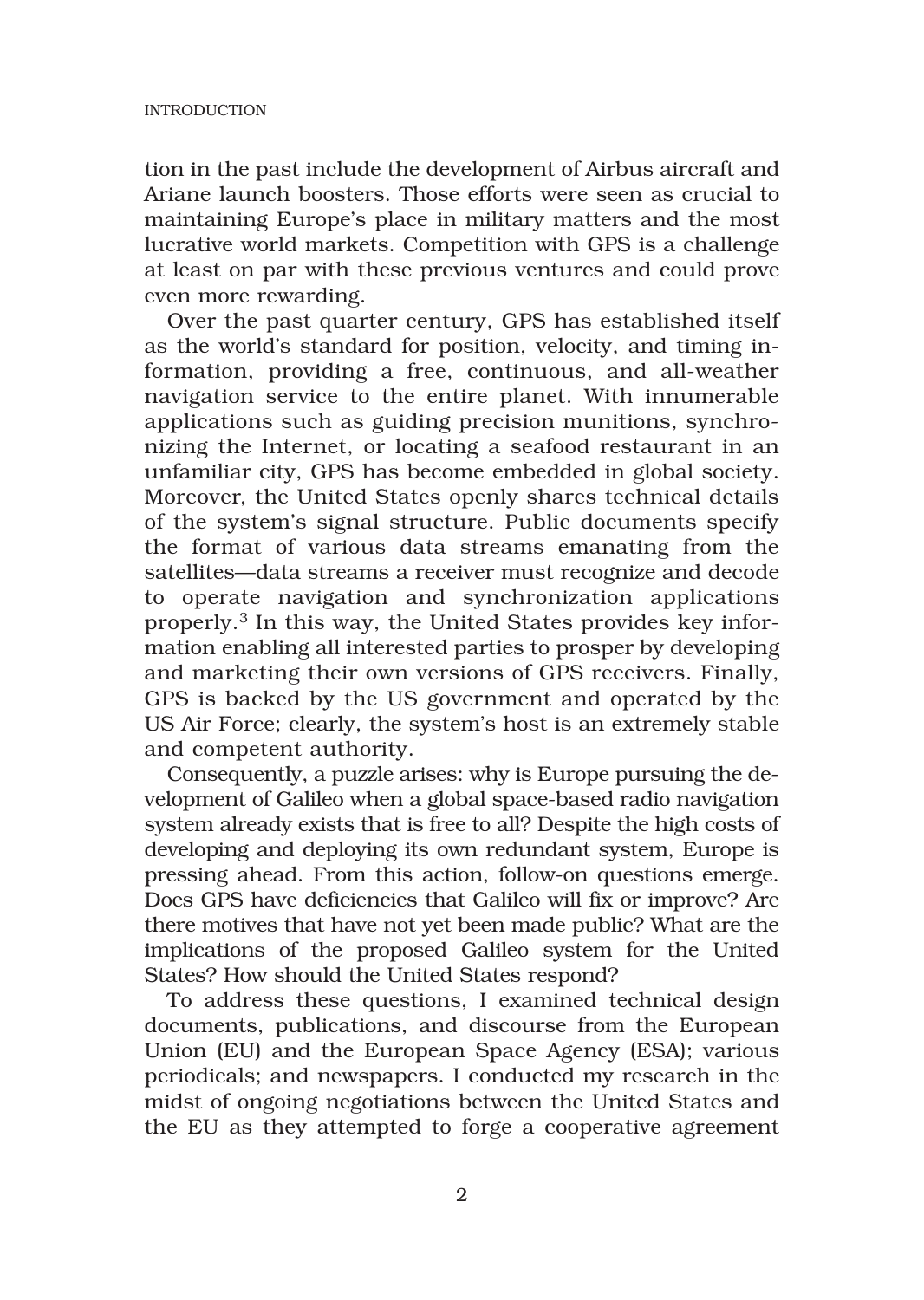ensuring compatibility and interoperability between Galileo and GPS. While future talks may affect the relevance of the analysis contained herein, this study utilized data accurate as of 1 March 2004. Accordingly, I interviewed US military personnel and representatives from the US Departments of State and Transportation and attempted to do the same with corresponding EU officials. The sensitivity of these negotiations understandably tempered the candidness of some US government officials and resulted in no response from representatives of the European community with whom I inquired. I gleaned the European perspective chiefly from official government publications and press releases, promotional material from Galileo developers, and foreign newspapers and periodicals. In general, the bulk of the analysis relies on various defense- and space-related journals and periodicals to piece together the whole story.

My research shows that although GPS and Galileo were founded on different principles and were designed to meet the needs of different user communities, the two systems employ similar infrastructures and operational concepts. The key finding is that when operational, Galileo will provide better performance for global civilian users until GPS upgrades take effect. This overlap represents a window of opportunity for Europeans to take advantage of lagging GPS updates and seize a significant market share. After this, the two systems will provide analogous free services with comparable performance; however, only Galileo will offer a service guarantee for fee-paying customers.

Beyond providing an improved source for civil navigation (albeit temporary), Europe is pursuing Galileo to achieve a degree of independence from the United States. Trusting that satellite navigation will become increasingly embedded in the daily lives of its citizens, Europe views a public good controlled by a foreign power's military as a breach of sovereignty. Europe may also be acting on the belief that the prestige-enhancing aura of large space programs like Galileo will enrich its international standing. Besides political independence, Galileo will figure prominently in European efforts to develop a security apparatus independent of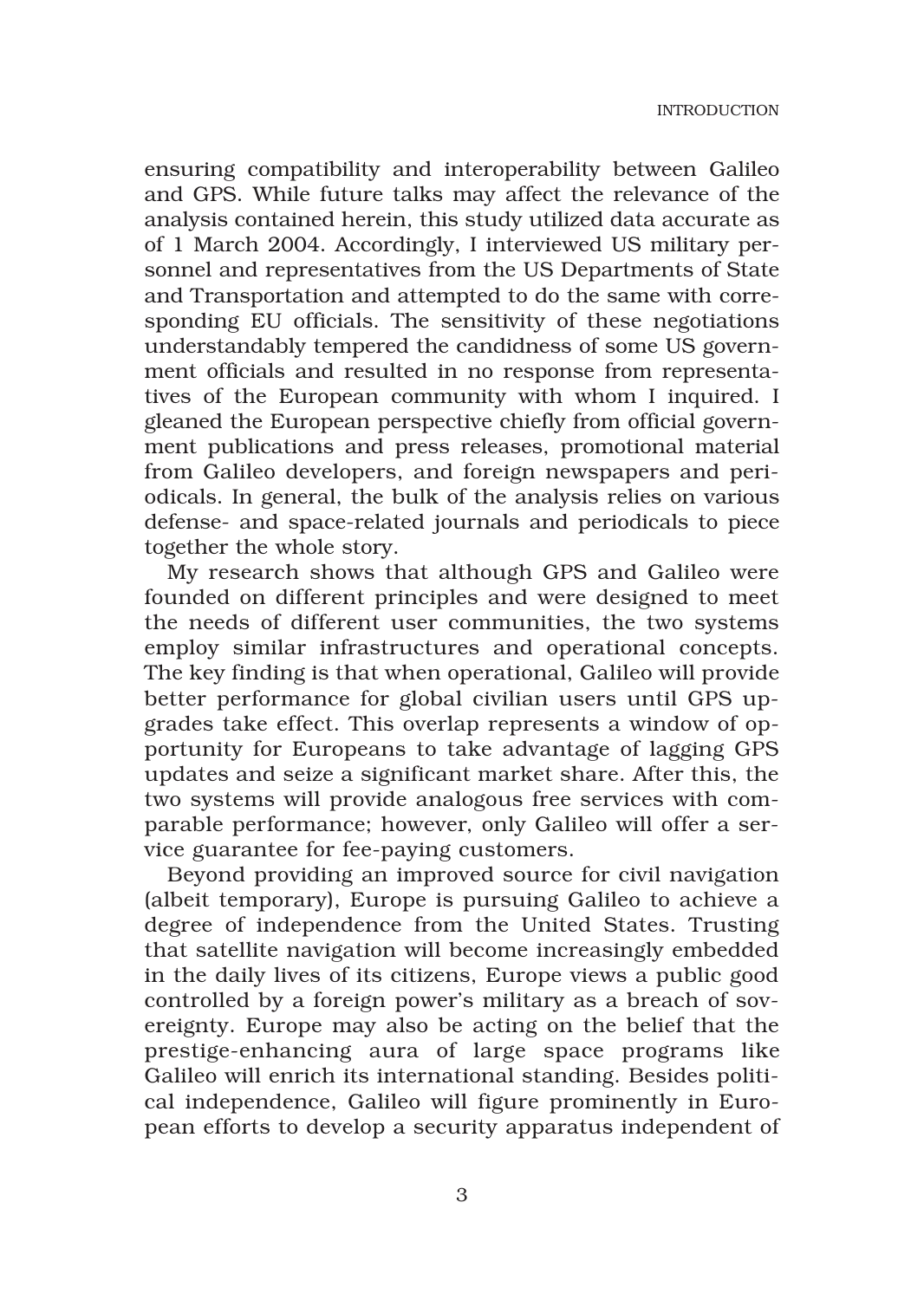#### INTRODUCTION

NATO, in part to protect against the possibility that the United States would degrade or deny GPS signals during a crisis. Lastly, Europe hopes Galileo will cultivate European technological independence by nurturing homegrown technical know-how in space technology that enables the EU's industrial capacity to compete with that of the United States on an equal footing.

In addition to strengthening European independence, the window of opportunity Galileo offers may include more than just the possibility of seizing a significant share of the satellite-navigation market from the United States. It opens the possibility that Europe could set a new global standard for navigation. With incredible growth forecasted for the satellite-navigation sector, if the EU can make itself the perceived leader in GNSS technologies and applications, it stands to gain considerably by overcoming the current US monopoly. Whether Galileo becomes—or GPS remains—the top satellite navigation service, either situation will have far-reaching effects. While a clear winner in the coming struggle for GNSS superiority is unknown, I argue here that civil and commercial users would reap the greatest benefit from the combination of both systems working together in a seamless GNSS.

The struggle will play out. The advent of Galileo presents a number of national security and economic implications for the United States. As originally proposed, Galileo would impede US space superiority by interfering with GPS signals and greatly complicating the ability to deny satellite navigation to hostile users. Economically, Galileo challenges US dominance of satellite navigation and poses a threat to usurp GPS as the world standard. In view of this potential reality, US concerns include ensuring fair trade and assured access to the global satellite-navigation market.

In response to early Galileo proposals, the United States initially downplayed the need for Galileo and took measures to forestall its development. As it became clear that Galileo would be developed over its objections, the United States changed its adversarial stance and sought ways to limit the potentially detrimental impact of Galileo on GPS users. Accordingly, the United States and EU continue to negotiate a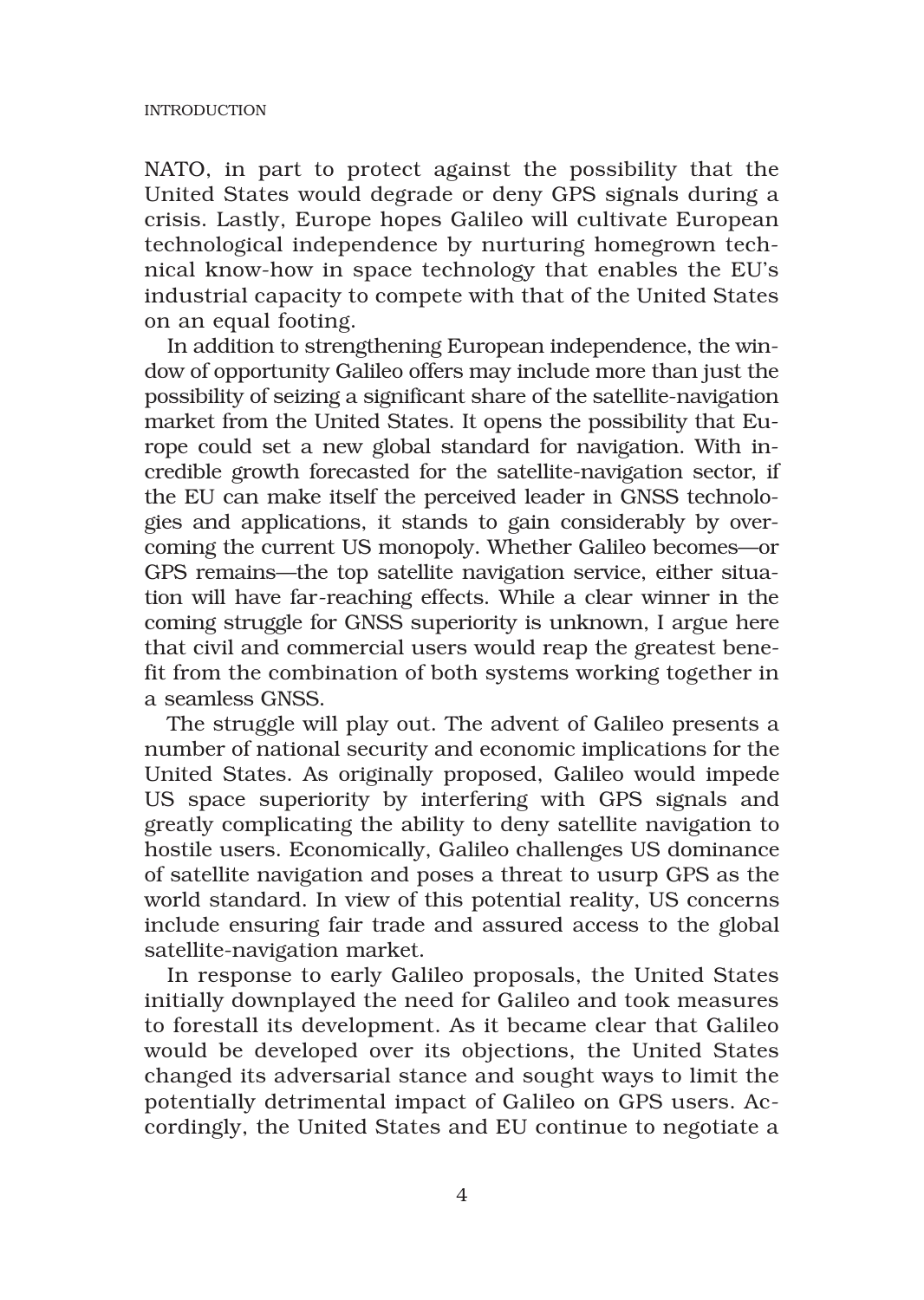cooperative agreement to produce an interoperable and compatible system for global navigation. To maintain and enhance its position, the United States must cooperate where it can and compete where it must by continuing efforts to develop a common standard for satellite navigation and by taking steps to strengthen the commercial and military competitiveness of GPS.4 Specifically, I recommend that the United States and EU work towards standardized formats for satellite navigation, much like the standardization of Internet protocol, and that the United States formally separate the civilian and military aspects of GPS. These recommendations assume that Galileo will progress towards full operational capability as planned with no major delays and, when operational, will provide services as prescribed by the EU and ESA.

## **Overview**

The analysis begins in chapter 2 with an assessment of the GPS and Galileo systems through a comparable evaluation of their respective strengths and weaknesses. Specifically, I examine the origins of the systems, their space and control segments, the services and capabilities provided, and the limitations and vulnerabilities. The chapter provides the reader with an understanding of both systems and determines if—and to what extent—Galileo provides a better source of navigation than GPS.

In chapter 3, I put forward a number of potential motives that, in combination, propelled Europe to build a GPS competitor. European incentive for an independent GNSS revolved around a desire for improved performance, independence from the United States, and economic aggrandizement. This requires an examination of performance in terms of accuracy, reliability, and vulnerability. I then explore European independence from political, security, and technological perspectives. The chapter concludes with a discussion of Europe's intent to increase its share of the potentially lucrative satellite-navigation market and Galileo's economic window of opportunity.

In chapter 4, I conclude the paper by examining the implications of Galileo from a US perspective, reviewing US policy, and recommending actions for the future. Galileo has poten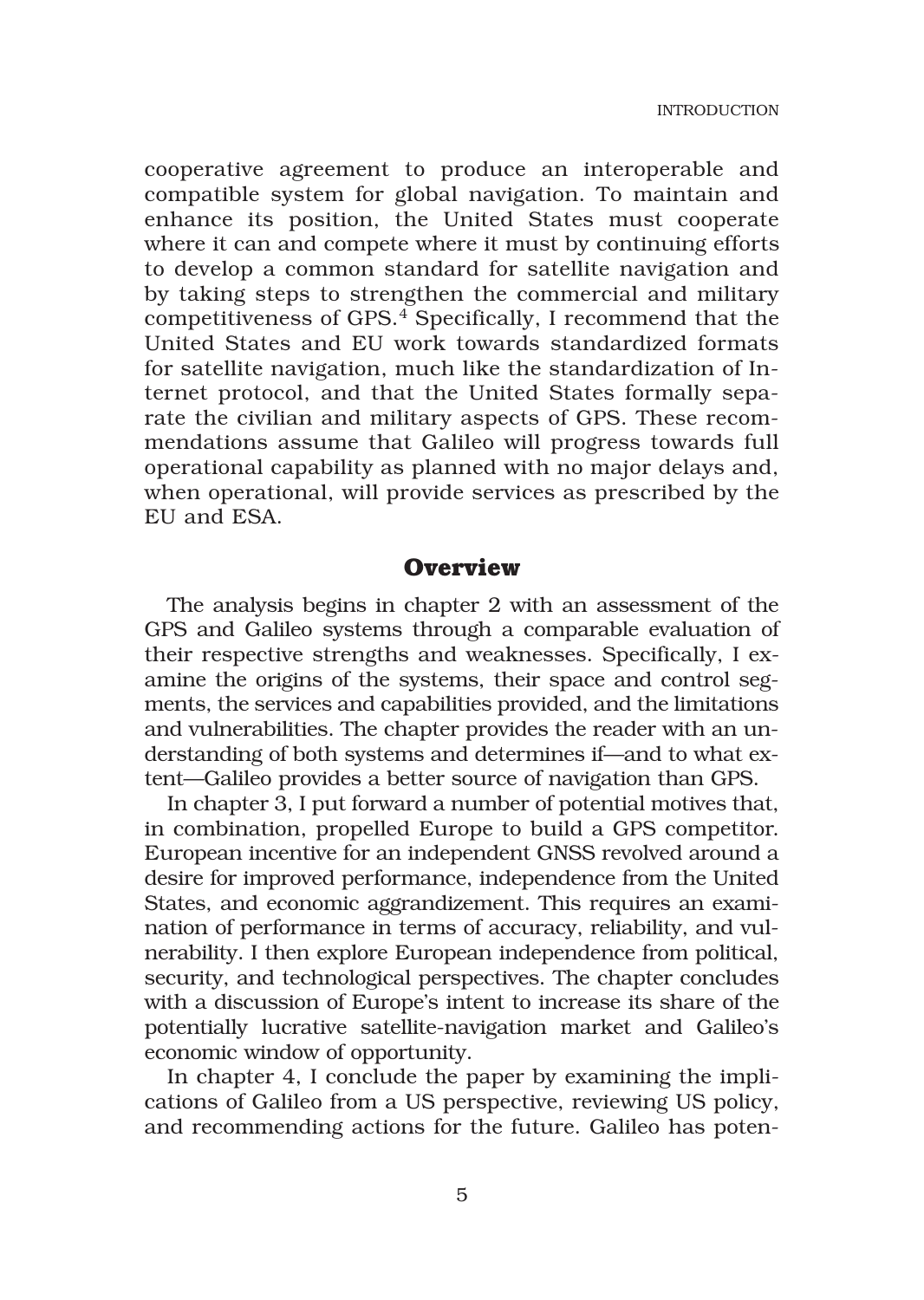tially severe national security and economic implications, including encroachment on US space superiority and the potential loss of the GNSS market share. How the United Sates addresses Galileo's impact on US national interests in space sets the stage for future cooperation and confrontation on space policy as more nations attempt to become space powers.

Before settling into an analysis of the two space-based navigation systems, Europe's motives for Galileo, and the subsequent implications, it is necessary to put the issues into context. I begin with a concise history of space navigation and an overview of fundamental concepts.

## **Brief History of Navigation from Space**

The idea of space-based navigation emerged from military necessity. While the terrestrial-based radio-navigation methods of the 1940s and 1950s supported intercontinental bombers in their missions to find city-sized targets, intercontinental ballistic missiles (ICBM) moved too fast to conduct the required navigational computations.<sup>5</sup> Developments in inertial navigation systems (INS) partially remedied the problem, but accuracy in INS without external updates decreased over time. In addition to missile guidance, as the United States developed the Polaris submarine-launched ballistic missile (SLBM) program, the Navy also needed an accurate method to determine the location of the submarine. To calculate a precise SLBM trajectory, one needs to know the location of the mobile launch site (submarine) as well as the target. "No INS alone would suffice for SLBM guidance. The drift over time would produce a navigational error too great to ensure target destruction."6 Furthermore, terrestrial navigation systems lacked truly global coverage and were vulnerable to enemy attack. The solution lay in space.

Shortly after the launch of Sputnik, US researchers tracked the Soviet artificial moon by measuring the Doppler shifts of its frequency.7 Using the same concept, researchers convinced the Navy to field a constellation of satellites broadcasting Sputniklike signals. If the Navy knew the orbital locations of the satellites, its submarines could quickly determine their exact locations via the Doppler shifts. With this logic as a mandate, the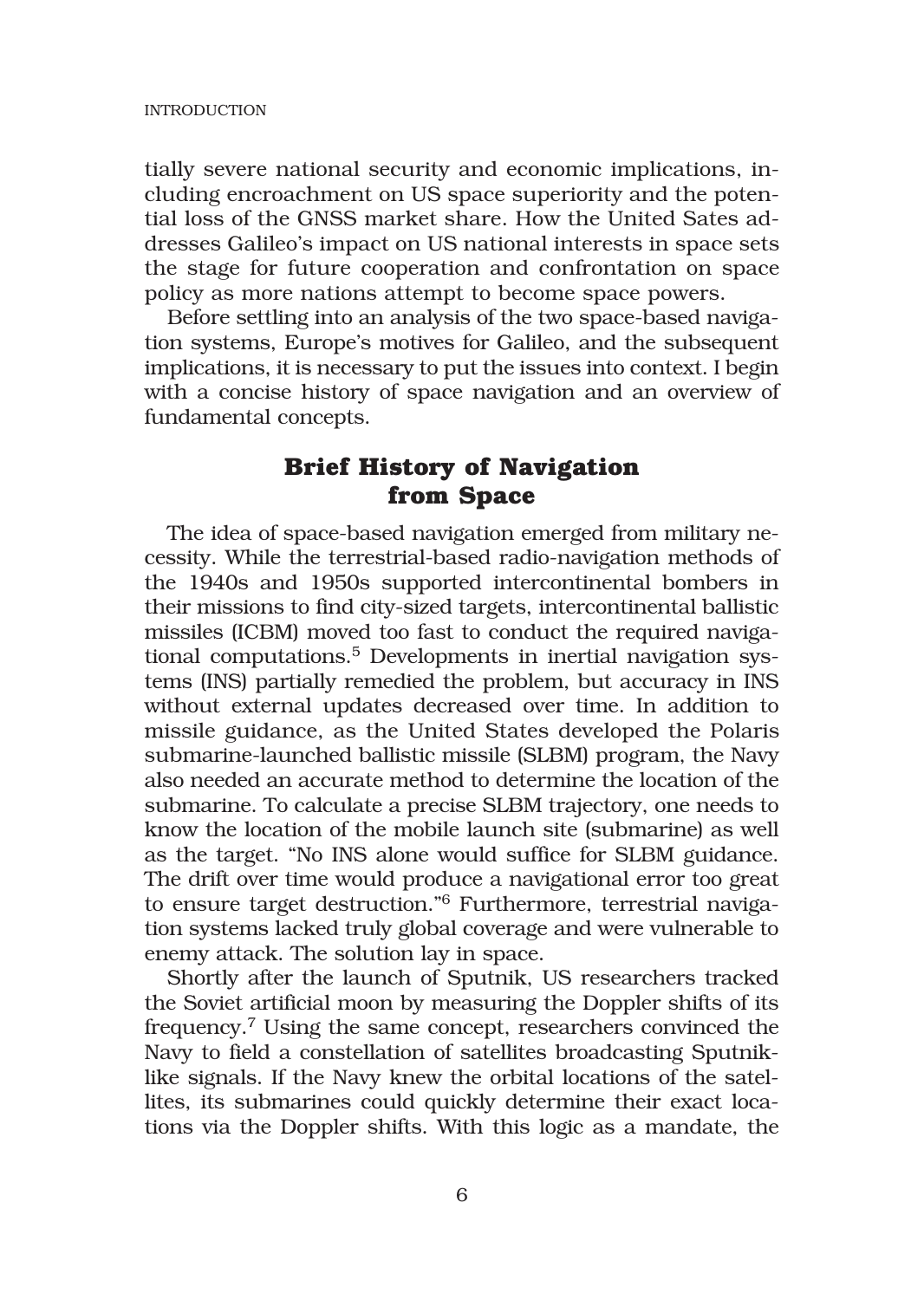United States launched the Transit program, the world's first operational satellite-navigation system.8 Transit satellites transmitted their orbital positions every two minutes on two signals, affording two-dimensional accuracies up to 25 meters for users tracking both signals.9 The Transit constellation served military and civilian users quite well for 32 years and played an essential role supporting the sea-based leg of the nuclear triad.10 However, a two-dimensional fix did not support aircraft or munitions in flight.

In the early 1970s, plans for a GPS emerged from the lessons of Transit and a combination of the Navy's Timation program and the Air Force's System 621B, with a goal of obtaining "greater accuracy with air-launched weapons and weapon systems."11 Timation tested spaceborne atomic clocks, while System 621B demonstrated a new satellite-ranging signal based on pseudorandom noise (PRN).12 When combined, these technologies and concepts offered the designs and techniques required to provide three-dimensional position, velocity, and timetransfer information.

## **Fundamentals of Navigation from Space**

The new means for space-based navigation went well beyond measuring Doppler shifts and remain the fundamental principles of GPS and Galileo today. The operation is somewhat complex, but application has become essentially transparent and instantaneous to users. In order to locate one's position in three-dimensional space, a user needs eight ingredients from GPS at any given time: the distances or ranges between the user and at least four satellites, as well as the positions of these four satellites in space.

First, the user's GPS receiver measures the distance between itself and a satellite by measuring the time it takes for the signal to traverse from the satellite to the receiver's antenna.13 The receiver measures the transit time by matching two codes. The process is straightforward. Each satellite transmits a unique PRN code (a pulse-train or stream of ones and zeroes) on its signal, allowing receivers to distinguish between satellites. Receivers internally generate the same codes. Since receivers and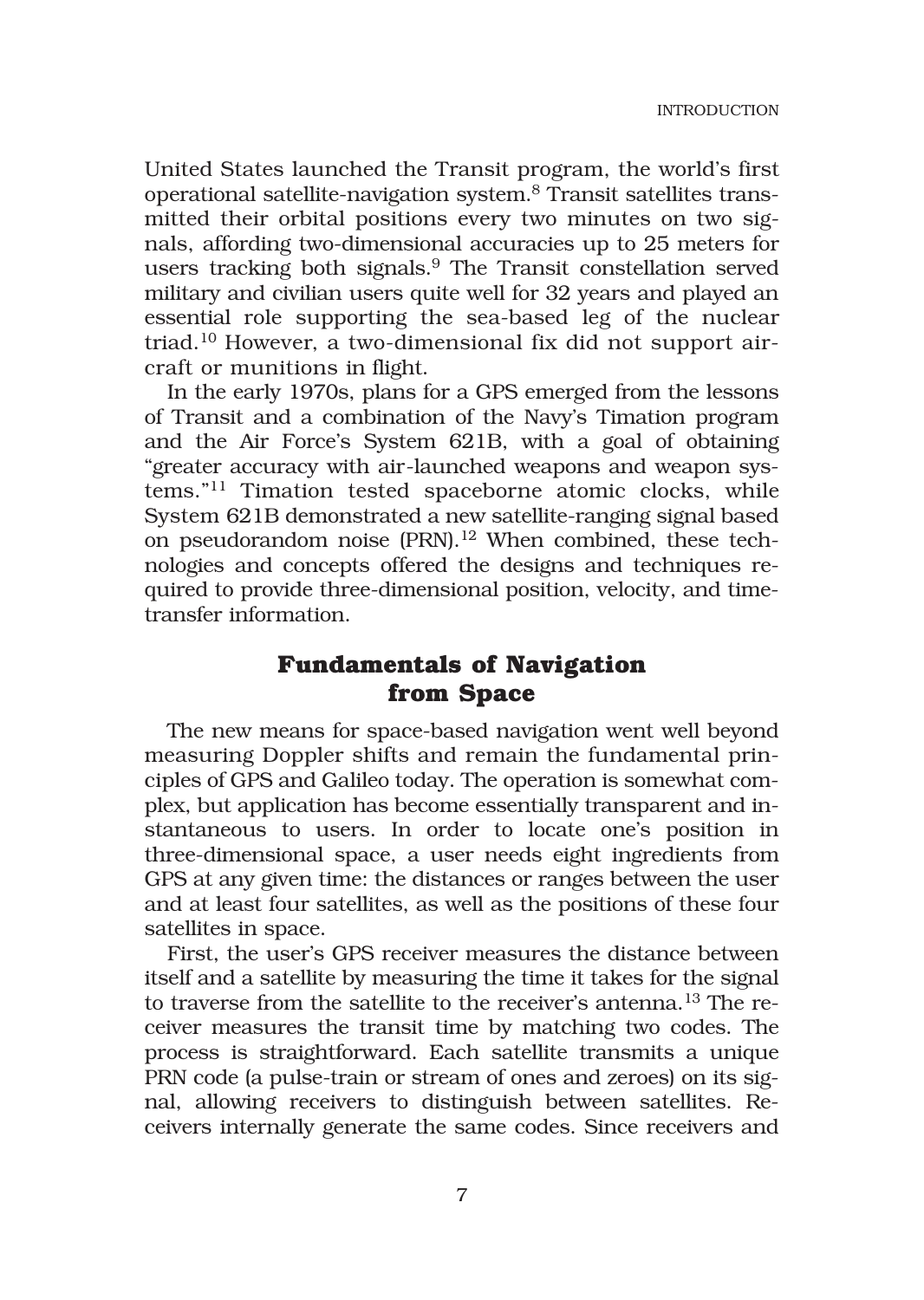#### INTRODUCTION

satellites are synchronized to the same time reference (GPS time), the satellite code and the receiver code should be identical. However, when the user set receives the satellite's code and compares it to its own code, the satellite code appears shifted. The receiver then slews its code until the ones and zeroes align. The amount of slewing required to match the codes represents the transit time of the satellite signal and, subsequently, the distance between the satellite and receiver, since the signal moves at the speed of light. In this manner the user obtains the ranges to four different satellites.

Second, each GPS satellite constantly transmits its unique orbital parameters in a data stream known as the navigation message (contained within the signal and the PRN code). Having locked onto a satellite's signal via the PRN code, the receiver downloads the satellite's position in space. Essentially, the satellite broadcasts, "I am *here*, and the time is (current time)." Once in possession of a set of four satellite positions and four ranges, the receiver calculates the user's location by solving four equations for four unknowns: the user's altitude, longitude, and latitude, together with the receiver's clock error.<sup>14</sup> The accuracy of this solution depends heavily on which four satellites the receiver chooses.

The accuracy of a user's position fix depends on where the satellites are in the sky with respect to the user, otherwise known as satellite geometry. Consider the geometry of a polyhedron with the user at the vertex (fig. 1). The volume of the polyhedron affects GPS accuracy. As a rule, greater satellite spacing results in a larger volume and better accuracy. Ideally, the best geometry results from having one satellite directly overhead and three satellites spread equally near the user's horizon. With as many as 12 GPS satellites in view at any given time, the receiver must carefully select the optimum satellite combination to obtain the best fix.<sup>15</sup> Again, this is a relatively instantaneous and transparent function of the receiver's computer. The receiver examines all possible satellite combinations and chooses the solution with the best satellite geometry. The user is now in receipt of three-dimensional position information accurate to within  $50$  feet.<sup>16</sup>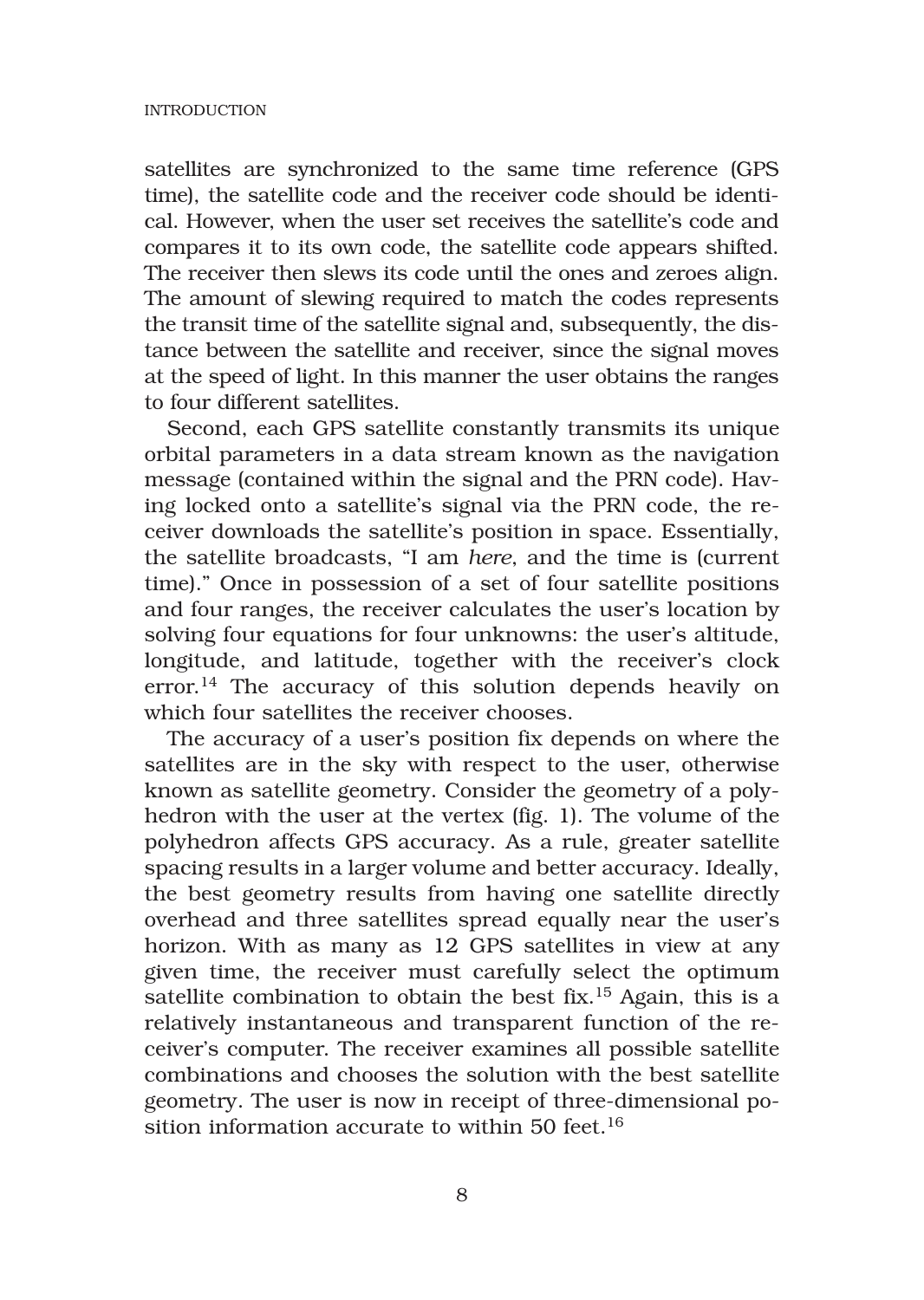

**Figure 1. Satellite geometry**

Now that I have described the issue to be analyzed, accounted for the method of analysis and the outline of the thesis, and reviewed the history and fundamentals of space-based navigation, the reader is equipped to embark on a comparative analysis of American and European satellite-navigation systems.

#### **Notes**

(Notes for this chapter and the following chapters appear in shortened form. For full details, see the appropriate entries in the bibliography.)

- 1. Halsall, "Crime of Galileo."
- 2. "EU Law + Policy Overview."
- 3. Warner, "GPS ICD-200," 1.
- 4. Parkinson, "Capability and Management Issues."
- 5. Rip and Hasik, *Precision Revolution*, 57.
- 6. Ibid.
- 7. Ibid., 60.
- 8. Federation of American Scientists, "Military Space Programs."
- 9. Ibid.
- 10. The Navy deactivated Transit in December 1996.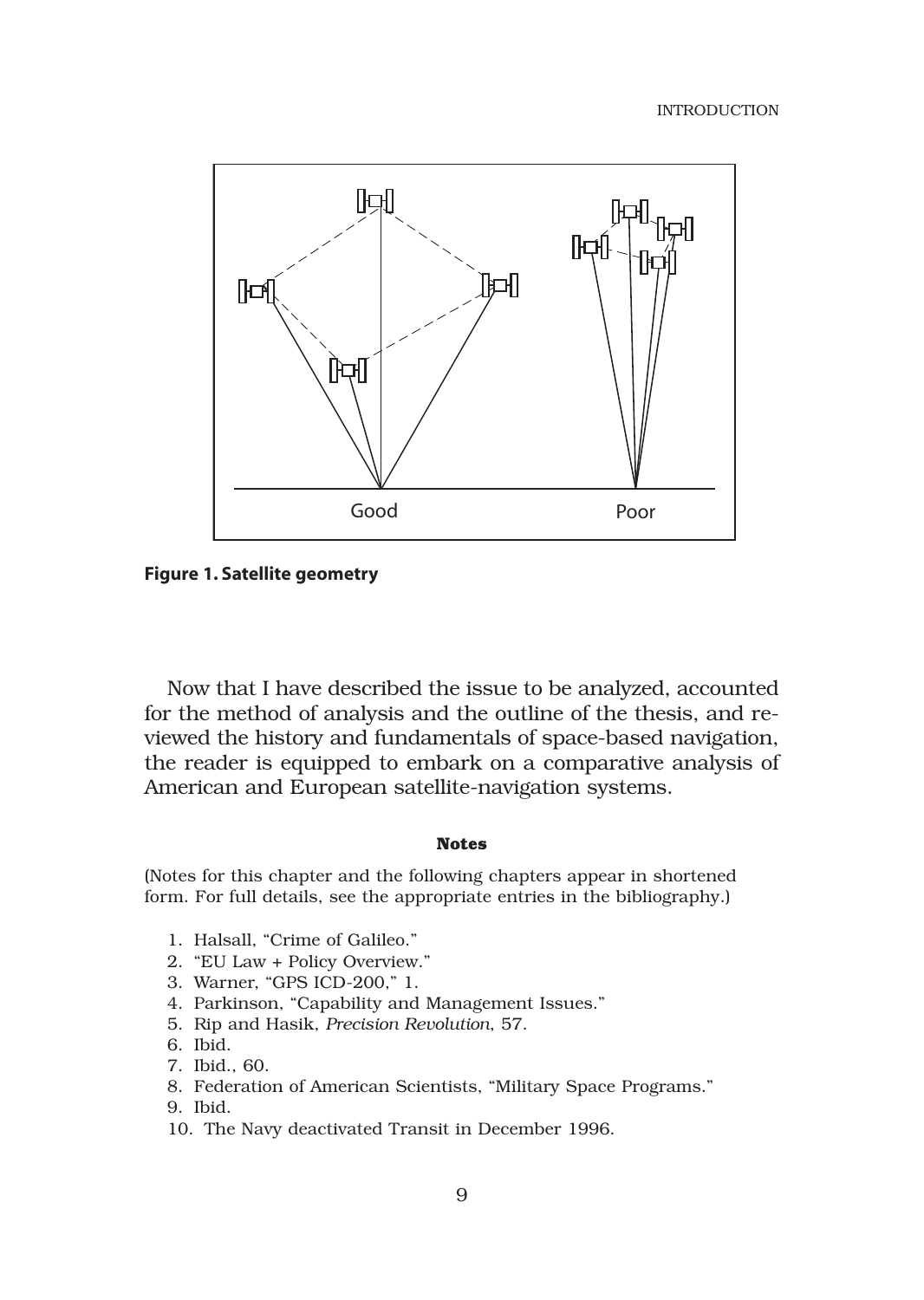11. Sietzen, "Galileo Takes on GPS," 38.

12. Pace et al., *Global Positioning System*, 239.

13. Moving at the speed of light, the signal's travel time is roughly oneeleventh of a second.

14. For a more detailed discussion of the navigation solution, see chaps. 1 and 2 of Logsdon, *Navstar.*

15. Using a five-degree elevation mask, according to European Commission, *Galileo: Mission High Level Definition*, 28.

16. Logsdon, *Navstar*, 64. The quoted accuracy refers to the Standard Positioning Service.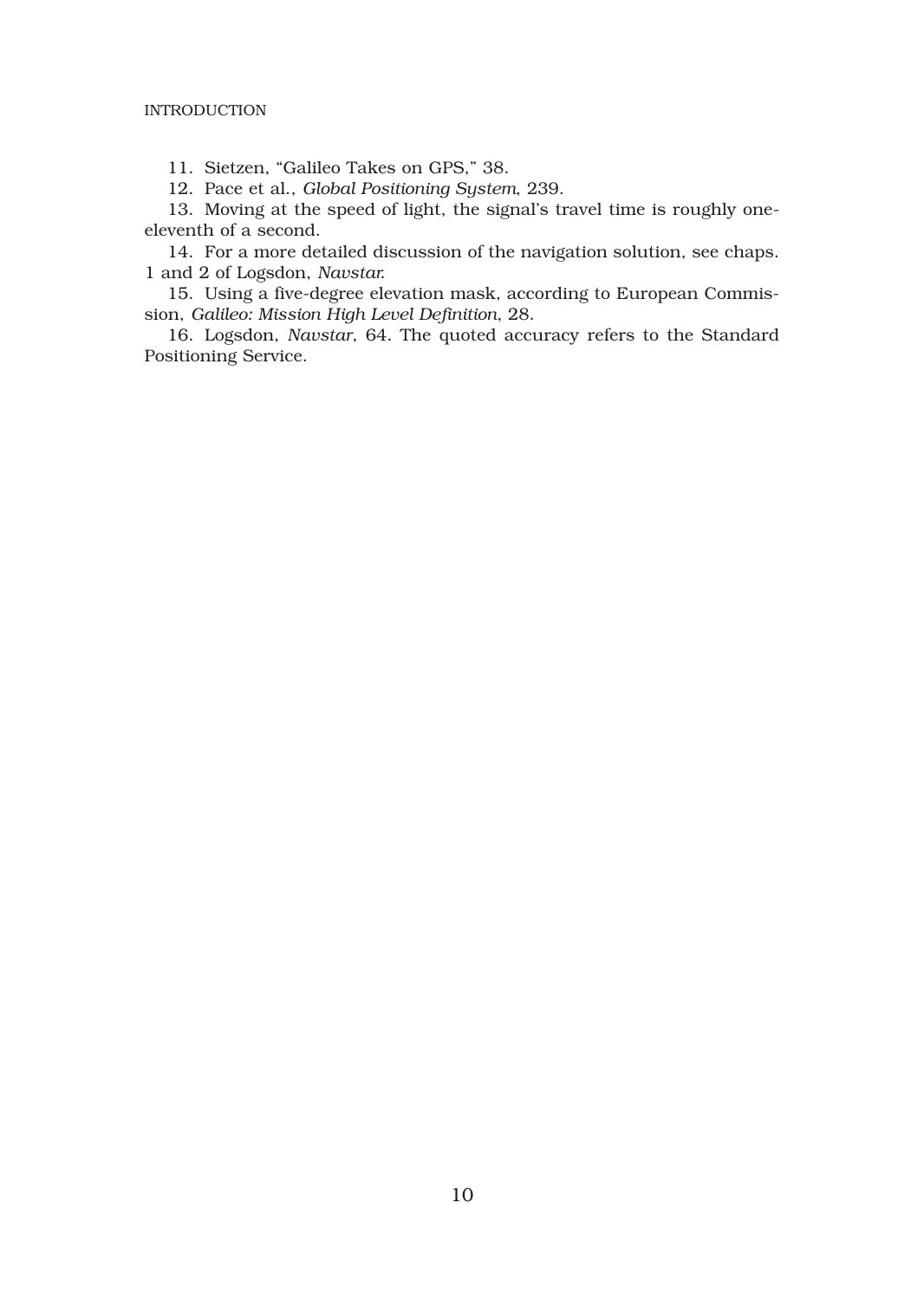Chapter 2

## **GPS versus Galileo**

*GPS has become a global utility.*

—Pres. Bill Clinton —1 May 2000

In this chapter I compare the two navigation systems to determine critical similarities and differences and to evaluate their strengths and weaknesses. Specifically, I attempt to determine GPS operational deficiencies from a European perspective and the extent to which Galileo intends to improve upon them. The assessment begins with a review of the primary purpose and sponsorship of each system, followed by an examination of active and proposed system infrastructures, services, limitations, and vulnerabilities.

## **Purpose and Sponsorship**

The raison d'être and sponsorship of the two navigation systems produce two fundamentally different outlooks. As previously discussed, GPS was driven by the military's need for increased weapon's accuracy. Consequently, the US Air Force owned and operated the system—fully funded by the US taxpayer—and the Department of Defense (DOD) maintained ultimate authority. Recognizing the growing use and importance of GPS to the civilian community, the US government established the Interagency GPS Executive Board (IGEB) in 1996. While the Air Force still operates the system, the IGEB manages senior-level policy for GPS and is chaired jointly by the DOD and Department of Transportation (DOT). Nevertheless, and regardless of its dual-use potential, the primary purpose of GPS is "enhancing the effectiveness of US and allied military forces."<sup>1</sup> US national security remains the top policy goal for decisions concerning GPS.2

In contrast, Galileo came about as a direct response to the perception that GPS catered to US military requirements at the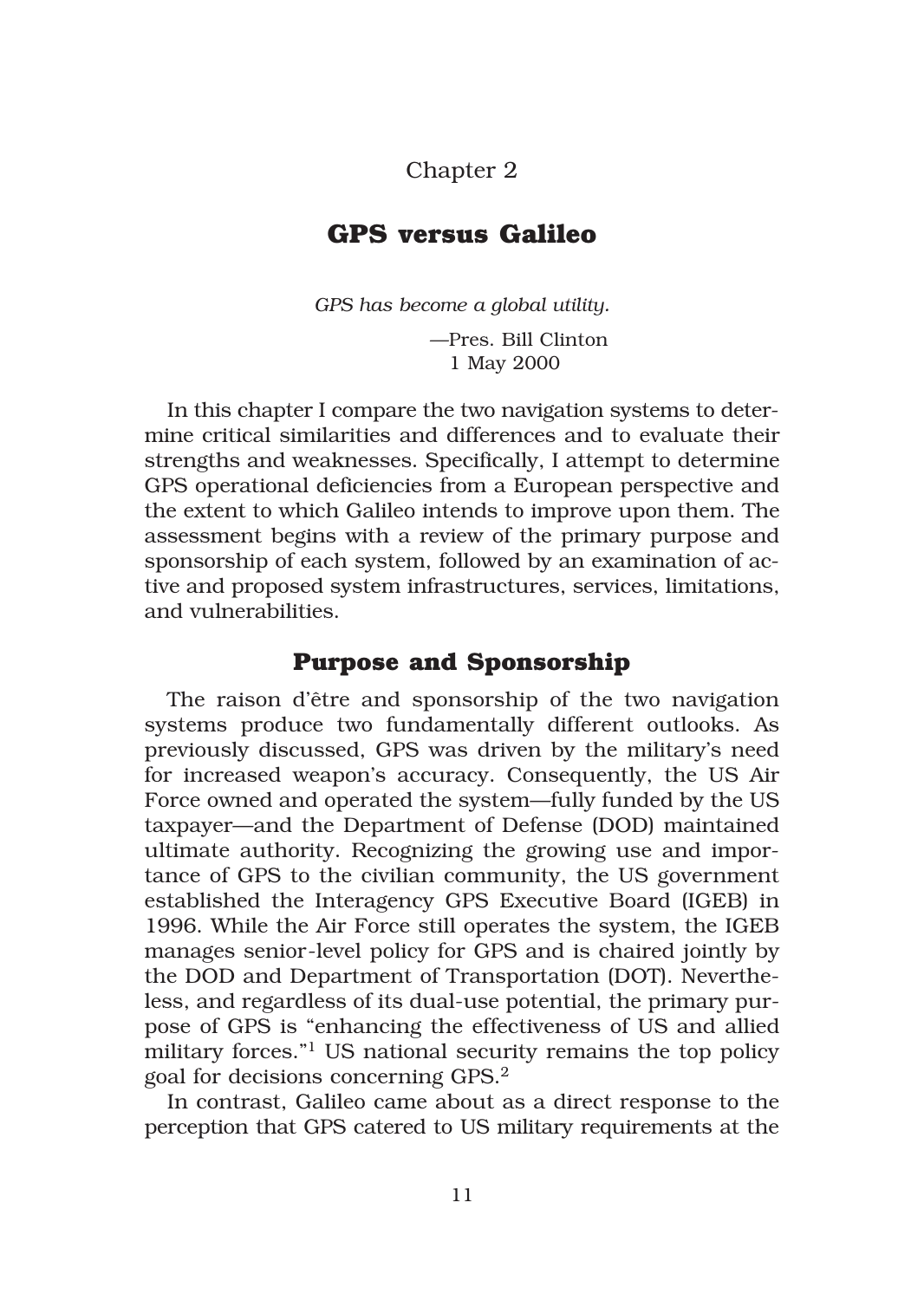expense of global civilian needs. Although the United States promoted GPS as a worldwide utility, it did not promote global participation in managing that increasingly depended-upon global resource, nor would it guarantee continued access to it. Thus, Galileo emerged as a joint venture between the European Commission (EC) and the ESA, spurred by transport ministers with a decidedly nonmilitary perspective. Furthermore, Galileo is funded through a public-private partnership in which the EC and ESA provide funding in tandem with private companies participating in the project. When operational, a consortium-created private company, referred to as the Galileo Operating Company (GOC), will operate and maintain the constellation. In short, "the US places priority on security and allied military capability, [and] Europe places it on commercial viability."3

## **System Infrastructure**

Both the GPS and Galileo systems are subdivided into three components: the space segment, comprised of the satellites; the control (or ground) segment, consisting of the command and control infrastructure; and the user segment, encompassing the end user or customer.

#### **Space Segment**

The purpose of the GPS space segment is to transmit timing pulses and satellite positional data to users worldwide. The GPS space segment is comprised of 24 satellites in a "Walker constellation" at an altitude of 10,898 nautical miles (roughly 20,200 km), organized in six orbital planes equally spaced in right ascension around the earth, with an inclination of 55 degrees.4 Walker constellations (named after the British Royal Aircraft Establishment's J. G. Walker) are satellites configured in circular orbits with common altitudes and inclinations that provide global coverage of the earth.5 The design of the GPS constellation guarantees that at least five satellites with favorable satellite geometry (table 1) are always in view to users worldwide to meet accuracy requirements.<sup>6</sup> Since their inception,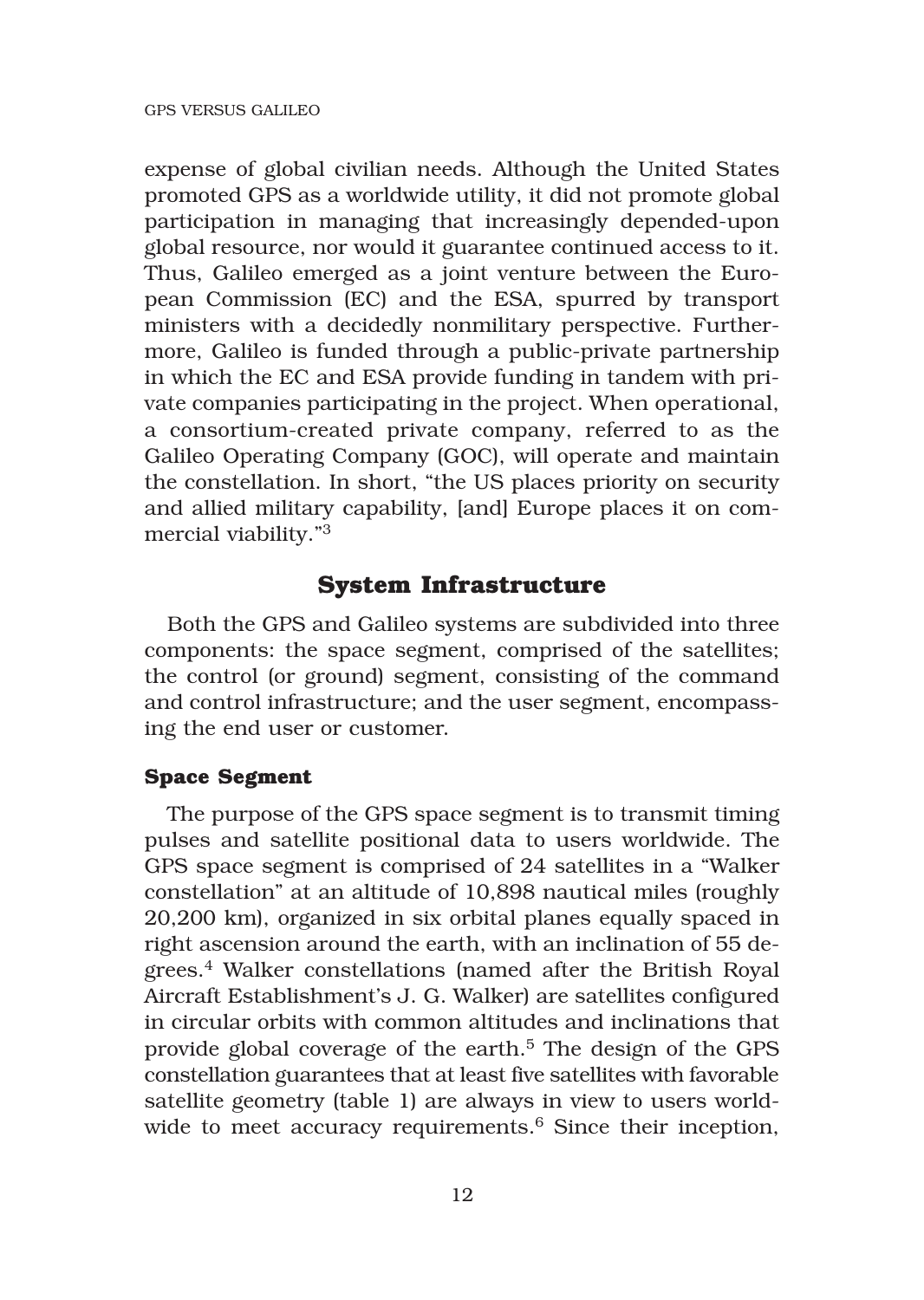the 2,175-pound GPS satellites have been launched individually from Cape Canaveral, Florida, on Delta II boosters.7

| Receiver elevation<br>masking angle | Number of visible<br>Galileo satellites | Number of visible<br><b>GPS</b> satellites | Total |
|-------------------------------------|-----------------------------------------|--------------------------------------------|-------|
| $5^{\circ}$                         | 13                                      | 12                                         | 25    |
| 10 $^{\circ}$                       | 11                                      | 10                                         | 21    |
| $15^{\circ}$                        |                                         | x                                          |       |

#### **Table 1. Number of visible satellites for various masking angles**

*Source*: European Commission, *Galileo–Mission High Level Definition*, Version 3.0, 23 September 2002.

Four generations of GPS satellites have served the mission thus far—Block I, Block II, Block IIA, and Block IIR (replenishment). The Block I satellites were prototypes to test the concept of navigation from space. Block II vehicles, the first operational series, added radiation hardening and a 14-day autonomous navigation message to increase survivability during war. Further emphasizing military utility, Block II satellites also debuted selective availability and antispoofing. With selective availability the United States can degrade GPS accuracy to unauthorized users. Similarly, antispoofing allows the United States to deny high-accuracy GPS signals to real and potential enemies through encryption and prevents enemies from transmitting false GPSlike signals intended to fool or corrupt GPS receivers. The Block IIA series extended the autonomous navigation message to 180 days, providing slowly degrading data for six months in the event the ground-control segment was destroyed. The most recent Block IIR satellites added additional radiation hardening and operational redundancy, as well as a cross-link ranging mode that enables IIR vehicles to update their own navigation message without support from the ground for up to 180 days. The current constellation is comprised of Block II/IIA and IIR vehicles. Future satellite generations include Blocks IIR-M (modified), IIF (followon), and GPS III. These future system upgrades will add additional signals for civilian and military users and increase signal power. In particular, the GPS III constellation "will have the ability to surge the signal over a specific area for certain intervals" via spot beams.<sup>8</sup>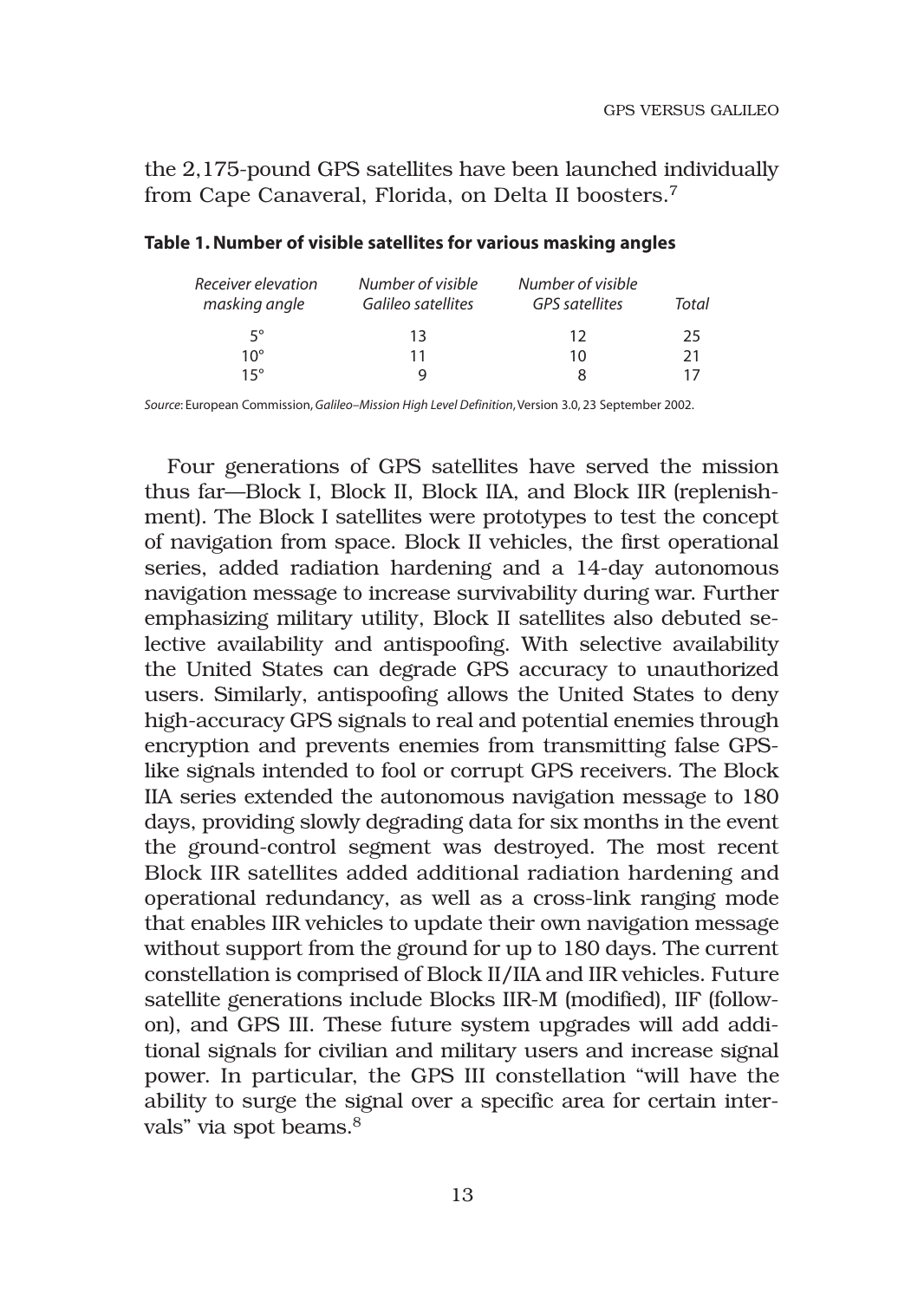

**Figure 2. GPS satellite** (Courtesy of ESA at their Web site at http://www.esa .int/externals/ images/estec-photo-archive/1059.jpg.)

GPS satellites (fig. 2) transmit their timing pulses and positional data to Earth via radio waves in the L-band frequency portion of the electromagnetic spectrum. The system currently uses two carrier signals, known as L1 (at 1575.42 MHz) and L2 (at 1227.6 MHz). The timing pulses (i.e., the unique PRN codes) are superimposed on the carriers, and the navigation message is superimposed on the timing-pulse trains.9 In addition to specific positional information, the navigation message of each satellite also carries satellite health status and an almanac listing the orbital positions of the entire constellation. Furthermore, GPS employs pulse trains, or PRN codes, in two different formats: the precision (P)-code and coarse acquisition (C/A)-code. The P-code resides on L1 and L2 and is available only to authorized users, mostly military and government. The C/A-code resides only on the L1 signal and is available to everyone. As designed, the P-code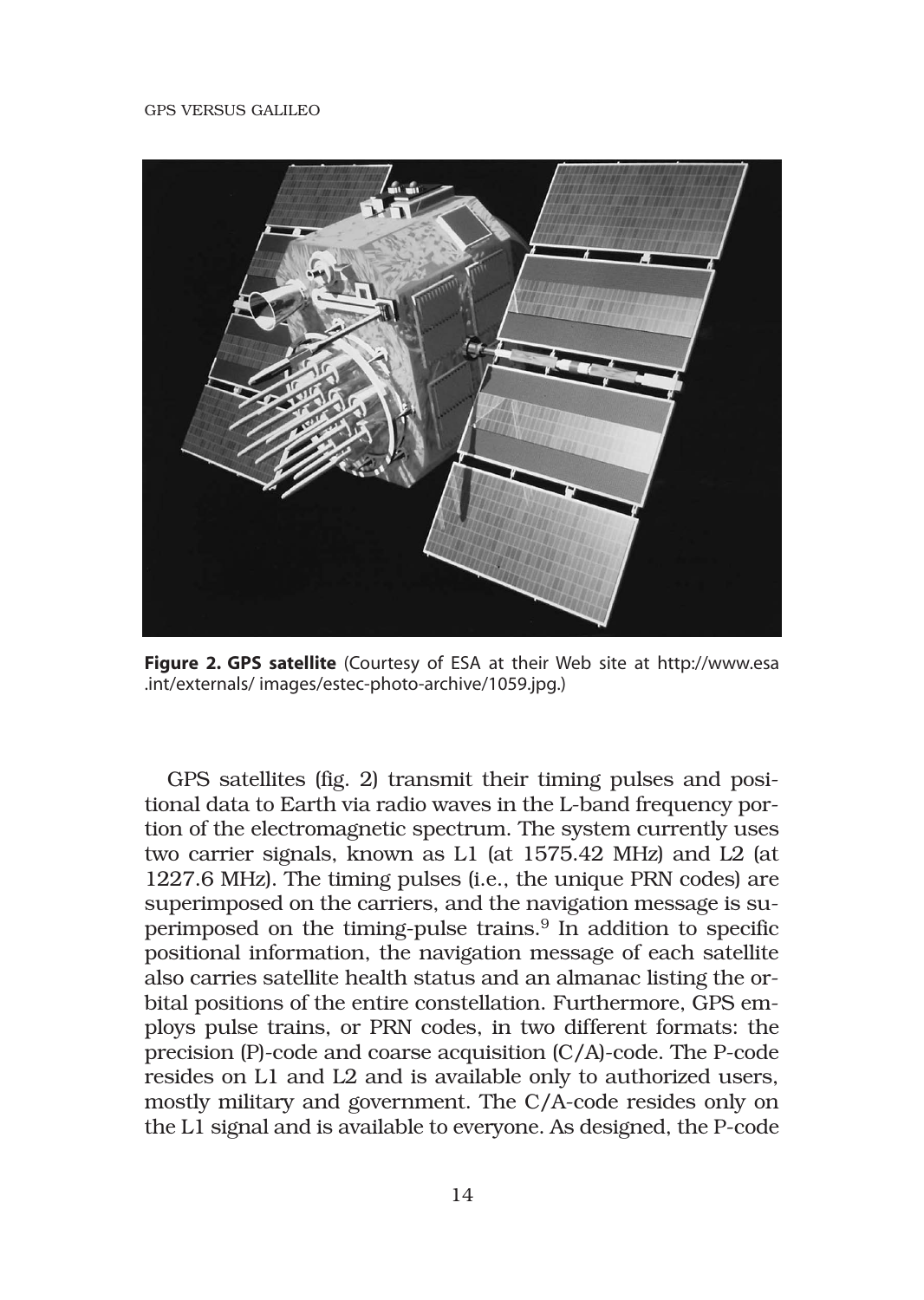has two primary advantages over the C/A-code. First, the P-code provides a more precise fix because of its faster chipping rate. It streams down at 10 million bits per second (bps) compared to the C/A-code chipping rate of one million bps. $^{10}$  Second, it further boosts accuracy as it's transmitted on both (L1 and L2) signals at different frequencies, enabling users to correct for range errors due to the ionosphere (occurring in the atmosphere where propagation of radio waves is hampered due to ionization of gases). Hence, the GPS design segregates the user pool into the haves (military users) and have-nots (civilian users) regarding precision accuracy. Finally, powered by solar arrays generating  $700$  watts, the satellites transmit signals at low power to Earth.<sup>11</sup> In fact, GPS signals are so weak they have been likened to a "whisper at a cocktail party," leading to vulnerabilities discussed later.12

Similar to GPS in its operations, the proposed Galileo space segment will perform the space navigation mission with only minor differences. Galileo employs more satellites in fewer orbital planes with a slightly higher altitude and inclination. Specifically, Galileo consists of 30 satellites in a Walker constellation at an altitude of 23,616 km, equally spaced within three orbital planes with a 56-degree inclination. The higher altitude and inclination afford Galileo better coverage in the higher latitudes, including some polar regions, than does GPS—especially benefiting civilian users in Scandinavian countries. Moreover, the higher number of satellites increases the availability of satellites visible to a user, thereby improving satellite geometry and enabling better accuracy. Of note, although Galileo's additional satellites only marginally improve satellite geometry compared to GPS, combining the two systems would produce a significant increase in visible satellites (see table 1). Interestingly, Boeing—the GPS Block IIF contractor has advocated switching GPS to a Galileo-style 30-satellite, three-plane constellation in the future.<sup>13</sup>

Physically, Galileo satellites are smaller and lighter than their GPS counterparts (fig. 3). Unhindered by military-threat requirements, Galileo satellites will forgo nuclear hardening, will not carry a nuclear-detonation-detection payload, and do not require a six-month autonomous operational capability. Hence, the Galileo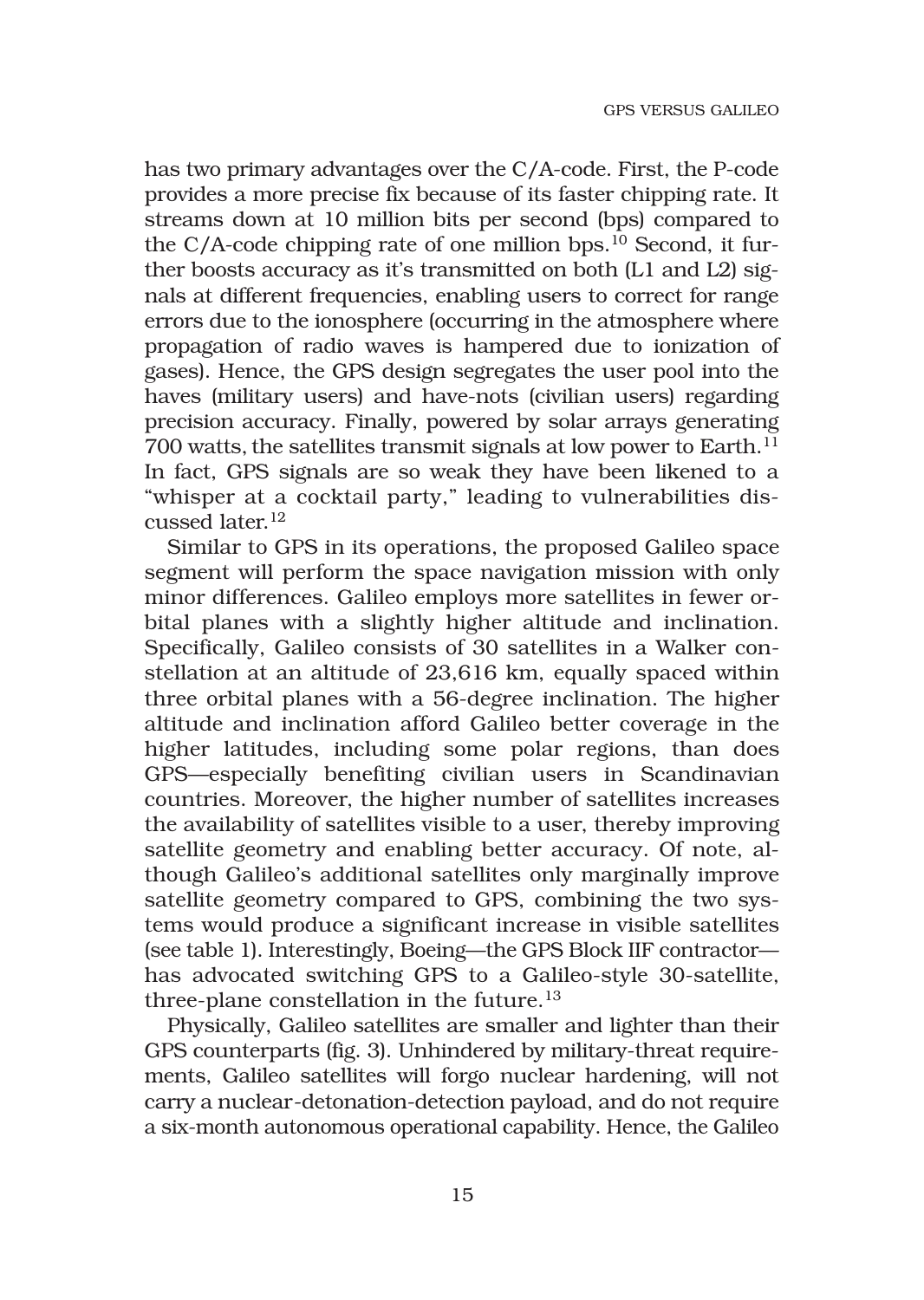#### GPS VERSUS GALILEO



**Figure 3. Galileo satellite** (Courtesy of ESA at their Web site at http://esamulti media.esa.int/images/navigation/galileo02775A4.jpg.)

spacecraft, at approximately 650 kg, will weigh roughly half as much as GPS. Consequently, Galileo's smaller size supports the launch of multiple satellites aboard a single European Ariane booster to quickly populate the original constellation, with smaller launch vehicles envisioned to replace failed satellites.14

Similar to GPS, Galileo will transmit its timing and navigation information in the L-band spectrum. However, whereas GPS currently provides only two signals, Galileo will provide 10 navigation signals to support a number of different services. Specifically, Galileo plans to employ two signals on the E5A band centered at 1176.45 MHz, two signals on E5B at 1207.14 MHz, three signals on E6 at 1278.75 MHz, and three signals on E2-L1-E1 at 1575.42 MHz.15 This proposed signal plan has stirred considerable controversy regarding potential interference with existing GPS signals (an issue discussed in more depth in chap. 4). Also similar to GPS, Galileo signals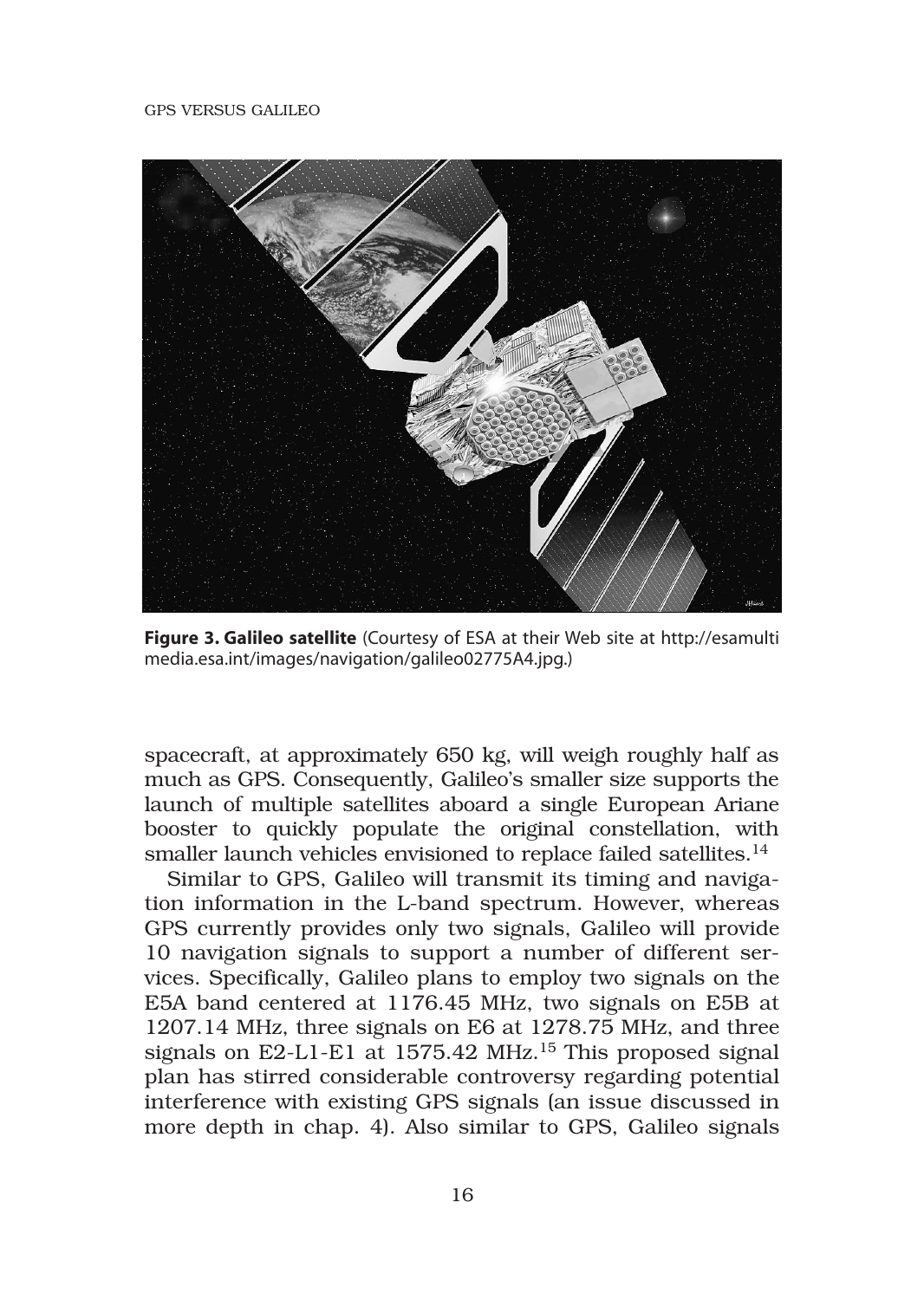will carry different PRN code schemes that effectively segregate users into three distinct groups: the general public, commercial users, and authorized government users.16 However, unlike GPS, Galileo will transmit the PRN code available to the general public on two signals, enabling everyone to correct for ionospheric delays and obtain higher accuracy. In essence, GPS segregates users by controlling access to better accuracy, whereas Galileo divides users by controlling access to ancillary data. One primary type of segregated ancillary data is integrity, which constitutes a major difference between GPS and Galileo. The EC defines integrity as the ability "to provide timely warnings to the user when [the system] fails to meet certain margins of accuracy."17 Thus, Galileo plans to constantly monitor system accuracy and quickly update the constellation upon detection of a problem.<sup>18</sup> Specifically, Galileo will broadcast integrity flags in the navigation message with a time-to-alert of six to 10 seconds.19 Currently, GPS can take as long as 30 minutes to notify users of an out-of-tolerance condition.20 Galileo will be the first GNSS to incorporate realtime signal-integrity monitoring, a capability not planned for GPS until the GPS III upgrade, currently scheduled for 2012.<sup>21</sup>

## **Control Segment**

As with the GPS and Galileo space segments, the control segments of the two systems are very similar. While the satellites of the space segments constantly transmit their locations to the users, the satellites themselves do not know where they are. They transmit only what they are instructed to transmit. The control segment on the ground develops, monitors, and updates each satellite's navigation message and then feeds the data to the satellite for retransmission.

The US Air Force maintains and operates the GPS constellation via a control segment comprised of the Master Control Station (MCS), monitoring stations, and ground antennas. The MCS, located at Schriever AFB, serves as the central processing facility for GPS. Operated continuously by Air Force crew personnel, the MCS houses the operations center for command and control of the constellation, the computers used to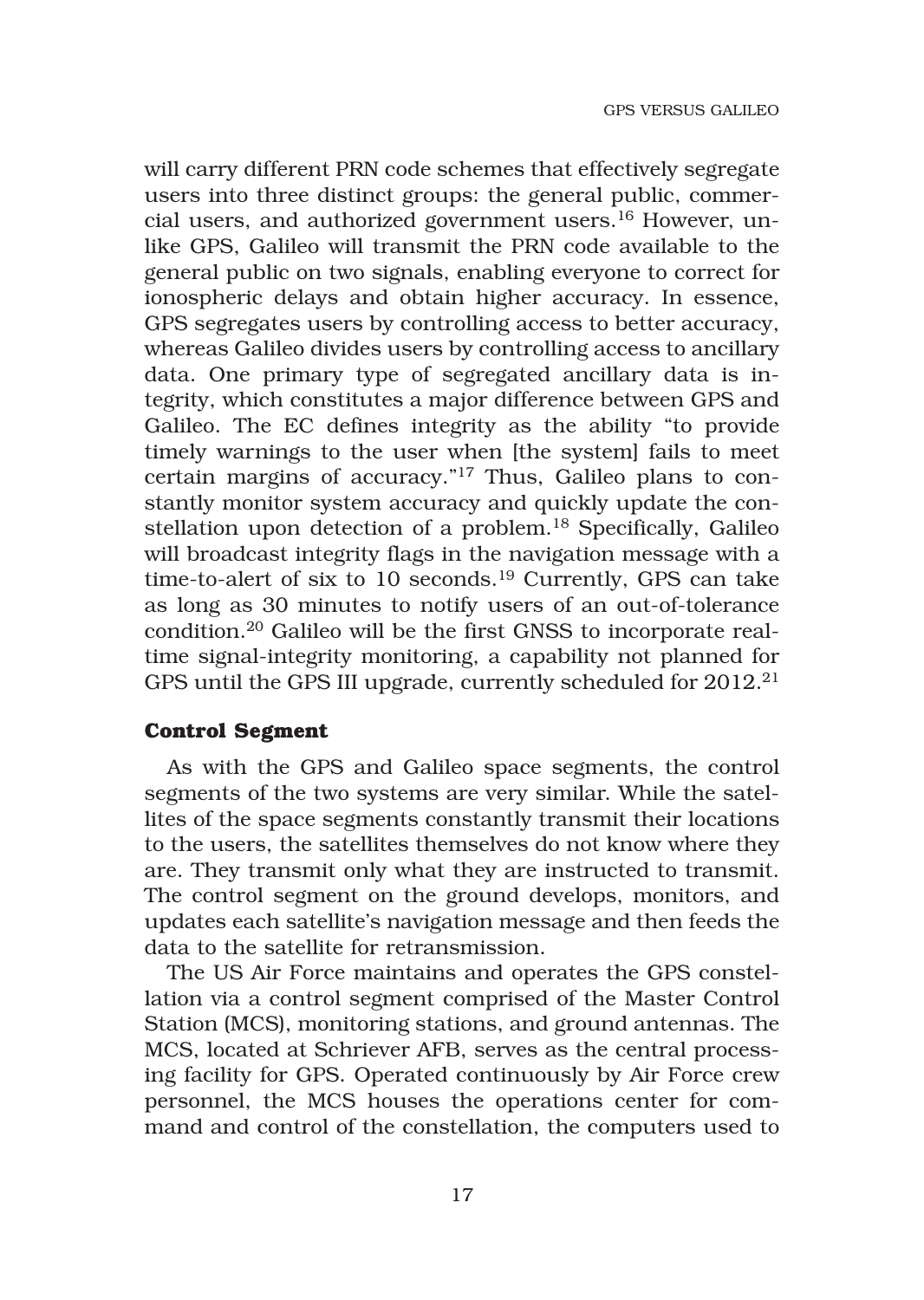predict orbits, and the array of atomic clocks that constitutes the system's timing reference, known as GPS time.

Linked to the MCS, five unmanned monitoring stations support GPS, spread across the globe at Hawaii, Colorado Springs, Ascension Island (South Atlantic Ocean), Diego Garcia (Indian Ocean), and Kwajalein (western Pacific Ocean). The monitoring stations constantly track each satellite in view, measure the range to each satellite (known as a *pseudorange*), and download each navigation message. Then the stations send the pseudoranges and navigation messages to the MCS for processing.

The MCS receives the constant flow of information from the monitoring stations and calculates a fresh predicted orbit (ephemeris) for each satellite from the pseudoranges. Additionally, the MCS examines the navigation message of each satellite to verify that the satellites are transmitting the correct ones and zeroes. Finally, the MCS updates the navigation message for each satellite based on the new orbit predictions and sends the resulting navigation uploads to one of five ground antennas.

The GPS control segment employs four dedicated, unmanned ground antennas located at Cape Canaveral, Diego Garcia, Kwajalein, and Ascension Island. A fifth antenna at Schriever AFB is also available upon request to support GPS requirements.<sup>22</sup> The ground antennas provide the MCS an uplink and downlink capability. They receive navigation uploads and other commands from the MCS and transmit them to the satellites. Moreover, they collect and transmit telemetry, tracking, and commanding (TT&C) data, enabling the MCS to monitor and maintain the constellation's health and to control each satellite. Thus, the GPS control segment is a data-processing loop that maintains a continuous flow of accurate navigation information.

The Galileo control segment greatly resembles the GPS infrastructure. As proposed, a private business enterprise to be called the GOC will manage the constellation from two navigation system control centers (NSCC) located somewhere in Europe (possibly France and Germany, based on their sizeable contributions), along with a global network of unmanned orbitography and synchronization stations (OSS) and TT&C stations.23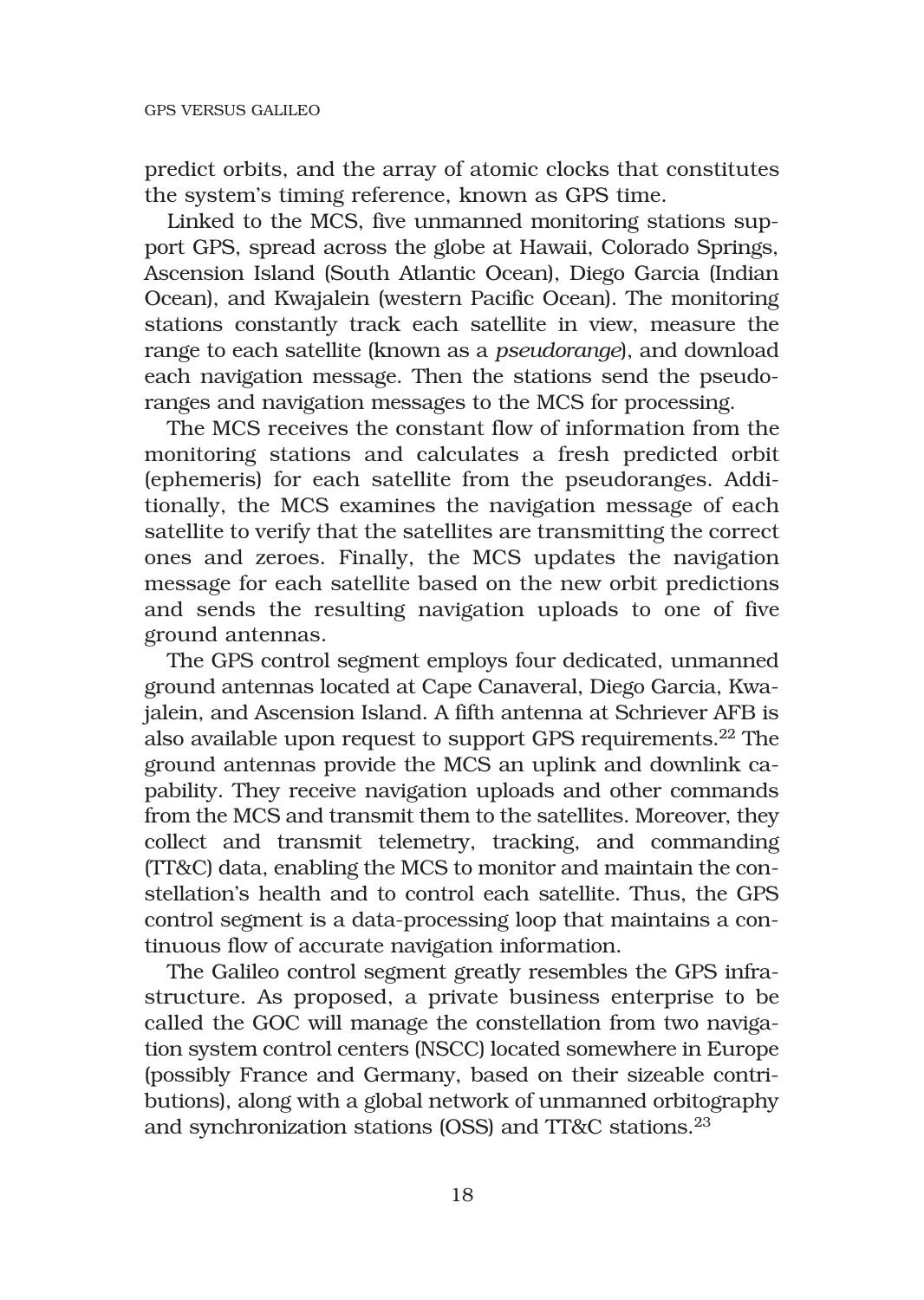Like the GPS MCS, the Galileo NSCC serves as the "heart of the system and includes all control and processing facilities," providing orbit determination and maintaining time synchronization (with Galileo time as the reference). $24$  As with GPS monitoring stations, the Galileo OSS collects and measures navigation data and passes it to the NSCC. Finally, similar to GPS ground antennas, Galileo TT&C stations provide uplink and downlink capabilities, linking the NSCC with the constellation. Despite all of these resemblances, the Galileo control segment is not a mirror image of its GPS counterpart.

The major difference between the control segments is Galileo's addition of integrity monitoring. Galileo satellites are designed to provide integrity alerts to users within the navigation signalin-space. Thus, the Galileo control segment includes an Integrity Determination System comprised of integrity monitoring and uplink stations.25 The system will monitor each satellite's signals, determine whether the signals are outside specifications, and uplink an integrity flag to the constellation identifying faulty satellites. Hence, a user's receiver will reject the signals from satellites identified in the alert.<sup>26</sup>

#### **User Segment**

Since the DOD developed GPS to support national security, the US armed forces are the primary intended customer. However, in 1983 after the Soviets shot down a Korean airliner that erroneously wandered into Soviet airspace, Pres. Ronald Reagan declared that the United States would provide civilian airliners access to GPS signals, essentially establishing GPS as a dualuse system.27 Pres. Bill Clinton reiterated the US commitment to providing civilian access free of charge in the 1996 Presidential Decision Directive NSTC-6.28 In contrast, Europe has marketed Galileo as a public GNSS geared to civilian and commercial user requirements and has downplayed Galileo's military utility. Generally speaking, nonmilitary customers comprise the overwhelming majority of all GNSS users; however, GPS places the military user above the civilian for reasons of national security.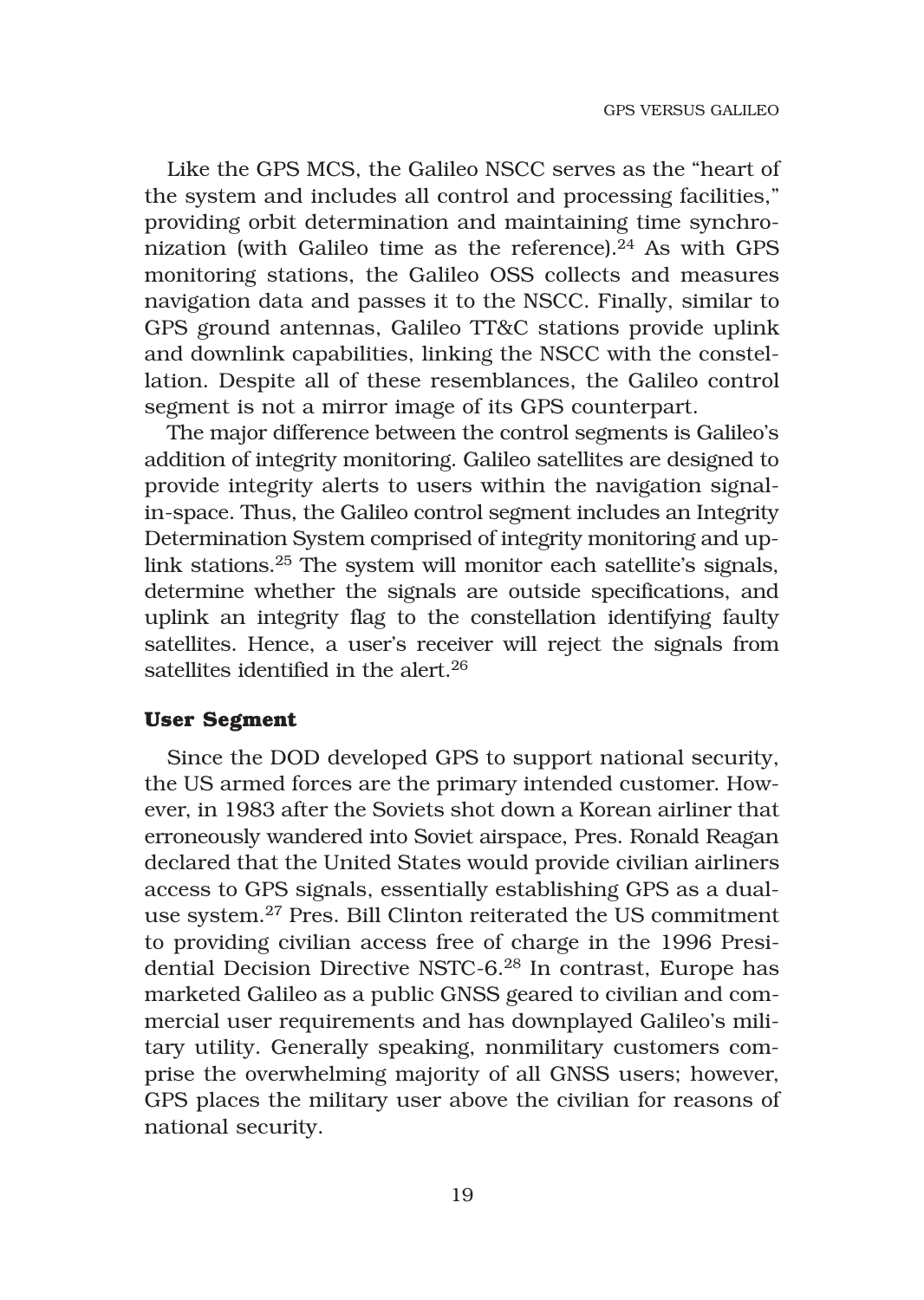## **Services**

GPS provides position, navigation, and timing (PNT) services with two different levels of accuracy: the Standard Positioning Service (SPS) and the Precise Positioning Service (PPS). The unencrypted SPS offers PNT services free of charge to all users. Based on the less accurate C/A-code transmitted on L1, the SPS cannot self-correct for ionospheric errors and so produces less accurate navigation solutions than the PPS. Additionally, to prevent adversary use of GPS against US forces during conflicts, the US government can intentionally degrade SPS accuracy via selective availability. For many years, selective availability fixed SPS accuracy at roughly 100 meters. However, in 2000 President Clinton directed that the DOD turn off selective availability; consequently, SPS accuracy increased tenfold to roughly within 10–20 meters.<sup>29</sup> While the SPS is unencrypted, the United States currently encrypts the PPS and restricts access to authorized users, mainly the armed forces and government agencies. Based on the P-code transmitted on L1 and L2, the PPS offers more accurate PNT services with positional accuracy of approximately 25 feet.<sup>30</sup>

In contrast to GPS, Galileo plans to offer five types of services—Open Service (OS), Commercial Service (CS), Safety-of-Life (SoL) Service, Public Regulated Service (PRS), and Search and Rescue (SAR) Support Service.

#### **Open Service**

OS is similar to the GPS SPS in that it is intended for the general public and is provided for free. However, since OS will be transmitted on two frequencies, users of this basic service can correct for ionospheric effects and obtain better accuracy than with the GPS SPS. Specifically, the ESA expects to achieve fourmeter accuracy with a service availability of 99.8 percent.31 GPS will not provide this level of accuracy until the Block IIF constellation is operational circa 2012.32 Again, similar to the GPS SPS, the OS provides no service guarantee or integrity information to the general public. Like the GPS's civilian users, Galileo's OS customers use Galileo at their own risk.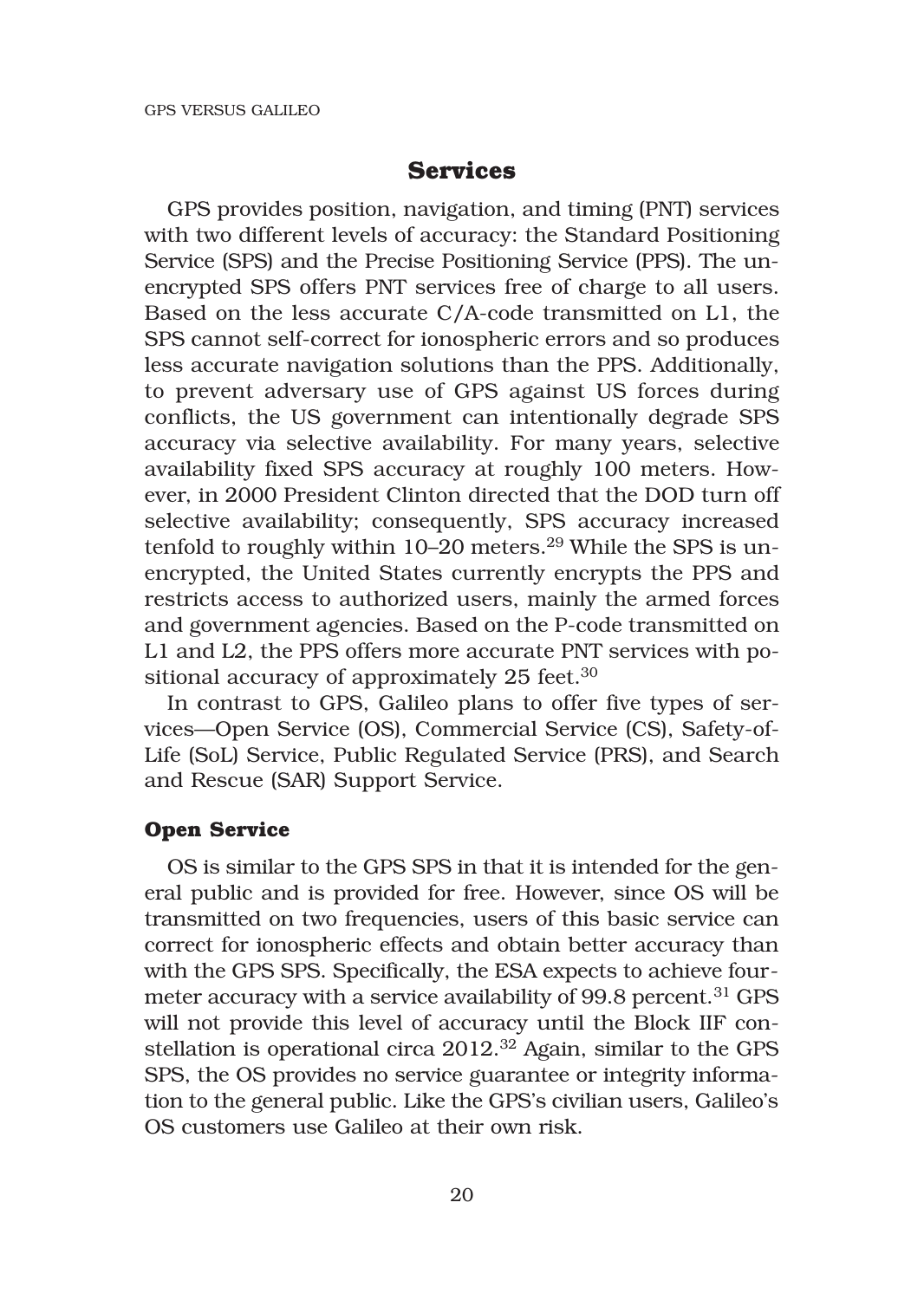#### **Commercial Service**

CS is a combination of OS plus two encrypted signals separated in frequency from OS signals.33 Like OS, CS will not explicitly carry integrity data; however, CS accuracies will be guaranteed. Designed to support users requiring higher performance than OS, CS's additional signals allow the development of professional applications such as producing highdata-rate broadcasting, resolving ambiguities in differential applications, and integrating Galileo with wireless communications.34 Access to the encrypted signals will be restricted to fee-paying users who will subscribe to CS. Third-party service providers will determine the specific services offered and will purchase the rights to utilize the encrypted signals via a license agreement with the GOC.35 Finally, the company will provide a guarantee for disruption or degradation of service and will provide timely warning to users. Failure to meet standards would lead to compensation to affected users and/or service providers. Service guarantees addressing liability constitute a major difference between Galileo and GPS.

#### **Safety-of-Life Service**

SoL will offer the same accuracies as OS, but it will provide both integrity data and service guarantees for a fee. SoL is designed to serve safety-critical users who require precision accuracy and signal reliability. Anticipated customers include airlines, trains, and transoceanic maritime companies.36 With SoL, Galileo plans to comply with "levels of service stipulated by law in various international transportation fields," such as those prescribed by the International Civil Aviation Organization. $37$  SoL's integrity monitoring is essential to meeting this goal. Galileo will reportedly inform users of out-of-tolerance conditions within six to 10 seconds of occurrence, supporting safety-critical applications such as Category I landings (aircraft landings with weather conditions of a 200-foot ceiling and visibility of one-half mile). However, this additional service comes at a price. Users will need specialized receivers to get the enhanced signals,  $38$  and the EC retains the option to encrypt integrity data and administer access fees.39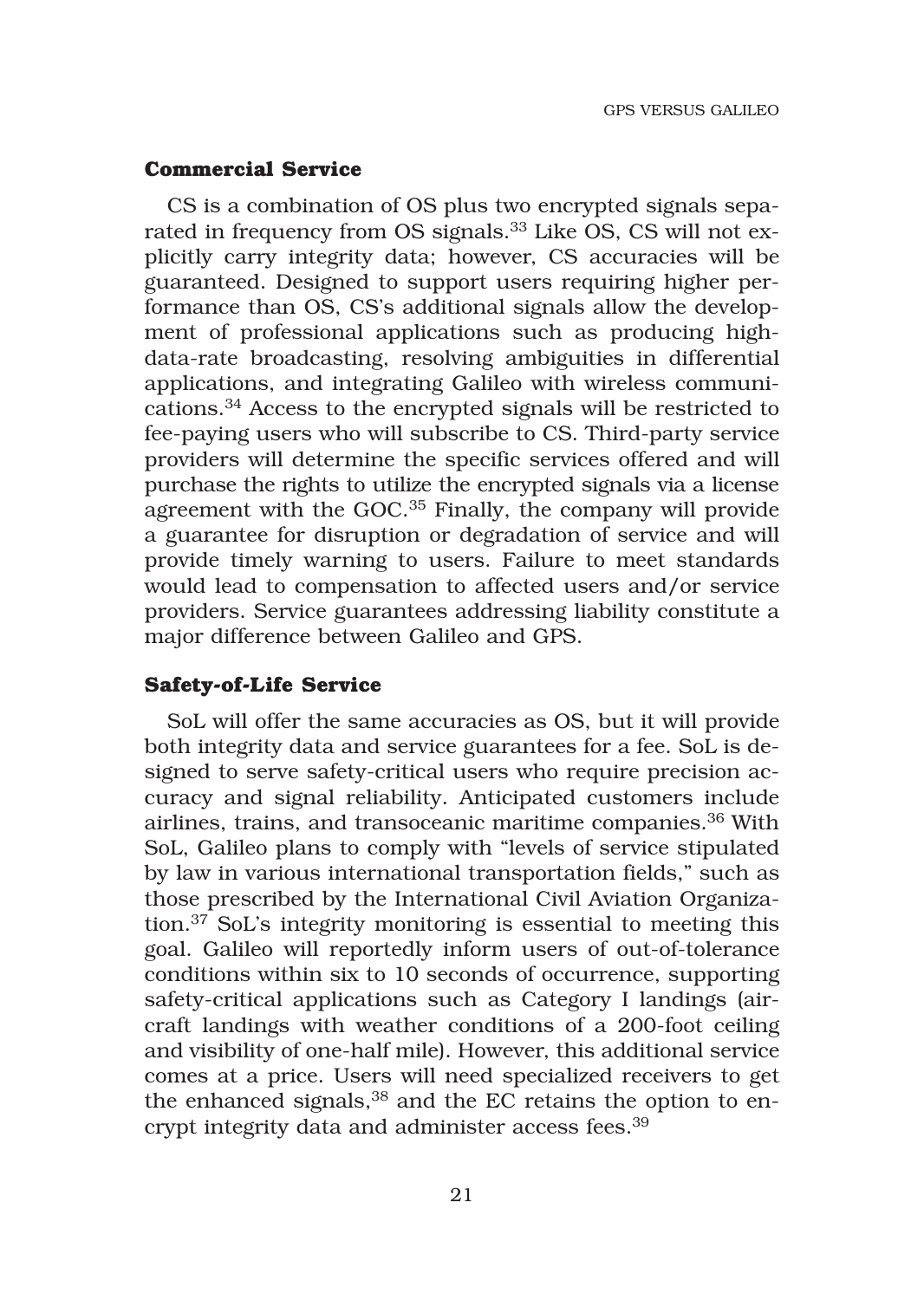#### **Public Regulated Service**

The objective of PRS, according to the EC and ESA, "is to improve the probability of continuous availability of the SIS [signalin-space], in [the] presence of interfering threats."40 Envisioned as a protected navigation service for government and publicservice users, PRS will employ robust signals with interference mitigation technologies to reduce susceptibility to jamming and interference from terrorists, criminals, or hostile entities that could affect national security.<sup>41</sup> Furthermore, PRS must remain operational during crises, when other services may be jammed. Hence, Galileo transmits PRS on two wideband signals (to increase jamming resistance) and spectrally separates them from other Galileo services, so these other services "can be denied without affecting PRS operations."42 Additionally, PRS will be encrypted to restrict access to interference-mitigation technologies and to prevent hostile use of PRS against EC member states (in this paper, the word *states* used in context with Europe refers to EU nation-states).43 Accordingly, EC member states will control PRS access via cryptological keying systems. Based on this description, the Galileo PRS sounds very similar to GPS PPS and presents a potential military capability in a system strictly trumpeted as "the first satellite . . . navigation system specifically for civil purposes."44 In fact, while Galileo is frequently touted as "a civil system, operated under public control" and "a non-military programme," the design and spectral locations of PRS signals mirror future GPS military upgrades, potentially conflicting with US navigation warfare (NAVWAR) concepts (see chap. 4).45

#### **Search and Rescue Support Service**

SAR will augment the Cospas-Sarsat system, which assists international search and rescue efforts by detecting and locating distress signals worldwide. Galileo satellites will employ SAR transponders that will detect distress alerts and relay the detection to Cospas-Sarsat ground stations. Moreover, Galileo will also send an acknowledgement to the stranded persons informing them they have been located. Consequently, Galileo will reportedly fine-tune alert-location accuracy, greatly improving the current specification of five kilometers.46 Also,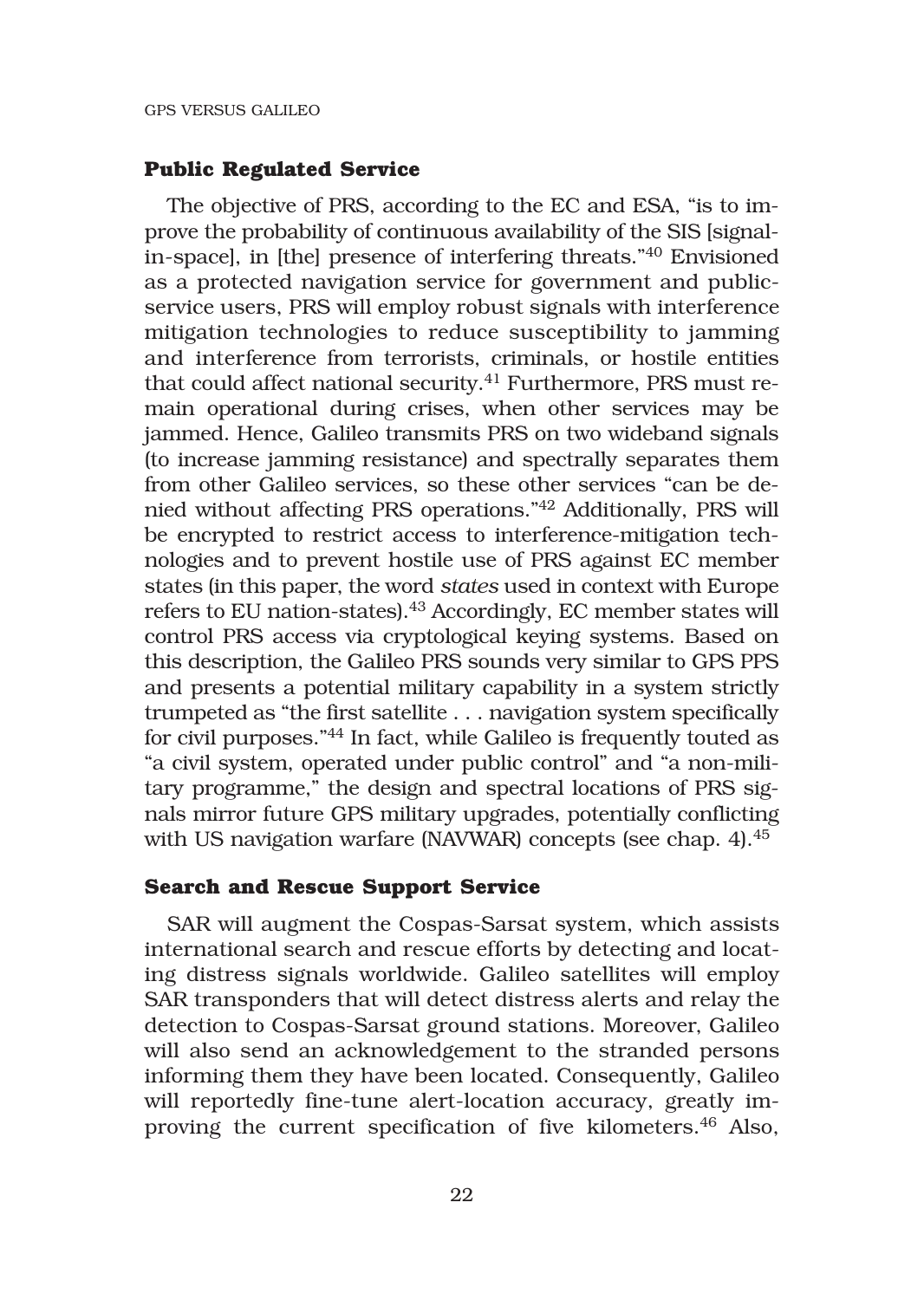Galileo will provide near-real-time reception of distress messages, greatly reducing the current wait time of one hour.<sup>47</sup>

In short, both GPS and Galileo provide basic PNT services open to all users, as well as augmented services restricted to authorized users. However, Galileo plans to offer additional features such as service guarantees, global-integrity monitoring, and additional data services supporting commercial markets in an attempt to capitalize on GPS limitations from a civilian perspective.

## **Limitations and Vulnerabilities**

In general, the performance of GPS and the impact of its PNT capabilities have led to its perception as a global utility.48 However, like every system, GPS has limitations and vulnerabilities. While the proposed Galileo design will purportedly overcome several GPS deficiencies, including liability, integrity, and inadequate civilian accuracy, other issues affect both systems. These include "urban canyons" (often occurs in cities, created by tall structures obscuring signals), susceptibility to jamming, and hostile use by potential adversaries.

One of the primary differences between GPS and Galileo is the latter's liability service guarantee. Unlike GPS, Galileo plans to provide a guarantee against disruption of service in terms of accuracy, continuity of availability, and integrity, where interruptions "would have significant [safety] or economic impacts."49 This translates to a service guarantee for Galileo's CS and SoL service. Thus, Galileo will provide a legal framework to increase the confidence of users previously reluctant to utilize space-based radio navigation signals as a primary means of navigation. As mentioned before, the GOC (the private company chosen to manage the constellation) will commit to providing the signal quality required to support the specified services and will compensate users if signal quality falls short of specifications without adequate warning.50 In this manner, Galileo users sidestep the potential barriers faced by GPS users who file claims against the US government as GPS owners—GPS does not provide a service guarantee.

On the surface, a service guarantee appears marginal or insignificant—the general public will largely ignore it. However,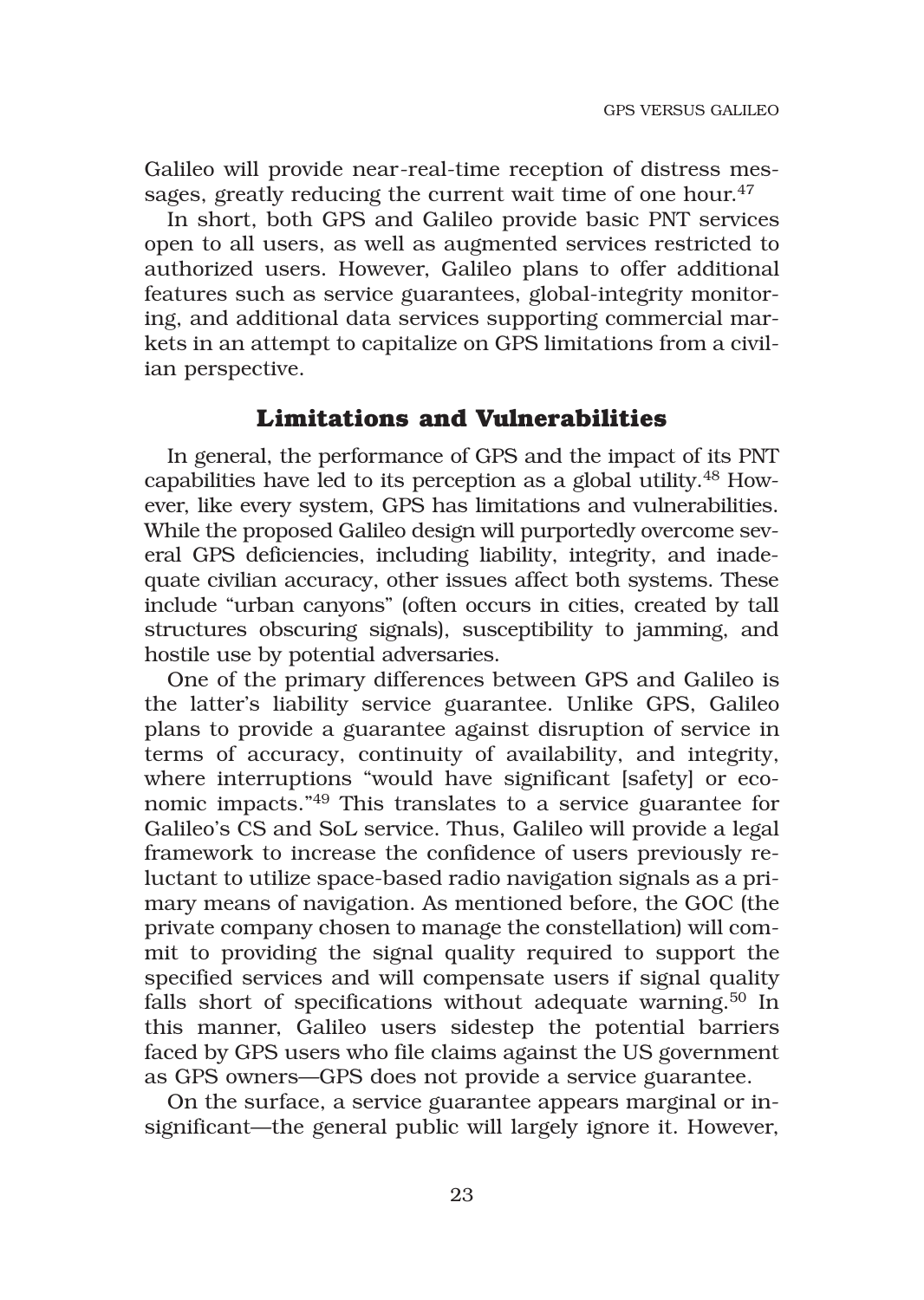a significant subset of users (such as air traffic controllers) would highly value service guarantees for safety-critical or precision operations. The functions these users provide, primarily accomplished through national governments employing Galileo and GPS as the basis of their transport policies, do affect entire populations. The lack of a service guarantee could impede GPS's ability to compete in this critical niche. As a senior fellow on the Council on Foreign Relations observed, "Until GPS is certifiable for aviation use worldwide, its usefulness will be unavoidably curtailed."<sup>51</sup>

The viability of Galileo's service guarantee remains to be seen. Its credibility depends on the system's ability to compensate a user's loss, leading to a multitude of contractual and liability issues beyond the scope of this study. In short, the EU foresees the guarantee relying on legal mechanisms "to prevent, inform, alert, or compensate failure, disruption, or provision of a service" due to failing specifications.52 These may include certification of risks, licensing usage, and mechanisms to manage compensation or reimbursement and jurisdiction/recourse issues, yet to be defined.53 The crux of Galileo's service guarantee is adequate warning of substandard performance, accomplished via integrity monitoring.

Lack of real-time integrity monitoring is another shortcoming of GPS from the civilian perspective. Currently, if a GPS satellite's navigation signal drifts out of tolerance, the GPS control segment must schedule a contingency contact to refresh the satellite's memory with a new navigation upload or set the satellite's health flag within the navigation message. Depending on satellite visibility, this process could take up to 30 minutes before the satellite transmits corrected information.54 Meanwhile, users are not warned of the out-of-tolerance condition and could continue to use less accurate data.55 In contrast, Galileo plans to directly warn users of substandard performance in less than 10 seconds, allowing customers "of standard commercial services to react rapidly to malfunctions,"56 albeit potentially for a fee. Similar to the reaction to Galileo's service guarantee, one might conclude that *integrity for a price* would appeal only to a small number of professional users, certainly not the majority of recreational GNSS users. Although integrity could be characterized as a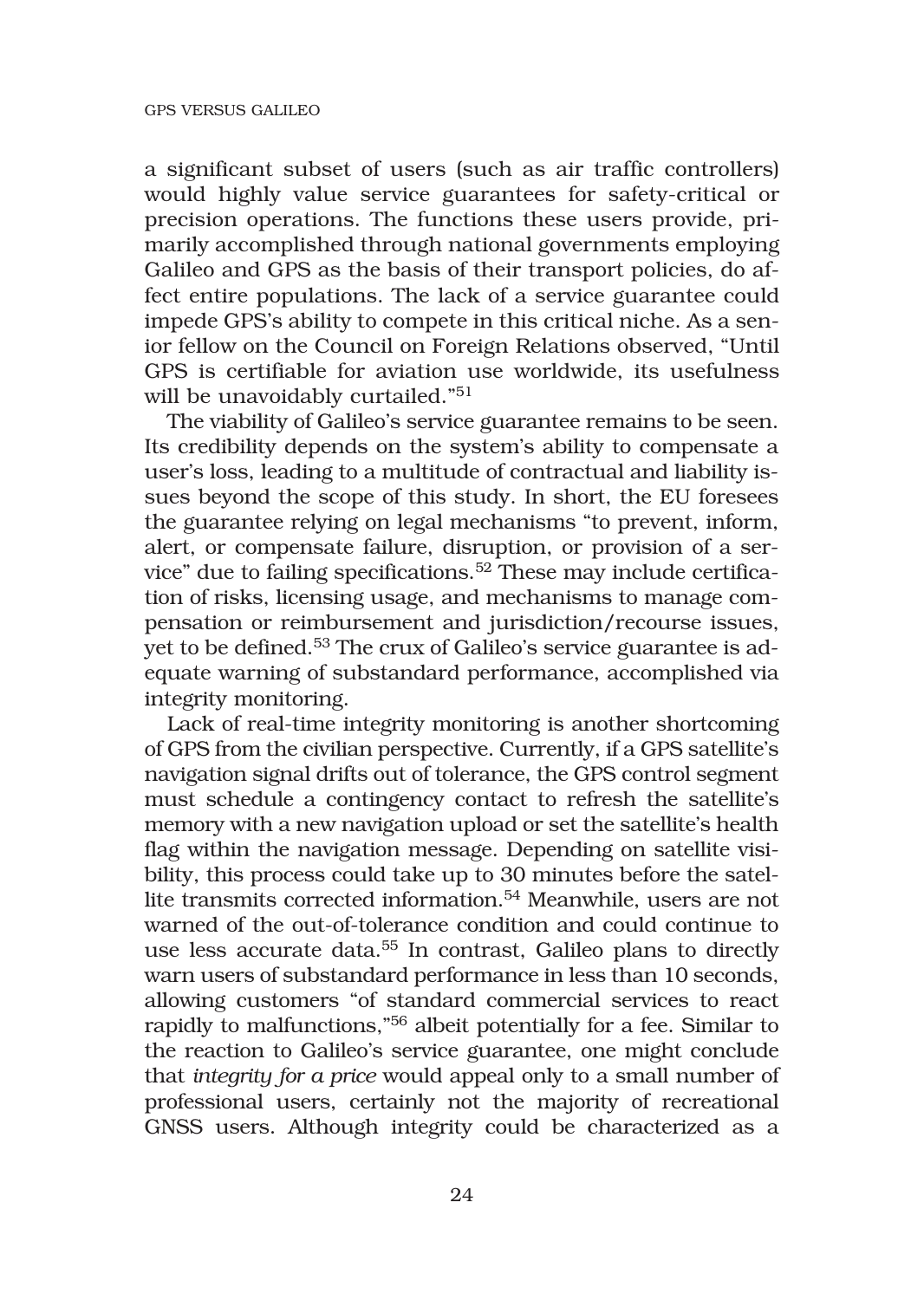niche service, many users who prefer integrity provide services that affect the mass public, such as the airline, banking, telecommunications, and transport industries. Therefore, while integrity may directly serve the needs of only a few niche users, integrity indirectly affects virtually everyone. Consequently, Galileo bests GPS by offering fee-based integrity. However, with respect to free/open services, neither GPS nor Galileo provides real-time integrity monitoring, though Galileo's free services will reportedly be more accurate.

A third shortcoming of GPS is its level of accuracy afforded to civilian users. This deficiency is in part a deliberate characteristic of the system. Designed as a national-security asset, GPS provides better accuracy for military users. Selective availability intentionally decreased civilian accuracy in the past, but even without selective availability, civilian accuracy is inherently less precise than Galileo's because the SPS is transmitted on only one signal. In contrast, the military utilizes two frequencies in order to improve accuracy by correcting for ionospheric errors. Galileo plans to transmit its free OS on dual frequencies, enabling higher accuracies for civilians than is currently possible with GPS.57 In addition to dual-frequency use, the GPS constellation design causes accuracy to degrade at higher latitudes. Accuracy degrades because satellite geometry (as defined in chap. 1) diminishes at higher latitudes. At latitudes above 55 degrees, GPS satellite spacing becomes increasingly confined to the user's horizon, with no satellites directly overhead. Thus, poor satellite geometry results in lower overall accuracy. Consequently, Galileo hopes to improve satellite geometry at higher latitudes by orbiting satellites in higher inclinations and altitudes than those offered by GPS, thereby providing users with satellites higher on their horizon (although not directly overhead).

Lower accuracy at higher latitudes is one of the orbit-limiting characteristics of GPS. Accuracy also suffers in cities and other areas of severe occultation where signals are prohibited from reaching the user. In fact, such urban canyons can limit service availability to 55 percent of a typical city's territory.58 While Galileo will also endure the same coverage problems on its own, the combination of 29 GPS and 30 Galileo satel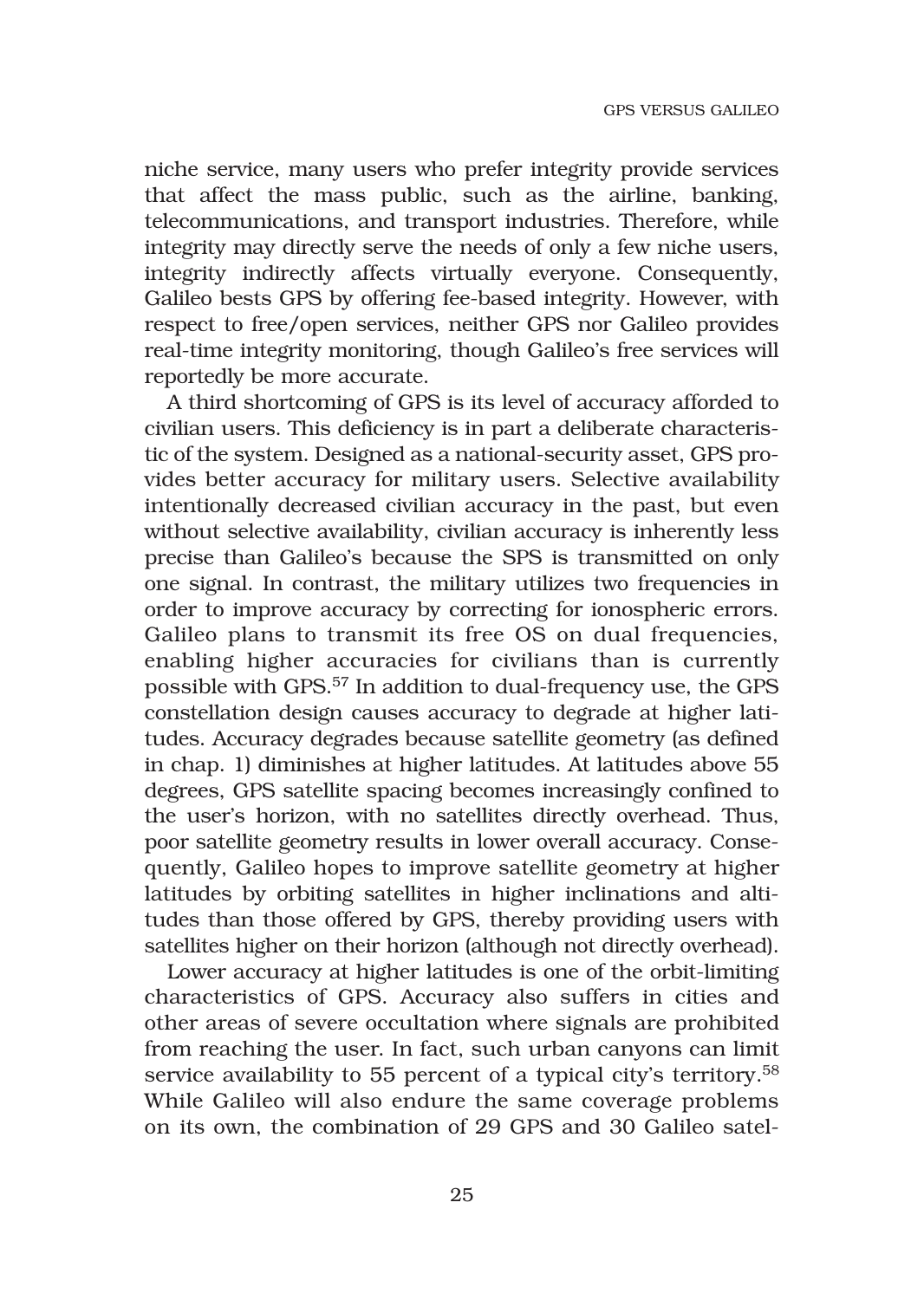lites could improve positioning-service coverage to 95 percent of an urban area.59

In addition to signal blocking by natural and man-made barriers, jamming can also affect signal availability by denying service to local areas. By design, GPS signals reach the user at very low power levels of only a few milliwatts.<sup>60</sup> With such a weak signal, even low-watt jammers can be effective. Less than one watt of power will suffice to jam standard receivers at a range of 25 kilometers, while a 100-watt jammer "can blanket a 65-kilometer region."61 To put this into contemporary perspective, "a single electronic jammer radiating at one-tenth of a watt could prevent [civilian receivers] from tracking GPS within the Baghdad metropolitan area."62 In a real-world example, at a tank competition in August 2000 sponsored by the Greek government, a French security agency jammed British and US tanks during trial demonstrations, causing significant navigation problems.63 Although Galileo plans to transmit at a slightly higher power, it too will be susceptible to intentional and possibly inadvertent jamming. Various techniques are available to reduce this susceptibility, but susceptibility to jamming is not altogether a bad thing because it enables the United States to deny locally the use of GPS to potentially hostile individuals, parties, etc.<sup>64</sup>

GPS and Galileo are mutually susceptible to hostile use by an enemy or adversary. Since both systems offer free and open services to anyone with a receiver, significantly increased accuracy is available to rogue states, terrorists, and rising peer competitors like China. Originally, selective availability served to deprive hostile users of precise GPS PNT services, but it also deprived legitimate civilian users, who outnumber military users 100 to one.65 For this reason, the United States terminated the capability in 2000. Likewise, Galileo currently has no method of denying its OS to undesirable users (other than jamming). As a result, many states, including EU members and those in the so-called axis of evil, have enhanced their military capabilities via GPS.<sup>66</sup> North Korea has reportedly utilized GPS on its submarines, China is integrating it into fighter aircraft, and Iran Aircraft Manufacturing plans to incorporate GPS on board new variants of its Ababil unmanned air vehicle.<sup>67</sup>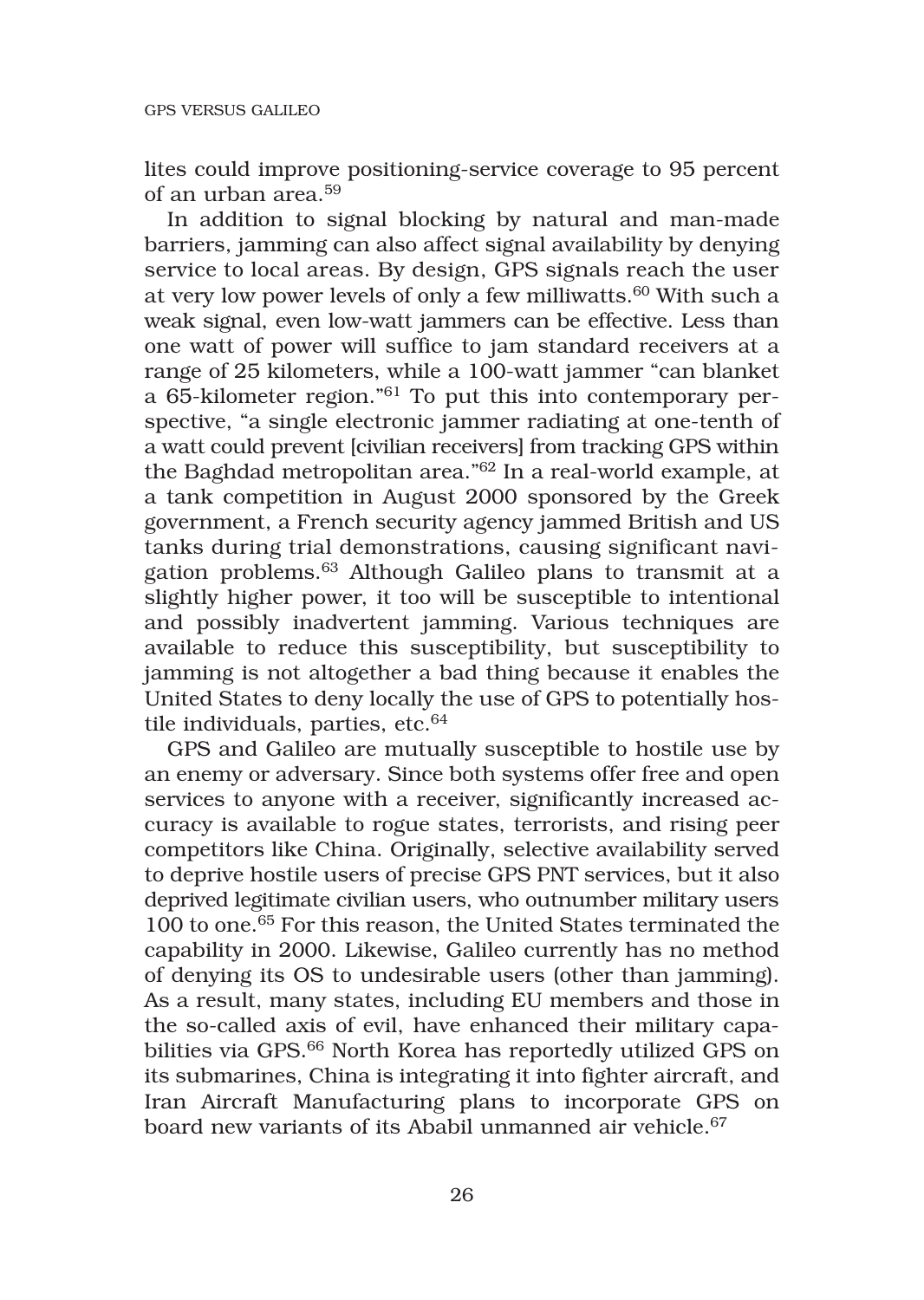This chapter has examined GPS and Galileo for similarities and differences to determine if GPS had deficiencies that Galileo could exploit and, ultimately, to forecast if Galileo could provide a better source for navigation than GPS. Although the two systems were founded on fundamentally different visions, the similarities outnumber the differences. GPS is designed to support national security, while Galileo is designed to make Euros. Nevertheless, the two systems share similar infrastructures, performing virtually the same functions to provide like PNT services.

While GPS has arguably become a global public utility, the system is not without significant limitations and vulnerabilities. Galileo claims it will resolve several GPS deficiencies, including liability, integrity, and inadequate civilian accuracy. Even if these assertions prove true, GPS modernization programs (see subsequent chapters) will eventually level the playing field once again. Moreover, GPS and Galileo are mutually deficient and vulnerable regarding urban canyons, jamming, and hostile use by potential adversaries.

Assuming Europe fields Galileo as claimed, Galileo will outperform GPS in the near term from a civilian perspective by providing a guaranteed service with better accuracy and global-integrity monitoring—for a price. However, in the not-toodistant future the United States will upgrade GPS, enabling it to provide the same services to the same users for free. Given this inevitable outcome, it remains uncertain why Europeans would expend the enormous capital involved to compete with a successful and reliable system not only backed by the US government but also available free of charge.

#### **Notes**

1. United States Mission to the European Union, "US Global Positioning System."

2. Ibid.

3. Julie Karner (assistant director, Office of Space and Advanced Technology, US Department of State), interview by the author, 5 Jan. 2004.

4. As of 14 Jan. 2004, GPS had 29 operational satellites in orbit. Maj Michael Brownworth, GPS Operations flight commander, interview by the author, 13 Jan. 2004.

5. Wertz and Larson, *Space Mission Analysis and Design*, 175.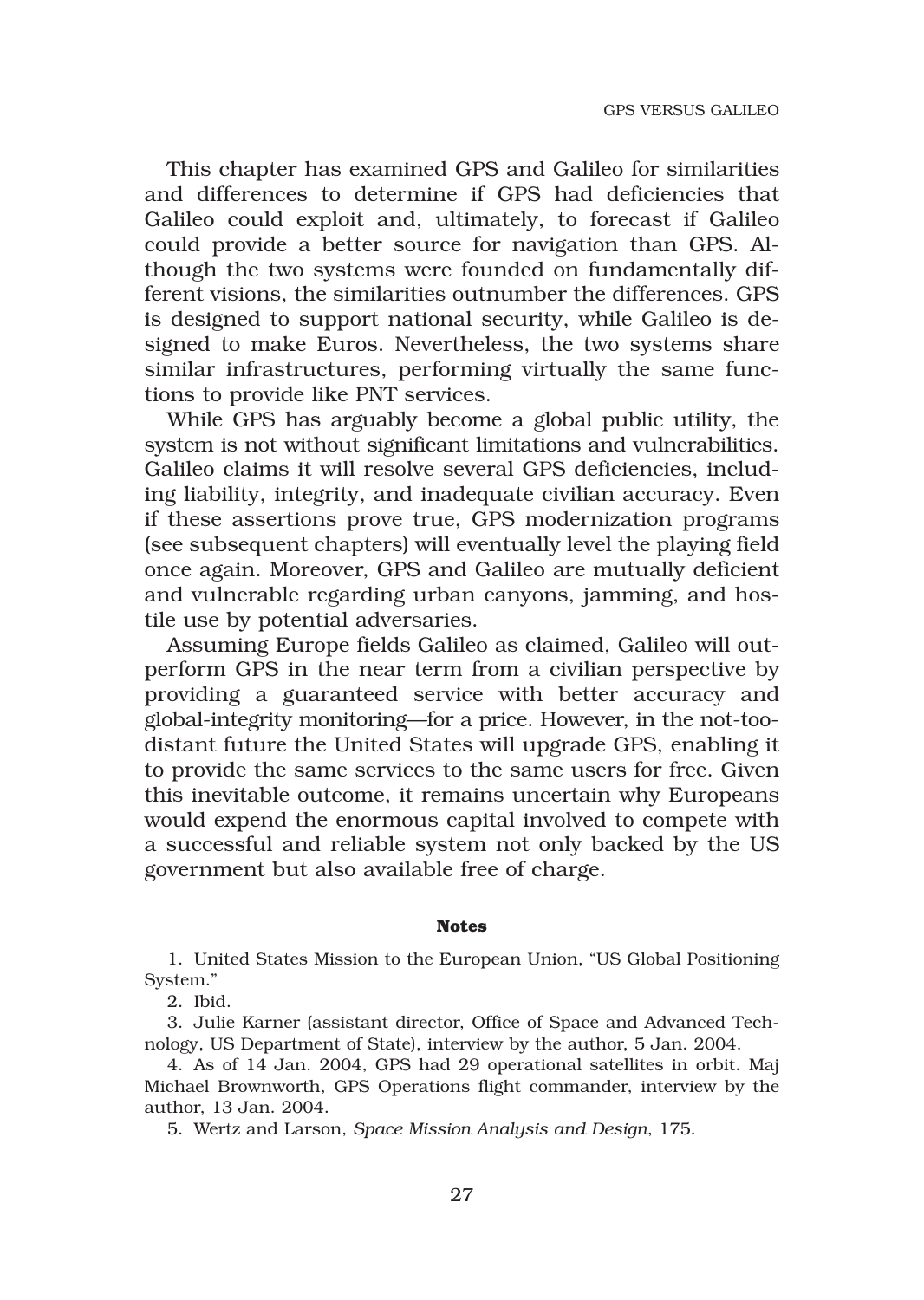#### GPS VERSUS GALILEO

6. Pace et al., *Global Positioning System*, 218.

7. The weight listed is the on-orbit weight of Block II satellites. Block IIR satellites weigh 2,370 pounds, and Block IIF satellites will weigh 3,407 pounds.

8. Sirak, "Holding the Higher Ground," 21.

9. Logsdon, *Navstar*, 20–21.

10. Ibid., 20.

11. The power listed is for Block II satellites. Block IIR satellites generate 1,136 watts, and IIF will generate 2,900 watts.

12. Divis, "This Is War."

13. Richardson, "GPS in the Shadows of Navwar," 26.

14. Benedicto et al., "Galileo: Satellite System," 9.

15. European Commission, *Galileo: Mission High Level Definition*, 41–42.

16. Ibid., 29.

17. Ibid., 16.

18. Galileo will provide integrity monitoring independent of augmentation systems like the European Geostationary Navigation Overlay Service (EGNOS). Also, Galileo will provide global-integrity monitoring, whereas EGNOS is a regional system serving greater Europe.

19. Benedicto et al., "Galileo: Satellite System," 13.

20. Brownworth, interview.

21. Pappas, "Effects of the Galileo," 8.

22. Unlike the dedicated antennas, the antenna at Schriever AFB (known as PIKE) is part of the Air Force Satellite Control Network (AFSCN) and supports many satellite programs in addition to GPS.

23. Benedicto et al., "Galileo: Satellite System," 1. The NSCC, OSS, and TT&C are also known as the Galileo Control Center, Galileo Sensor Station, and Galileo Uplink Station, respectively.

24. European Commission, *Galileo: Mission High Level Definition*, 30.

25. Current documentation implies separate equipment for integrity functions vice assigning the mission to OSS and TT&C stations.

26. Benedicto et al., "Galileo: Satellite System," 13.

27. Statement by the principal deputy press secretary to the president, 16 Sept. 1983, in Rip and Hasik, *Precision Revolution*, 429.

28. Presidential Decision Directive NSTC-6, *US Global Positioning System Policy*.

29. US Department of State, "US Global Positioning."

30. Logsdon, *Navstar*, 64.

31. European Commission, *Galileo: Mission High Level Definition*, 14.

32. Parkinson, "Capability and Management Issues."

33. Ibid., 15.

34. Wilson, *Galileo: The European Programme*, 20.

35. European Commission, *Galileo: Mission High Level Definition*, 15.

36. Wilson, *Galileo: The European Programme*, 20.

37. *Galileo: Mission High Level Definition*, 16.

38. Commission of the European Communities, *Commission Communication to the European Parliament*, 13.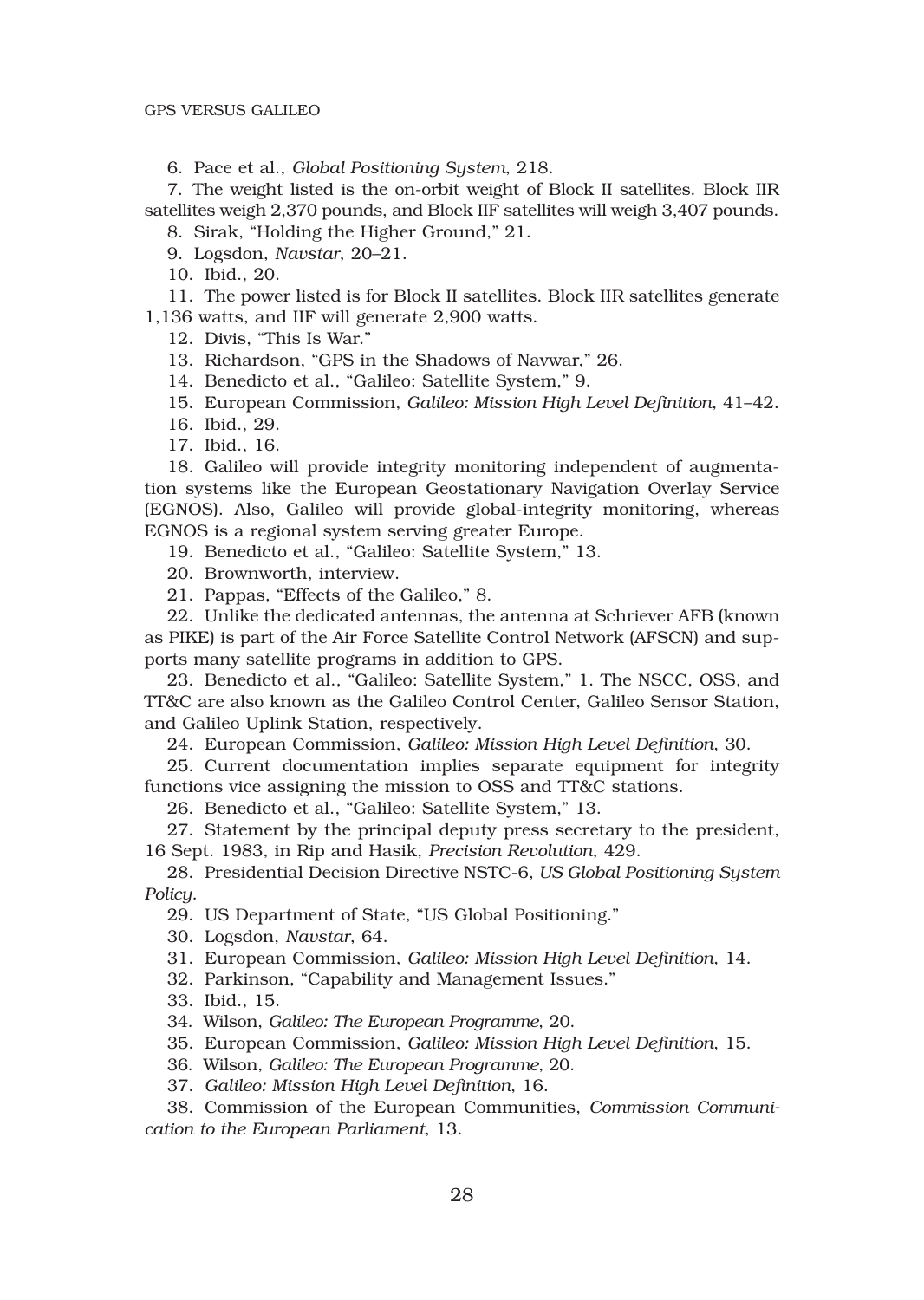39. Karner, interview.

40. European Commission, *Galileo: Mission High Level Definition*, 17.

41. Ibid.

42. Wilson, *Galileo: The European Programme*, 21.

43. The European Commission (EC) contains the executive function of the European Union (EU). The EU, which currently has 25 member "states" or nations, works towards and oversees the economic and political integration of these states.

44. Wilson, *Galileo: The European Programme*, 5.

45. European Commission, *Galileo: Mission High Level Definition*, 6; and European Parliament, *Report on the Commission Communication to the European Parliament*, 40.

46. European Commission, *Galileo: Mission High Level Definition*, 19.

47. Ibid.

48. Adams, "GPS Vulnerabilities," 11.

49. European Commission, *European Dependence*, sec. 3; and European Commission, *Galileo: Mission High Level Definition*, 11.

50. European Commission, *European Dependence*, 12.

51. Braunschvig et al., "Space Diplomacy," 159.

52. European Commission, *European Dependence*, 24.

53. Ibid.

54. Brownworth, interview.

55. Augmentation systems like the Wide Area Augmentation System (WAAS) provide localized or regional GPS integrity information to civilian users, but these systems operate independently of GPS. Galileo allegedly will inherently provide global integrity coverage.

56. European Commission, *European Dependence*, sec. 3.

57. Future GPS upgrades will provide additional signals for civilian users, but Galileo will provide this service first.

58. European Parliament, *Report on the Commission Communication to the European Parliament*, 28.

59. Ibid.

60. A milliwatt is approximately -160 dBW (power level in decibels relative to one watt). Alterman, "GPS Dependence," 54.

61. Rip and Hasik, *Precision Revolution*, 278; and Richardson, "GPS in the Shadows of Navwar," 22.

62. Rip and Hasik, *Precision Revolution*, 280.

63. Adams, "GPS Vulnerabilities," 12.

64. Jam-resistance techniques have fortified military receivers such that a 100-watt jammer would need to be within 0.3 nautical miles to cause significant problems. Roos, "Pair of Achilles Heels," 22.

65. GPS Joint Program Office, "Navstar GPS Fact Sheet."

66. Iraq, Iran, and North Korea were termed *axis of evil* nation-states in Pres. George W. Bush's State of the Union Address on 29 Jan. 2002.

67. Snyder, "Navigating the Pacific Rim"; and Adams, "GPS Vulnerabilities," 11. China is not exactly an axis of evil state, per se.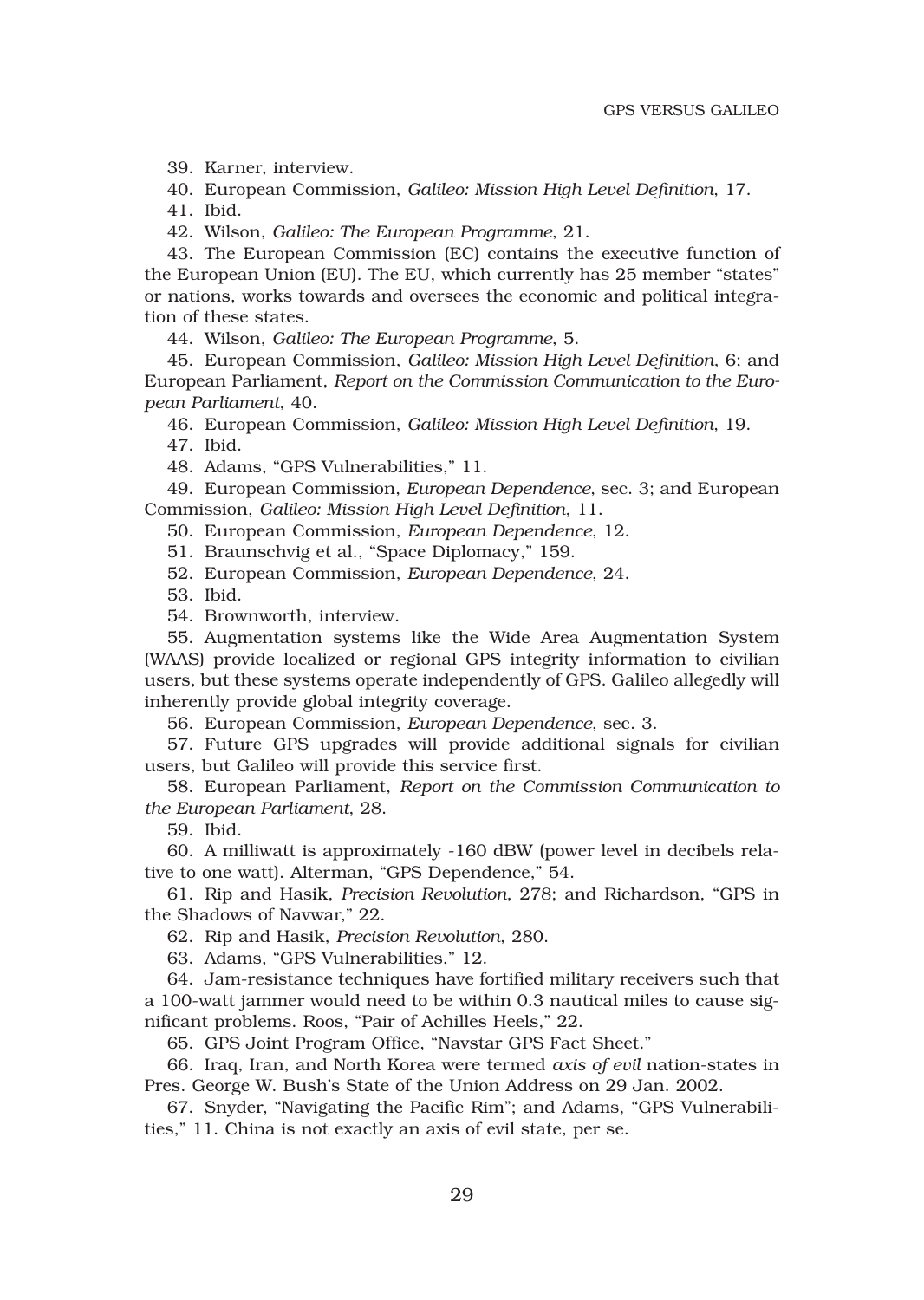## Chapter 3

# **Why Galileo?**

*If you use your parent's car, there will come a day when it's not available.* 

> —Gilles Gantelet —European Commission Spokesman

In 1996 the US government pledged to provide GPS "for peaceful civil, commercial and scientific use on a continuous worldwide basis, free of direct user fees," and it has largely kept its word.<sup>1</sup> Since its operational inception in 1994, GPS remains omnipresent and complementary. However, Europe, America's traditional ally for the past six decades, has decided to expend 3.6 billion euros to pursue its own satellite-navigation system. Why would anyone pay to build a capability that is already available for free? Only the Soviet Union, America's Cold War enemy, saw fit to build a Global Navigation Satellite System (GLONASS) primarily to guide its bombers and missiles against America and its allies.2 Europe harbors no such plans, so why Galileo?

In this chapter, I examine Europe's rationale to build a separate satellite-navigation system. I contend there are three main sources of motivation propelling Europe towards Galileo: improved performance, independence from the United States, and economic opportunity.

### **Performance**

Many Europeans believe that "consumer reliance on satellite navigation will turn into dependence, as [its] use becomes an essential tool for business and daily lives."3 They are further concerned that as business expands and reliance increases, GPS may not be upgraded to meet future needs in a timely fashion. Hence, GPS performance in the form of accuracy, reliability, and vulnerability has become a primary concern and motive for European development of Galileo.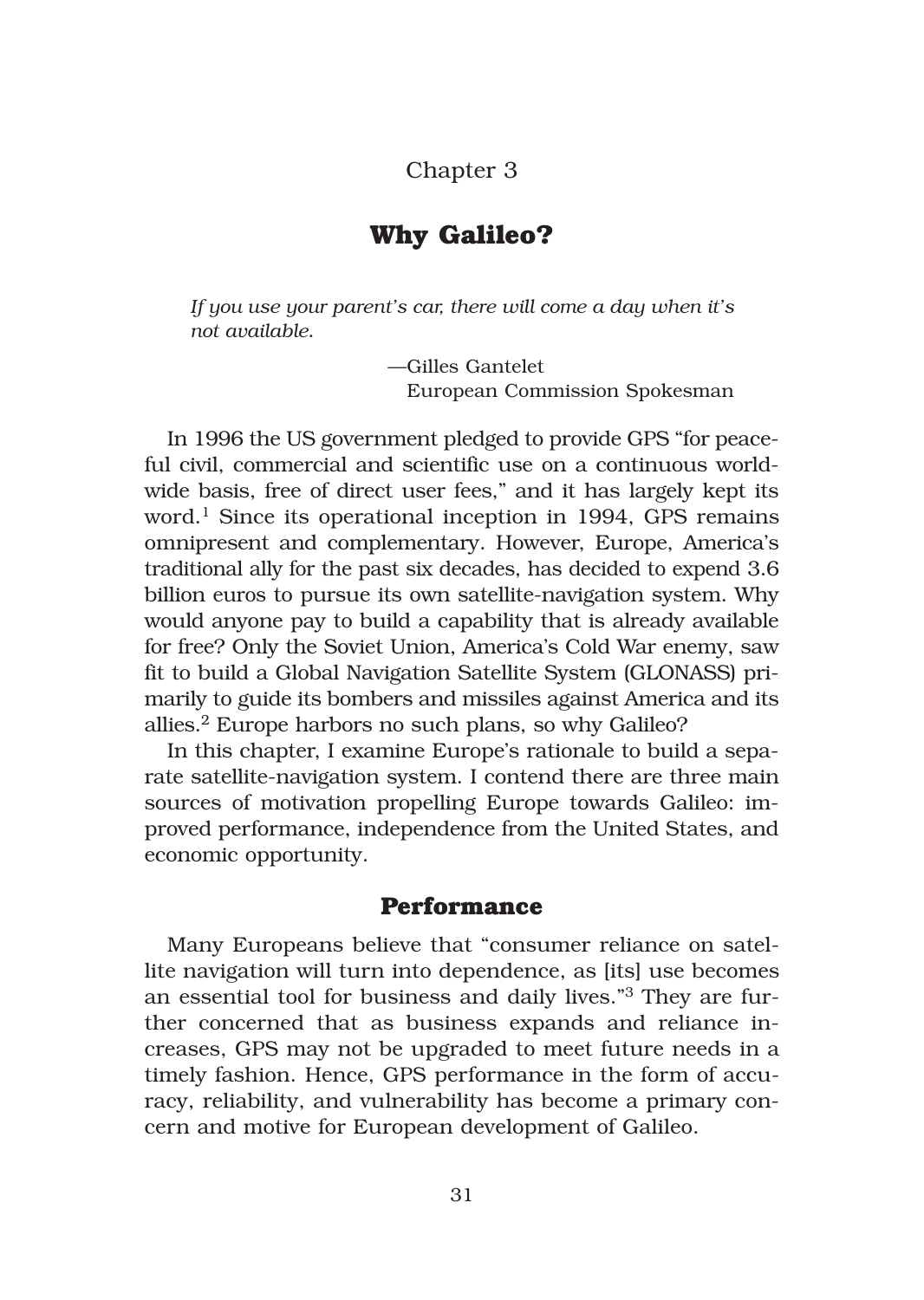Originally, the United States designed GPS as a military support system and intentionally degraded civilian-accessible accuracy through selective availability to approximately 100 meters. This policy continued until President Clinton terminated it in May 2000. However, as the Europeans quickly point out, the United States still maintains the capability to degrade civilian GPS accuracy immediately upon direction.4 Thus, many Europeans fear (or claim to fear) that the "military character of GPS means there is always a risk of civil users being cut off in the event of a crisis."5 Although technically possible, such an occurrence is remote because the United States has never degraded (beyond established selective-availability policy levels) or removed GPS signals during wars or crises. For instance, the United States neither increased degradation beyond the standard 100 meters during operations in Bosnia and Kosovo nor reactivated selective availability during post-9/11 operations in Afghanistan and Iraq.6 Nevertheless, even with selective availability turned off, GPS accuracy does not meet requirements for all civil applications.

Although GPS civilian accuracy suffices for recreational and many other functions, accuracy of 10–20 meters provided by a single signal does not meet requirements for sole-means navigation in safety-critical applications such as entering a seaport or landing aircraft under poor weather conditions.<sup>7</sup> Moreover, "current space-based radio navigation systems do not provide adequate performance to meet European multimodal and multi-sector needs."8 For that, Europe's use of GPS would require heavy investments in differential technology in which line-of-sight limitations constrain use to localized areas (without additional investments in Wide Area Augmentation Systems [WAAS]).<sup>9</sup> Alternatively, the proposed Galileo system will transmit multiple civilian signals, providing a global accuracy of approximately four meters.10 Additionally (as discussed in chap. 2), GPS accuracy degrades at high latitudes and in urban settings. The Center for Transport Studies at Imperial College, London, tested the urban-canyon problem in the English capital and discovered that GPS five-meter accuracy was available only 17 percent of the time.<sup>11</sup> Galileo's orbit design hopes to improve accuracy for Nordic users, but it is unlikely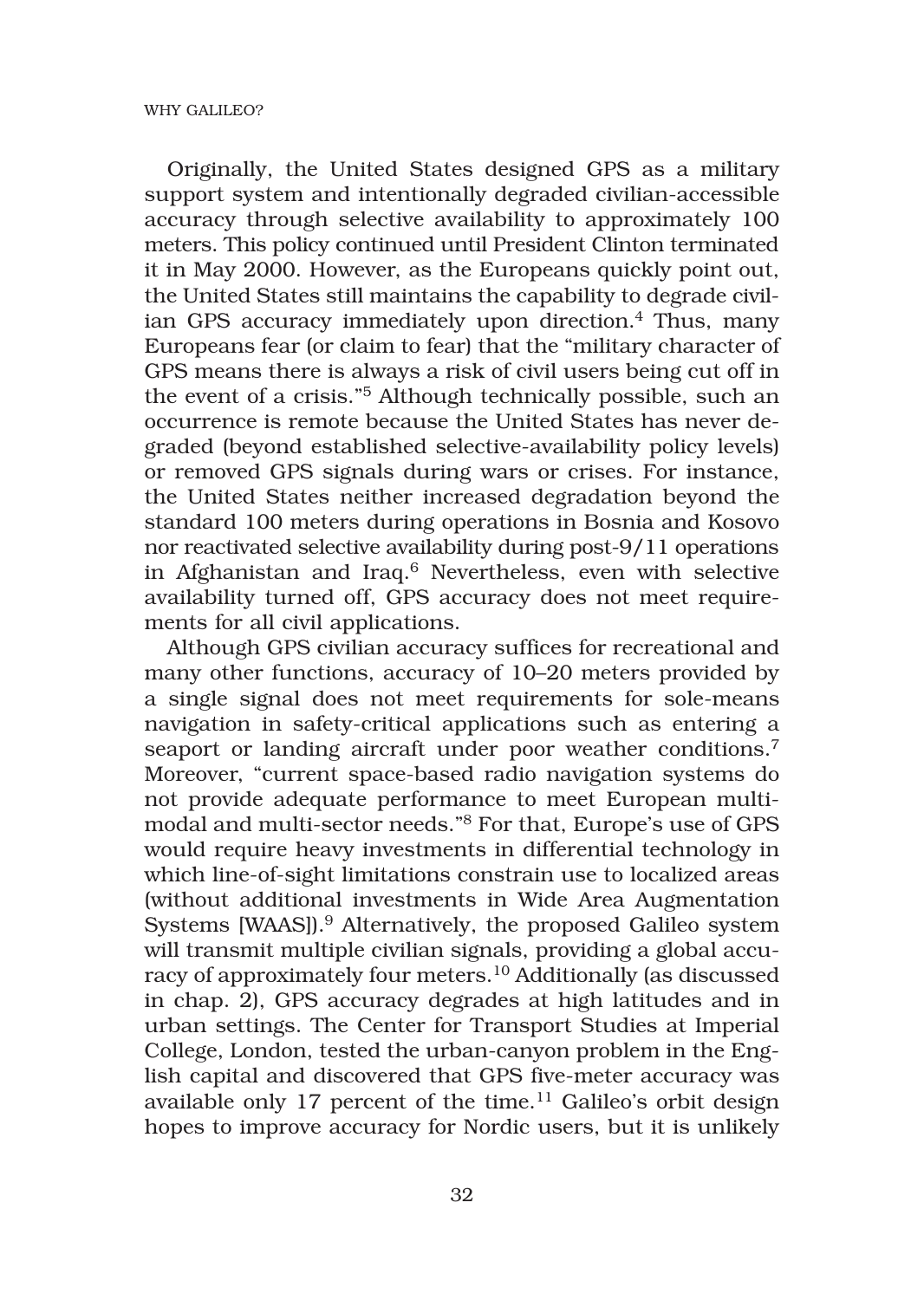to overcome the urban-canyon occultation problem on its own. The largest improvement in accuracy for any environment would come not from a new system, but from the combination of GPS and Galileo systems. More satellites in orbit will increase the "probability of having a clear view to sufficient satellites for a robust positioning solution."12 However, while "mediocre and varying position accuracy" is an issue, Europeans are more concerned with the availability and reliability of GPS signals.13

The GPS civilian service, the SPS, is not guaranteed worldwide at all times. In fact, it is not guaranteed at all. Nor does it quickly inform users of substandard performance. While GPS is generally reliable and system failures are rare, outages have caused discontinuous service in the past. In 2000, for example, GPS satellite malfunctions deprived the areas of Oklahoma, Kansas, and Nebraska of navigation signals for 18 minutes.<sup>14</sup> In other cases, a Canadian research body reported that one aircraft was affected by an unannounced signal interruption greater than 80 minutes, and Icelandic aviation authorities noted that several transatlantic flights in their control zone were similarly disturbed.<sup>15</sup> Likewise, the deactivation of a satellite for maintenance shut down a series of automated bank-teller machines as well as a communications network that relied on GPS for synchronization.<sup>16</sup>

Consequently, if satellite navigation is a keystone of transportation infrastructure, even minor service discontinuities can have severe consequences for safety. For this reason the European transport industry is a primary driving force behind Galileo.17 Not surprisingly, Europeans have identified satellite navigation as an essential tool for implementing the European Transport Policy.18 Extant terrestrial navigation aids vary widely in number and technology across Europe, and each transport community uses different types of systems without a coordinated policy at the European level.19 Europe plans to employ a GNSS to standardize and "harmonize future transport guidance systems."20 Numerous safety-critical applications will depend on the GNSS. Accordingly, EU directives for safe transport of people and goods require a GNSS to provide service guarantees with liability commitments.<sup>21</sup> Given that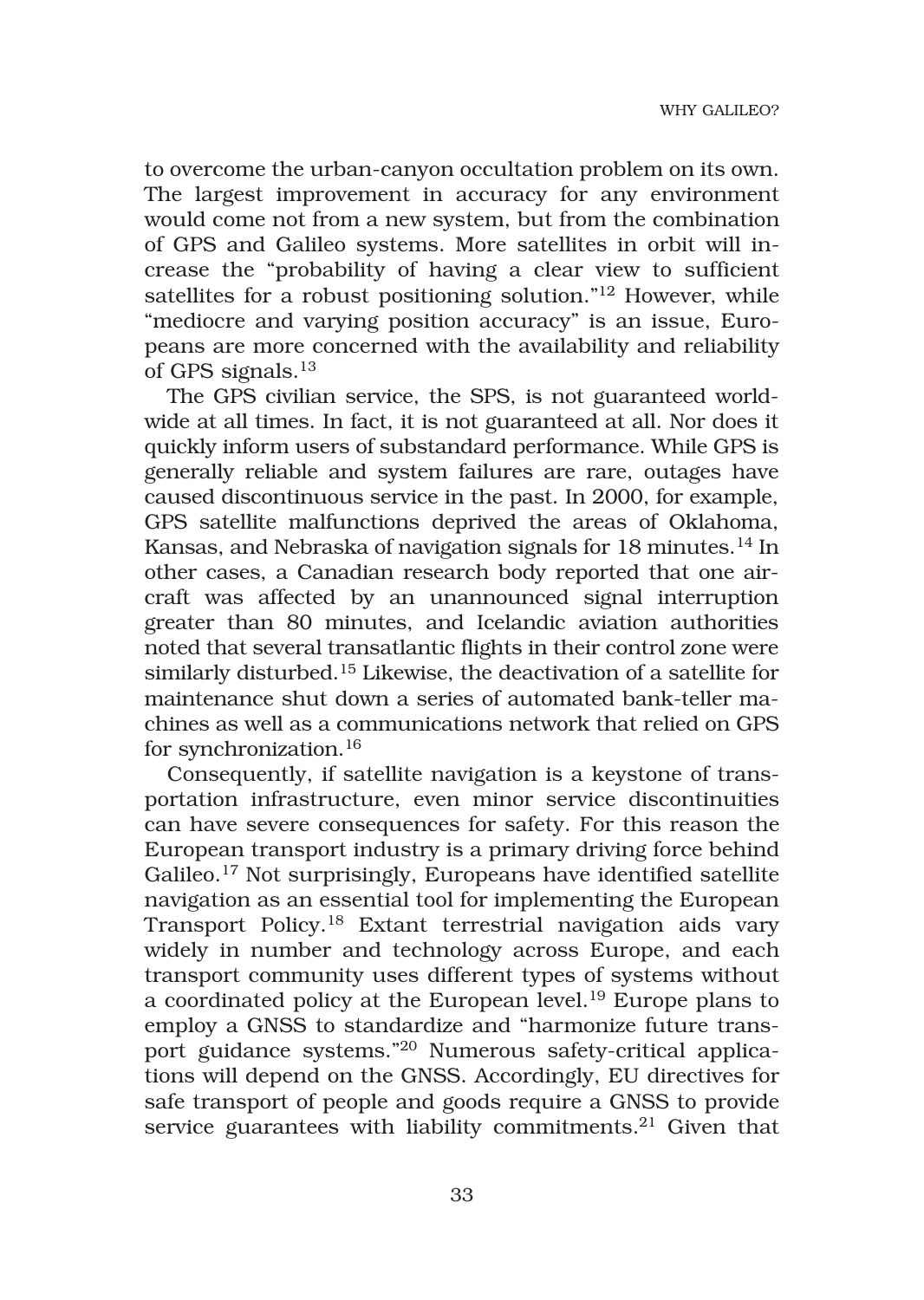GPS does not provide such guarantees, Europe is seeking a separate GNSS.

The last European concern regarding GPS performance is vulnerability. As confirmed in the US DOT's Volpe Report, GPS is susceptible to intentional (jamming) and unintentional interference. As previously noted, GPS is easily jammed because it employs extremely low-power signals. For the same reason it is also susceptible to unintentional disruption from mobile-phone satellite systems, television broadcasts, and natural phenomena such as ionospheric interference and solar flares.<sup>22</sup> This situation was illustrated when interference affecting GPS receivers and differential stations in and around the harbor of Monterey, California, was traced to a fishing boat and two other sources using active television antennas emitting in the L1 frequency range.23 In view of these vulnerabilities, the Volpe Report states that GPS cannot serve as a sole source of PNT services for critical applications and that backup systems are vital for all GPS applications involving the potential for major economic or environmental impacts or SoL situations.24

The United States has not sat idle in the face of these performance drawbacks. The ongoing GPS modernization plan will eventually address all of these shortcomings. Next-generation satellites—the Block IIR-M—will add a second civilian signal on L2 (referred to as L2C), greatly increasing civilian accuracy. Block IIR-M will also debut the military M-code on L1 and L2, "which will provide improved signal-processing techniques for enhanced jamming resistance."25 Block IIF satellites will add a third civilian signal, L5, featuring more power and a new coding scheme. The signal will increase availability and civilian accuracy, potentially to the centimeter level.26 The United States plans to begin launching Block IIF satellites in 2006.27 GPS III satellites will have 100 to 300 times the transmission power of the current constellation to mitigate jamming and interference.28 They will also debut high-gain antennas to generate directional spot beams several hundred kilometers in diameter.<sup>29</sup> Spot beams will allow the US military to focus more power in particular regions to resist jamming.<sup>30</sup> Lastly and perhaps most importantly, GPS III will provide integrity monitoring, increasing reliability by quickly informing users of performance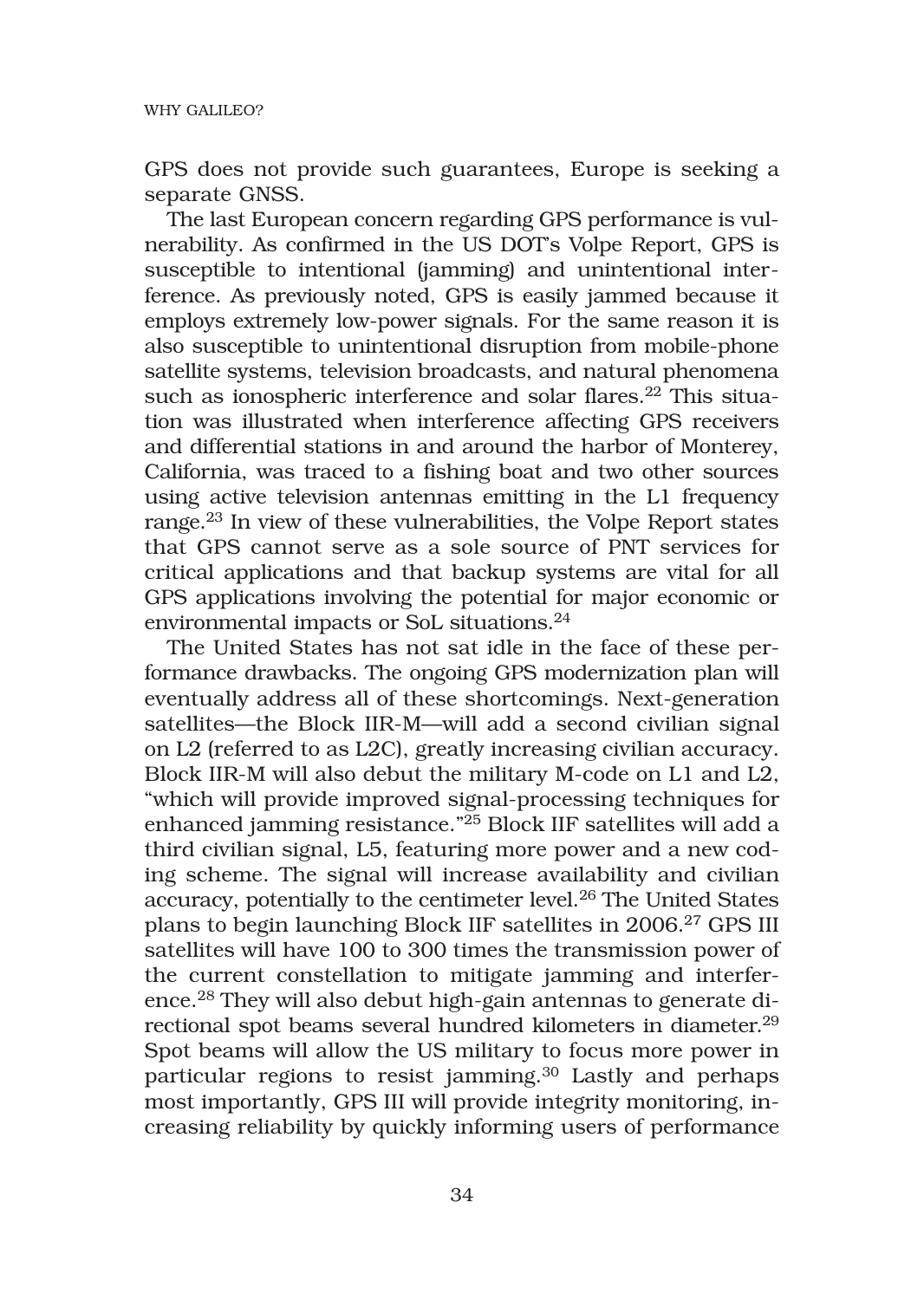degradation.31 Unfortunately, GPS III will not begin launching until 2012.32 In due course, GPS will address all these stated performance concerns regarding accuracy, reliability, and vulnerability. However, Europe and the rest of the world will not wait—they plan to act independently.

## **Independence**

An increasingly integrated Europe has progressively sought to "acquire power and project geopolitical ambition," especially since the end of the Cold War.<sup>33</sup> One of the EU's chief goals is to create "a superpower on the European continent that stands equal to the United States."34 Naturally, this ambition extends to space. As early as 1991, the EC hinted at the potential development of an independent navigation system to reduce European dependence on US space-defense systems.35 Unsurprisingly, the ESA claims that "European independence is the chief reason" for building Galileo.<sup>36</sup> Indeed, Galileo strengthens Europe's bid for political, security, and technological independence from the United States.

### **Political Independence**

Originally, Europe did not plan to build its own satellitenavigation system. It had hoped to participate in an internationally developed global system similar to GPS for civilian use "under the aegis of the United Nations."37 However, the United States concluded that this idea was not in its best interest. It would not cede control of GPS and was not interested in running an additional system, effectively stalling the development of a global system under civilian control and, ultimately, planting the seeds for Galileo.38 In the meantime, GPS flourished.

To the extent that it affects sovereignty, the impact of GPS on modern European society is pervasive. Europe plans to employ a GNSS to aid the implementation of a broad set of policies that includes regulating agriculture, fisheries, and transportation services.39 For example, Europeans forecast high growth rates for inland transport that will double loading by 2020.40 This increase is expected to overwhelm the existing infrastructure.41 The European GNSS is expected to provide a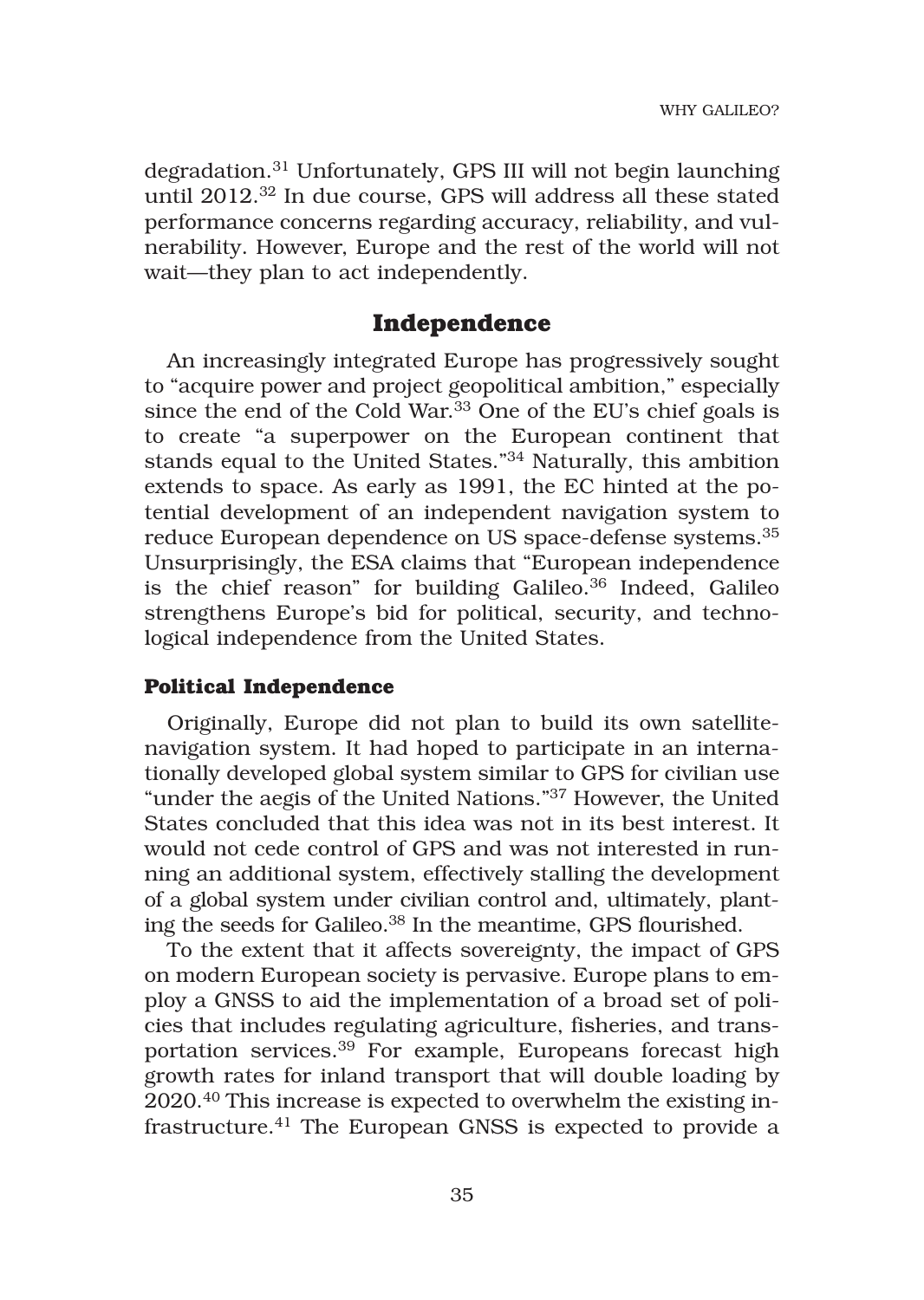#### WHY GALILEO?

sustainable transport policy by monitoring traffic flows, preventing congestion, and enabling automatic toll payments without stopping for tollgates.42 Thus, GNSS technology will become increasingly embedded in European domestic policy, forming "the basis of important commercial applications and government-supported infrastructures."43 In the absence of Galileo, these basic governmental decisions and policies would depend upon US policy for GPS, which is subject to change without reference to European requirements. Without Galileo, European critical infrastructure will rely on a system owned and operated by a foreign power's military. This potential condition conjures up fearful images that "Europe can be held to ransom on all issues related to its use of GPS and might be obliged to pay governmental levies to the US in the future."44 Additionally, under various international conventions, EU member states have public obligations to provide safe navigation and certain other public services, such as SAR.45 These European states have laws requiring them to control and regulate navigation aids used in SoL applications, but Europe cannot control or regulate GPS.46 Ultimately, the European Parliament (EP) concluded that "the sovereignty and safety of Europe will be in serious danger if the European navigation systems are removed from European control."47

In addition to sovereignty, a powerful political motive spurring the pursuit of Galileo is prestige, influencing the development of policies that allocate status and acknowledge achievement.48 In 1957 the launch of Sputnik instigated an international space race—essentially a superiority contest between the United States and USSR to garner influence over the rest of the world. Many believed that "emerging Third World nations would follow the country considered most technically advanced, for development and political reasons."49 However, "since the end of the Cold War, the stakes in the space race have shifted from prestige . . . towards market shares and dominance for applications."50 Today space activities are judged by what they provide to society in the broad sense, especially economically.51

Nonetheless, Europeans still regard space as an area for significant technological innovation that can elevate international standing.52 Similar to the impacts of Ariane and Airbus, Euro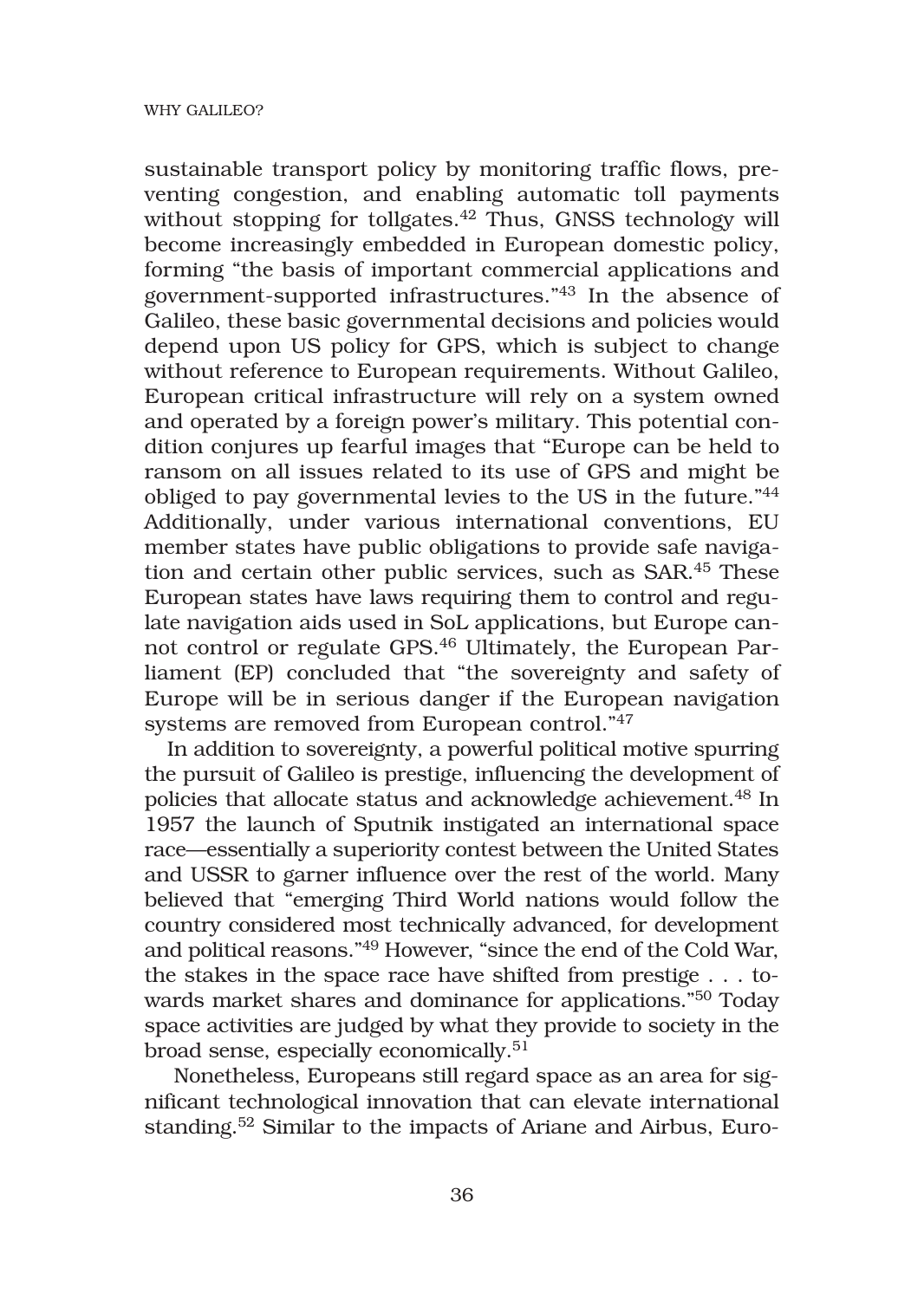peans believe Galileo will enhance the international influence of the EU.53 Galileo will help build leading-edge technology and a strong economy, prime assets regarding Europe's influence and attractiveness in the world.54 According to an EU government advisor, "There was a prestige aspect involved in the whole development [of Galileo], that Europe wanted to show that they could indeed do something."55 Epitomizing the influence of vying for status, French president Jacques Chirac warned that Europe's failure to develop Galileo "would inevitably lead to [Europe] becoming . . . vassals" of the United States.<sup>56</sup>

Additionally, anti-American sentiment on the part of European elites may be augmenting the pursuit of Galileo.<sup>57</sup> Inflamed by America's unilateralist expansion of the war against terrorism to Iraq and the explicitly preemptive rhetoric contained in the 2002 *National Security Strategy of the United States*, some European leaders have grown disgruntled "with America's might and its overbearing ways."58 Consequently, Europe may symbolically view Galileo as "a means to struggle against American hegemony."59 Regardless of the political motive, would the United States place *its* policies for national security and economic development on critical infrastructure owned by Europe?

### **Security Independence**

The European security perspective has changed over the years, and Galileo will play an important role in the future defense of Europe. Europe has depended on the United States for security since the end of World War II. NATO was designed to keep the "Americans in, the Russians out, and the Germans down."60 However, the end of the Cold War changed the geopolitical landscape. In Europe today, the Americans are superfluous, the Russians are irrelevant, and the Germans are integrated. European security has faded as an American priority in the absence of the USSR, as illustrated both by Congress's insistence that Europe bear a greater defense burden and by America's reluctance to prosecute the war in Kosovo.<sup>61</sup> Certainly, the post-9/11 environment refocused American priorities on homeland defense and the war on terrorism.

While originally slow to respond to these changes, Europe has redoubled its efforts to build a common defense policy in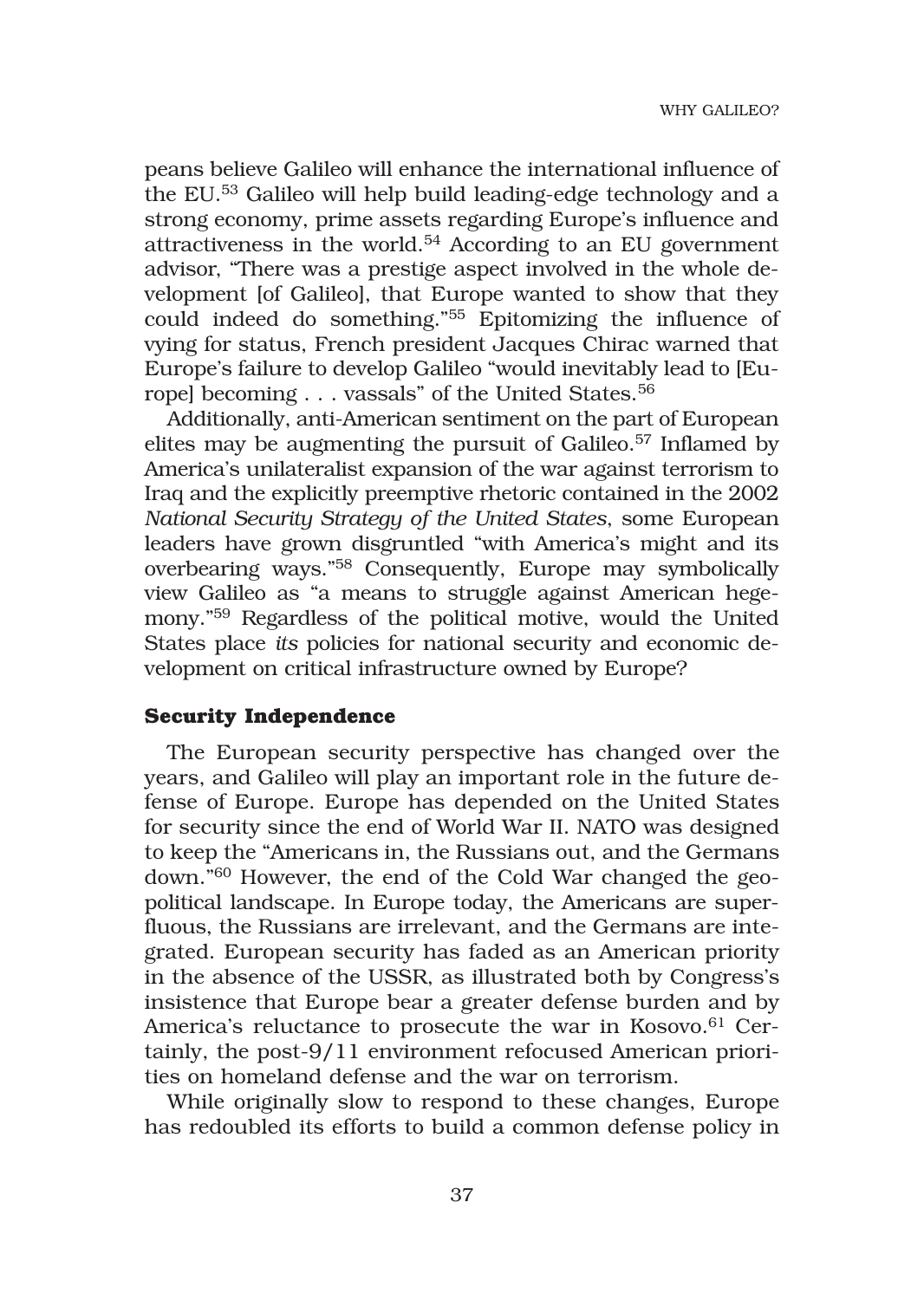the wake of the Kosovo campaign, an indication that "the Europeans are scared . . . that America will not show up the next time war breaks out somewhere near Europe's periphery."62 Indeed, by 2000 the EU established the position of High Representative for Common Foreign and Security Policy and committed itself to fielding a rapid-reaction force of 60,000 troops deployable for at least a year to conduct peace operations.63 After the Kosovo war, "several European governments agreed that an autonomous satellite navigation capability must serve as the basis for Europe's security and defense policy."64 Thus, Europe is taking steps to end its security dependence, and Galileo will figure prominently in the endeavor. However, supporting military operations goes against a founding principle of Galileo.

Europe insists Galileo is designed "specifically for civilian purposes," as compared to GPS, which was "designed during the Cold War for military purposes."65 By contrasting Galileo's peaceful orientation with GPS's military roots Europe implies that Galileo is the best choice for civilians, since meeting civilian needs is not the Pentagon's top priority.<sup>66</sup> The European Parliament expressly stated that "[Galileo] is being developed by civilian organizations . . . and run under civilian control. . . . [Galileo] is not designed for specifically military purposes."67 Some EU states were quite emphatic that Galileo remain strictly civilian in nature.68 In particular, the British insisted that all public statements about Galileo stress civilian applications.<sup>69</sup> Moreover, they did not see the need for the PRS, Galileo's encrypted service with potential military value.70 Essentially, the Galileo doves felt that "using Galileo for military purposes would jeopardize business investments."71 In contrast, France has quietly championed Galileo for military purposes and has previously threatened to withdraw support for it without the PRS.<sup>72</sup> Historically, France led European efforts for autonomy, marked by its independent procurement of nuclear weapons in the face of American nonproliferation policy, its departure from NATO's military command structure, and its push for the Airbus and Ariane programs. In fact, France believed that "Europe as a whole was destined to eventually move away from military, economic, and technological dependence on the US."73 As the giant of the European space industry, France used its influence to help move the EU's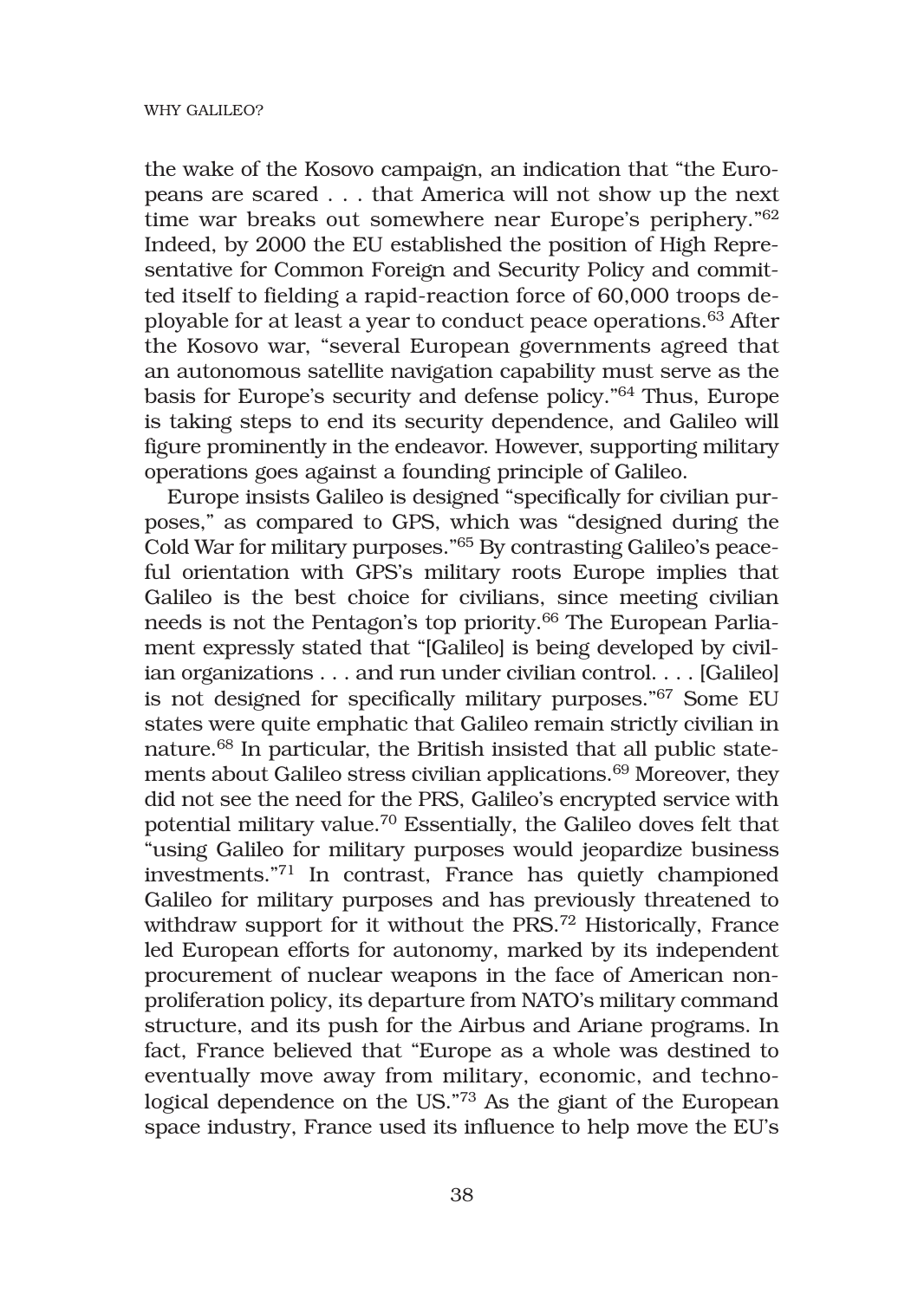position on Galileo from a civil system under civil control, to a civil system usable by the military, to a system critical for European defense.74 In the end, the Directorate-General for Energy and Transport (DG-TREN) acknowledged, "Although designed primarily for civilian applications, Galileo will also give the EU a military capability."75

GNSS technology has proven essential to military capabilities, as illustrated by the impact of GPS on US military operations. During Operation Desert Storm, GPS guided coalition forces through the featureless desert, from the tanks involved in the famous left-hook maneuver to the Apache and Pave Low helicopters that provided the opening salvos of the war.<sup>76</sup> During Operation Allied Force (OAF), GPS-guided munitions became a requirement, enabling precision all-weather bombing of Kosovo and Belgrade.77 Without GPS, pilots facing 50 percent cloud cover more than 70 percent of the time would have to wait for clearer skies, creating sanctuaries and operational lulls.78 GPS-guided munitions proved so effective that US reliance on them increased from 3 percent of all bombs during OAF to roughly 60 percent in Operation Iraqi Freedom (OIF).<sup>79</sup>

In addition to precision navigation and munitions, GPS also provided enhanced battlefield awareness. During OIF the US Army and special operations forces utilized Blue Force Tracking (BFT) systems that integrated GPS with other space technology to provide theaterwide situational awareness. BFT significantly reduced fratricide in OIF, during which only one soldier was killed by friendly direct ground fire, as compared to 35 deaths in Desert Storm.<sup>80</sup> Also, BFT proved essential to the famous "race to Baghdad," greatly accelerating the tempo of combat through battlespace awareness and real-time information.81 Without it the maneuver would have lost cohesion because the vehicles moved so fast they outran the range of their radios.82 Consequently, space activities such as GPS have become indispensable to US national security.<sup>83</sup>

Europeans clearly understand the value of a GNSS to security and view Galileo as a means to "hedge against the perceived risk that the US Department of Defense would deliberately degrade or jam a signal increasingly vital to European interests."84 The first line of defense for Europe, NATO has sanctioned GPS as its pri-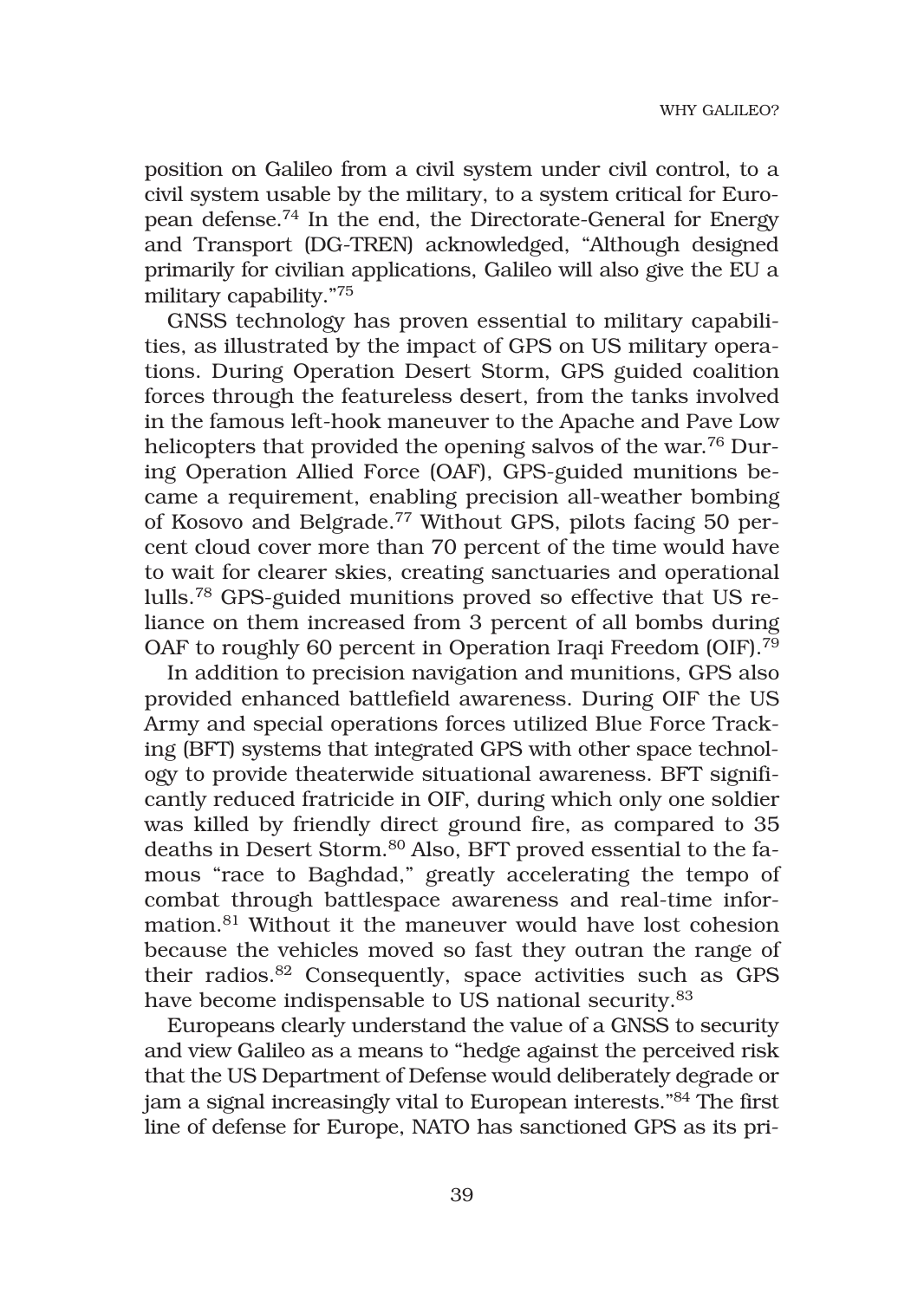#### WHY GALILEO?

mary navigational aid.85 But not all EU states are members of NATO. There may come a time when the EU acts on its own, outside of NATO and possibly against US interests. According to the DG-TREN, "If the EU finds it necessary to undertake a security mission that the US does not consider to be in its interest, [Europe] will be impotent unless it has the satellite navigation technology that is now indispensable."86 In other words, "Galileo will underpin the common European defense policy."87

### **Technological Independence**

Since the 1950s "the drive for advanced technology . . . [has been] and remains a key motivation for European activities in space" and serves as a primary incentive fueling the development of Galileo.<sup>88</sup> While early European space efforts were tied to cooperation with NASA, Europe sought more than just a cooperative role in space; "the Europeans [wanted] to master the technology of space activity."89 Indeed, "the most fundamental reason for cooperation . . . was to help European industry develop its know-how and potential."90 This was especially important because Europeans perceived that a technology gap, created by heavy US spending on research and development, divided America and its allies and provided American firms leverage in European markets.<sup>91</sup> In the early 1960s the fear of falling behind led the Europeans to establish "their own space research organizations . . . precisely to promote European competitive independence from the United States in advanced technology."92 One organization explicitly advocated that Europe should forgo importing US space technology so that Europeans might acquire experience in research and development.93 Today Europe looks to Galileo to serve this exact purpose. Without access to technological developments in the satellitenavigation sector, the EU's industrial capacity to compete in the US-dominated market would be seriously constrained—a lesson learned from previous experience.<sup>94</sup>

Galileo is not the first European venture designed to overcome US technological dominance in space. In the 1960s the United States enjoyed an almost total monopoly in communication satellites and sought to control international developments in the field through the creation of the International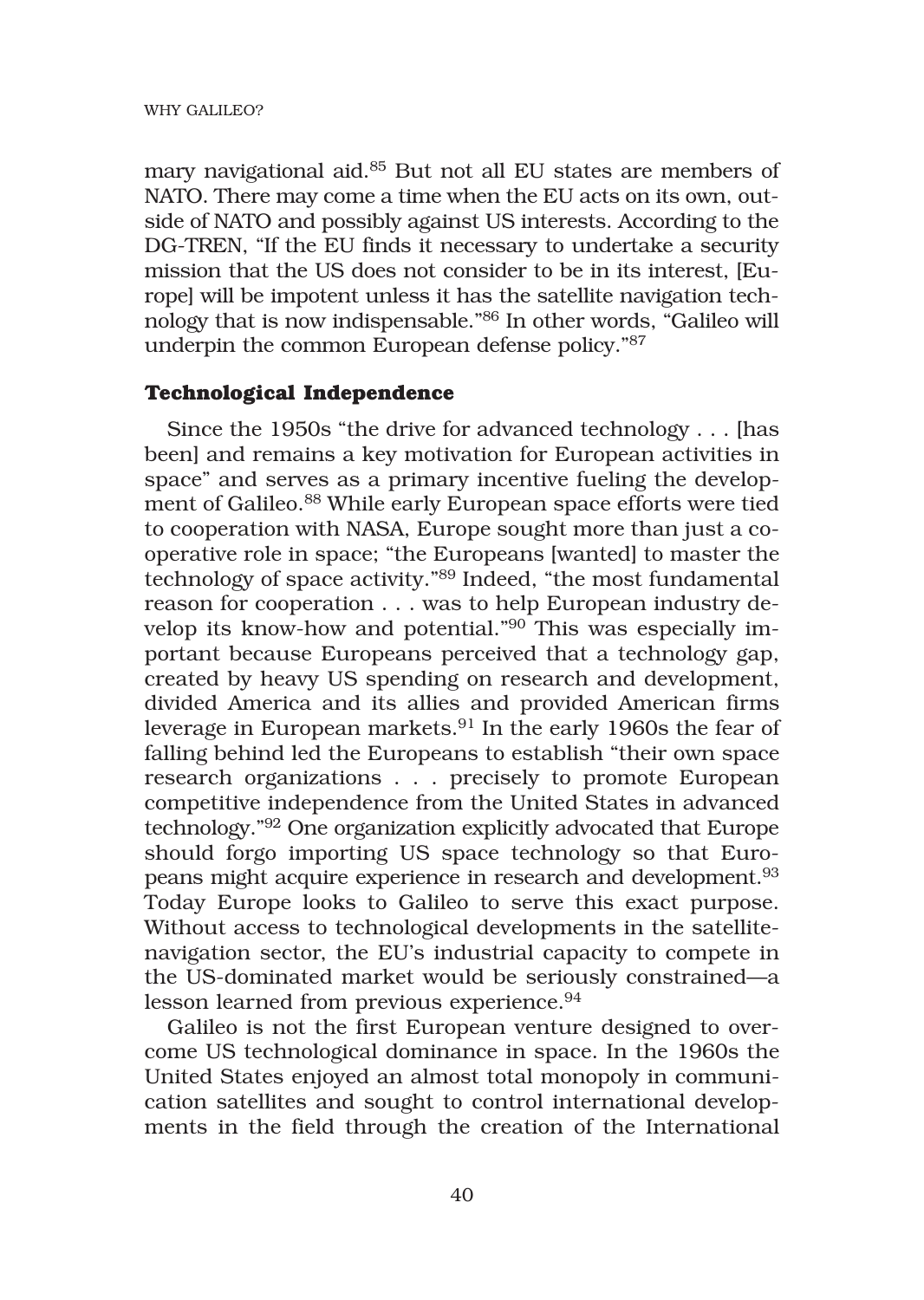Telecommunication Satellite Organization (INTELSAT).95 Predictably, the provisions of INTELSAT nourished American hegemony and heightened the technology gap, galvanizing the Europeans to move away from scientific projects to pursue their own "technologically relevant, commercially viable endeavors" such as the Symphonie satellite communication program.<sup>96</sup> However, as the Europeans shifted away from scientific spacecraft with hopes to achieve some measure of technological independence, they ran headlong into additional obstacles imposed by a near-monopoly of American launch systems. In 1972 the United States prohibited the export of space-launch technology "in support of its own launch providers . . . creating a clear state of dependence by other countries."97 Previous US policy pledged to launch European spacecraft only of a scientific or experimental nature. $98$  As a result, the United States refused to launch Symphonie until "assured that . . . [it] would not compete with Intelsat for commercial traffic."99 The United States eventually launched the satellite but not until the Europeans begrudgingly acquiesced to the required concessions.100 Thus, to escape their technological dependence on the United States and America's unwillingness to guarantee space-launch services, the Europeans independently pursued development of the Ariane launch booster.<sup>101</sup> Fast-forwarding to the present, US dominance in satellite-navigation technology once again threatens Europe with technological dependence and has spurred the pursuit of Galileo.

According to Alenia Spazio, a major Italian space company, as recently as three years ago Europe had no industry for satellite navigation.102 The market was and remains dominated by GPS and US industries. Accordingly, Carl Bildt, a former Swedish prime minister, contends that "the most important reason for Europe to develop Galileo is to maintain Europe's high-tech industrial base."103 Europeans believe that developing Galileo will help build technical skills and knowledge on a learn-as-you-go basis as engineers meet the challenges of satellite and groundsystems design, manufacturing, and certification.<sup>104</sup> For example, European engineers will enhance their competency in "spacequalified clocks and volume parts procurement for multi-satellite constellations," skills transferable to various other space appli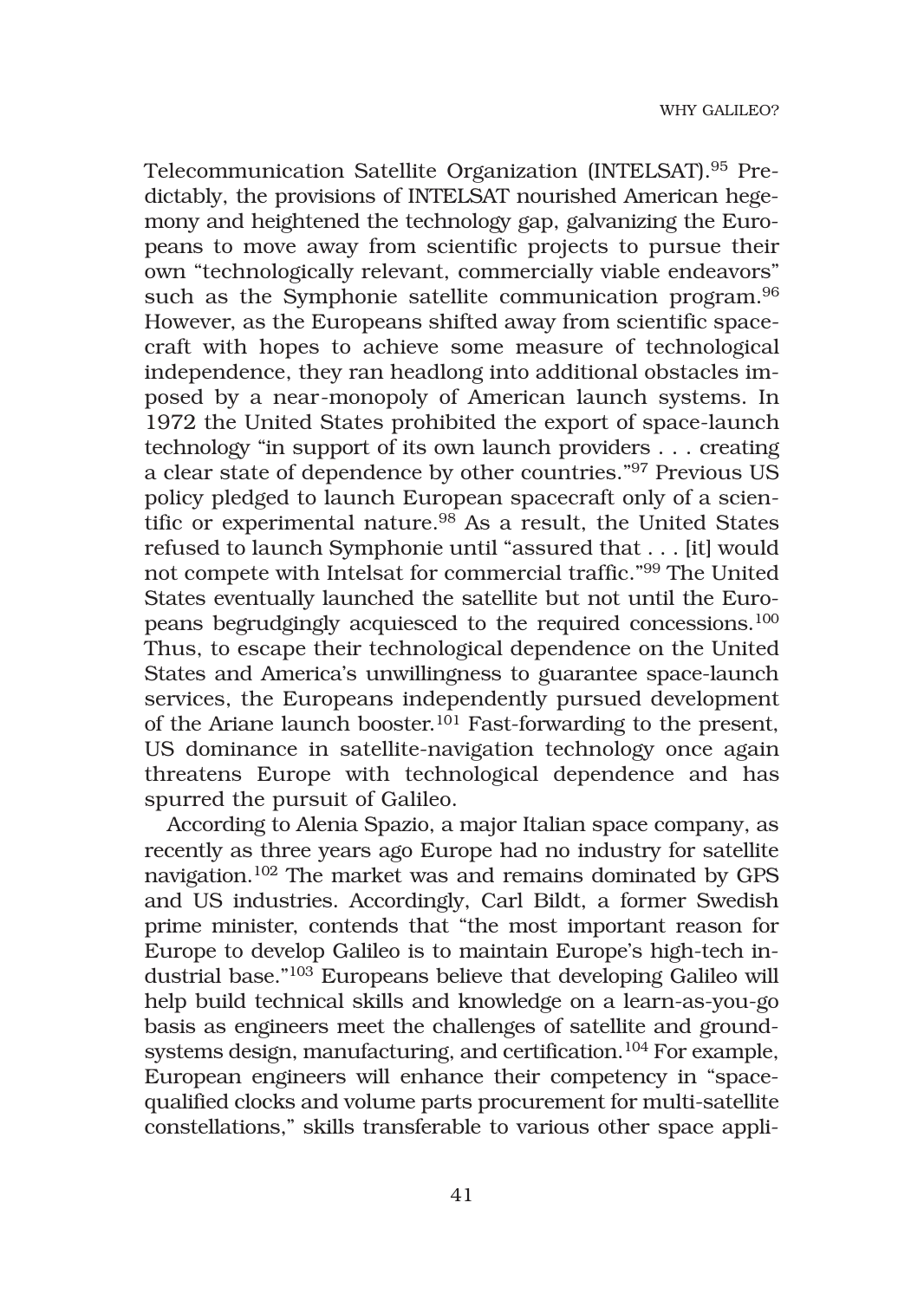cations.105 Still fearing the technology gap, Europe feels it "cannot allow itself to lag behind in the future development of technological capacities and the management of related technologies."106

Most significantly, technological independence enables the ability to influence or set system standards. "Whoever defines the requirements, develops the specifications and sets standards for [Galileo] satellite signals and equipment will have tremendous commercial leverage."107 For example, in the 1980s, Europe lagged considerably behind the United States in digital cellular telephony.108 In response, the EU "supported the launch of the Global System for Mobile Communications, which ultimately set the new digital standard," enabling European companies like Nokia and Ericsson to lead the industry.109 Certainly, the Europeans feel that their "absence from the definition of the [GPS] space segment" significantly hurts their position "in the rapidly expanding markets for user equipment and value-added services."110 Furthermore, "experience shows that only those nations and industries with a decisive influence on the system infrastructure will remain competitive in the market."111

# **Economic Opportunity**

The third pillar of Europe's three-tiered European Space Strategy is to reap the benefits of space for markets and society.112 Germany's federal minister of education and research underscored this objective by asserting that "the most important goal of the European Space Strategy is the consistent use of space technologies to seize market opportunities."113 In addition to concerns about GPS performance and European independence, economic opportunity emerges as a major incentive to develop Galileo.

The market for GNSS civil applications is immense and growing rapidly. In 2002 "commercial services based on free access to GPS [had] revenues estimated at around \$12 billion," and the global market for services and receivers is forecasted to approach Euro 40 billion by 2005.114 By 2020 Europeans estimate "that over 65 percent of the population of Europe will rely on GNSS while going about their business and daily lives," driven largely by an anticipated surge in personal GNSS use in vehicles and services integrated with mobile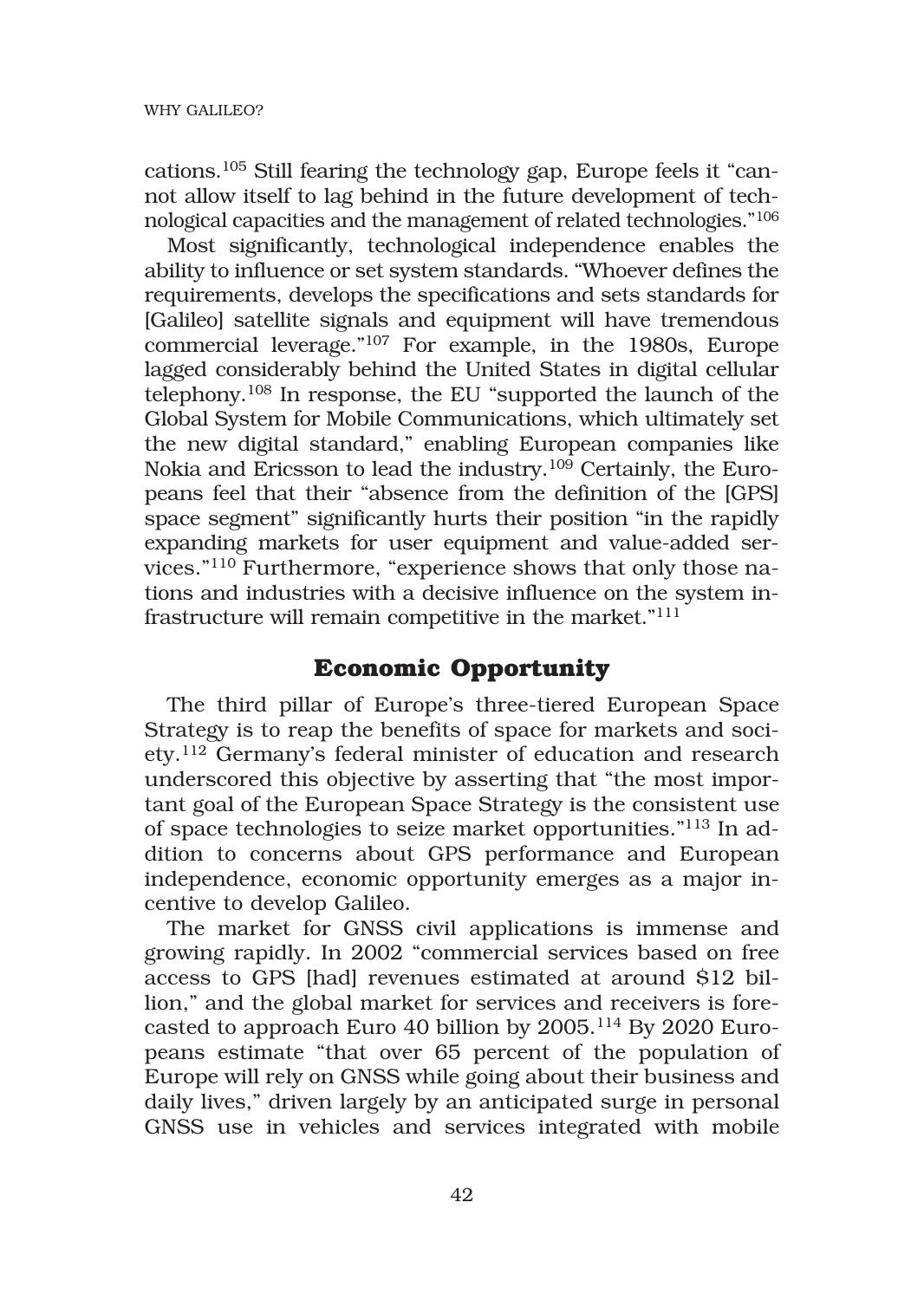phones.115 Currently, however, Europe's share of the satellitenavigation-terminal market is minuscule, amounting "to 15% in Europe, and only 5% worldwide."116 Moreover, a study in 2000 that examined European competitiveness in the GNSS industry reveals that "Europe had few suppliers of GPS chipsets/receivers for high-end applications as well as lowend mass market products."117 In fact, during that time over 80 percent of the GPS receivers were designed and manufactured in the United States.<sup>118</sup> With Galileo, Europeans believe they will gain a foothold in the market, much like they did with Ariane.<sup>119</sup> Today, Ariane commands nearly 50 percent of the commercial-satellite-launch market.<sup>120</sup>

If Europe can establish a foothold, sales of Galileo receivers are expected to increase from "[Euro] 100 million in 2010 to some 875 million by 2020, representing market penetration rising from 13 percent to 52 percent."121 Increasing the European share of the satellite-navigation market via Galileo would drive the creation of jobs. Studies performed for the EU vary in their predictions, ranging from 100,000 jobs by 2020 to 146,000 by 2025.<sup>122</sup> In addition to driving up market share and creating jobs, Galileo is forecast to begin turning a profit by 2011 through royalties and service charges.<sup>123</sup> Given these predictions, a substantial market exists in the future, and, according to the EU's vice president, "The challenge is to ensure that Europe can take a fair share of this global market."124 For an economically competitive Europe, Galileo provides a window of opportunity—but the window will not stay open long.

According to an independent study by Pricewaterhouse-Coopers, Galileo must commence service by 2008 because "the market will be in a rapid growth phase by then, and GPS III . . . is expected to commence operations one or two years thereafter. Galileo will only become established if it is in the market with enough time to gain acceptance in the launch of new equipment and services."125 If launched as planned (an assumption most economic studies rely upon), Galileo will provide improved accuracy and integrity monitoring several years before GPS can introduce comparable services. As discussed previously, GPS III will provide virtually the same services as Galileo for free "and would thus close the window of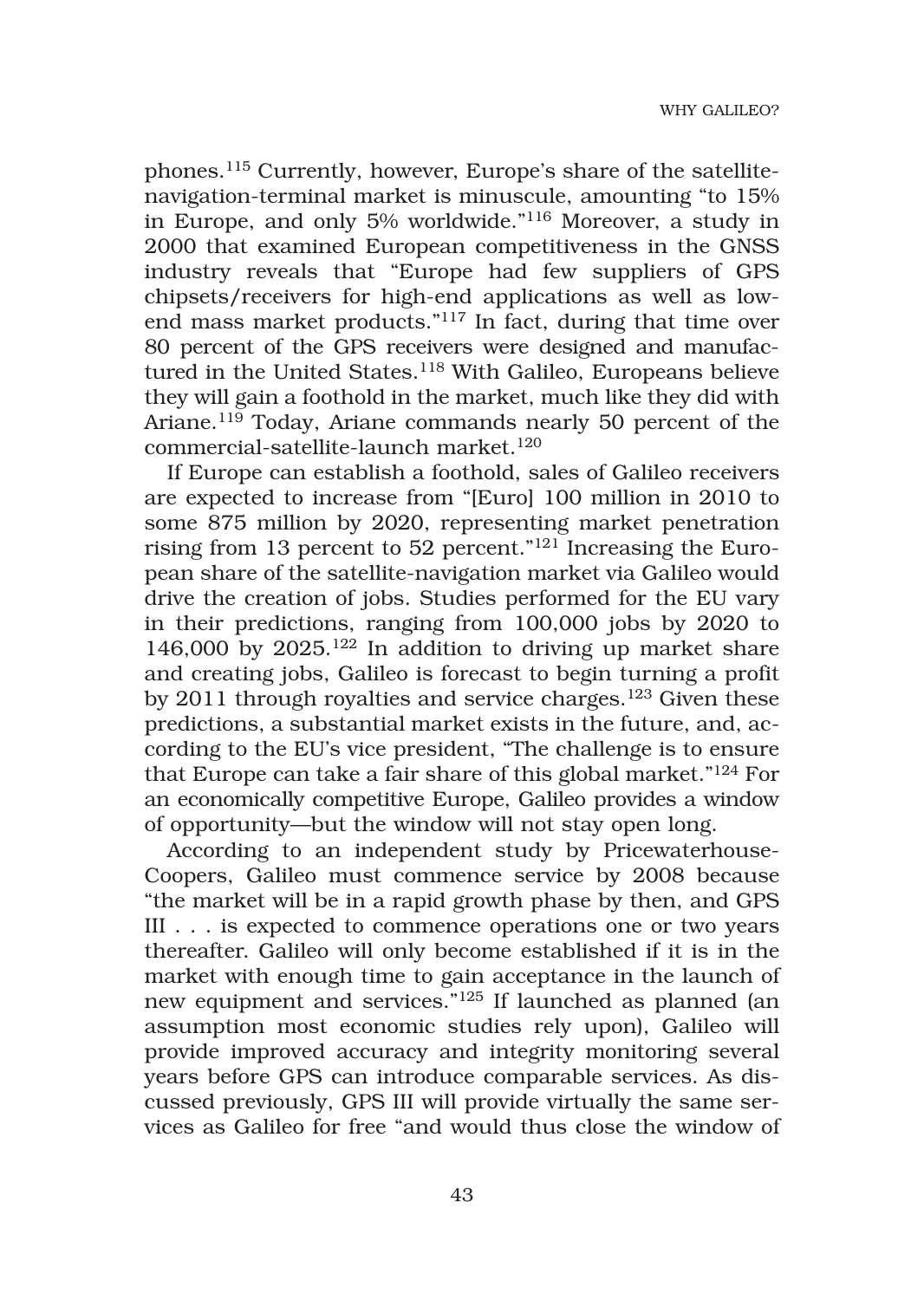opportunity for Europe to set the global standard in satellite navigation."126 Because the United States does not plan to launch GPS III before 2012, however, Galileo has a four- to five-year window to establish itself with a superior product. Considering that most space programs encounter delays during development, any setback for Galileo could nullify its competitive advantage.127 Accordingly, the EU fears that if it postpones Galileo, the market will adopt GPS as the standard, relegating Europe to a supporting role.<sup>128</sup> Hence, Galileo is a classic case of the need to "git thar fustest with the mostest" in order "to combat the USA's current monopoly."129

In general, monopolies stifle "technological innovation and economic progress," and so the US monopoly on satellite navigation services provides additional economic incentive to launch Galileo.<sup>130</sup> Europe believes the "absence of competition means that optimal service cannot be provided for private users, neither can free reception be guaranteed in the long term."131 It looks to Galileo to remedy the US monopoly, just as Airbus challenged the Boeing monopoly and "brought airlines, passengers, and crews the benefits of real competition."132 The same may be said for Ariane and the commercial launch industry. To at least some degree, it can be argued that the rise of Galileo is America's own fault.

In 1995 Irving Lachow warned that "international acceptance of GPS is important from an economic and commercial standpoint because the lack of it could lead to competing satellite navigation systems."133 With no competition to drive improvements for civilian users, the Pentagon focused on refining GPS military applications and did not satisfy major concerns of the civilian-user community, especially foreign governments.134 A lack of competition allows the United States to follow a launchon-need policy, whereby it replaces GPS satellites only when they fail.<sup>135</sup> GPS satellites have routinely outlived their design life, however, and this has had the unintended result of preserving old technology in orbit and, for economizing, holding improvements hostage to the failure rate.136 One does not wait until the family computer ceases to operate before purchasing an upgraded model to exploit faster processing or other new features. Nevertheless, it is likely that the status of the on-orbit Block IIR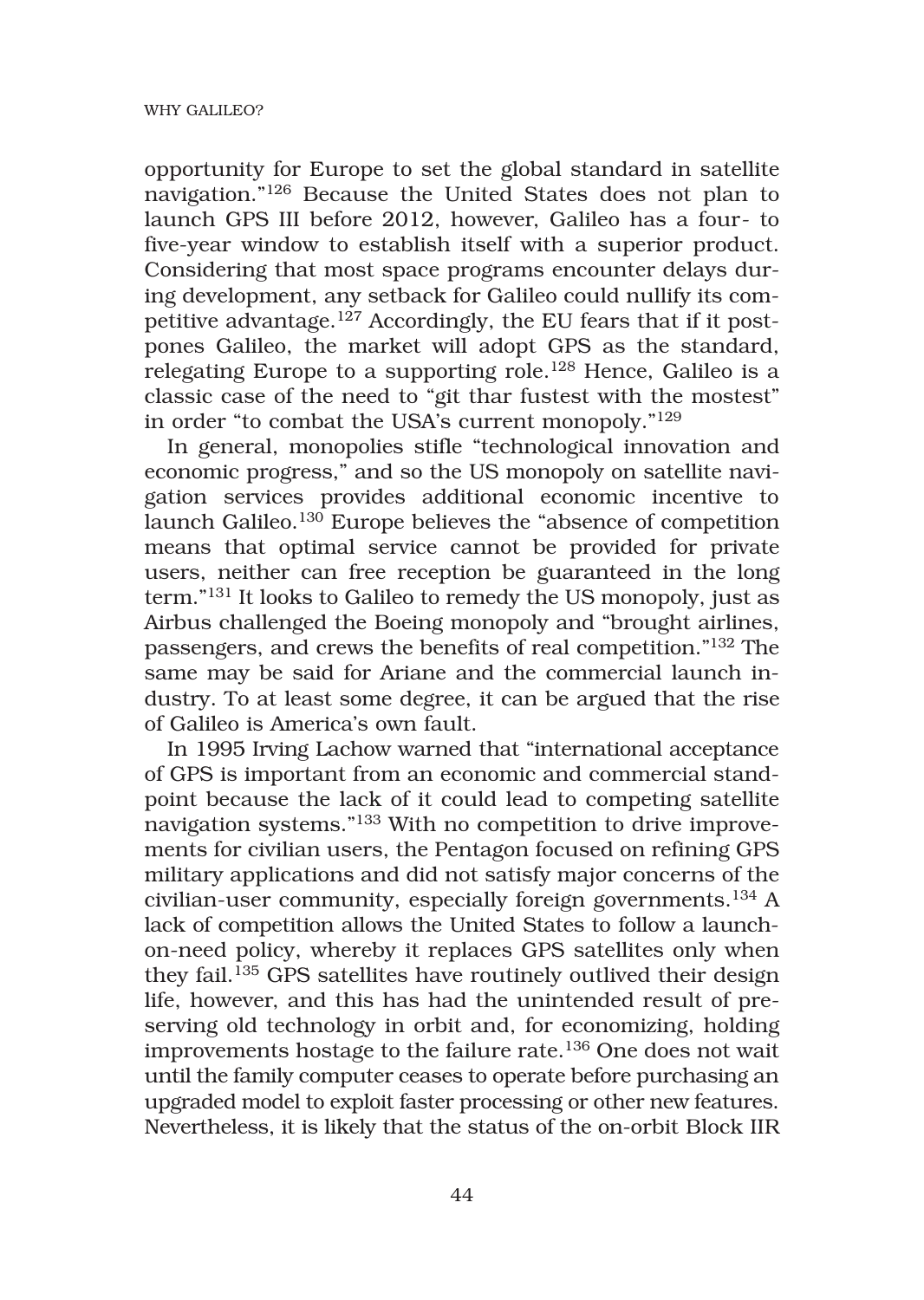constellation will influence the launch of Block IIF satellites, which would delay the debut of L5, the third civilian signal.

Additionally, Lachow warned that "the technologies required to develop and deploy a satellite navigation system are no longer state-of-the-art," falling well within the capabilities of private companies.137 The biggest obstacle preventing other players from entering the satellite-navigation market is investment capital, which the Europeans have overcome through collective action.<sup>138</sup> Consequently, one cannot fault Europe for pursuing Galileo because "societies which fail to maintain competitiveness run the danger of economic stagnation and eventual decline."<sup>139</sup>

In short, while individual motives for Galileo may vary depending on the nation, collectively the EU is pursuing it for improved performance, independence from the United States, and economic opportunity. Specifically, Europe believes Galileo will outperform GPS and is inherently more accurate, more reliable, and less vulnerable by design. With Galileo, Europe can secure a degree of political, security, and technological independence from the United States. Finally, Galileo offers Europe an economic window of opportunity to seize the satellite-navigation market from the United States and to set a new global standard. While Galileo should have a considerably positive impact on Europe, the ramifications of Galileo's development and implementation may have an equally significant impact on the United States.

### **Notes**

1. The White House, Office of Science and Technology Policy, "US Global Positioning System."

- 2. Dinerman, "GPS and Galileo," 10.
- 3. European Commission, "European Dependence," technical note, 2.
- 4. Ibid.
- 5. Wilson, *Galileo: The European Programme*, 7.

6. US Department of State, "US Global Positioning System." The United States has discontinued selective availability because it has developed methods to deny enemy use of GPS signals in localized areas. See *Public Papers: Clinton*, 803.

- 7. Wilson, *Galileo: The European Programme*, 8.
- 8. de Palacio, "Importance of Galileo for Europe."
- 9. Lembke, *Competition for Technological Leadership,* 69.
- 10. European Commission, *Galileo: Mission High Level Definition*, 14.
- 11. Byrne, "What's So Wrong with GPS?" 32.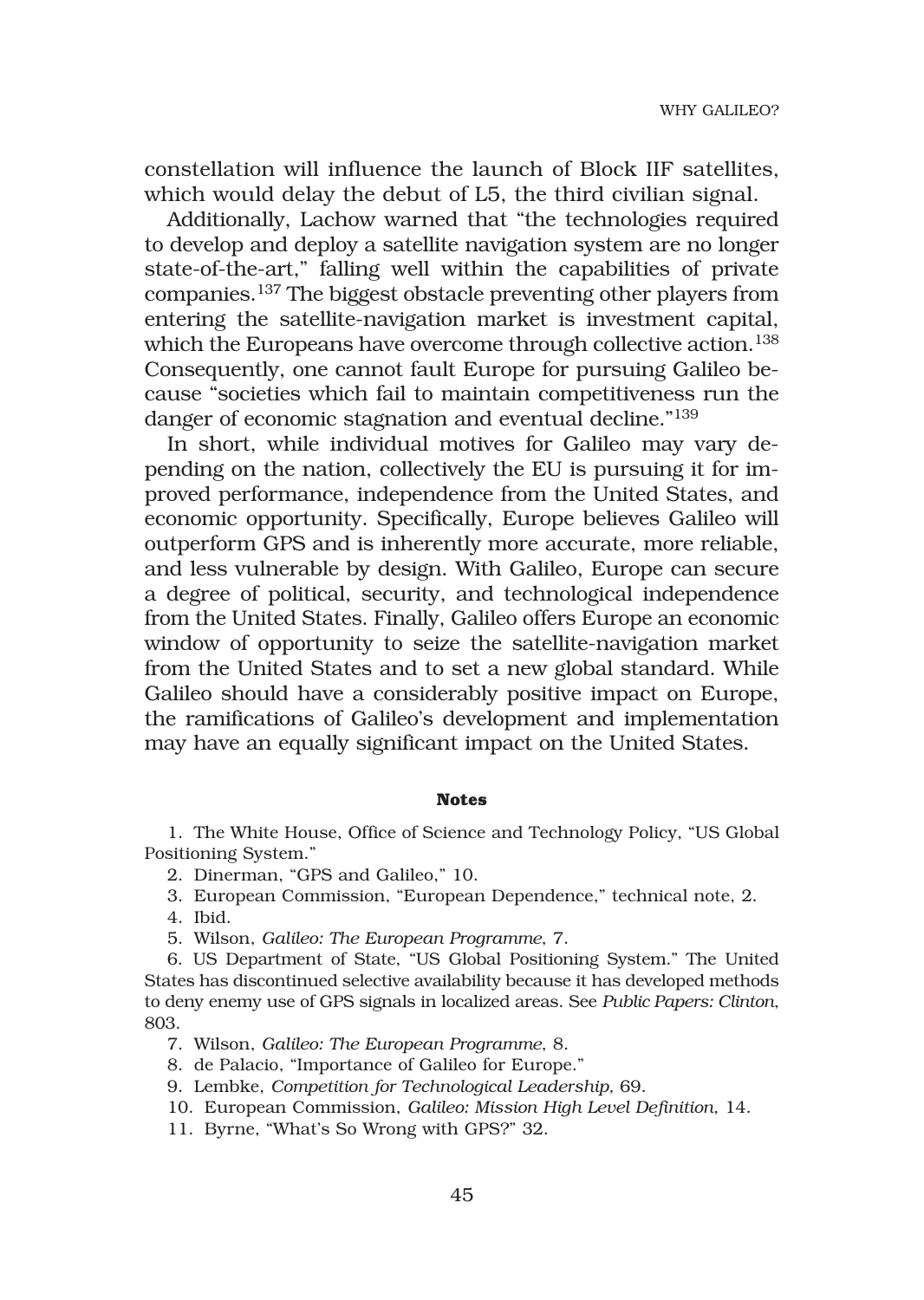12. European Commission, *European Dependence*, 27.

13. Wilson, *Galileo: The European Programme*, 7.

14. European Commission, *European Dependence*, 1.

15. Wilson, *Galileo: The European Programme*, 7.

16. Dornheim, "GPS Improvements Set," 56.

17. European Parliament, *Report on the Commission Communication to the European Parliament*, 12.

18. European Commission, *European Dependence*, 3.

19. European Commission, *Galileo*, 8.

20. de Palacio, "Importance of Galileo for Europe."

21. European Commission, *European Dependence*, 3.

22. US Department of Transportation, "Vulnerability of the Transportation Infrastructure," 25–27.

23. Dornheim, "GPS Improvements Set," 56.

24. US Department of Transportation, "Vulnerability of the Transportation Infrastructure," 6.

25. Sirak, "USA Sets Sights on GPS," 30.

26. Dornheim, "GPS Improvements Set," 56; and Kirk Lewis (senior analyst, Institute for Defense Analyses [IDA], Alexandria, VA), interview by the author, 9 December 2003.

27. Hewish, "What Is Happening with GPS?" 54.

28. Sirak, "USA Sets Sights on GPS," 30.

29. Hewish, "What Is Happening with GPS?" 54.

30. Sirak, "USA Sets Sights on GPS," 30.

31. Dornheim, "GPS Improvements Set," 56.

32. Ibid.

33. Kupchan, *End of the American Era*, 151.

34. Reid, "EU Summit Ends," *Washington Post*, 17 March 2002.

35. European Commission, *European Community*, 27.

36. European Space Agency, "Why Europe Needs Galileo."

37. Lembke, *Competition for Technological Leadership*, 59.

38. Ibid.

39. European Commission, *European Dependence*, 3.

40. Lembke, "EU Critical Infrastructure," 108.

41. European Parliament, *Report on the Commission Communication to the European Parliament*, 12–13.

42. Ibid, 13.

43. Bulmahn, "Europe's Ambitions in Space."

44. European Commission, *European Dependence*, 6.

45. European Commission, *Galileo: Involving Europe*, 2.

46. Pace et al., *Global Positioning System*, 39.

47. European Parliament, *Report on the Commission Communication to the European Parliament*, 15.

48. Handberg and Johnson-Freese, *Prestige Trap*, 4.

49. Ibid., 20.

50. European Commission, "Towards a Coherent European Approach," 5.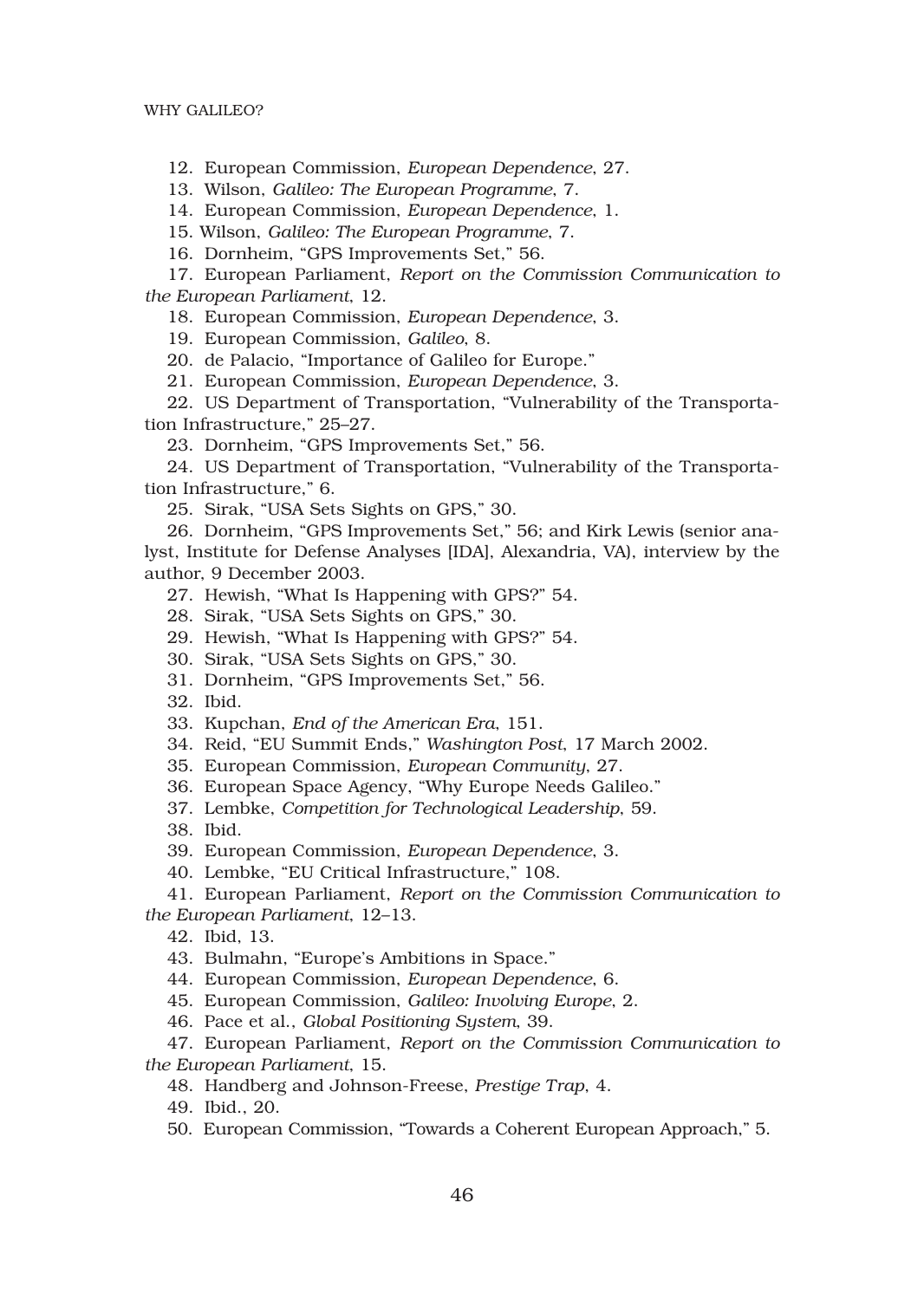51. Handberg and Johnson-Freese, *Prestige Trap*, 2.

52. European Parliament, *Report on the Commission Communication to the European Parliament*, 9.

53. Commission of the European Communities, *Commission Communication to the European Parliament*, 8.

54. European Commission, "Galileo: A Decision," 6.

55. Lembke, *Competition for Technological Leadership*, 99.

56. Braunschvig et al., "Space Diplomacy," 160.

57. Dinerman, "GPS and Galileo," 10.

58. Kupchan, *End of the American Era*, 154.

59. Ibid. Kupchan quotes French president Jacques Chirac.

60. Robertson, referring to Lord Ismay's famous quote in "NATO in the 21st Century."

61. Kupchan, *End of the American Era*, 152.

62. Ibid.

63. Ibid., 149.

64. Braunschvig et al., "Space Diplomacy," 159.

65. Wilson, *Galileo: The European Programme*, 5, 7.

66. National Academy of Public Administration, *Global Positioning System: Charting the Future*, 42.

67. European Parliament, *Report on the Commission Communication to the European Parliament*, 14.

68. Bell, "GPS and Galileo."

69. "Europe: Eppur Si Muove," 53.

70. Divis, "Galileo Breaks Free."

71. Lembke, "Politics of Galileo," 10.

72. Karner, interview (see chap. 2, n. 3).

73. Handberg and Johnson-Freese, *Prestige Trap*, 171.

74. Karner, interview.

75. European Commission,"Galileo: A Decision," 6.

76. Mackenzie, "Apache Attack."

77. Air Force Doctrine Document (AFDD) 2-2, *Space Operations*, 51.

78. Ibid.

79. Braunschvig et al., "Space Diplomacy," 158.

80. Dunn, "Blue Force Tracking," 11.

81. Robinson, "Who Goes There?"; and Peartree et al., "Information Superiority," 120.

82. Robinson, "Who Goes There?"

83. Condoleeza Rice, quoted by Butler in "Rice Wants President to Initiate."

84. Braunschvig et al., "Space Diplomacy," 159.

85. Bell, "GPS and Galileo."

86. European Commission,"Galileo: A Decision," 6.

87. Ibid.

88. Handberg and Johnson-Freese, *Prestige Trap*, 21.

89. Frutkin, *International Cooperation in Space*, 133.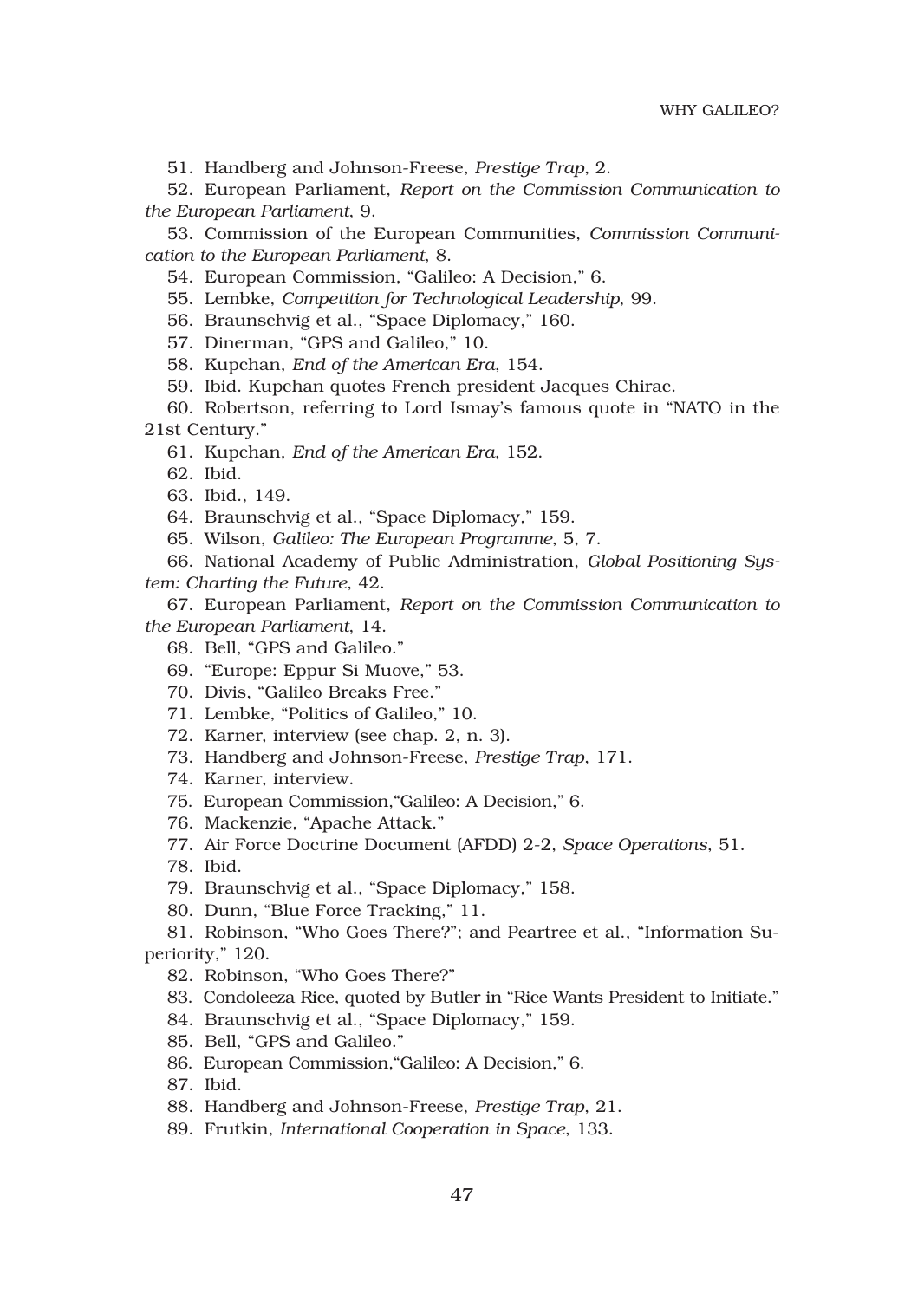WHY GALILEO?

90. Handberg and Johnson-Freese, *Prestige Trap*, 172. Handberg quotes A. Dattner, *Reflections on Europe in Space: The First Two Decades and Beyond* (Noordwijk, Netherlands: ESA Scientific and Technical Publications Branch, ESTEC, 1982).

91. Sebesta, "US-European Relations," 139.

92. McDougall, *. . . the Heavens and the Earth*, 208.

93. Ibid., 426.

94. European Commission, *Galileo: Involving Europe*, iv.

95. Sebesta, "US-European Relations," 141.

96. Ibid., 140.

97. Handberg and Johnson-Freese, *Prestige Trap*, 170.

98. Sebesta, "US-European Relations," 150.

99. McLucas, *Space Commerce*, 54.

100. Sebesta, "US-European Relations," 155.

101. Handberg and Johnson-Freese, *Prestige Trap*, 170.

102. Lembke, *Competition for Technological Leadership*, 123.

103. Grant and Keohane, "Europe Needs More Space," R14.

104. European Commission, "European Dependence," technical note, 7. 105. Ibid.

106. European Parliament, *Report on the Commission Communication to the European Parliament*, 6.

107. Lembke, "Politics of Galileo," 22.

108. Braunschvig et al., "Space Diplomacy," 162.

109. Ibid.

110. European Commission, "Towards a Coherent European Approach," 17.

111. European Commission, *European Union and Space*, 23.

112. European Commission, Communication from the Commission to the Council, *Europe and Space*, 3.

113. Bulmahn, "Europe's Ambitions in Space."

114. "Business: Navigating the Future," 92; and European Parliament, *Report on the Commission Communication to the European Parliament* for the 2005 estimate.

115. European Commission, *European Dependence*, 14–15.

116. European Parliament, *Report on the Commission Communication to the European Parliament*, 11.

117. European Commission, *European Dependence,* 17. The document refers to the "Structural Analysis of the European Satellite Application Segment" study from Technomar GmbH, October 2000.

118. Lembke, *Competition for High Technology*, 123.

119. Commission of the European Communities, *Commission Communication to the European Parliament*, 29.

120. European Parliament, *Report on the Commission Communication to the European Parliament*, 9.

121. PricewaterhouseCoopers, *Inception Study*, 4.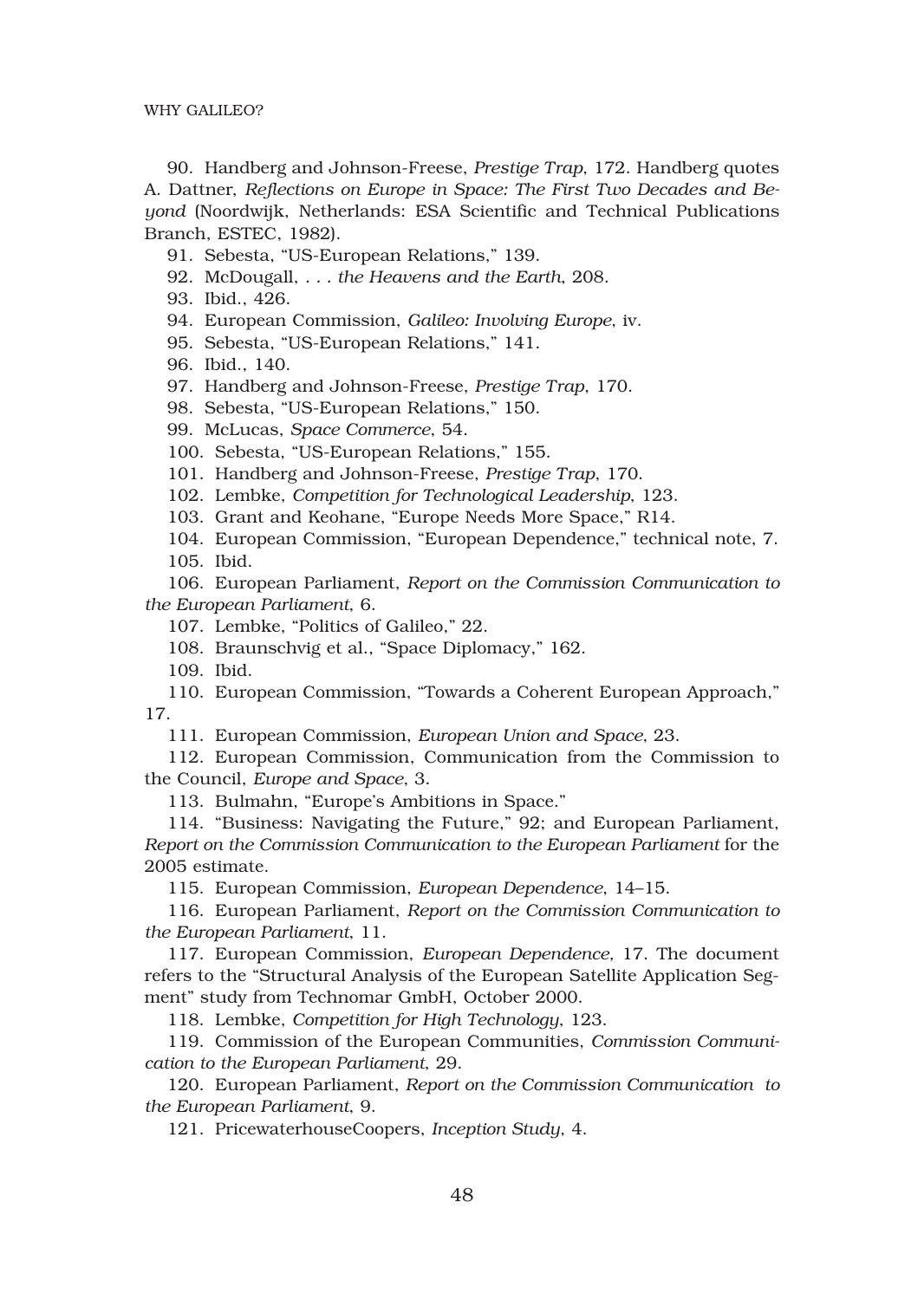122. See de Palacio, "Importance of Galileo for Europe," for 100,000 jobs; and Lembke, "EU Critical Infrastructure," 109 for 146,000 jobs. The numbers include employment in design, manufacturing, operations, sales, and services sectors.

123. PricewaterhouseCoopers, *Inception Study*, 3, 7.

124. de Palacio, "Importance of Galileo for Europe."

125. PricewaterhouseCoopers, *Inception Study*, 4.

126. Braunschvig et al., "Space Diplomacy," 160.

127. "Europe: Eppur Si Muove," 53.

128. European Commission, *Galileo: Involving Europe*, 44, 54.

129. General Nathan Bedford Forrest Historical Society, "Quotes by General Forrest"; and European Parliament, *Report on the Commission Communication*.

130. Gibbons, "World of Difference."

131. European Parliament, *Report on the Commission Communication to the European Parliament*, 10.

132. "Airbus Today."

133. Lachow, "GPS Dilemma," 141.

134. Ibid.

135. Divis, "GPS III," 10.

136. Ibid.

137. Lachow, "GPS Dilemma," 141.

138. MacDonald, "Econosats," 44–54.

139. Handberg and Johnson-Freese, *Prestige Trap*, 1.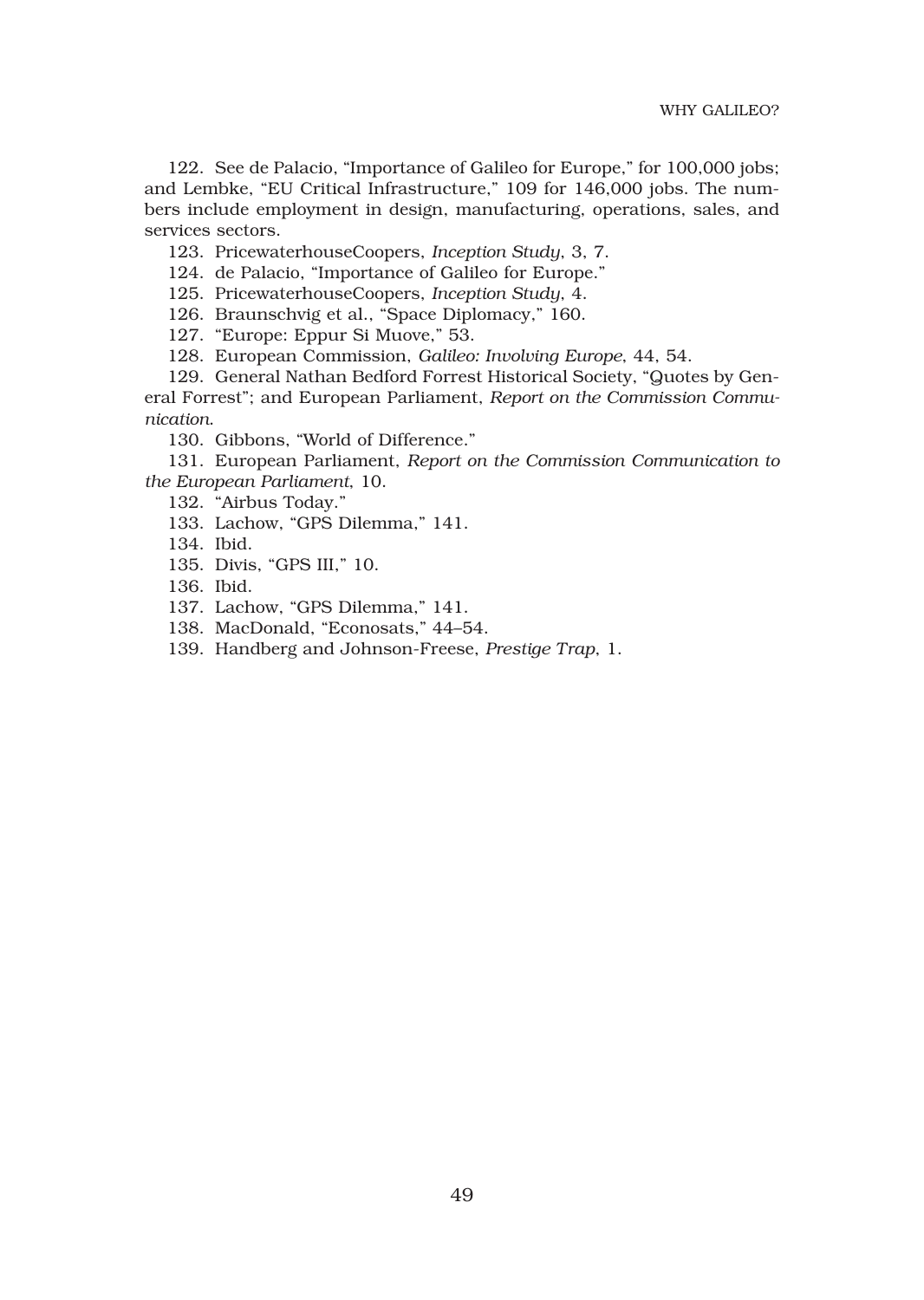## Chapter 4

# **Implications and Recommendations**

*Failure to master space means being second best in every aspect.*

—Pres. Lyndon B. Johnson

*Today, through lack of focus and funding, the United States stands to lose not only its primacy but even its capability in satellite navigation if it does not rise to the occasion.*

—David Braunschvig

The European public and private sectors, driven by the motives outlined in the previous chapter, have provided the necessary financial and political backing for Galileo to proceed to the development phase. Additionally, Galileo has attracted interest and investment from many non-European nations, including the People's Republic of China. With this groundswell of international support, Galileo is fast becoming reality. Assuming Europe implements Galileo as planned, the implications for US space policy are significant, and its response will be carefully monitored around the world. In this final chapter, I examine the national security and economic concerns generated by the emergence of Galileo, review US policy towards Galileo, and provide recommendations for the future.

### **Implications**

The primary goals of the US national policy for GPS are to strengthen and maintain US national security and to support and enhance US economic competitiveness and productivity.<sup>1</sup> As currently designed and promoted, the proposed Galileo system directly challenges these US national interests. Since GPS is now integrated into virtually every facet of US military operations, anything that potentially interferes with GPS threatens national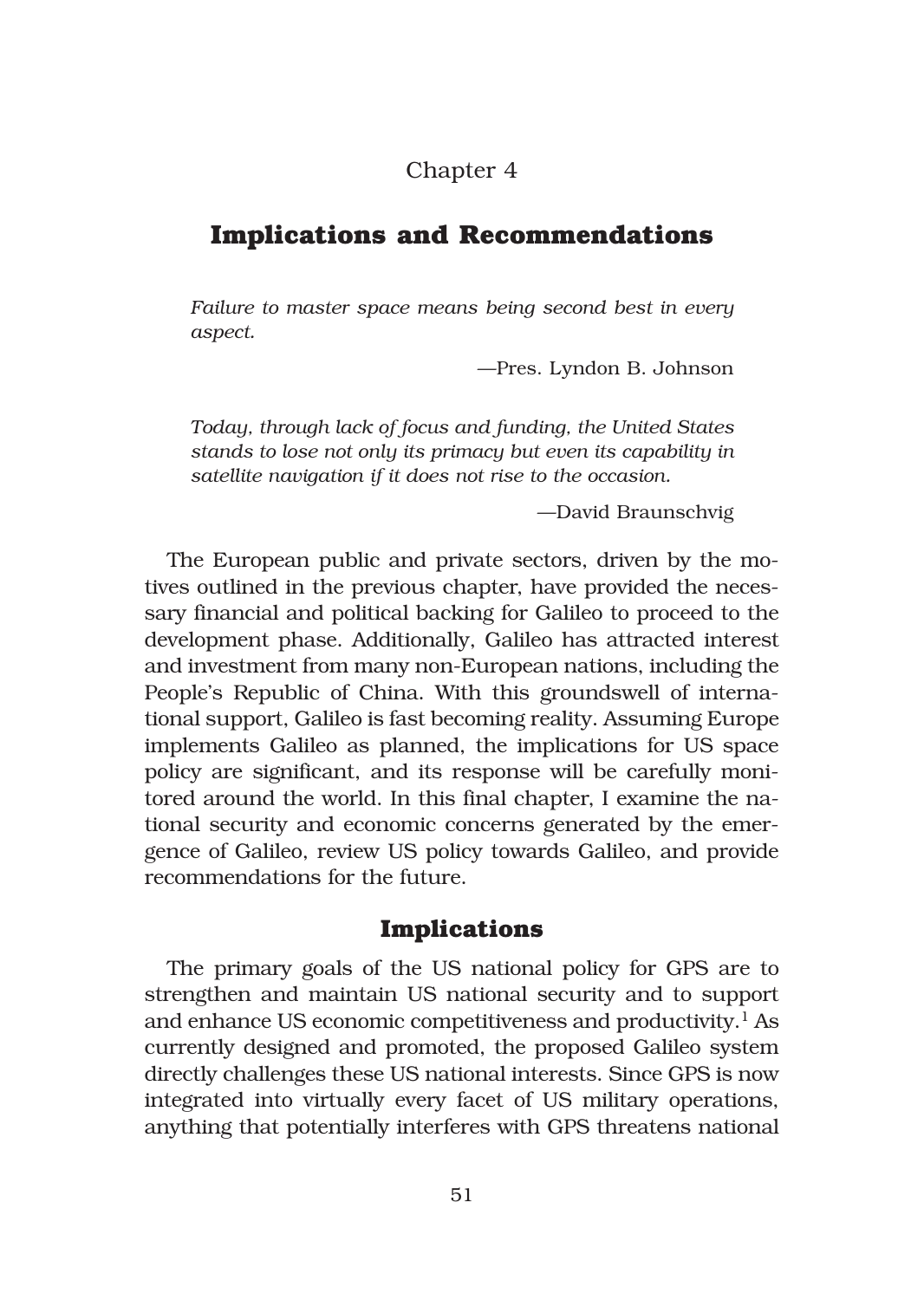security.<sup>2</sup> As a result, the advent of Galileo sparks security concerns centering on space control and superiority.

The Air Force defines space superiority as the "degree of control necessary to employ, maneuver, and engage space forces while denying the same capability to an adversary."3 This includes protecting the benefits of space support to the friendly war fighter as well as denying these same benefits to the enemy. One tool of space superiority is navigation warfare. The concept of NAVWAR, initiated in 1996 by the United States, protects US as well as allied use of GPS during conflicts, prevents the enemy from exploiting GPS, and preserves normal signal availability outside the theater of operations for global civilian users. $4$  Essentially, the United States plans to jam GPS (or any other satellite-navigation system) to deny the enemy's access in a localized area. Currently, civilian and military signals share the same GPS frequency on L1, and military receivers utilize the civilian signal to acquire the more complex military signal.5 Thus, jamming L1 would effectively reduce military accuracy.6 For this reason, in order to optimize NAVWAR, future GPS satellites (beginning with Block IIR-M) will transmit military signals (M-code) spectrally separated from civilian signals, eliminating the potential for signal fratricide and enabling more efficient jamming. However, at the 2000 World Radiocommunications Conference, the International Telecommunications Union authorized Galileo to transmit its PRS and OS signals in the same frequency range as the GPS M-code. Furthermore, Europeans planned to transmit the PRS signal using the same modulation scheme as the GPS M-code, thereby directly overlaying Galileo's PRS signal on top of the GPS M-code signal. In addition to interfering with GPS signals, any attempt by the United States to jam the PRS would also jam the M-code, effectively nullifying NAVWAR.

As a result, US Deputy Defense Secretary Paul Wolfowitz emphasized US concerns in a letter to NATO defense ministers, stating that "the addition of any Galileo services in the same spectrum . . . will significantly complicate our ability to ensure availability of critical GPS services in time of crisis or conflict and at the same time assure adversary forces are denied similar capabilities."7 Subsequently, George Bell, NATO's assistant secretary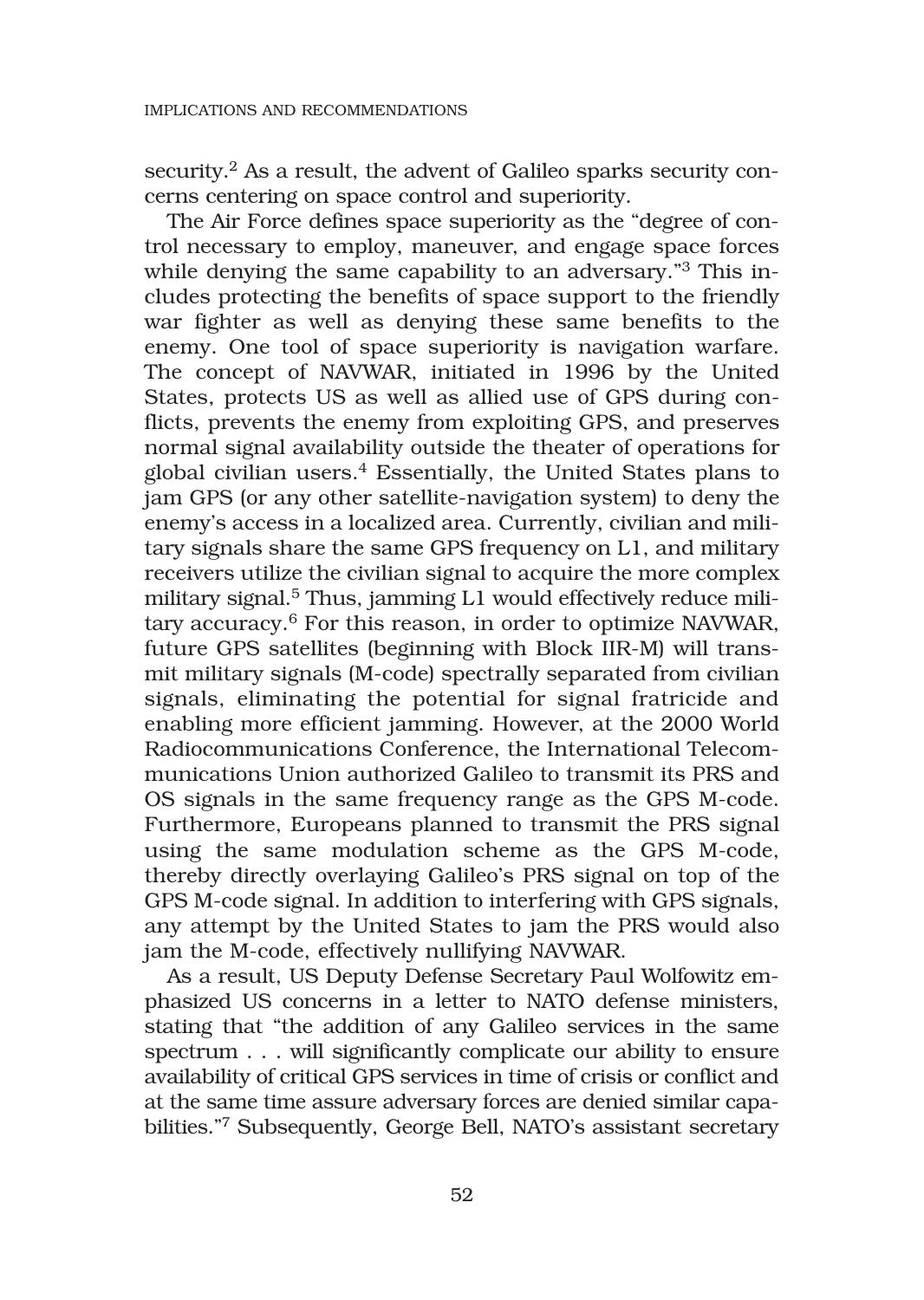general for defence support, reiterated these security concerns, stating that the signal-overlay condition produced "a negative impact on NATO's military effectiveness in the area of operations, potentially risking fratricide on friendly forces and civil populations."8 Not surprisingly, the EU viewed things differently.

The Europeans insisted on pursuing the proposed PRS signal specification because it "offers the best performance in peacetime, particularly in terms of resistance and robustness."<sup>9</sup> Arguments for optimum signal robustness aside, by overlaying the PRS on the M-code, Europeans could force the United States to include them in jamming decisions.10 In fact, the EU asserted that "a political agreement on the cooperation necessary between the two radionavigation systems is required in preparation for a crisis."11 With this pronouncement, it is clear that the EU is positioning itself to be consulted before the United States implements NAVWAR and jams Galileo.<sup>12</sup> In November 2003, US-EU negotiations appeared to resolve the PRS overlay problem in principle; however, the final terms have yet to be agreed upon.13 Furthermore, some believe that the EU's concession could be temporary and that the EU, driven by France, intends to change the frequency once it has demonstrated its ability to manage an encrypted signal.<sup>14</sup> Despite negotiations, the French remain committed to a direct PRS overlay of the M-code, in part because they plan to incorporate Galileo into weapons manufactured for export, and because an unjammable signal would undoubtedly boost sales in the arms market.<sup>15</sup> Indeed, the French firm Thales already offered a presentation on PRS-based military-equipment markets at the Institute of Navigation's annual conference in 2002.16

Besides posturing for a joint US-EU decision process for denial of service, the EU believes that the need to jam the PRS is negligible because the signal will be encrypted and restricted to authorized users.17 In response, NATO highlighted concerns regarding the integrity of the PRS encryption regime, fearing that PRS signals could be compromised and exploited by an adversary.18 Likewise, the United States fears that rogue states, terrorists, or even states acting against US interests could use Galileo to their advantage.19 Although the EU avers that PRS access requires a special cryptographic key that will be strictly controlled by key-management systems approved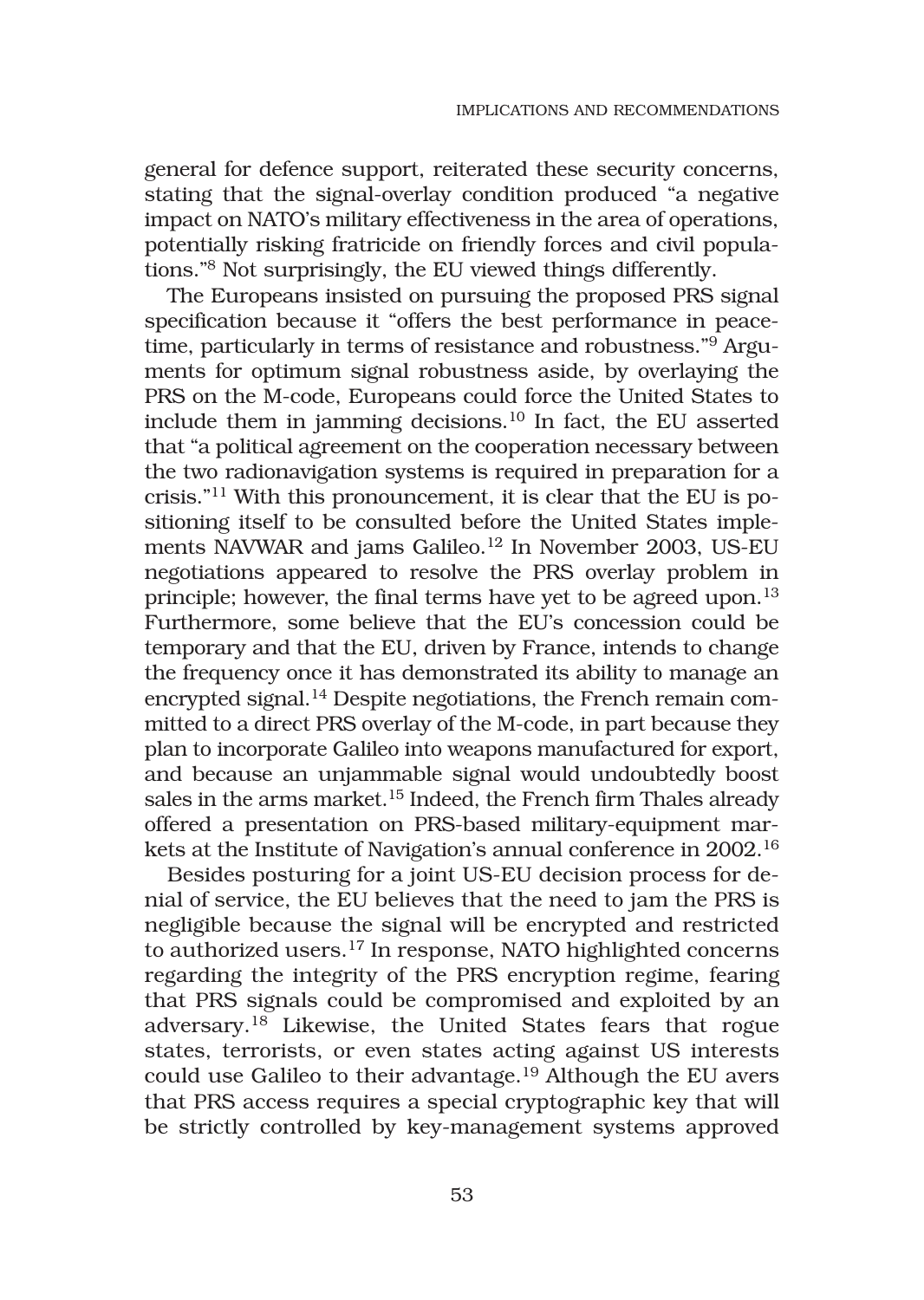by EU member states, the EU has not yet addressed the specifics of the crypto-security regime or who exactly will have access.20 According to Bell, "Detailed discussion on the crucial issues . . . related to the control and possible proliferation of user equipment, the robustness of associated cryptography and distribution and control procedures for the keys have [*sic*] not been initiated or authorized between NATO and the EC."<sup>21</sup>

For the moment, the EU believes that the United States should trust Europe to secure its PRS signal. Hoping to convince the United States of the encrypted service's viability, the EU stated that "some EU Member States have the know-how to design and implement effective government encryption. The resulting technology could be made available to the European authorities controlling the Galileo PRS signal."22 In this manner, Galileo would mitigate fears of a PRS compromise and "ensure signal denial to hostile nations where necessary."23 The EU asserts that European nations within NATO have trusted the US security mechanisms for GPS ever since a 1993 memorandum of understanding between the US DOD and NATO provided them access to the PPS.24 Consequently, "the EU would like the US to show the same trust regarding its capability to implement a secure Galileo system."<sup>25</sup>

Also worrisome for the United States is that in the process of seeking additional funding and support for Galileo, the EU has welcomed non-European investment and participation in Galileo's development, further complicating the issue of controlled access. China, India, Israel, Canada, and South Korea have expressed interest in assisting the EU, with some degree of access and influence in return.26 In particular, China's prime minister has "expressed his country's interest in being fully involved in the Galileo programme financially, technically and politically."27 In fact "China's support . . . can facilitate EU's negotiation with the US . . . on cooperation" by providing the EU with additional diplomatic leverage.<sup>28</sup> An EC minister confidently stated: "We expect Chinese support to our positions on frequencies and international standardization activities."29 The issue is more than merely speculative. China recently pledged Euro 200 million (\$236 million) for Galileo and is primarily interested in investing in the PRS.30 The prospect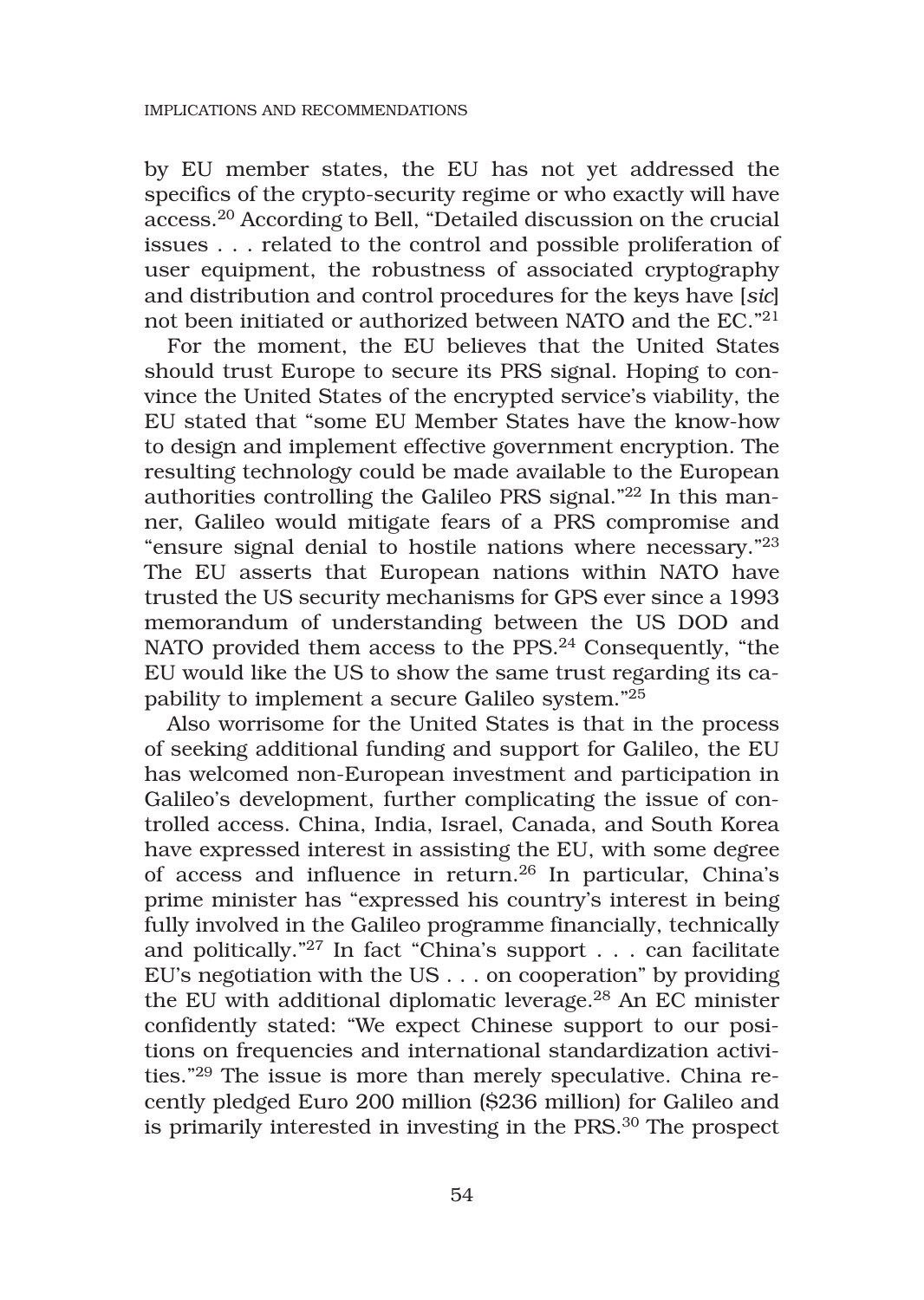of China with access to an encrypted and potentially unjammable navigation service raises concerns among US military and foreign policy officials.31 Moreover, through continued investment and support, China could possibly buy a seat on the Galileo security committee that controls access to the PRS—a committee currently conceived to decide issues via unanimous vote.32 Although the EU insists that China will not have access to the PRS or any other security aspects of the system, the extent of China's participation will be determined in subsequent agreements and will likely be influenced by "how [China's] initial investment takes shape."33 Beyond China's direct investment and support, access to its 100 million mobile users provides a huge market for Galileo.<sup>34</sup>

Along with national security issues, Galileo challenges US economic competitiveness, with implications for fair competition and assured access to the global satellite-navigation market. The US national policy for GPS encourages worldwide acceptance and integration of GPS for peaceful civil and commercial purposes, promoting GPS as a worldwide standard for international use.<sup>35</sup> "The acceptance of GPS as the world standard . . . enhances the position of the US and allows it to lead in . . . the process of technological and economic globalization."36 Moreover, "the globalization of GPS markets provides an economic stimulus to firms in the growing US GPS industry, many of which already rely on exports for a significant share of their revenues."37 Civilian users are not the only economic driver for navigation services as "the potential market for military equipment incorporating satellite navigation is huge."38 Eventually *all* defense systems will utilize navigation signals, with big money at stake.<sup>39</sup> In terms of the overall defense market, the American defense industry accounts for roughly \$100 billion in market capital, with 22 percent representing exports, compared to \$50 billion for the EU, with around 25 percent exports.<sup>40</sup> Specifically, "by 2005, the world market [for GPS] is expected to reach \$31 billion, 55 percent of which will be outside of the [United States]."41 Galileo marks the end of the US monopoly on satellite-navigation services; with its planned service upgrades, Galileo could capture a significant share of the market. If Galileo can gain enough market share, it could conceivably threaten, then redefine, the world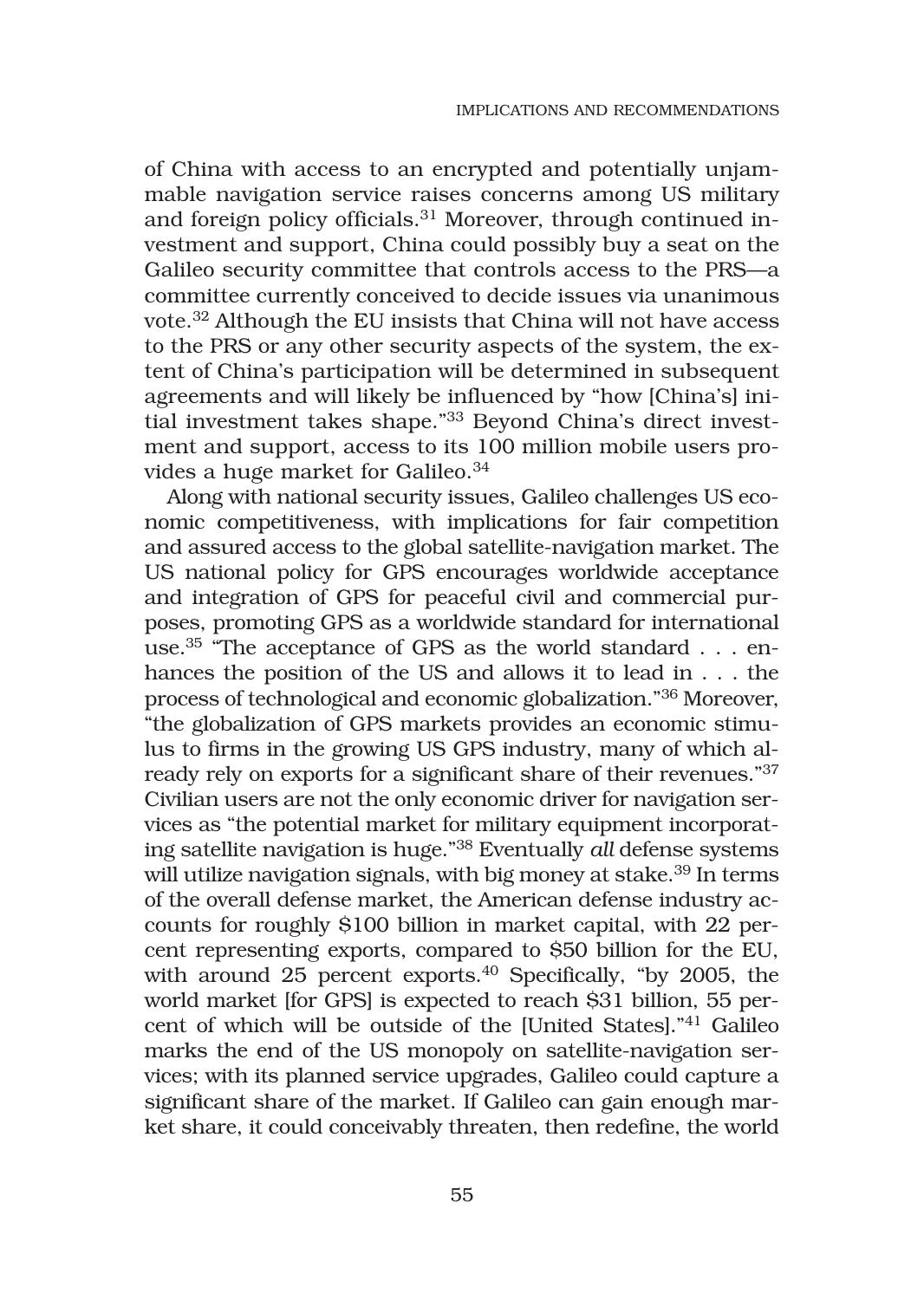standard that GPS policy has long sought to control. In order to prevent Europe from introducing an incompatible standard and establishing its own monopoly, the United States argued for international consultations prior to initiating new standards or regulations regarding satellite navigation.42

The United States not only fears losing its grasp on the world standard, but also is concerned that the EU (and supporting non-European nations) may pass laws or regulations *mandating* the use of Galileo within certain regions. Since Galileo is partially funded by private investment and is a for-profit enterprise, the EU may be further tempted to compel the use of Galileo by member states or require it for certain purposes in order to generate revenues.43 EU officials have already publicly asserted that "there will be a transitional period during which Europe will authorize a choice between GPS and Galileo, but EU users eventually will be required to utilize receivers equipped for Galileo," and that "fees and royalties will be levied for use of Galileo chips."44 An EU mandate could trigger a reactionary US mandate for GPS, needlessly complicating navigation for commercial airlines and other transnational users.

Such pronouncements have spurred the United States to pursue policies which ensure that all satellite-navigation users have the freedom to choose the service (or combination of services) that best meets their needs and to protect the extant GPS-user base.45 The US position is that GPS users traveling to and from Europe should be required neither to pay Galileo fees nor to install specialized Galileo equipment on boats or airplanes when they can already obtain the same performance from GPS equipment.46 An EU mandate such as that described above could effectively close the European market to US manufacturers of GPS equipment and cause the United States to take retaliatory measures. For instance, it could respond in kind with mandates or attempt to take legal action against the EU for restraint of fair trade in proper international forums such as the World Trade Organization. Without redress, the current de facto global utility in space navigation would be effectively privatized. And it is not just commercial and civil navigation that would be negatively affected by these potential dictates. A Galileo regional mandate further raises questions regarding NATO and US military equip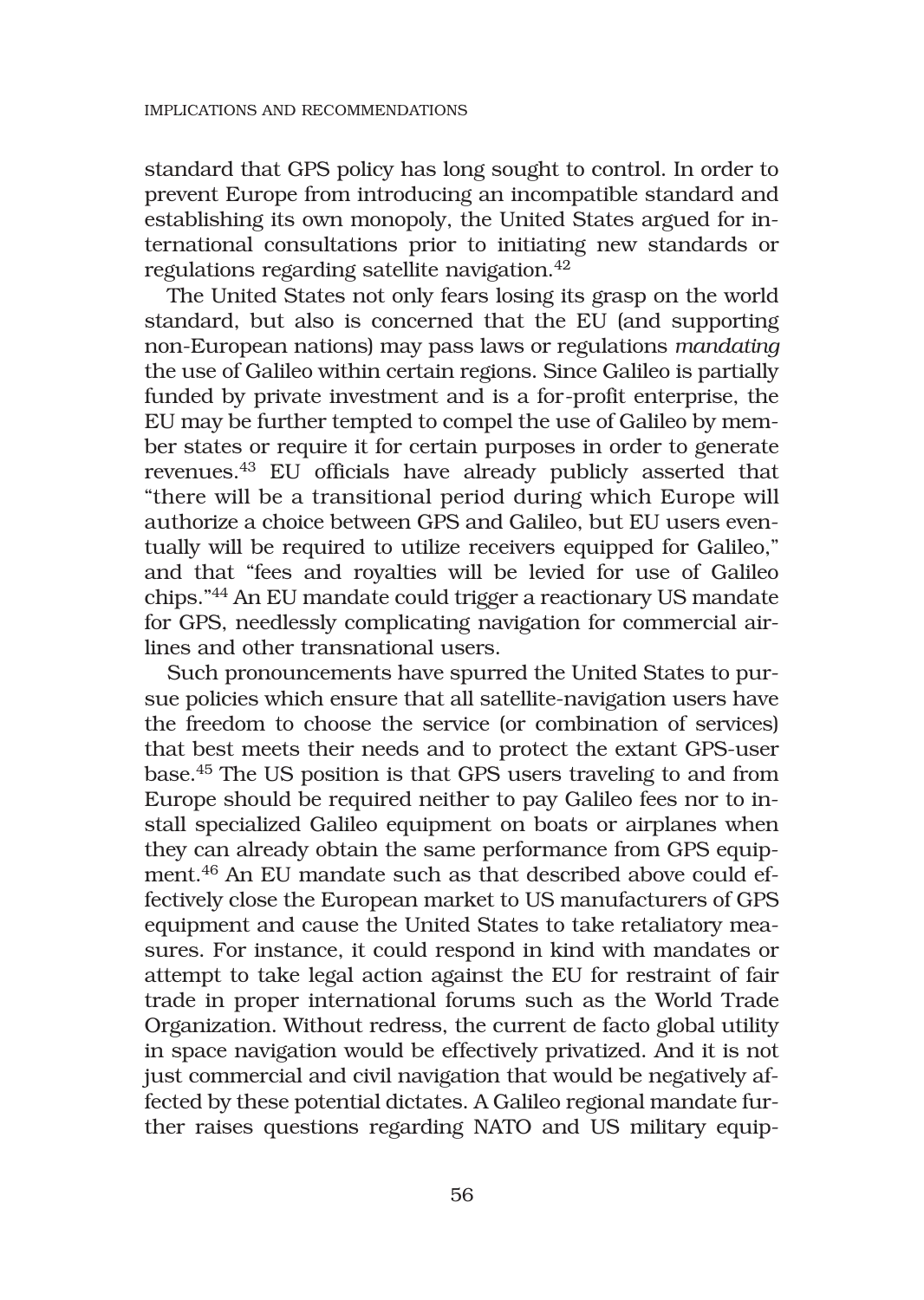ment in Europe that relies on the GPS M-code. A split, or worse a declaration requiring Galileo use on European soil—could cause divisions that unravel long-standing US-European military cooperation and integration.

The United States is also concerned that the EU will restrict access to its OS signal specifications. To fully participate in the equipment manufacturing and services markets, US and non-European companies need equal access to technical information.47 Any restrictions or fees on technical data would either deny American firms access to the Galileo market or unfairly increase their costs. In contrast, the United States openly publishes GPS signal parameters for the SPS (but controls PPS parameters as classified information) at no charge to the public as stipulated in an interface control document (GPS ICD-200), thereby "enabling businesses, scientific and academic institutions, and government entities [worldwide] to develop products, services, and research tools on an equal basis," with no attempt to control the resulting innovations.<sup>48</sup> Like the United States, the EU has no intention of regulating the GNSS applications market, other than carving out a share for Galileo. Whether or not Galileo follows the GPS precedent of openness, the EU will charge royalties "on chipset sales, paid by equipment providers who incorporate a Galileo chip in their products to [access] the Open Service."49 To earn revenue and control Galileo intellectual-property rights incorporated in the chipsets, the EU may rely on patent protection and may elect to encode the signal, requiring chipsets to contain copyrighted software to decode the OS.50 A recent EU economic study that analyzed the Galileo business plan deemed the encoding scheme feasible, providing the EU charges all manufacturers the same one-time royalty to facilitate fair competition.<sup>51</sup>

Fair trade is an important concern for the United States. With respect to Galileo, the United States seeks obligations similar to "normal trade relations" (NTR) from Europe.<sup>52</sup> The pressure to produce income for Galileo concessionaires and investors may make it politically difficult for the EU to refrain from imposing tariffs or discriminatory taxes on GPS-related equipment.<sup>53</sup> In particular, the United States disdains any tax on European sales of GPS receivers to provide a revenue source to fund Galileo.54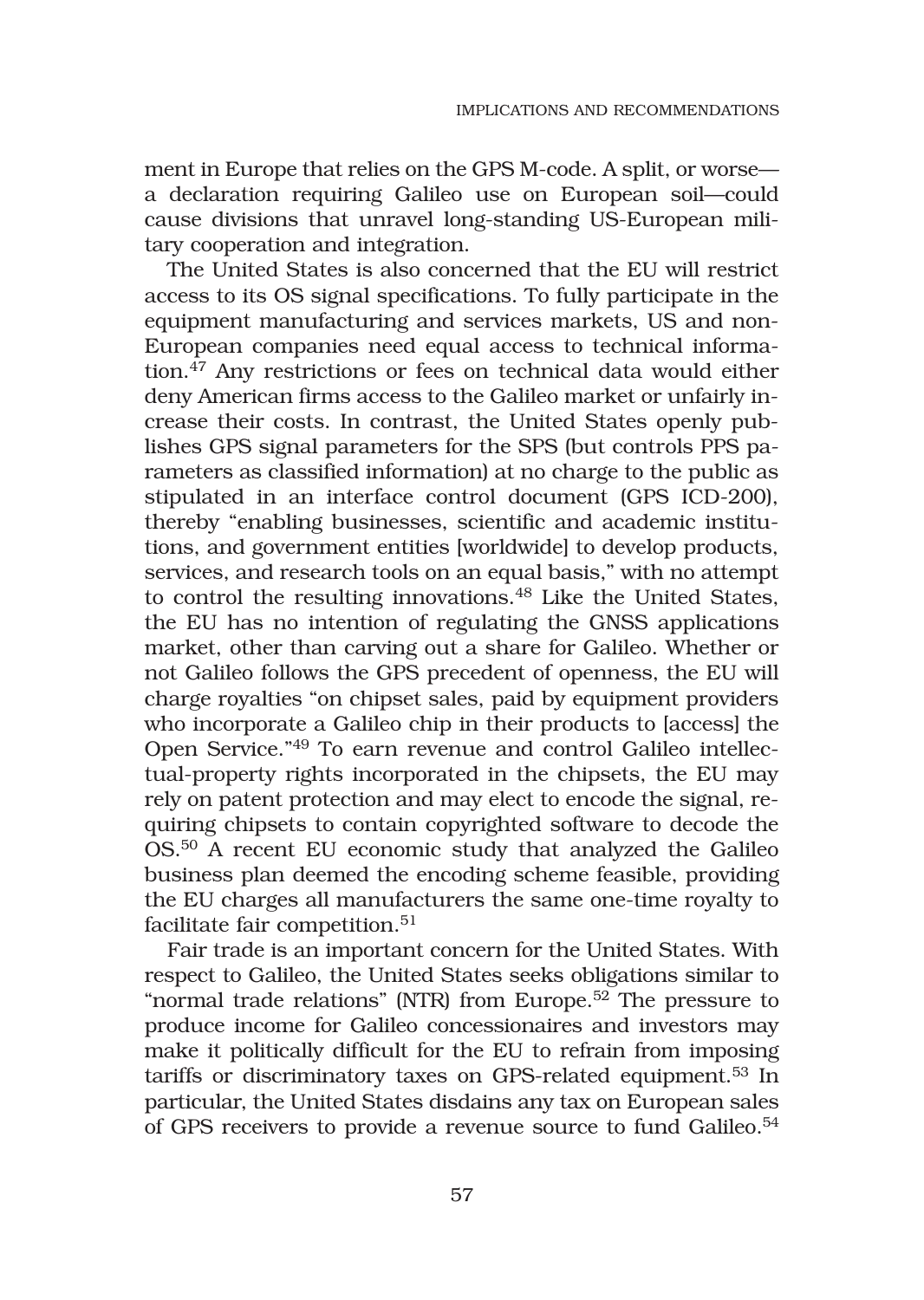Unfair trade practices extend beyond government actions to encompass individual businesses as well, and here the Europeans have some legitimate complaints. At least one American company refused to sell individual cryptological components to Europe and insisted on selling only complete GPS receivers at 10 to 50 times the price.55

The advent of Galileo raises additional US concerns regarding technology proliferation. Some of the third-party nations lining up to invest in Galileo are not members of the Missile Technology Control Regime (MTCR), to include China, and there appears to be no safeguard ensuring they will not gain access to advanced space technology that could be applied to missile development and applications. Furthermore, as Galileo shareholders, their privileged access enables them to incorporate satellite-navigation technology into their own domestic weapons programs, including arms manufactured for export. China is already incorporating GPS into its fighter aircraft, and its neighbor and trading partner, North Korea, has reportedly utilized GPS on its submarines.<sup>56</sup> Given access to all phases of satellite-navigation production, launch, control, and operations, these countries could be expected to advance significantly. The North Korean Taepo Dong 2 missile can reach portions of the United States, and the potential addition of satellite-navigation technology would greatly increase its longrange accuracy and amplify the danger of this threat.<sup>57</sup> France sees Galileo as a means to help sell French weapons, further magnifying the potential for technology proliferation.58 France "cannot sell GPS-supported arms outside of NATO" and chafes at the thought of the United States disapproving sales of French GPS-guided cruise missiles to countries not meeting US criteria.59 No such requirement could be placed on Galileocompatible systems. Consequently, controlling technology transfer and proliferation is a primary US goal for cooperation with the EU regarding Galileo. $60$ 

## **The US Response**

Considering the broad potential ramifications of Galileo's coming operations, the United States has a great deal at stake. Having invested approximately \$20 billion in GPS since its inception,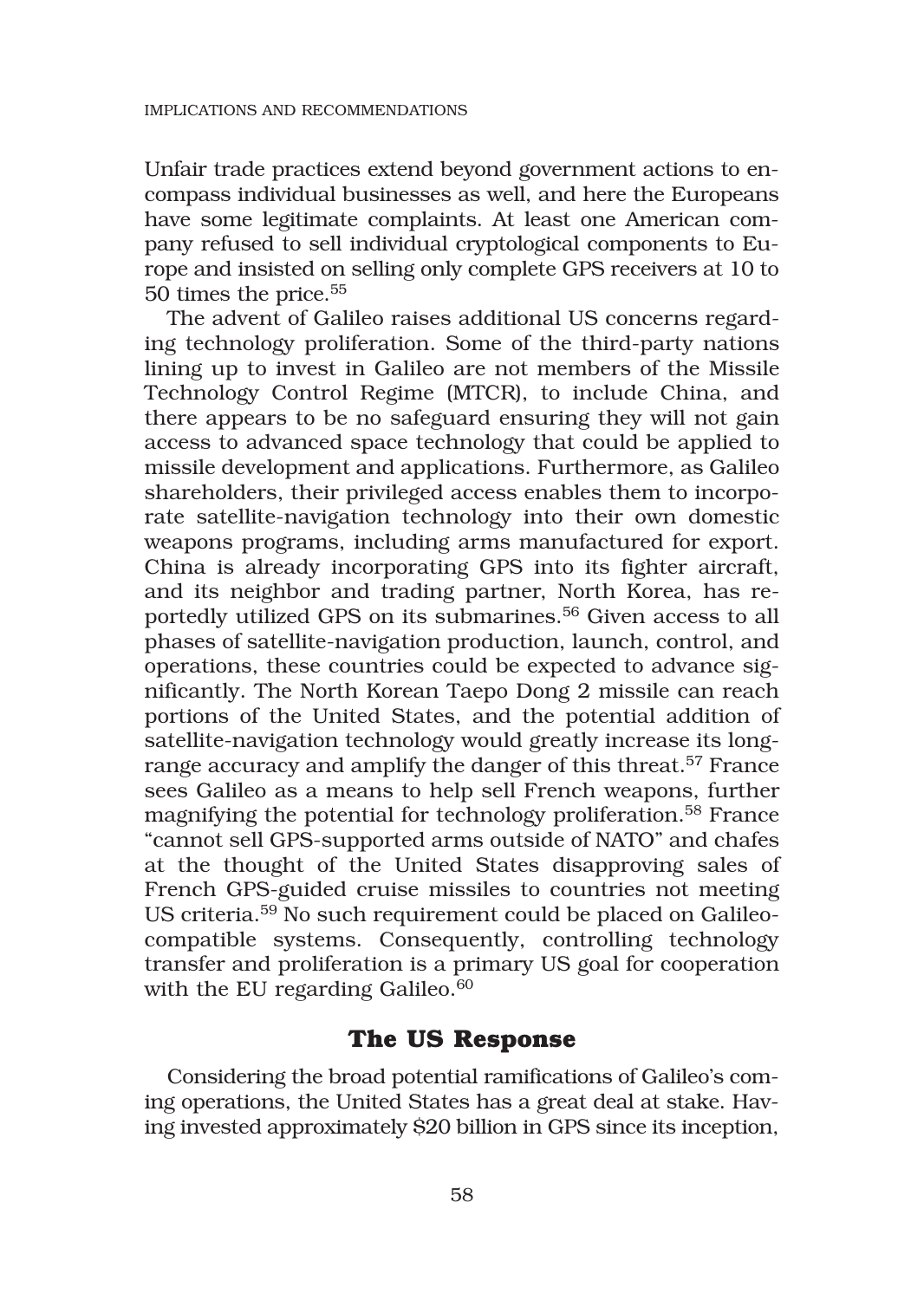not to mention having groomed the concept of satellite navigation to global-utility status, the United States is not about to watch its investment become irrelevant or obsolete.<sup>61</sup> Accordingly, US policy has evolved as Galileo has gained momentum.

Initially, US policy employed a wait-and-see approach towards Galileo, downplaying the need for another system and doubting Europe's ability to pull it off. Officially, the United States saw "no compelling need for Galileo" because GPS would continue to meet the needs of users worldwide.<sup>62</sup> The United States convinced itself that "the availability of GPS without direct charges [would] be enough to win international acceptance of the system" and minimize "the likelihood that competing satellite navigation systems [would] be deployed."63 It seemed improbable that anyone would pay for a service already available for free. However, as Thomas Schelling explains, "There is a tendency in [US] planning to confuse the unfamiliar with the improbable. The contingency we have not considered looks strange; what looks strange is thought improbable; what is improbable need not be considered seriously."64 Thus, the United States did not take Galileo seriously, expecting that "plans for a satellite navigation system would be ground to pieces in the gears of the Brussels bureaucracy."65 As time went by and plans progressed, the United States could not completely ignore Galileo.

In March 1996, the United States reiterated its commitment to providing GPS signals for free and established the Interagency GPS Executive Board.<sup>66</sup> The IGEB, jointly chaired by the Departments of Defense and Transportation, was an effort to downplay the military nature of GPS and strengthen the perception of increased civilian control. In May 2000, the United States stopped degrading GPS civilian accuracy by turning off selective availability in an "effort to make GPS more responsive to civil and commercial users worldwide" and further soften its military image.<sup>67</sup> Then in September 2000, it accelerated GPS modernization by upgrading 12 of the 20 Block IIR satellites to include an additional civilian signal (L2C) and two military signals (M-code).<sup>68</sup> The effort accelerated "the GPS modernization program by approximately eight years" and will eventually raise GPS accuracy on par with Galileo.<sup>69</sup> Ultimately, these efforts failed to increase the international ac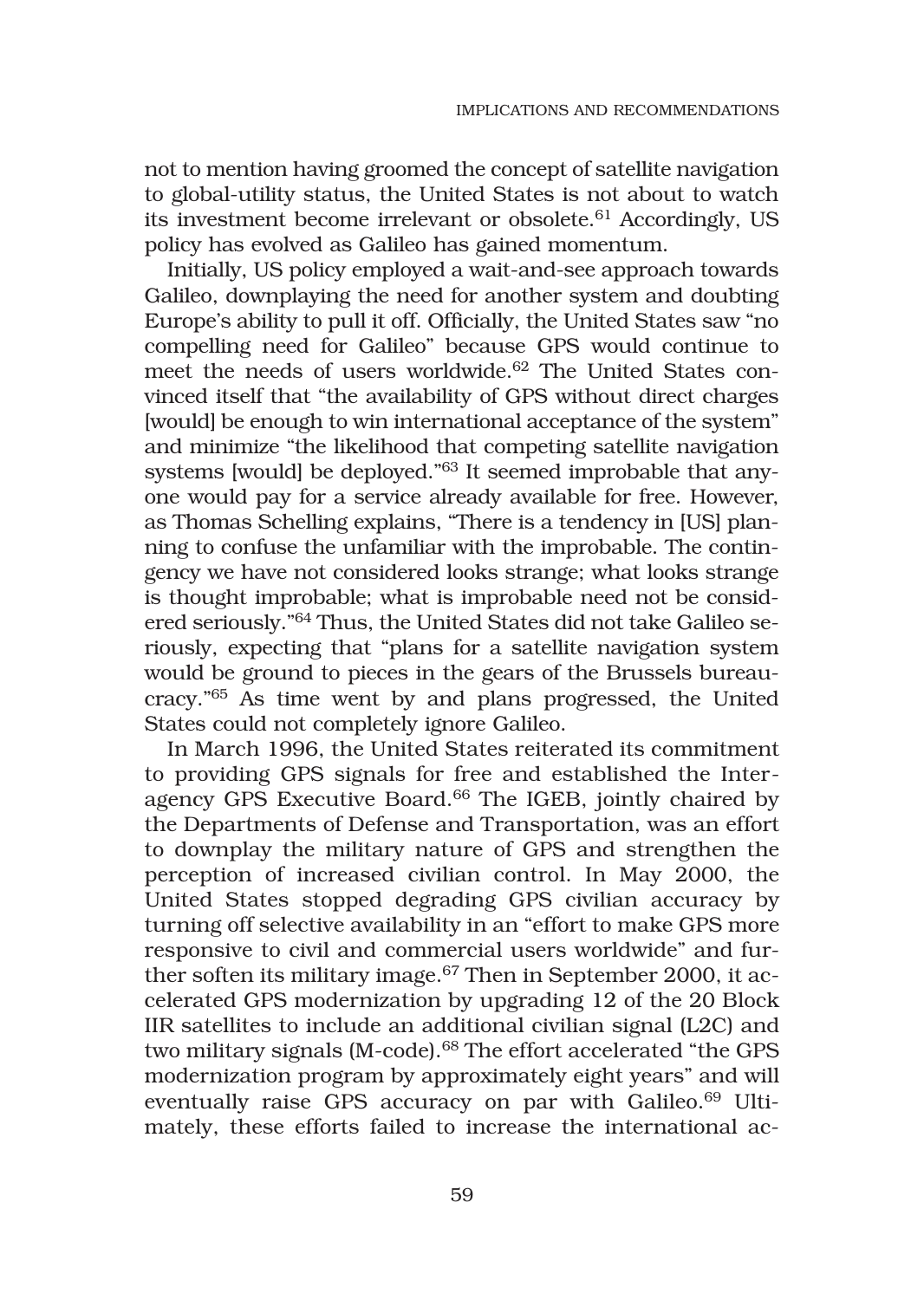ceptance of GPS and forestall the need for Galileo. In February 1999, the EU announced plans to pursue an independent system, and in March 2002, it obtained approval and funding to launch the Galileo program.70

Once the United States accepted that the EU would build Galileo—whether it liked it or not—policy softened from blocking Galileo's progress to ensuring its compatibility and interoperability with GPS.71 Indicative of this new perspective, the United States announced that it would share its space technology if the EU agreed to a common signal for its OS that would not disrupt the GPS M-code.72 In particular, the United States recommended a specific signal structure to be shared by Galileo's OS and GPS III. Appealing to European prestige, a member of the US negotiating team called the offer "a major political swing because it says that the US would recognize Galileo as the [international] standard which [GPS III] would follow."73 In reality, the compromise creates a neutral world standard that Galileo will transmit first since it is scheduled to go operational several years ahead of GPS III. However, the signal that the United States proposes would be slightly less accurate than Galileo's original design.<sup>74</sup> To sweeten the incentive for a common standard, the United States would provide a "favorable view toward export control" on items like space-qualified clocks and radiation-shielded parts, as well as sharing experience in managing large constellations deployed in a very hazardous space environment.75 In February 2004, Heinz Hilbrecht, EU's chief negotiator for Galileo, responded positively to the US offer, potentially removing the last major obstacle.76 As the dialogue continues, officials are optimistic that ongoing negotiations will produce a GPS-Galileo cooperation agreement that resolves the technical, trade, and security issues.<sup>77</sup>

### **Recommendations**

"Policy provides the framework within which military and industry leaders can plan for the future."78 As discussed previously, the current US policy towards Galileo attempts to foster a "cooperative relationship . . . allowing industry to compete in the applications market."79 However, the "current GPS management, funding and modernization plans are not struc-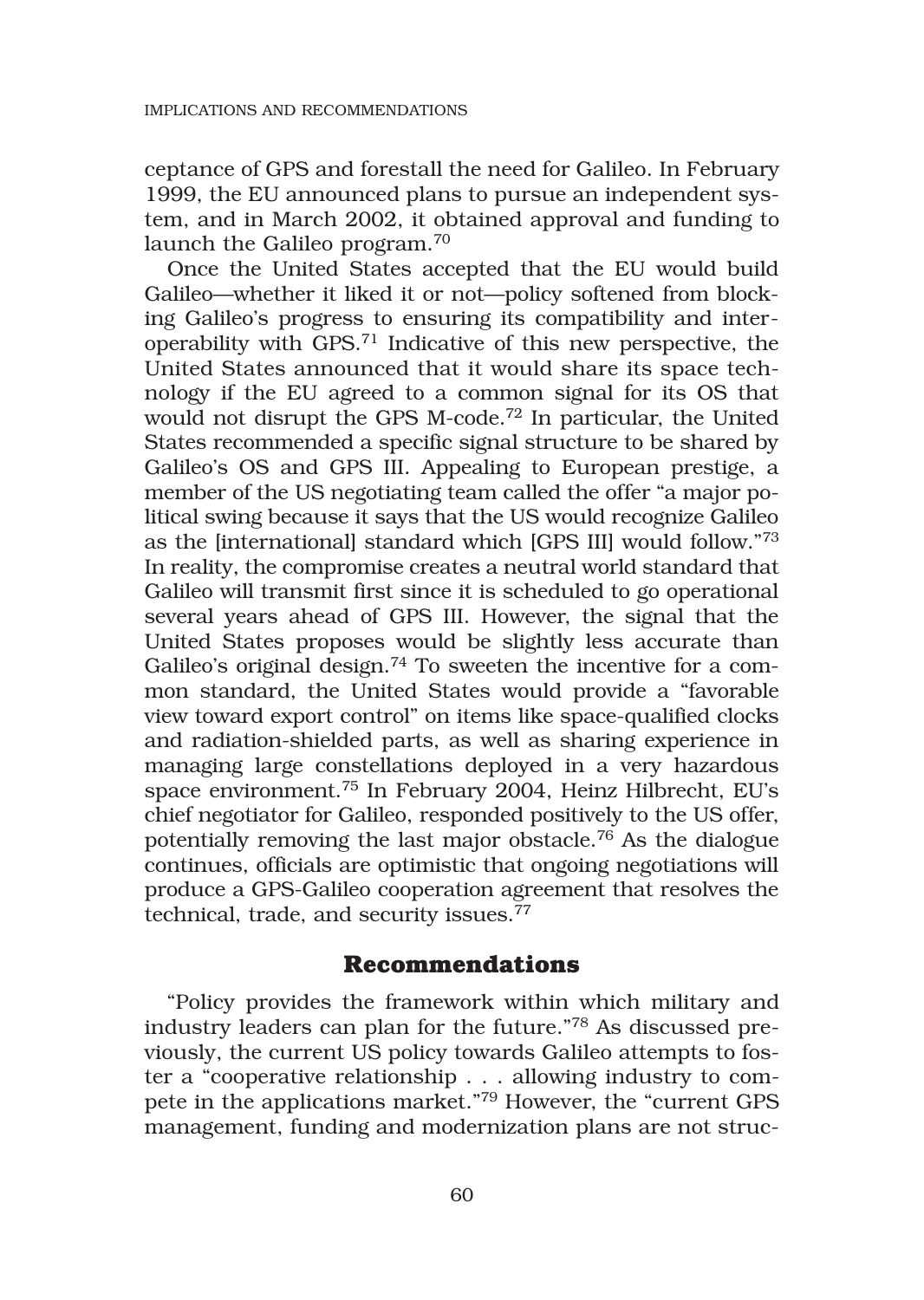tured to respond to international competition."80 Faced with the reality of Galileo, the United States needs to cooperate where it can and compete where it must by continuing efforts to develop a common standard for satellite navigation and taking steps to strengthen the competitiveness of GPS.81

A common standard for satellite navigation provides a framework for competition and cooperation, creating "a level playing field for commerce."82 Jeffrey Bialos, former head of the US delegation for negotiations on the future of GPS and Galileo, likened the utility of satellite navigation to the World Wide Web and argued that it "would make no more sense to have two disconnected, non-interoperable and exclusionary global navigation systems . . . than it would to have two Internets."83 Standardized competition provides a better product for the user as it leads to more innovative applications and more responsive modernization. Without it, the resulting complacency stagnates development. The lack of a competitor in space "is most assuredly causing complacency in the United States, stunting the expansion of its space capabilities, and further causing [its] allies to develop their own potentially conflicting . . . space capabilities."84 Arguably without the threat of Galileo, GPS civilian users would still suffer degraded accuracy via selective availability and would not enjoy the benefits of a second civilian signal (L2C) until the launch of Block IIF satellites in mid-2006.<sup>85</sup>

Europe clearly understands that in order to succeed, Galileo must be interoperable and compatible with GPS because "compatibility is the only way to open new applications and to increase market interest in areas in which the existence of two systems offers numerous advantages."86 Compatibility also implies Galileo will not interfere with or degrade GPS, so development of a common standard will inherently mitigate any signal-overlay issues.<sup>87</sup> From a national security perspective, this is the primary reason the United States should seek compatibility with Galileo.

Beyond healthy competition, a common standard also promotes cooperation. Standardization enables the United States and Europe to exploit the synergy of *combining* GPS and Galileo capabilities. According to a US DOT report, "Using signals from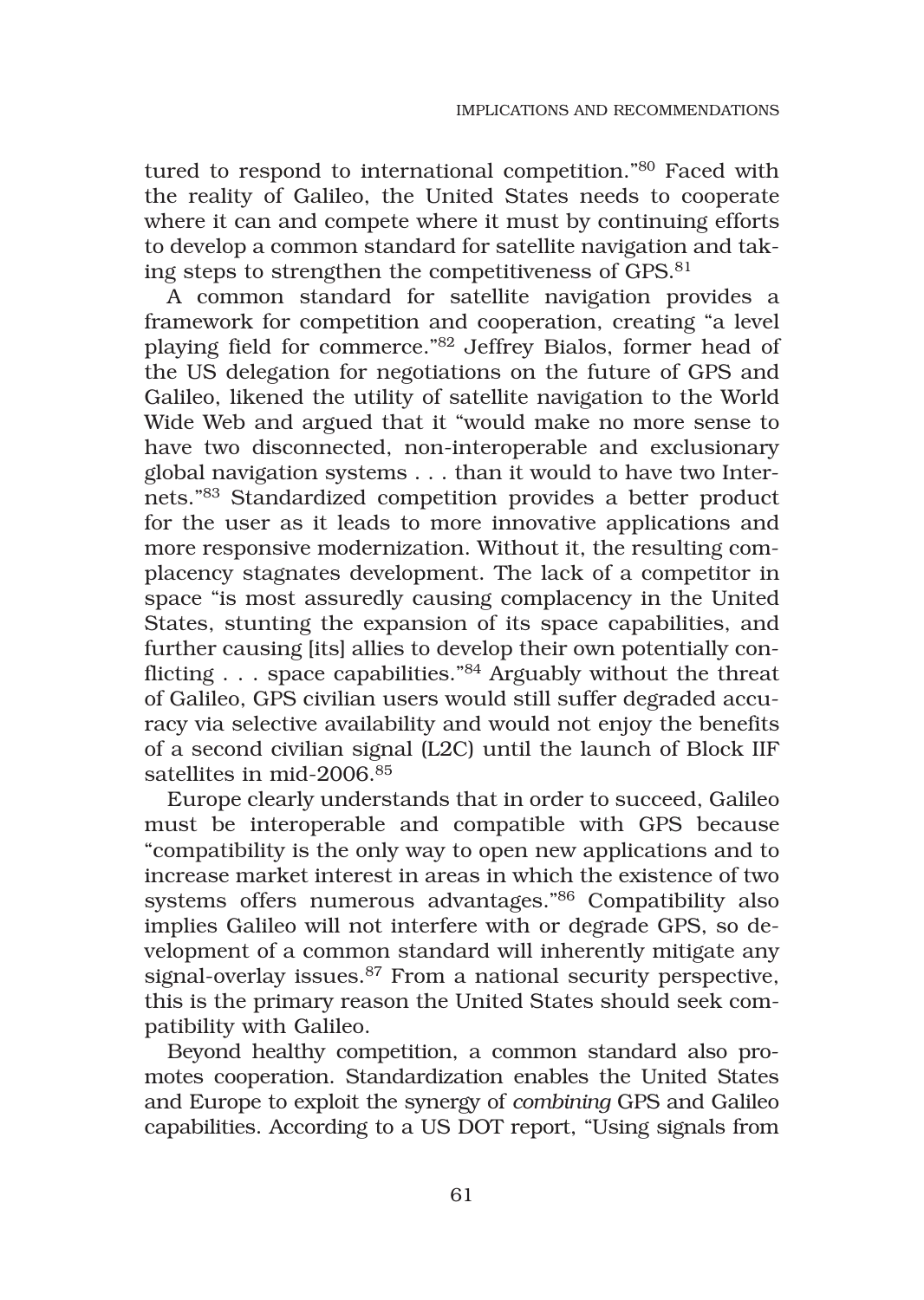other satellite navigation systems along with GPS . . . offers the potential to enhance integrity, availability, and . . . accuracy for civilian users."88 The report also deduces that Galileo could effectively mitigate "the consequences of a major GPS system disruption or satellite problem."89 The EC agreed, noting that "combined performance will provide significant enhancements over individual performances of either GPS or Galileo, opening up applications that would otherwise be impossible for either GPS or Galileo to fulfill alone."90 Combining the two systems provides users with access to more than 50 satellites, versus 24 or 30 for GPS and Galileo alone, respectively. More satellites mean a higher probability of better satellite geometry—and therefore better accuracy—especially in cities, mountainous and heavily forested terrain, and higher latitudes. Furthermore, a common standard simplifies and streamlines development of combined GPS/Galileo receivers utilizing the same antenna and circuitry.<sup>91</sup>

Continuing the themes of cooperation and compatibility, a 1995 RAND report remarked that "there is no international organization that can address all [GNSS-related] issues."92 A common standard between GPS and Galileo could provide the foundation for a new international paradigm for global navigation, setting the precedent for potential upgrades to Russia's GLONASS and other emerging systems like China's Beidou constellation.

Besides developing a common standard, the United States must strengthen the competitiveness of GPS if it is to compete successfully and remain viable. A recent *Foreign Affairs* article warned, "Today, through lack of focus and funding, the United States stands to lose not only its primacy but even its capability in satellite navigation if it does not rise to the occasion."93 Analysis of proposed constellation fill plans indicates that GPS would cede global leadership to Galileo sometime between  $2008$  and  $2010.<sup>94</sup>$  To remain competitive, the United States must separate the military and civilian aspects of GPS and aggressively pursue upgrades to the latter.

The United States has already taken the first step towards separate military and civilian systems by spectrally separating the M-code from the SPS. Although spectral separation improves the military's ability to deny GPS in localized areas, the separation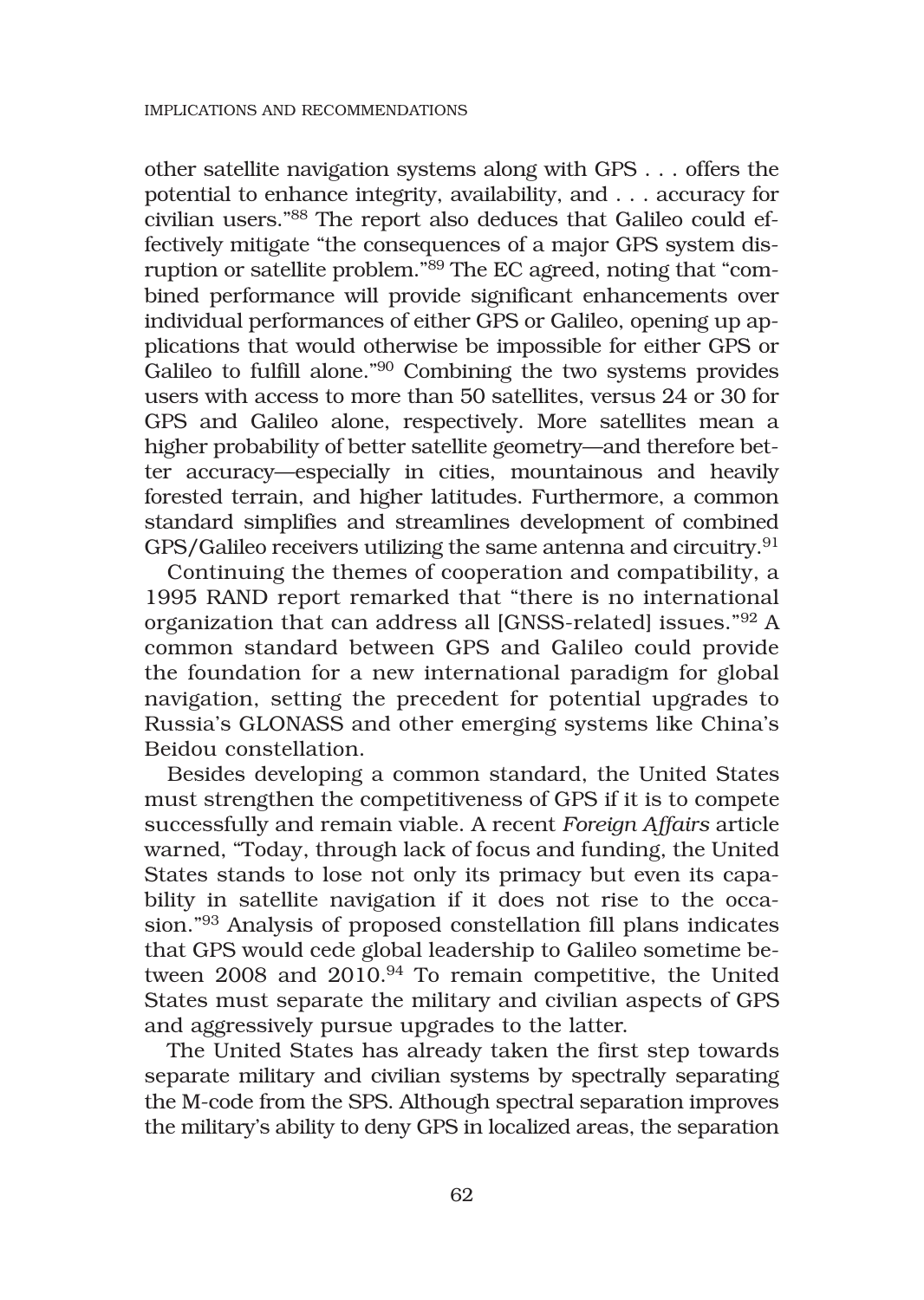provides no benefit to civilian users and does little to strengthen GPS competitiveness. However, taking the idea of separation one step further could greatly boost GPS's global viability.

Dividing GPS into autonomous military and civilian systems using the same or slightly modified infrastructures "would enable GPS to address Galileo's challenge more effectively."95 The Air Force would manage the M-code service, and some civilian organization, possibly the DOT, would manage the SPS. The DOT already maintains a liaison at the GPS Master Control Station.96 Splitting off the SPS into a separate civilianmanaged service would create a civil subset of GPS with the "crucial commercial orientation required to define, develop, and market customer-oriented services."97 By virtue of its predominant military disposition, GPS competes globally with a decided disadvantage in commercial markets. Freed of the restraints of commercial and civilian requirements, however, the military aspects of GPS could flourish under Air Force leadership, both enhanced by civil advances and complementing them.

Another way in which the United States can strengthen the competitiveness of GPS is to provide comparable services by the time Galileo is expected to begin operation. By accelerating GPS modernization and moving up the launch schedules for the Block IIF and GPS III programs, the United States can reduce Galileo's appeal—but doing so is far beyond current budget outlays for GPS modernization. When Secretary of Defense Donald Rumsfeld inquired about the feasibility of accelerating the GPS III launch schedule by two years (to begin in 2010), he learned it would cost the Air Force an additional \$300 million through FY 2009.98 Separating military and civilian GPS costs could reduce the DOD portion of that increase significantly, while accelerating the development of a competitive civilian GPS infrastructure.

With the DOD (specifically the Air Force) solely in charge of the GPS budget, civilian requirements take a backseat to military priorities—directly encroaching upon the system's global competitiveness. While national security must always come first, the current system creates a zero-sum environment where military and civilian needs compete, usually to the detriment of the latter. The United States created the IGEB in 1996 to increase civilian involvement and establish joint management of GPS between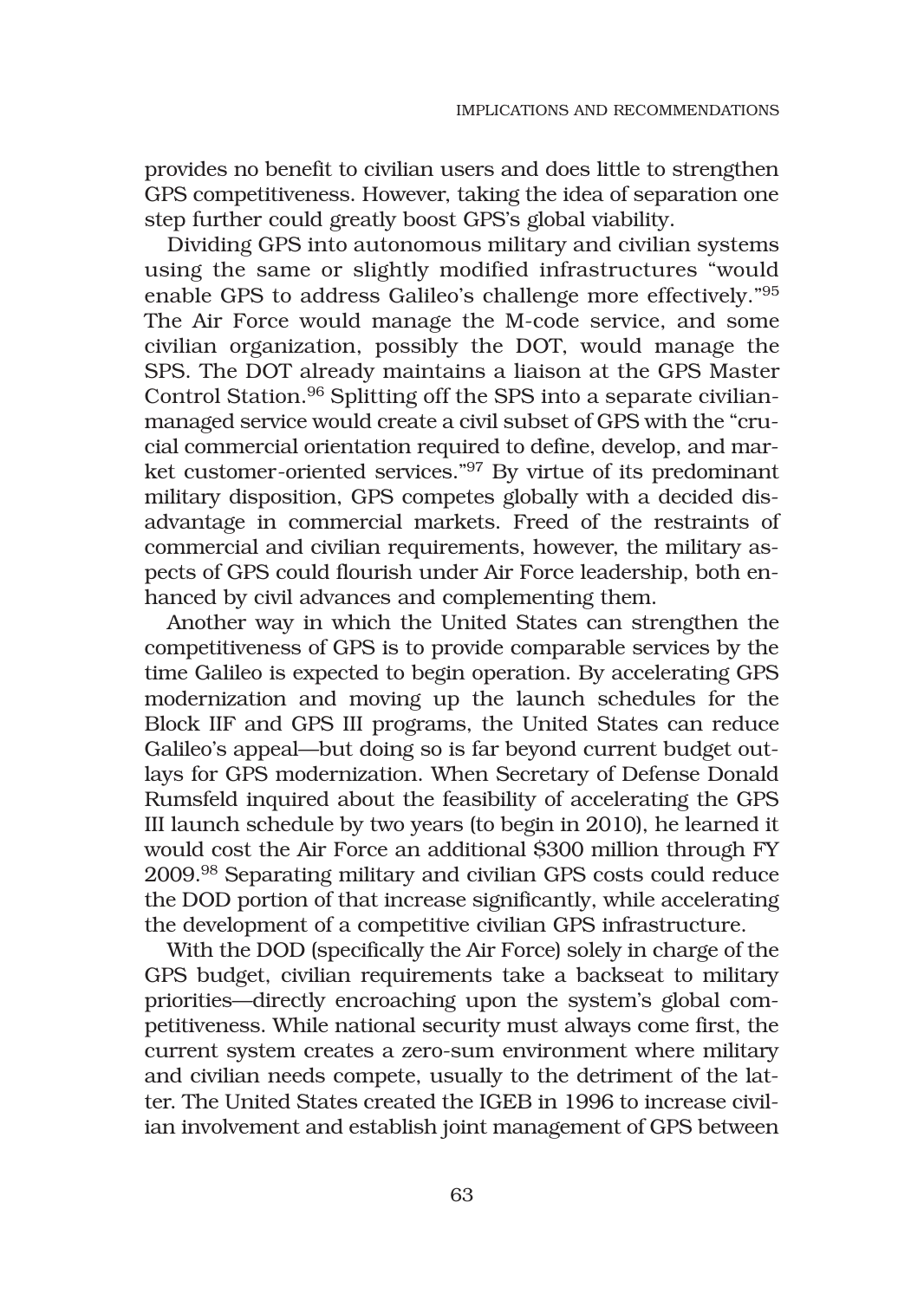### IMPLICATIONS AND RECOMMENDATIONS

the DOD and DOT. However, the Defense Department remains the main funding and operating agency for GPS and continues to acquire, operate, and maintain all GPS services.<sup>99</sup> Since the US Air Force funds GPS, it must compete with other Air Force space programs and other air platforms for its budget. In 2002, for example, the Air Force contemplated cutting funding and delaying the launch of the GPS III program to bail out the Space-Based Infrared System.100 In 2003, when the DOD reviewed the possibility of accelerating the GPS III program, the Air Force advised against acquiring GPS improvements ahead of schedule.<sup>101</sup> Maj Gen Franklin J. "Judd" Blaisdell, the Air Force's director of space operations and integration, questioned "whether it is worth the billions and billions of dollars to get it early," and stated that the war fighter appeared satisfied with the state of existing GPS capabilities and planned improvements.<sup>102</sup> The general added, "At this point in time, maybe I have some other things I need to spend my money on."103 Also in late 2003, Pentagon officials considered delaying procurement and launch of Block IIF satellites to free up \$220 million for other Air Force uses in fiscal year 2005.104 Delays in the procurement of GPS modernization prolong the performance gap between GPS and Galileo, widening Galileo's window of opportunity. As I have shown, the biggest challenge to GPS's competitiveness is the brief window of opportunity for Galileo to capture market share with its enhanced services. It is not advisable to lengthen that window intentionally and increase Galileo's appeal. A separate budget supporting only civilian requirements and managed outside the DOD would help reduce the dilemma of balancing military priorities against civilian needs.<sup>105</sup>

A distinct budget complements the current plan that spectrally separates military and civilian signals as initial steps towards independent military and civilian services and, possibly, separate constellations in the long term. Most space missions have some dual-use aspect, and many have spawned separate satellite constellations to support US military and civilian users. For example, the weather-forecasting mission produced the military Defense Meteorological Satellite Program (DMSP) and the civilian Geostationary Operational Earth Satellite (GOES) system; the two systems work in tandem for the benefit of both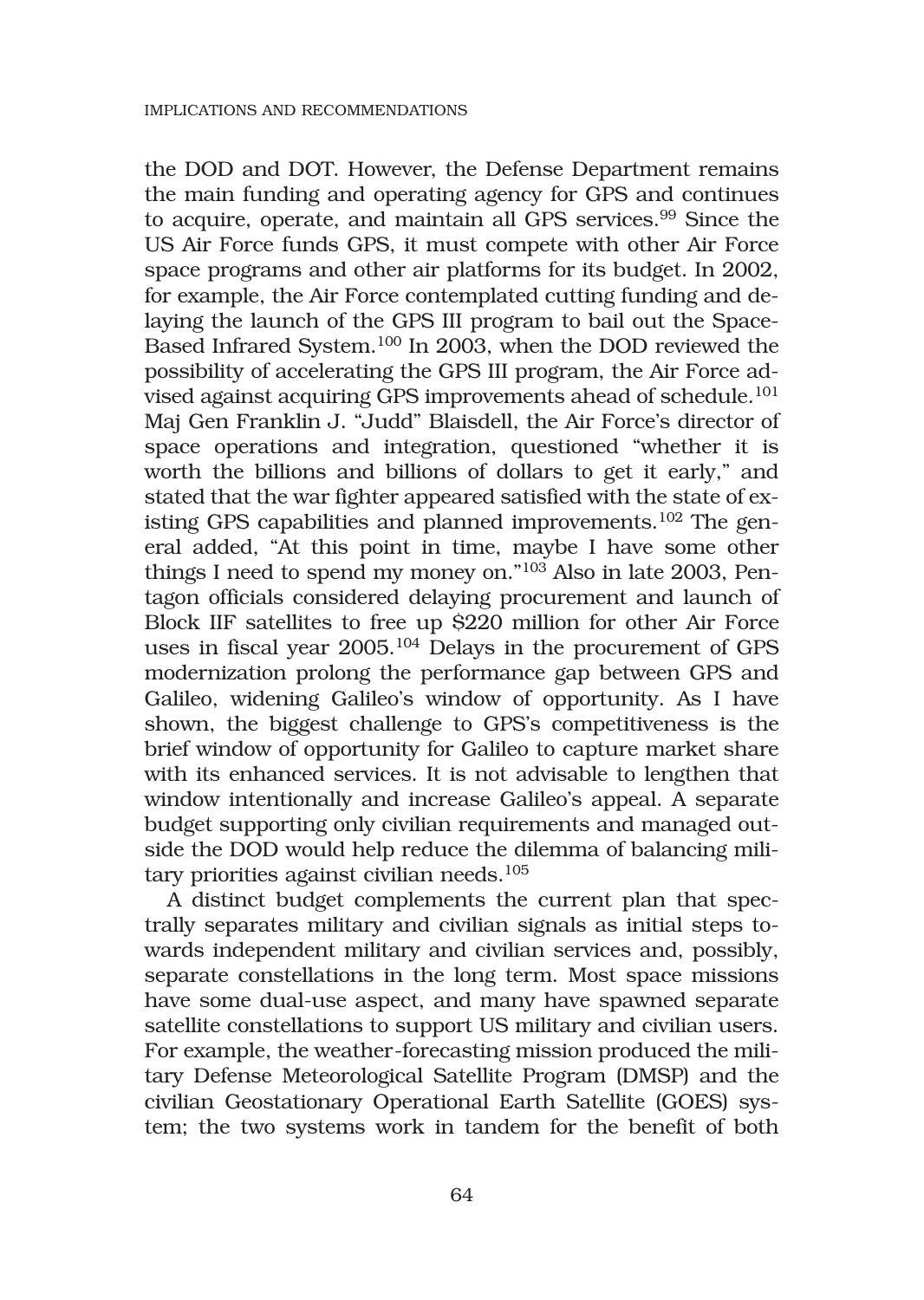groups of users.106 Separation of satellite communications generated various military systems like the Defense Satellite Communications System (DSCS) and civilian systems like INTELSAT and Inmarsat. Earth observation produced numerous classified military systems as well as civilian programs like France's Satellite Pour L'observation de la Terre (SPOT) and America's Ikonos and Landsat programs. The satellite-navigation mission should not be any different, especially when one considers that the inability of a military system to meet civilian needs in a timely manner served as a major incentive to build Galileo.

The time is undoubtedly not right for the United States to separate military and civilian navigation programs completely. At Euro 3.6 billion, the staggering cost of Galileo is reason enough for the United States to forgo building a civilian sibling to GPS. Alternatively, pooling resources to form a civilian international consortium to manage a system based on GPS SPS and Galileo would distribute the costs, treating satellite navigation like the public good it has become. Separate systems enable military and civilian communities to focus on their primary missions, unhindered by each other's conflicting or nonsupportive requirements. Thus, each can concentrate on producing the best systems to meet their unique perspectives.

In conclusion, the proposed Galileo satellite-navigation system challenges US national security and economic productivity. The European system currently impinges on US space superiority because it could interfere with GPS signals and nullify the concept of NAVWAR. Questionable security of the PRS encryption scheme and broad international participation heighten the fear of future hostile use of Galileo against US interests. Economically, Galileo erodes GPS's status as the world standard. The EU's need to generate revenue raises concerns regarding access to signal specifications, fair-trade practices, and proliferation of space technology. In response, the United States must work with the EU to develop a common standard for satellite navigation as a framework for cooperation and competition. Within this framework, the United States must strengthen GPS's competitiveness by (1) accelerating GPS modernization where possible to minimize Galileo's appeal and (2) separating military and civilian services to enable both sectors to minimize conflict within a dual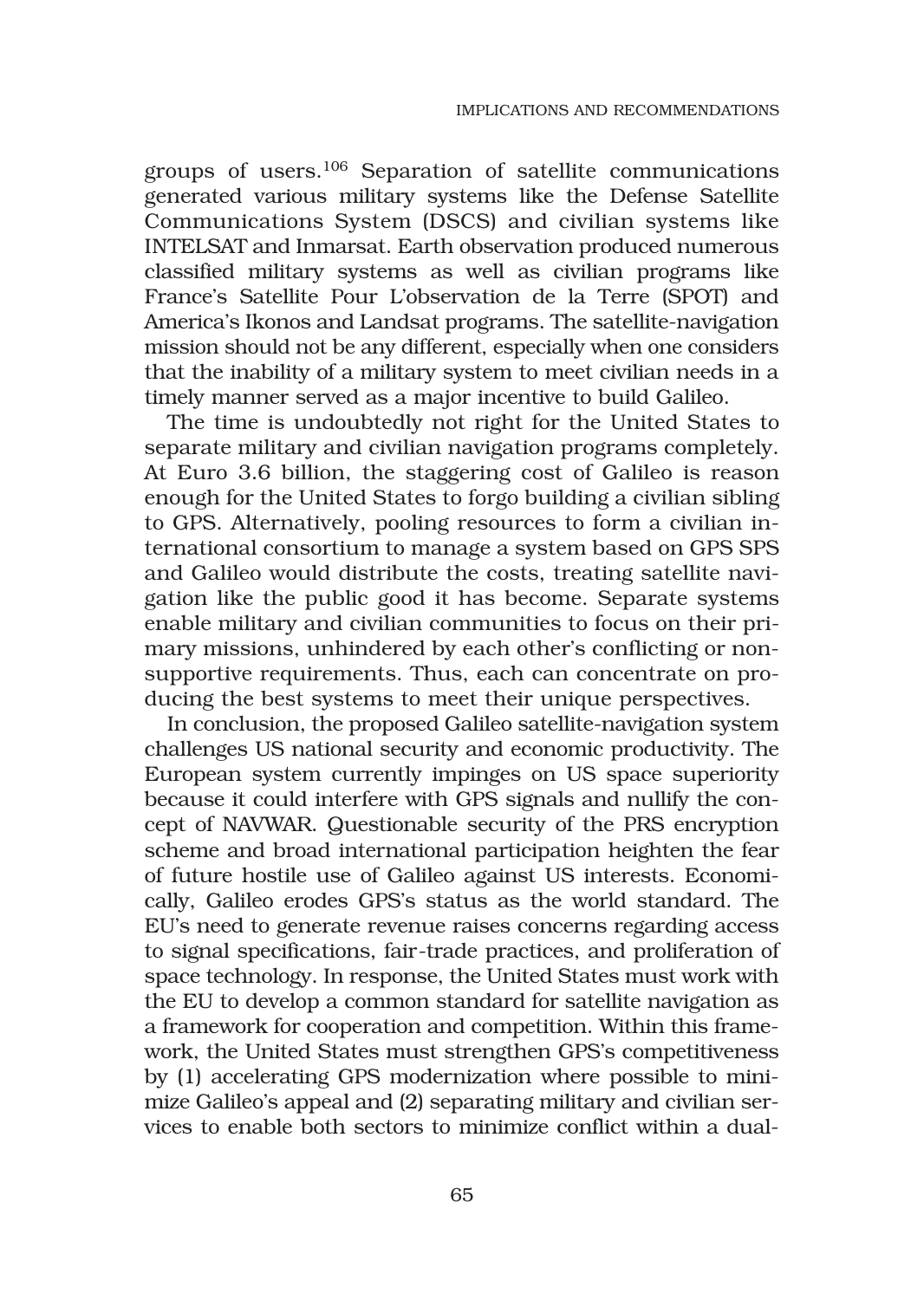use system and focus on their specific needs. In this manner, the United States can rise to the occasion, cooperating where it can and competing where it must, to maintain global leadership in satellite navigation and uphold its position in space.

#### **Notes**

1. The White House, Office of Science and Technology Policy, "US Global Positioning System."

- 2. Ibid.
- 3. Air Force Doctrine Document (AFDD) 1, *Air Force Basic Doctrine*, 85.
- 4. Hewish, "What Is Happening with GPS?" 57.
- 5. Richardson, "GPS in the Shadows of Navwar," 23.
- 6. Ibid.
- 7. "US Warns EU."
- 8. Bell, "GPS and Galileo."
- 9. European Commission, *State of Progress*, 9.
- 10. Divis, "This Is War," 13.
- 11. European Commission, *State of Progress*, 13.
- 12. Karner, interview (see chap. 2, n. 3).
- 13. de Selding, "Europe Concedes to US," 3.
- 14. Karner, interview.
- 15. Ibid.; and Divis, "This Is War," 13.
- 16. Karner, interview.
- 17. European Commission, *State of Progress*, 33.
- 18. Bell, "GPS and Galileo."
- 19. "USA to Fall behind Europe."
- 20. European Commission, *State of Progress*, 8.
- 21. Bell, "GPS and Galileo."
- 22. European Commission, *State of Progress*, 33.
- 23. Taverna, "Europe Declares Satnav Independence," 24.
- 24. European Commission, *State of Progress*, 33–34.
- 25. Ibid., 34.
- 26. "Galileo Progress."
- 27. European Commission, *State of Progress*, 14.
- 28. "China Joins EU Space Program."
- 29. Lamoureux, "Opening of EU-China Negotiations."
- 30. Buck and Dempsey, "China to Join EU's Galileo."
- 31. "Galileo Progress."
- 32. Taverna, "Europe Declares Satnav Independence," 24.

33. Taverna and Wall, "Chinese Connection," 23; and Buck and Dempsey, "China to Join EU's Galileo."

34. "China Joins EU Space Program."

35. The White House, Office of Science and Technology Policy, "US Global Positioning System."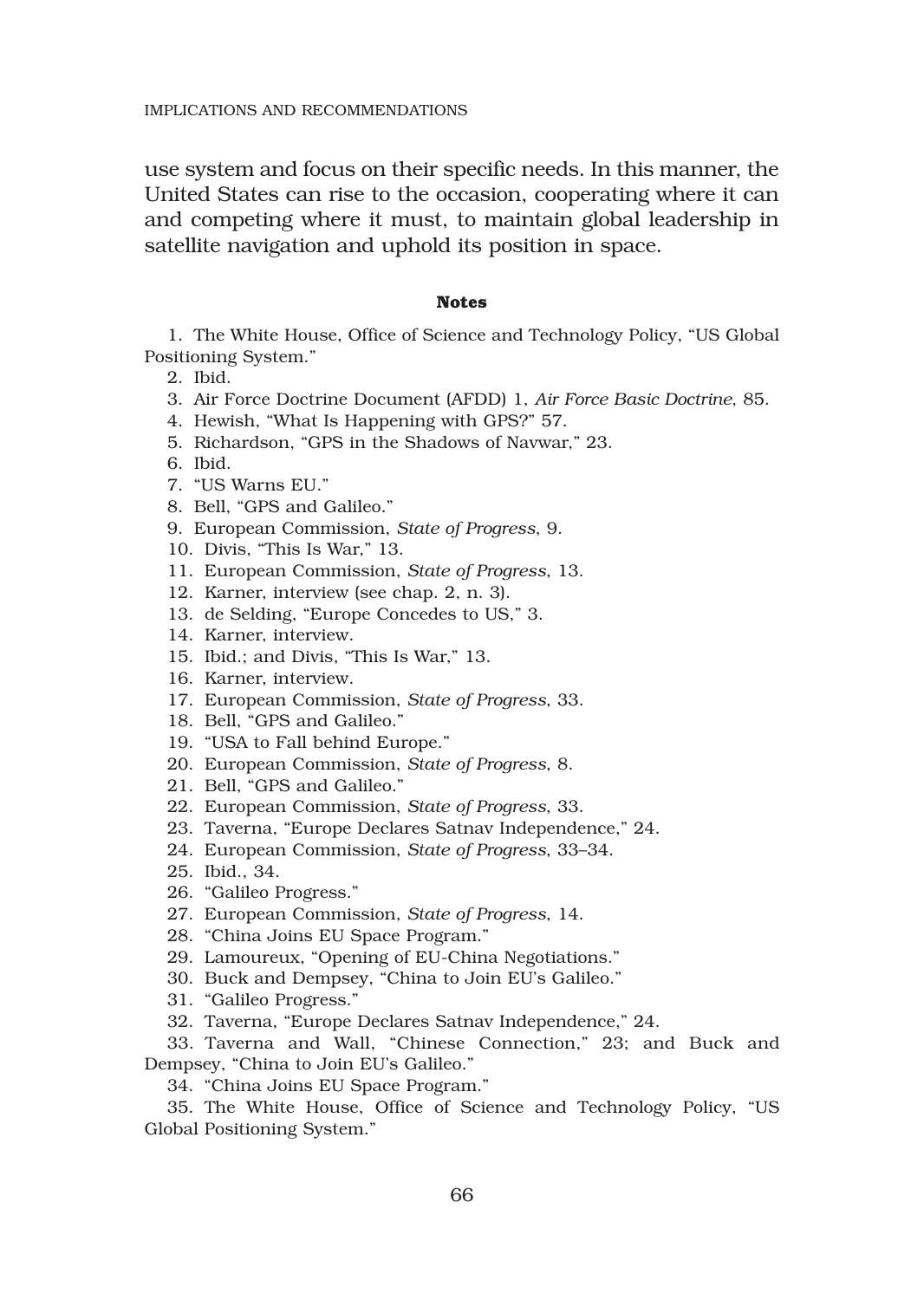36. National Academy of Public Administration, *Global Positioning System*, 42.

37. Ibid.

38. Divis, "Military Role for Galileo Emerges," 12.

39. European Commission, "Galileo: An Imperative for Europe," annex 1, 8. 40. Ibid.

41. National Academy of Public Administration, *Global Positioning System*, 16.

42. Braibanti and Kim, "GPS-Galileo Negotiations," slide 8.

43. "U.S. Officials Cite Concerns."

44. Taverna, "Europe Declares Satnav Independence," 25.

45. Boucher, "State Department Spokesman on GPS."

46. "U.S. Officials Cite Concerns."

47. Boucher, "State Department Spokesman on GPS."

48. Bureau of Public Affairs, "U.S. Global Positioning System."

49. PricewaterhouseCoopers, *Inception Study*, 3.

50. Ibid., 4.

51. PricewaterhouseCoopers, "Galileo Study, Phase II," 18.

52. Braibanti and Kim, "GPS-Galileo Negotiations," slide 13. Also, "NTR is the norm in bilateral trade relationships between countries. Under NTR both parties agree not to extend to any third party nation any trade preferences that are more favorable than those available under the agreement concluded between them unless they simultaneously make the same provisions available to each other" (http://www.itds.treas.gov/mfn.html).

53. Karner, interview. Based on her statement that "the bidders for the concessionaire contract want a guaranteed level of revenue. If they cannot achieve it from the market, they want the EC to make up any difference."

54. Sietzen, "Galileo Takes on GPS," 38–42.

55. European Commission, "Galileo: An Imperative for Europe," annex 1, 8.

- 56. Snyder, "Navigating the Pacific Rim," chap. 10.
- 57. Lindstrom and Gasparini, *Galileo Satellite System*, 24.
- 58. Divis, "Galileo Breaks Free."
- 59. Ibid.; and Grant and Keohane, "Europe Needs More Space," xiv.
- 60. Braibanti and Kim, "GPS-Galileo Negotiations," slide 6.
- 61. "Business: Navigating the Future," 92.
- 62. Derse, "U.S. Position on Galileo."
- 63. Lachow, "GPS Dilemma," 141–42.
- 64. Space Commission, *Report of the Commission*, xv.
- 65. "USA to Fall behind Europe."
- 66. Presidential Decision Directive NSTC-6.
- 67. *Public Papers: Clinton*, 803.
- 68. Foust, "U.S. Air Force Awarded."

69. Ibid.

70. European Commission, *Galileo: Involving Europe*, iv; and Yoshida, "Complex, Costly Galileo," 1.

71. Singer, "White House Directs Negotiators," 4.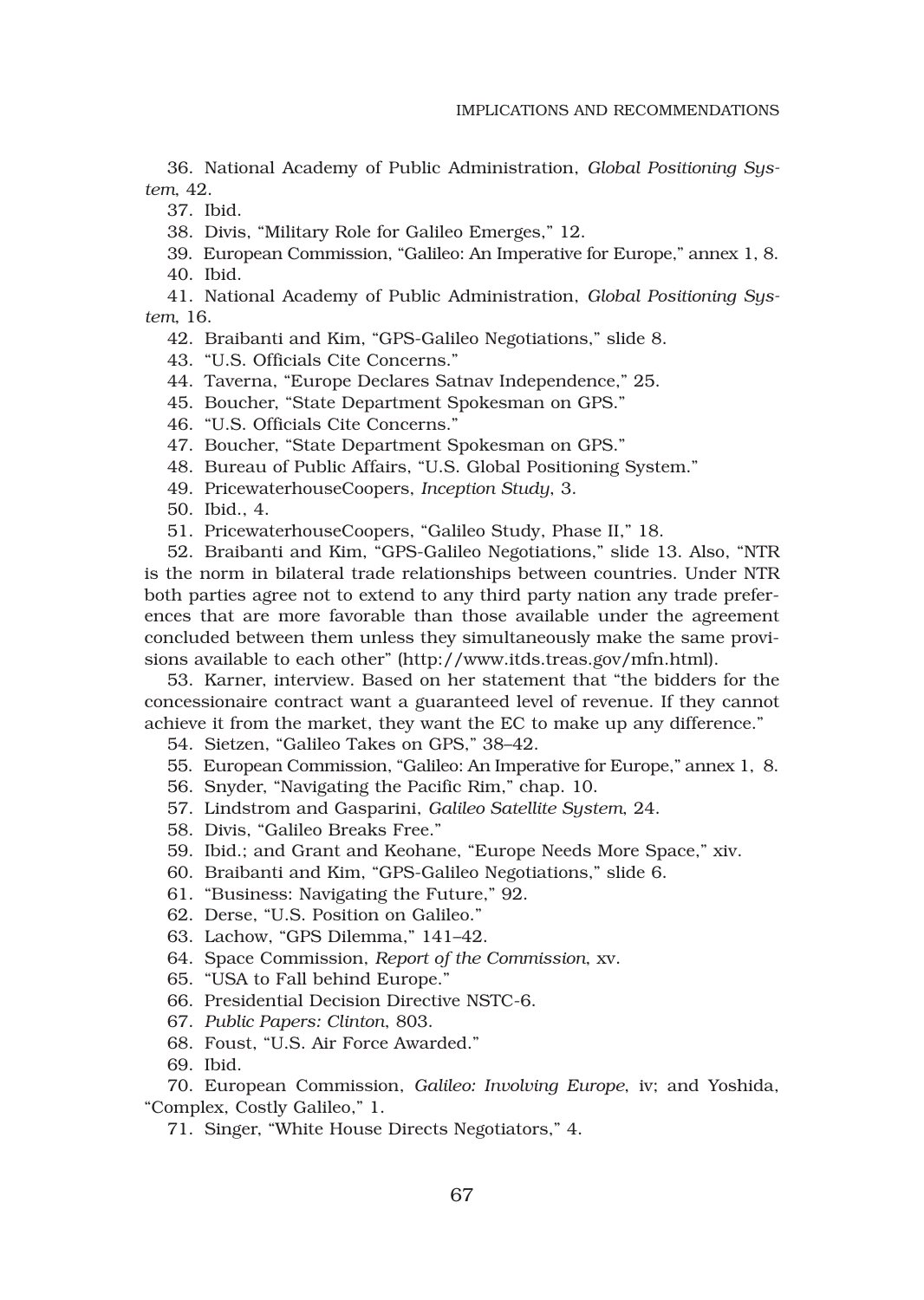### IMPLICATIONS AND RECOMMENDATIONS

- 72. Dinmore, "Deal Offered in Satellite," 9.
- 73. Karner, interview.
- 74. Knight, "Row over GPS Jamming."
- 75. Karner, interview.
- 76. de Selding, "Frequency Concession Removes Galileo," 6.
- 77. Dempsey, "US and EU Poised," 8.
- 78. Pace et al., *Global Positioning System*, 204.
- 79. Karner, interview.
- 80. Parkinson, "Capability and Management Issues."

81. Ibid.

- 82. Braibanti and Kim, "GPS-Galileo Negotiations," slide 6.
- 83. Bialos, "Togetherness on Galileo?" 15.
- 84. Dolman, *Astropolitik: Classical Geopolitics*," 157.
- 85. "Boeing to Upgrade GPS."

86. European Parliament, *Report on the Commission Communication to the European Parliament*, 17.

87. Parkinson, "Capability and Management Issues."

88. US Department of Transportation, *Vulnerability of the Transportation Infrastructure*, 49.

89. Ibid.

- 90. European Commission, "European Dependence," technical note, 22.
- 91. Braibanti and Kim, "GPS-Galileo Negotiations," slide 11.
- 92. Pace et al., *Global Positioning System*, 209.
- 93. Braunschvig et al., "Space Diplomacy," 162.
- 94. Parkinson, "Capability and Management Issues."
- 95. Braunschvig et al., "Space Diplomacy," 163.
- 96. Steven Bayless, program analyst, Office of Navigation Spectrum Pol-
- icy, Department of Transportation, interview by author, 19 February 2004.

97. Braunschvig et al., 163.

98. Stephens, "Boeing, Lockheed Awarded."

99. Except augmentations to GPS. See Presidential Decision Directive NSTC-6.

100. Divis, "GPS III," 10.

101. Sirak, "Holding the Higher Ground," 21.

102. Ibid.

103. Ibid.

104. Butler, "GPS Spacecraft Lasting Longer," 5.

105. A civilian budget would also need to cover expenses addressing the impact of civil requirements on military requirements.

106. The Air Force transferred control of the DMSP to a joint operational team comprised of the Air Force and the National Oceanic and Atmospheric Administration in May 1998, but they remained separate systems for many years.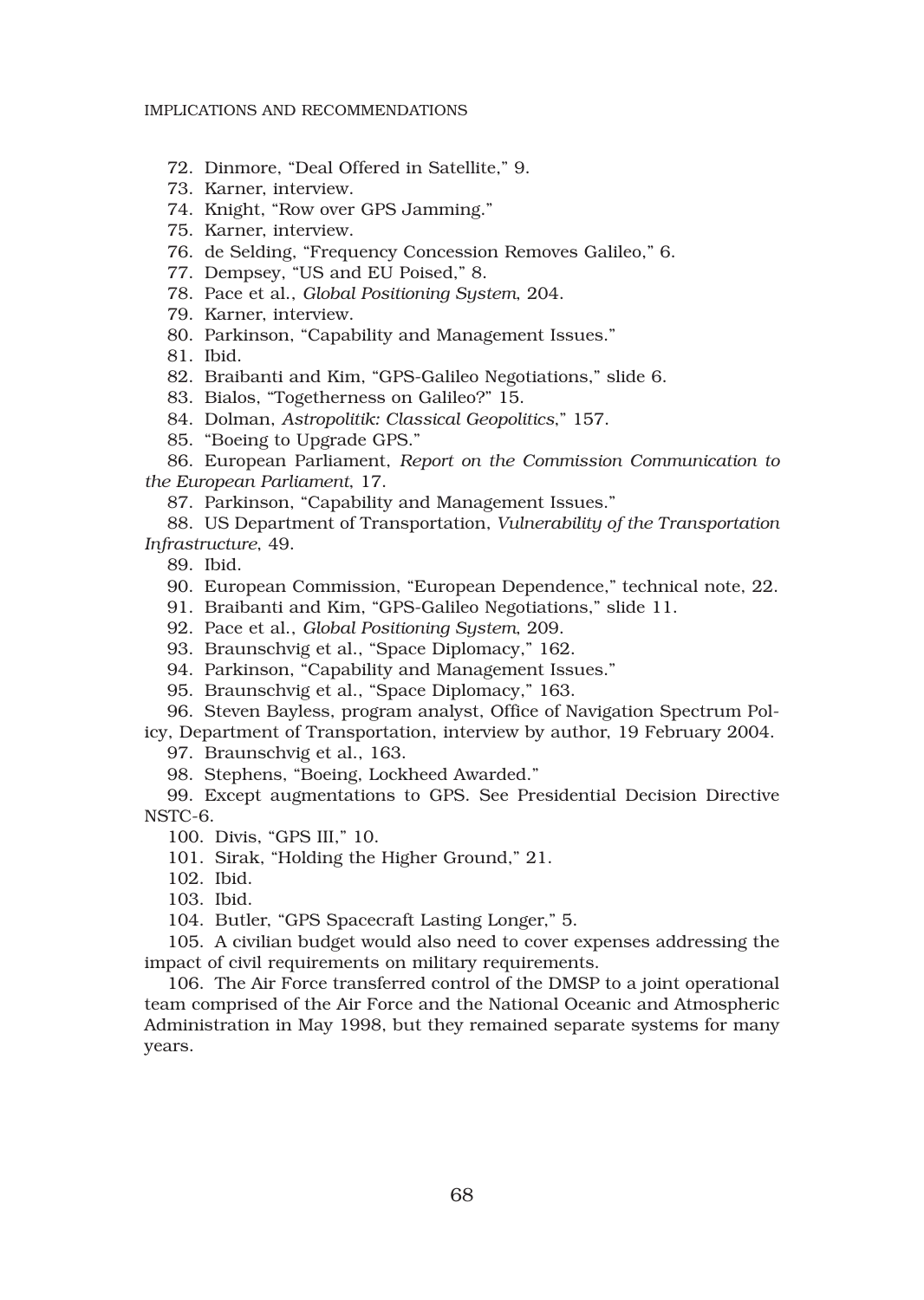## **Abbreviations**

| <b>AFDD</b>     | Air Force Doctrine Document                                      |
|-----------------|------------------------------------------------------------------|
| <b>AFSCN</b>    | Air Force Satellite Control Network                              |
| <b>BFT</b>      | blue force tracking                                              |
| bps             | bits per second                                                  |
| $C/A$ -code     | coarse acquisition code                                          |
| CS              | <b>Commercial Service</b>                                        |
| DG-TREN         | Directorate-General for Energy and Transport                     |
| <b>DMSP</b>     | Defense Meteorological Satellite Program                         |
| <b>DOD</b>      | Department of Defense                                            |
| <b>DOT</b>      | Department of Transportation                                     |
| EC              | <b>European Commission</b>                                       |
| <b>EGNOS</b>    | European Geostationary Navigation Overlay<br>Service             |
| <b>ESA</b>      | European Space Agency                                            |
| <b>ESDP</b>     | European Security and Defense Policy                             |
| EU              | European Union                                                   |
| <b>GLONASS</b>  | Global Navigation Satellite System                               |
| <b>GNSS</b>     | global navigation satellite system                               |
| GOC             | Galileo Operating Company                                        |
| <b>GOES</b>     | <b>Geostationary Operational Earth Satellite</b>                 |
| <b>GPS</b>      | <b>Global Positioning System</b>                                 |
| <b>ICBM</b>     | intercontinental ballistic missiles                              |
| <b>IGEB</b>     | <b>Interagency GPS Executive Board</b>                           |
| <b>INS</b>      | inertial navigation systems                                      |
| <b>INTELSAT</b> | <b>International Telecommunication Satellite</b><br>Organization |
| M-code          | military code                                                    |
| <b>MCS</b>      | <b>Master Control Station</b>                                    |
| <b>NATO</b>     | North Atlantic Treaty Organization                               |
| <b>NAVWAR</b>   | navigation warfare                                               |
| <b>NSCC</b>     | navigation system control center                                 |
| <b>NTR</b>      | normal trade relations                                           |
| OAF             | <b>Operation Allied Force</b>                                    |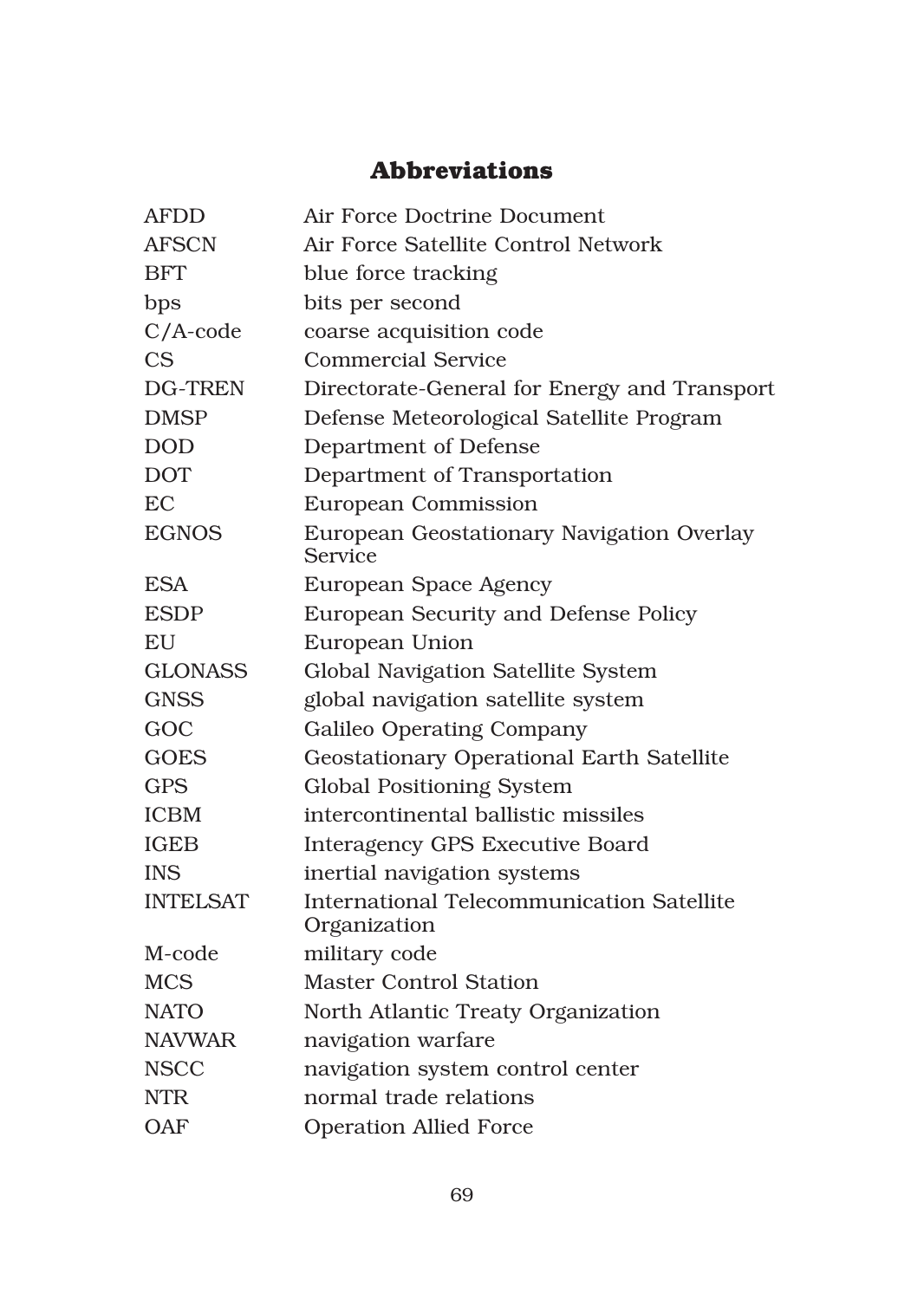### ABBREVIATIONS

| <b>OIF</b>  | Operation Iraqi Freedom                   |
|-------------|-------------------------------------------|
| <b>OS</b>   | <b>Open Service</b>                       |
| <b>OSS</b>  | orbitography and synchronization stations |
| P-code      | precision code                            |
| <b>PNT</b>  | position, navigation, and timing          |
| <b>PPS</b>  | <b>Precise Positioning Service</b>        |
| <b>PRN</b>  | pseudorandom noise                        |
| <b>PRS</b>  | <b>Public Regulated Service</b>           |
| <b>SAR</b>  | Search and Rescue                         |
| <b>SLBM</b> | submarine launched ballistic missile      |
| SoL         | Safety-of-Life                            |
| <b>SPS</b>  | <b>Standard Positioning Service</b>       |
| TT&C        | telemetry, tracking, and commanding       |
| <b>WAAS</b> | Wide Area Augmentation System             |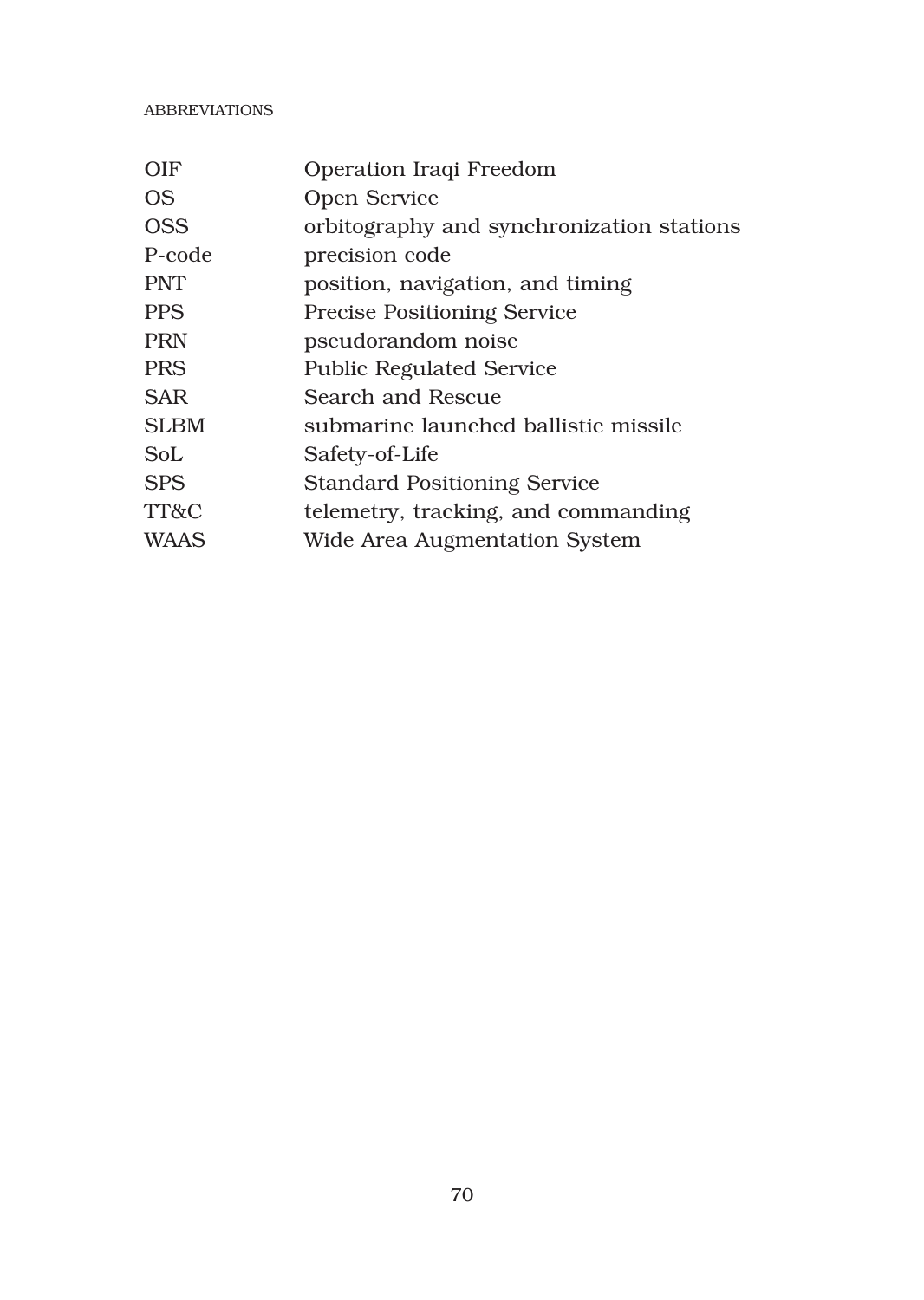### **Bibliography**

- Adams, Lt Col Thomas K. "GPS Vulnerabilities." *Military Review* 81, no. 2 (March–April 2001): 10–12.
- "Airbus Today." *Airbus*, 26 January 2004. http://www.airbus .com/about/history.asp.
- Air Force Doctrine Document (AFDD) 1. *Air Force Basic Doctrine*, 1 September 1997.
- Air Force Doctrine Document (AFDD) 2-2. *Space Operations*, 27 November 2001.
- Alterman, Dr. Stanley B. "GPS Dependence: A Fragile Vision for US Battlefield Dominance." *Journal of Electronic Defense* 18, no. 9 (September 1995): 52–54.
- Bell, Robert G., NATO assistant secretary general for defence support. "GPS and Galileo: Capabilities and Compatibility." Address. European Satellites for Security Conference, Brussels, Belgium, 19 June 2002.
- Benedicto, Javier, S. E. Dinwiddy, G. Gatti, R. Lucas, and M. Lugert. "Galileo: Satellite System Design and Technology Developments." *European Space Agency*, November 2000. http://ravel.esrin.esa.it/docs/galileo\_world\_paper\_Dec\_ 2000.pdf (accessed 6 November 2003).
- Bialos, Jeffrey P. "Togetherness on Galileo?" *Space News International*, 6 May 2002, 15.
- "Boeing to Upgrade GPS 2F Series Birds As Military Needs Increase." *Space Daily*, 19 November 2003. http://www.space daily.com/news/gps-03zs.html (accessed 20 February 2004).
- Boucher, Richard, US State Department spokesman. "State Department Spokesman on GPS and Galileo." Press briefing, 26 March 2002. United States Mission to the European Union. http://www.useu.be/Galileo/Mar2602BoucherGalileo GPS.html (accessed 5 November 2003).
- Braibanti, Ralph, and Jason Y. Kim. Briefing to US GPS Industry Council, Sunnyvale, CA, 21 March 2002. Subject: GPS-Galileo Negotiations: Commercial Issues at Stake. http:// www.technology.gov/space/library/speeches/2002-04-24- ISAC-briefing.ppt.
- Braunschvig, David, Richard L. Garwin, and Jeremy C. Marwell. "Space Diplomacy." *Foreign Affairs*, July/August 2003, 159–62.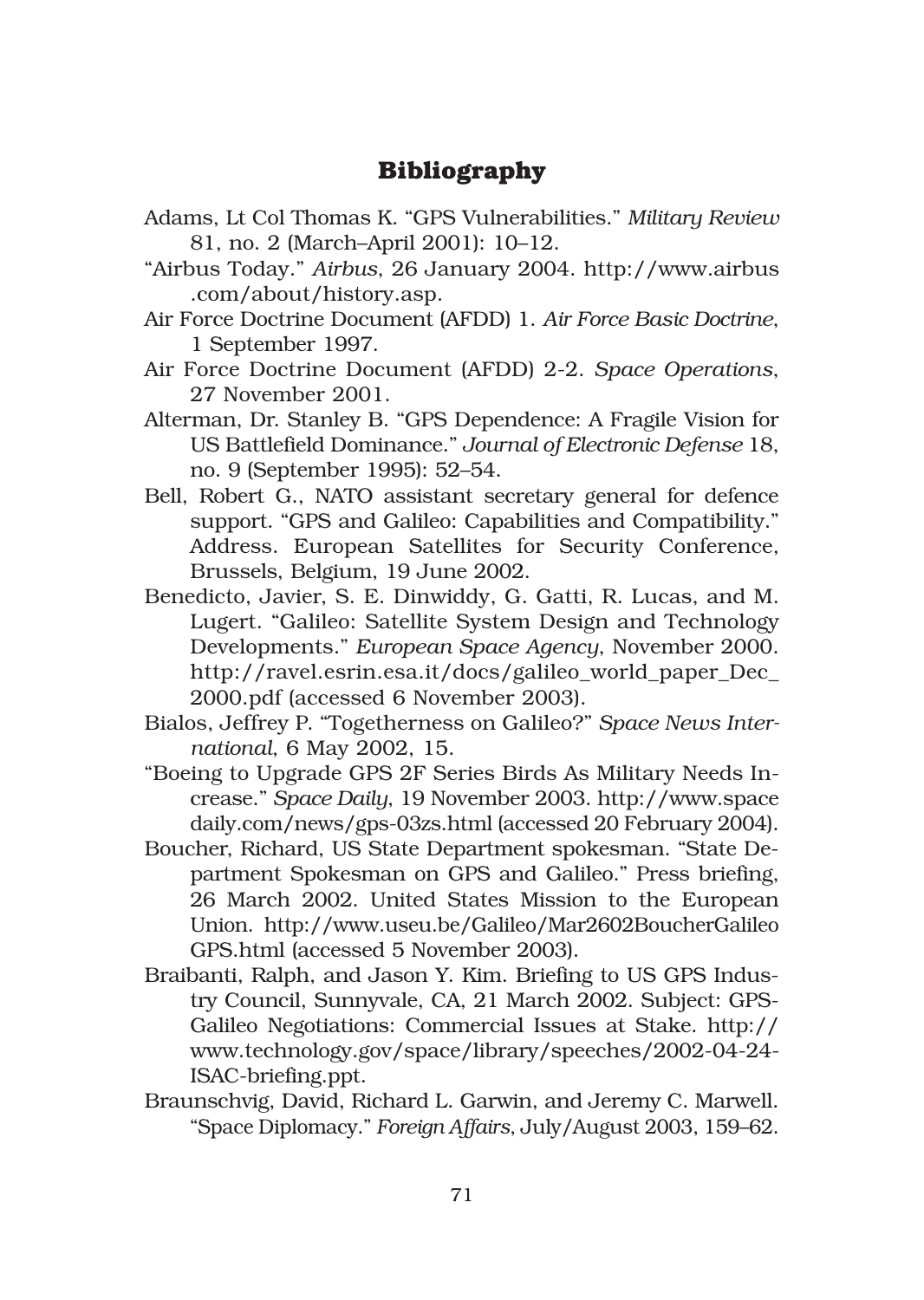- Buck, Tobias, and Judy Dempsey. "China to Join EU's Galileo Navigation Plan." *London Financial Times*, 19 September 2003.
- Bulmahn, Edelgard, federal minister of education and research (Germany). "Europe's Ambitions in Space." Address. Center for International Science and Technology Policy, George Washington University, Washington, DC, 6 February 2002.
- Bureau of Public Affairs, US Department of State. "U.S. Global Positioning System and European Galileo System." Media note. Washington, DC: Office of the Spokesman, 7 March 2002. http://www.state.gov/r/pa/prs/ps/2002/8673.htm (accessed 5 November 2003).
- "Business: Navigating the Future; GPS and Galileo." *Economist* 367, no. 8330 (28 June 2003): 92.
- Butler, Amy. "GPS Spacecraft Lasting Longer Than Expected, Prompting Possible IIF Delay," *Defense Daily*, 2 December 2003, 5.
- \_\_\_\_\_\_\_. "Rice Wants President to Initiate Sweeping Space Policy Review." *InsideDefense.com*, 14 May 2002. http:// www.californiaspaceauthority.org/pr020517a.html (accessed 16 January 2004).
- Byrne, Gerry. "Global Fix: What's So Wrong with GPS That Europe's Spending Billions on an Alternative? Plenty." *New Scientist* 174, no. 2341 (May 2002): 32–36.
- "China Joins EU Space Program to Break US GPS Monopoly." *Space Daily*, 27 September 2003. http://www.spacedaily .com/news/gps-03zc.html.
- Clinton, William J. "Statement on the Decision to Stop Degrading Global Positioning System Signals." *Public Papers of the Presidents of the United States: William J. Clinton, 2000– 2001.* Book 1, 1 May 2000. Washington, DC: Government Printing Office, 2001. http://www.presidency.ucsb.edu/ ws/index.php?pid=58423&st=&st1=.
- Commission of the European Communities. *Commission Communication to the European Parliament and the Council: On Galileo*. COM(2000) 750. Brussels: European Commission, 22 November 2000. http://europa.eu.int/comm/ dgs/energy\_transport/galileo/doc/gal\_com\_2000\_750\_en .pdf (accessed 31 October 2003).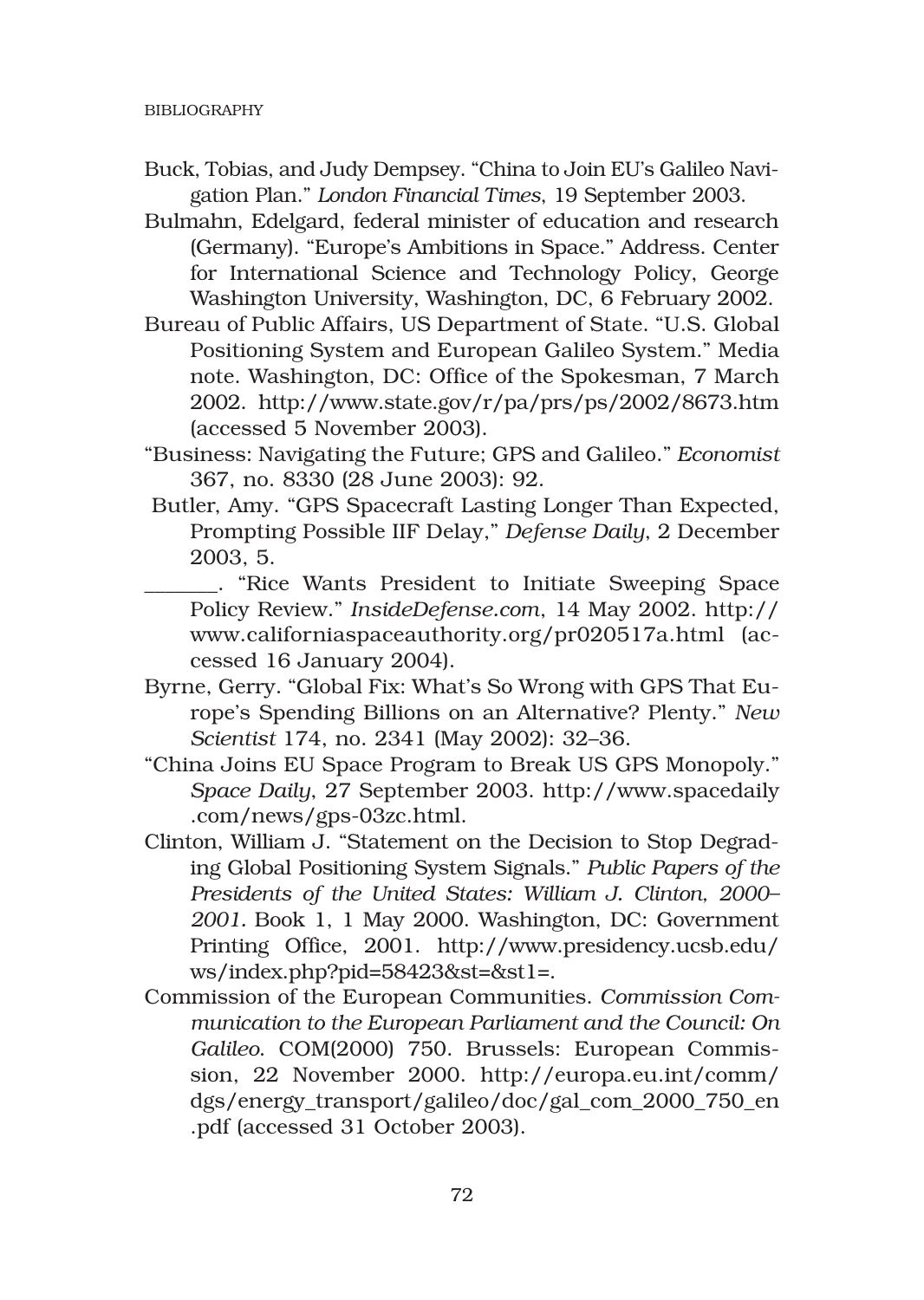- Dempsey, Judy. "US and EU Poised to Agree on Satellite Navigation Networks." *London Financial Times*, 3 February 2004, 8.
- de Palacio, Loyola, vice president of the European Commission. "The Importance of Galileo for Europe." Address. Internationaler Kongress Kommerzielle Anwendung der Satelliten-Navigation. Munich, Germany, 26 April 2001. http://eu.spaceref.com/news/viewpr.html?pid=5419 (accessed 5 December 2004).
- Derse, Anne, minister counselor for economic affairs at the US Mission to the European Union. "U.S. Position on Galileo." Statement to *Euronews*, 17 January 2002. http://www .useu.be/Galileo/Jan2902USGalileo.html (accessed 5 November 2003).
- de Selding, Peter B. "Europe Concedes to US on One GPS, Galileo Roadblock." *Space News*, 18 December 2003, 3.

\_\_\_\_\_\_. "Frequency Concession Removes Galileo Agreement Roadblock." *Space News*, 9 February 2004, 6.

- Dinerman, Taylor. "GPS and Galileo: European Illusions and American Fears." *Ad Astra* 14, no. 2 (March/April 2002): 10.
- Dinmore, Guy. "Deal Offered in Satellite Navigation Row." *London Financial Times*, 9 January 2004, 9.

Divis, Dee Ann. "Galileo Breaks Free." *GPS World*, 1 July 2003. http://www.gpsworld.com/gpsworld/article/article Detail.jsp?id=63243 (accessed 28 December 2003).

\_\_\_\_\_\_\_. "GPS III, Modernization Face Budget Cut." *GPS World* 13, no. 7 (July 2002): 10–11.

\_\_\_\_\_\_\_. "Military Role for Galileo Emerges." *GPS World* 13, no. 5 (May 2002): 10, 12–13.

\_\_\_\_\_\_\_. "This Is War: FCC's Disputed Limits." *GPS World*, 1 May 2003. http://www.gpsworld.com/gpsworld/articleDetail .jsp?id=56991 (accessed 28 December 2003).

- Dolman, Everett C. *Astropolitik: Classical Geopolitics in the Space Age.* London: Frank Cass Publishers, 2002.
- Dornheim, Michael A. "GPS Improvements Set to Help Civil Users." *Aviation Week and Space Technology* 157, no. 13 (23 September 2002): 56.
- Dunn, Richard J., III. *Blue Force Tracking: The Afghanistan and Iraq Experience and Its Implications for the US Army*. Reston, VA: Northrop Grumman Mission Systems, 2003.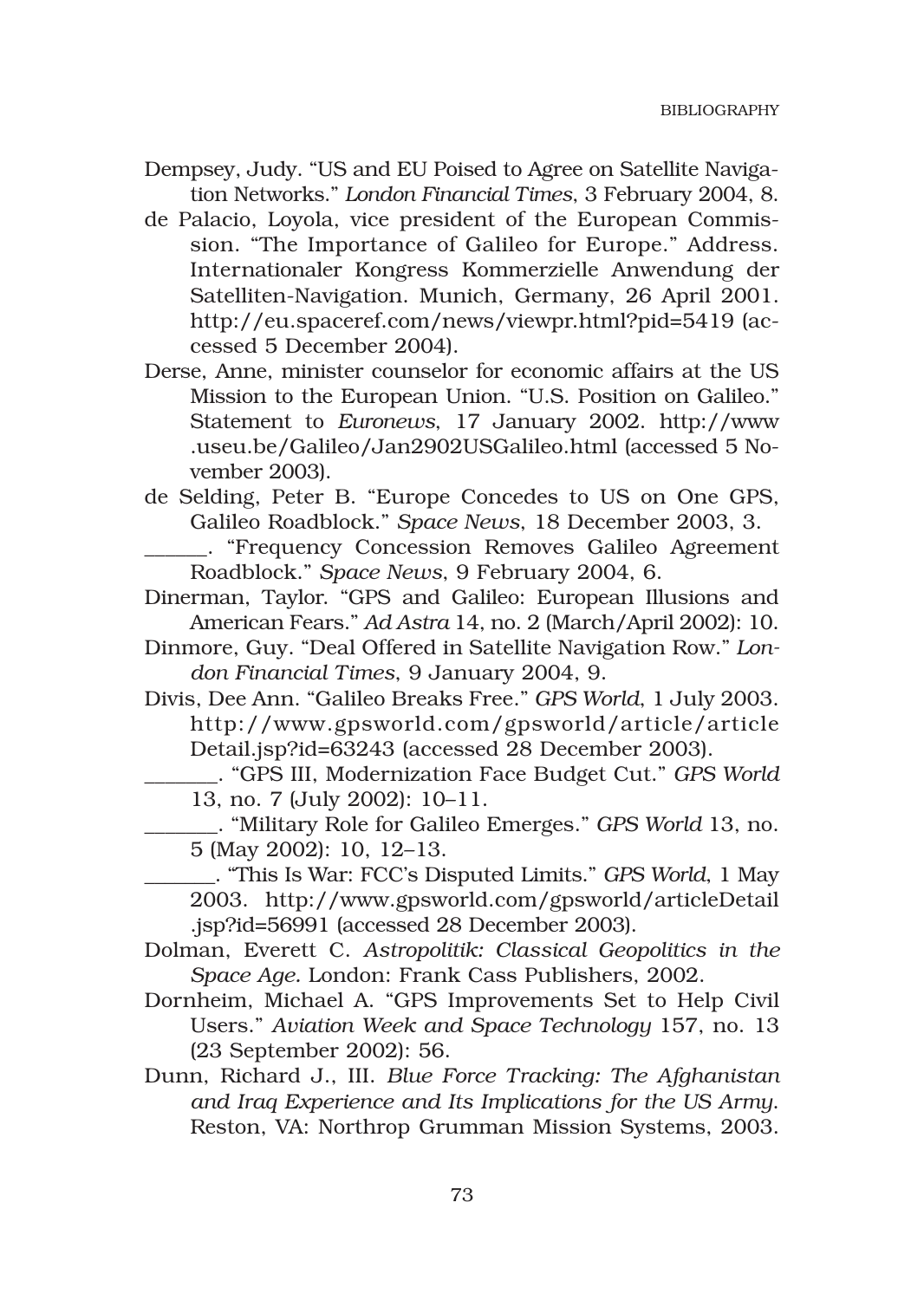http://www.analysiscenter.northropgrumman.com/files/ BFT-WP%20Halfc.pdf (accessed 9 December 2005).

- "EU Law + Policy Overview." *European Union in the US*. http:// www.eurunion.org/legislat/Defense/esdpweb.htm (accessed 20 February 2004).
- European Commission. Communication from the Commission to the European Parliament and the Council. *State of Progress of the Galileo Programme.* COM (2002) 518 final, 24 September 2002. http://europa.eu.int/comm/dgs/energy\_transport/ galileo/doc/com2002\_518\_en.pdf (accessed 1 April 2004).

\_\_\_\_\_\_\_. Directorate-General for Energy and Transport. "Galileo: A Decision Must Be Taken Urgently." Information note, March 2002.

\_\_\_\_\_\_\_. Directorate-General for Energy and Transport. "Galileo: An Imperative for Europe." Information note. Annex 1, 18 January 2002. http://www.tvlink.org/pdf/galileo\_en\_final .pdf.

\_\_\_\_\_\_\_. *The European Community: Crossroads in Space*. EC Report EUR 14010. Luxembourg: Office for Official Publications of the EC, 1991.

\_\_\_\_\_\_\_. *The European Dependence on US-GPS and the Galileo Initiative*. Brussels, Belgium: Directorate-General for Energy and Transport, 8 February 2002. http://europa.eu.int/ comm/dgs/energy\_transport/galileo/doc/gal\_european\_ dependence\_on\_gps\_rev22.pdf (accessed 31 October 2003).

\_\_\_\_\_\_\_. "The European Dependence on US-GPS and the Galileo Initiative." Technical note. Brussels, Belgium: European Commission, Directorate-General for Energy and Transport, 14 February 2002.

\_\_\_\_\_\_\_. *The European Union and Space: Fostering Applications, Markets and Industrial Competitiveness*. EC Directorate-General XII: Science, Research and Development. Luxembourg: Office for Official Publications of the EC, 1997.

\_\_\_\_\_\_\_. *Galileo: Involving Europe in a New Generation of Satellite Navigation Services.* COM (1999) 54 Final. Brussels, Belgium: European Commission, 10 February 1999. http:// europa.eu.int/comm/dgs/energy\_transport/galileo/doc/ com\_1999\_54\_en.pdf (accessed 31 October 2003).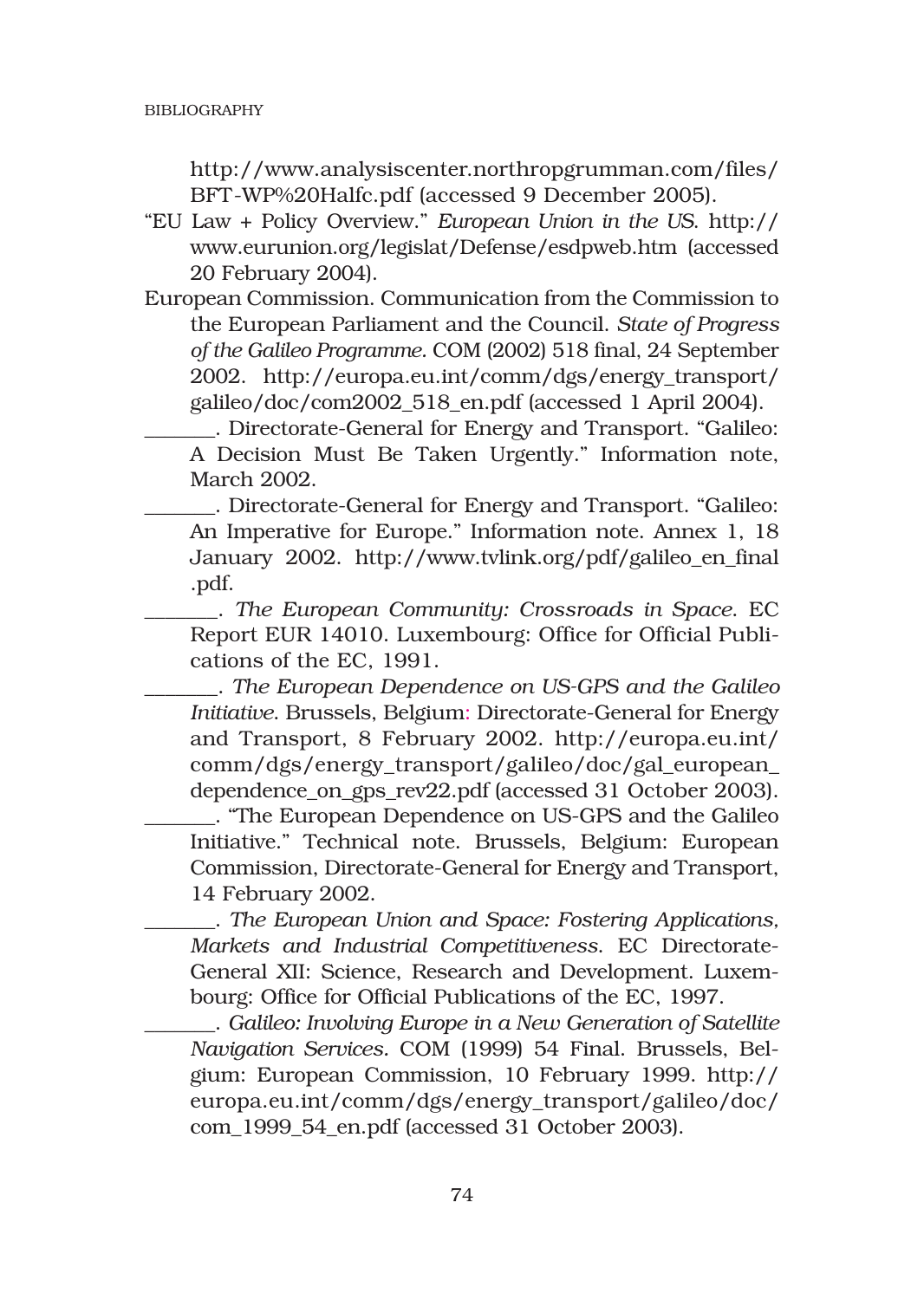\_\_\_\_\_\_\_. *Galileo: Mission High Level Definition* (Mission Requirements Document). Version 3.0, 23 September 2002. http:// europa.eu.int/comm/dgs/energy\_transport/galileo/doc/ galileo\_hld\_v3\_23\_09\_02.pdf (accessed 31 October 2003).

\_\_\_\_\_\_\_. *The Galileo Project: Galileo Design Consolidation*. August 2003.http://europa.eu.int/comm/dgs/energy\_transport/ galileo/doc/galilei\_brochure.pdf (accessed 31 October 2003). \_\_\_\_\_\_\_. "Towards a Coherent European Approach for Space." EC Working Document, SEC(1999) 789, 7 June 1999.

- "Europe: Eppur Si Muove—or Maybe Not; Europe's Galileo Satellite Positioning System." *Economist* 363, no. 8275 (1 June 2002): 53–54.
- European Parliament. *Report on the Commission Communication to the Council and the European Parliament on Europe and Space: Turning to a New Chapter*. Final A5-0451/ 2001. Committee on Industry, External Trade, Research and Energy, 6 December 2001. http://www.europarl.eu. int/registre/seance\_pleniere/textes\_deposes/rapports/ 2001/0451/P5\_A(2001)0451\_EN.doc.

\_\_\_\_\_\_\_. *Report on the Commission Communication to the European Parliament and the Council: On Galileo*. EP Report A5-0288/2001. Brussels, Belgium: European Parliament Committee on Regional Policy, Transport and Tourism, 20 July 2001.

- European Space Agency. "Why Europe Needs Galileo." http:// www.esa.int/export/esaSA/GGG0H750NDC\_navigation\_ 0.html (accessed 6 November 2003).
- Federation of American Scientists. "Military Space Programs: Transit," 13 April 1997. http://www.fas.org/spp/military/ program/nav/transit.htm (accessed 29 December 2003).
- Foust, Jeff. "The U.S. Air Force Awarded a \$53 Million Contract to Lockheed Martin Monday to Begin Upgrades on Global Positioning System." *Space.com*, 12 September 2000. http://209.73.219.100/businesstechnology/technology/ gps\_modernized\_000912.html (accessed 4 November 2003).
- Frutkin, Arnold W. *International Cooperation in Space*. Englewood Cliffs, NJ: Prentice-Hall, 1965.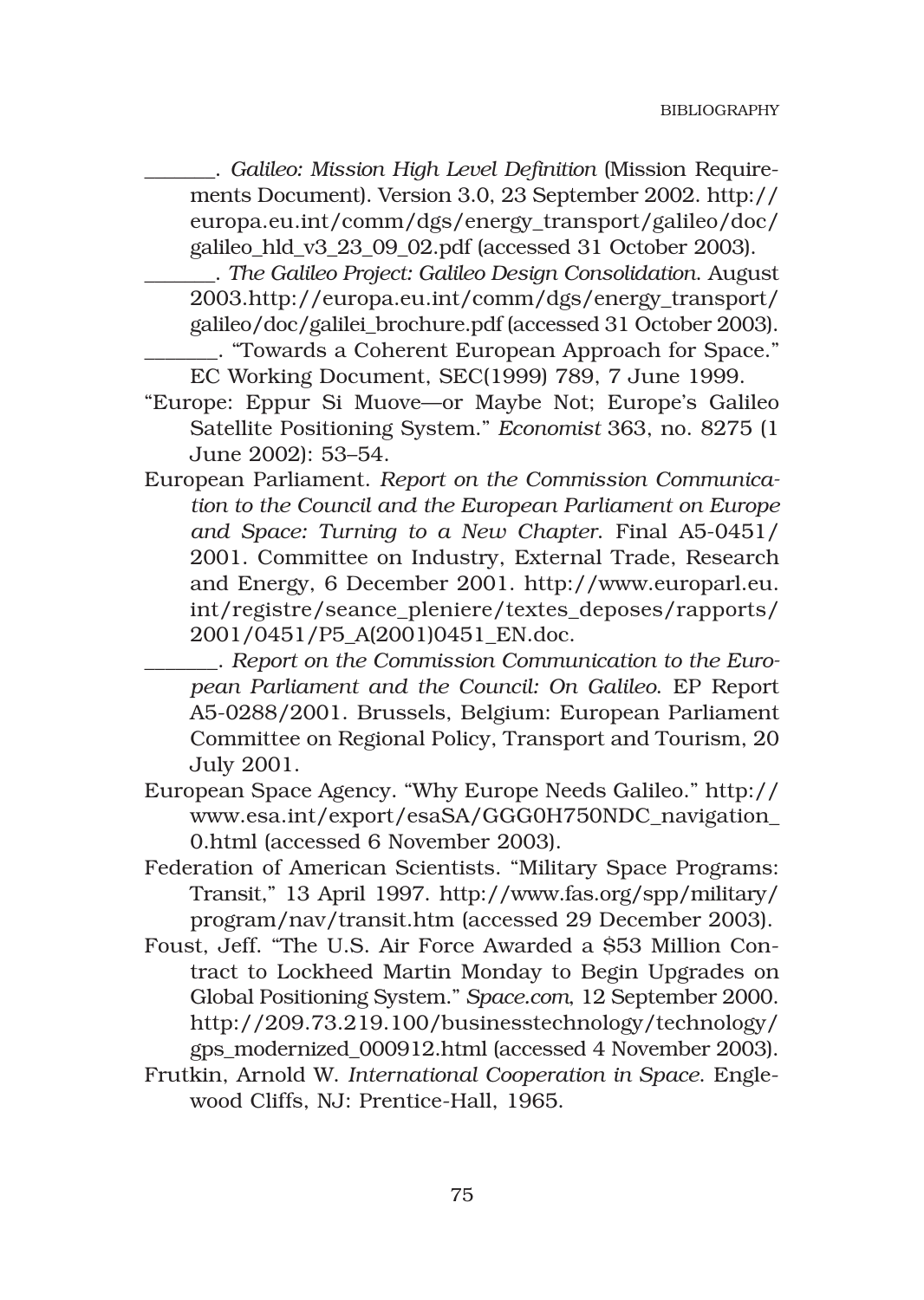- "Galileo Progress: New Alliances, ITTs." *GPS World*, 1 November 2003. http://www.gpsworld.com/gpsworld/article/article Detail.jsp?id=75540 (accessed 28 December 2003).
- General Nathan Bedford Forrest Historical Society. "Quotes by General Forrest," n.d. http://www.tennessee-scv.org/Forrest HistSociety/quotes.html (accessed 3 February 2004).
- Gibbons, Glen. "Birth of Galileo: A World of Difference." *GPS World*, 2 February 2002. http://www.gpsworld.com/gps world/article/articleDetail.jsp?id=118824.
- GPS Joint Program Office. "Navstar GPS Fact Sheet," March 2003. http://gps.losangeles.af.mil/jpo/gpsoverview.htm (accessed 14 January 2004).
- Grant, Charles, and Daniel Keohane. "Europe Needs More Space." *Britain in Space*. *New Statesman* 15, no. 707 (Special Supplement) (20 May 2002): xiv.
- Halsall, Paul, ed. "The Crime of Galileo: Indictment and Abjuration of 1633." *Internet Modern History Sourcebook*, January 1999. http://www.fordham.edu/halsall/mod/1630galileo .html (accessed 25 February 2004).
- Handberg, Roger B., and Joan Johnson-Freese. *The Prestige Trap*. Dubuque, IA: Kendal/Hunt Publishing, 1994.
- Hewish, Mark. "What Is Happening with GPS?" *Jane's International Defense Review* 36 (July 2003): 53–58.
- Knight, Will. "Row over GPS Jamming Still Divides US and Europe." *NewScientist.com*, 3 February 2004. http://www.new scientist.com/news/print.jsp?id=ns99994641.
- Kupchan, Charles. *The End of the American Era*. New York: Alfred A. Knopf, 2002.
- Lachow, Irving. "The GPS Dilemma." *International Security* 20, no. 1 (Summer 1995): 126–48.
- Lamoureux, Francois, director general, European Commission, Directorate-General for Energy and Transport (EC DG-TREN). "Opening of EU-China Negotiations on Satellite Navigation." Address. Brussels, Belgium, 16 May 2003.
- Lembke, Johan. *Competition for Technological Leadership: EU Policy for High Technology*. Cheltenham, UK: Edward Elgar Publishing, 2002.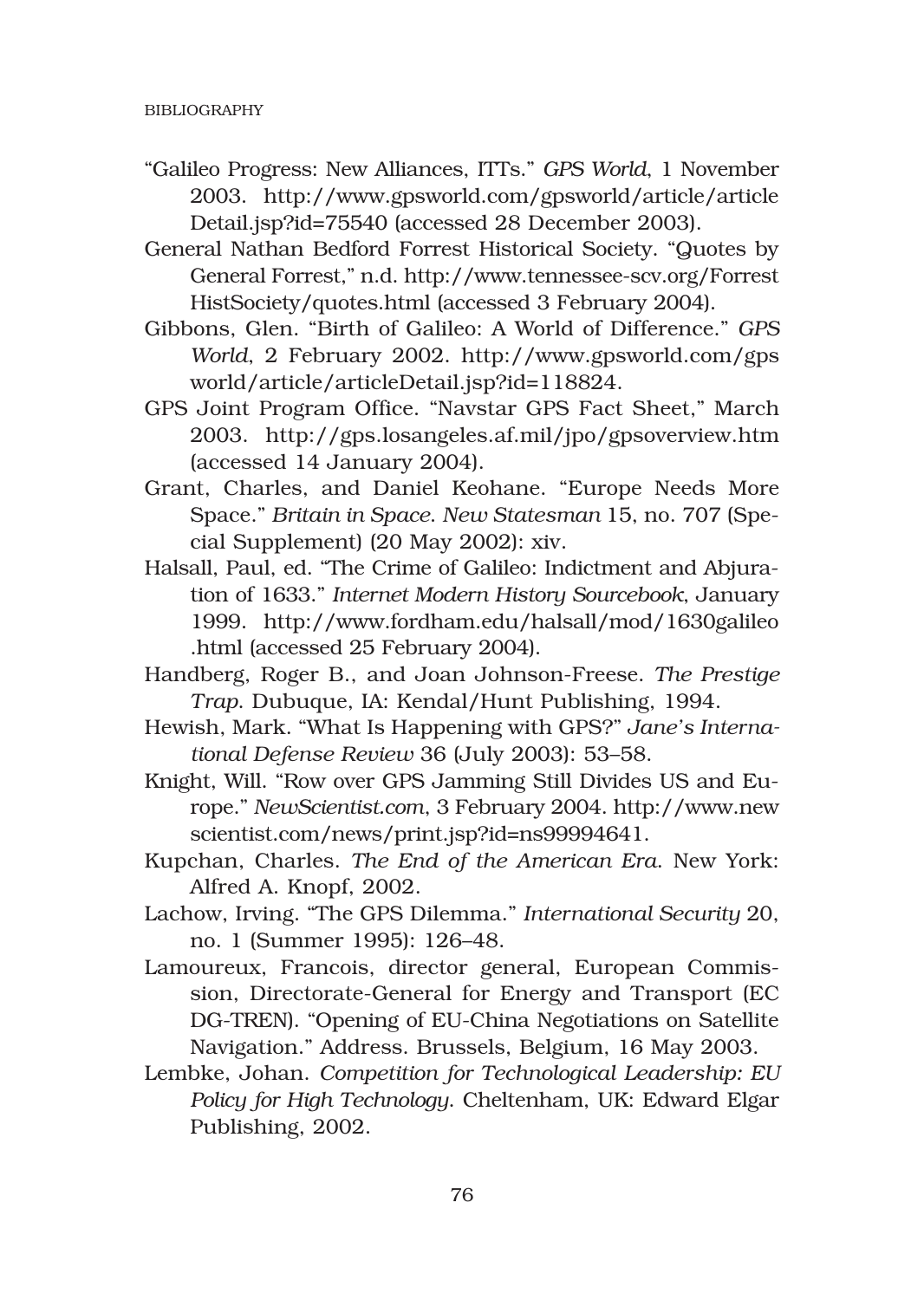\_\_\_\_\_\_\_. "EU Critical Infrastructure and Security Policy: Capabilities, Strategies and Vulnerabilities." *Current Politics and Economics of Europe* 11, no. 2 (2002): 99–129.

\_\_\_\_\_\_\_. "The Politics of Galileo." European Policy Paper no. 7. Pittsburgh, PA: University of Pittsburgh, University Center for International Studies, April 2001.

- Lindstrom, Gustav, and Giovanni Gasparini. *The Galileo Satellite System and Its Security Implications.* Occasional Paper no. 44. Paris, France: EU Institute for Security Studies, April 2003.
- Logsdon, Tom. *The Navstar Global Positioning System*. New York: Van Nostrand Reinhold, 1992.
- MacDonald, Keith. "Econosats: Toward an Affordable Global Navigation Satellite System." *GPS World*, September 1993, 44–54.
- Mackenzie, Richard. "Apache Attack." *Air Force Magazine Online*, October 1991. http://www.afa.org/magazine/perspectives/ desert\_storm/1091apache.html (accessed 31 January 2004).
- McDougall, Walter A. *. . . the Heavens and the Earth: A Political History of the Space Age*. Baltimore, MD: Johns Hopkins University Press, 1985.
- McLucas, John L. *Space Commerce*. Cambridge, MA: Harvard University Press, 1991.
- National Academy of Public Administration and the National Research Council. *The Global Positioning System: Charting the Future*. Report for the US Congress and Department of Defense. Washington, DC: National Academy Press, 1995.
- National Research Council. *The Global Positioning System: A Shared National Asset*. Washington, DC: National Academy Press, 1995.
- "Navstar Global Positioning System." *Federation of American Scientists*. http://www.fas.org/spp/military/program/nav/ gps.htm (accessed 3 November 2003).
- Pace, Scott, Gerald Frost, Dave Freligner, Donna Fossum, Donald K. Wassem, and Monica Pinto. *The Global Positioning System: Assessing National Policies*. Santa Monica, CA: RAND, 1995.
- Pappas, Maj Zannis M. "Effects of the Galileo Constellation on US National Interests." Research Report no. 32-1229. Maxwell AFB, AL: Air Command and Staff College, April 2003.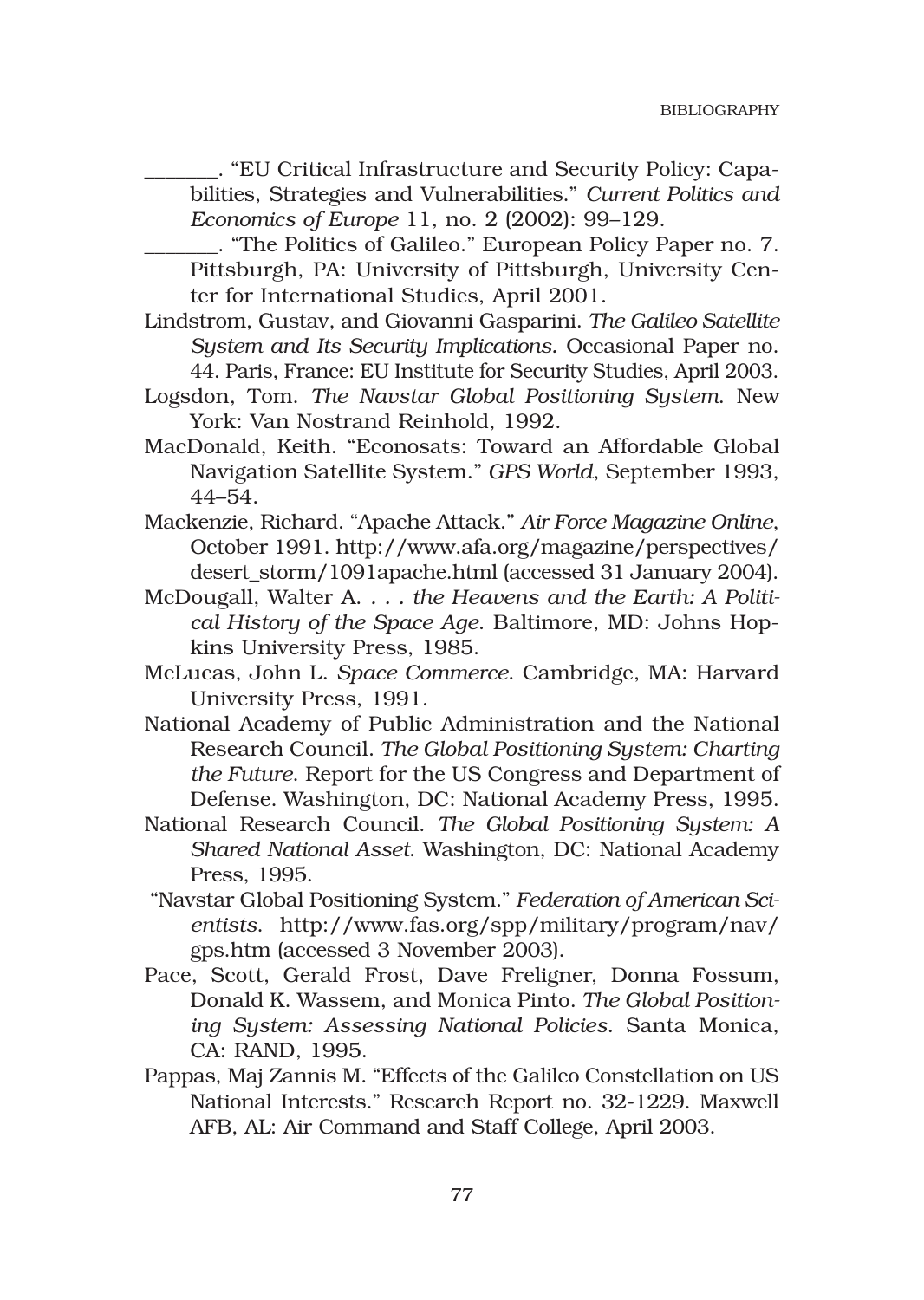- Parkinson, Dr. Brad. "Capability and Management Issues for GPS/Galileo Positioning and Timing." Presentation. Council on Foreign Relations, 7 November 2003.
- Peartree, C. Edwards, C. Kenneth Allard, and Carl O'Berry. "Information Superiority." In *Air and Space Power in the New Millennium*. Edited by Daniel Gouré and Christopher M. Szara. Washington, DC: Center for Strategic and International Studies, 1997.
- Presidential Decision Directive NSTC-6. The White House. To the vice president et al. Memorandum, 28 March 1996. http:// www.schriever.af.mil/GpsSupportCenter/documents/gps\_ pdd.htm (accessed 14 January 2004).
- PricewaterhouseCoopers. "Galileo Study, Phase II Executive Summary." Belgium: Corporate Finance Division, 17 January 2003.
- \_\_\_\_\_\_\_. *Inception Study to Support the Development of a Business Plan for the GALILEO Programme*. TREN/B5/23-2001. Executive Summary. Belgium: Corporate Finance, 20 November 2001. http://europa.eu.int/comm/dgs/energy\_transport/ galileo/doc/gal\_exec\_summ\_final\_report\_v1\_7.pdf (accessed 31 October 2003).
- Reid, T. R. "EU Summit Ends with a Bang and a Whimper." W*ashington Post*, 17 March 2002.
- Richardson, Doug. "GPS in the Shadows of Navwar." *Armada International* 22, no. 4 (August–September 1998): 23–26.
- Rip, Michael R., and James M. Hasik. *The Precision Revolution: GPS and the Future of Aerial Warfare*. Annapolis, MD: Naval Institute Press, 2002.
- Robertson, George Islay MacNeill (Lord Robertson). "NATO in the 21st Century." Speech. Secretary General to the Millennium Year Lord Mayor's Lecture, 20 July 2000. http:// www.nato.int/docu/speech/2000/s000720a.htm (accessed 30 January 2004).
- Robinson, Bruce T. "Who Goes There?" *IEEE Spectrum Online*, 1 October 2003. http://www.spectrum.ieee.org/WEBONLY/ publicfeature/oct03/mili.html (accessed 19 January 2004).
- Roos, John G. "A Pair of Achilles' Heels." *Armed Forces Journal International*, November 1994, 21–23.
- Sebesta, Lorenza. "US-European Relations and the Decision to Build Ariane, the European Launch Vehicle." In *Beyond*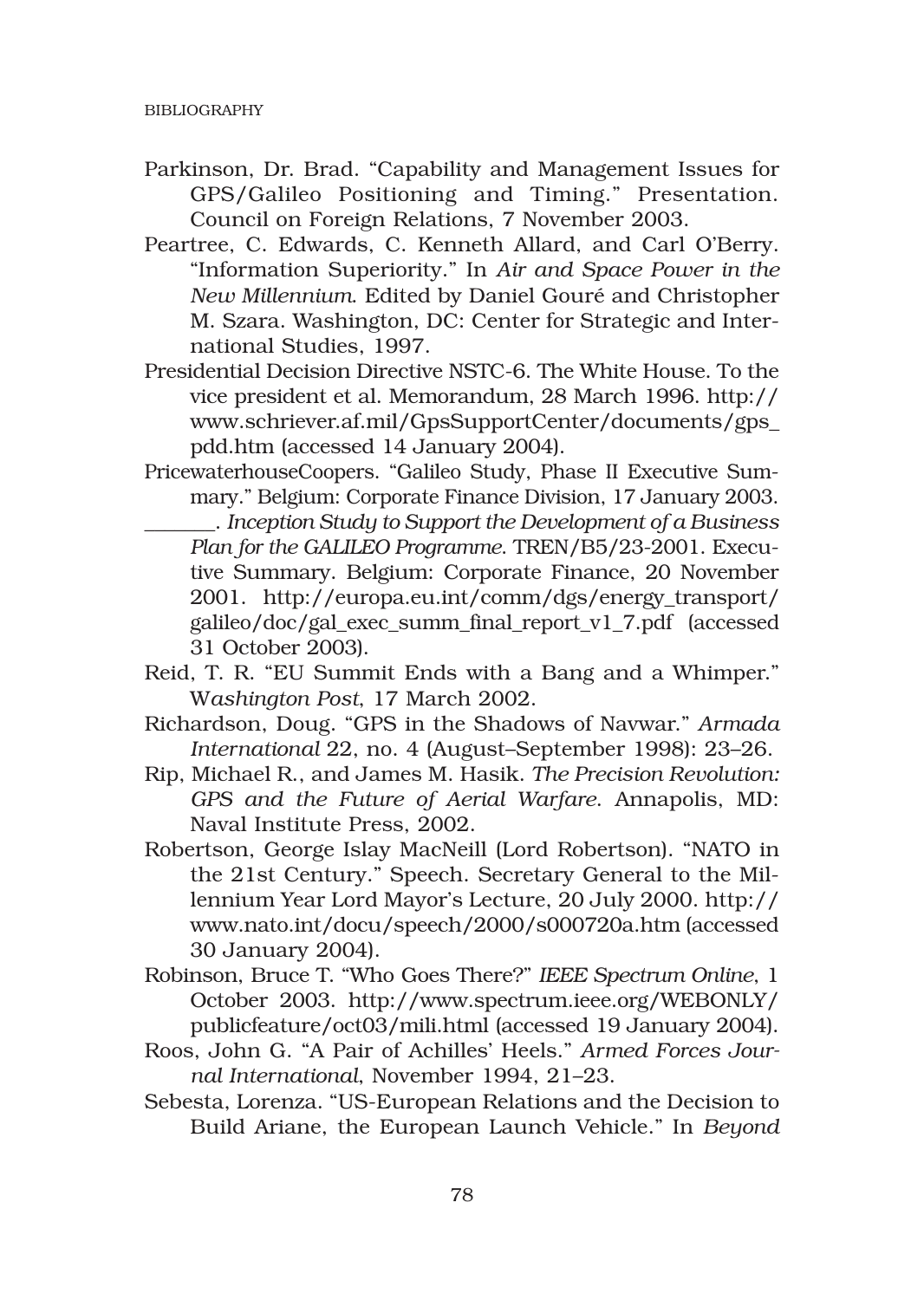*the Ionosphere: Fifty Years of Satellite Communication*. Edited by Andrew Buttrica. NASA SP-4217. Washington, DC: NASA, 1997.

- Sietzen, Frank, Jr. "Galileo Takes on GPS." *Aerospace America* 41, no. 8 (August 2003): 38–42.
- Singer, Jeremy. "White House Directs Negotiators to Ease Stance on Galileo Program." *Space News*, 26 August 2002, 4.
- Sirak, Michael. "Holding the Higher Ground." *Jane's Defence Weekly* 40, no. 14 (8 October 2003): 21.
- \_\_\_\_\_\_\_. "USA Sets Sights on GPS Security Enhancements." *Jane's Defence Weekly*, 16 January 2002, 30.
- Snyder, Amy Paige. "Navigating the Pacific Rim: Regional Satellite Navigation/Positioning Capabilities and Relevant Policy Issues for the United States." In *Space and Military Power in East Asia: The Challenge and Opportunity of Dual-Purpose Space Technologies*. Edited by Rebecca Jimerson and Ray A. Williamson. Washington, DC: Space Policy Institute, December 2001. http://www.gwu.edu/~spi/gpspaper.html.
- Space Commission. *Report of the Commission to Assess United States National Security Space Management and Organization*. Washington, DC: Space Commission, 11 January 2001.
- Stephens, Hampton. "Boeing, Lockheed Awarded \$20 Million Each for GPS Study Phase." *Inside the Air Force*, 9 January 2004.
- Taverna, Michael A. "European Challenger Go-Ahead for Galileo May Force U.S. Leaders to Stake a New Position on Satnav System." *Aviation Week and Space Technology* 159, no. 10 (8 September 2003): 61.

\_\_\_\_\_\_\_. "Europe Declares Satnav Independence: Europe and the US Must Now Discuss Thorny Political and Technical Issues Raised by Galileo Approval." *Aviation Week and Space Technology* 156, no. 13 (1 April 2002): 24.

- Taverna, Michael A., and Robert Wall. "The Chinese Connection: Beijing's Plan to Join Europe's Galileo Satnav System Could Draw a Rebuff from the U.S." *Aviation Week and Space Technology* 159, no. 13 (29 September 2003): 23, 26.
- United States Mission to the European Union. "US Global Positioning System Policy Fact Sheet," 28 March 1996. http:// www.useu.be/Galileo/Mar281996GPSFactSheet.html.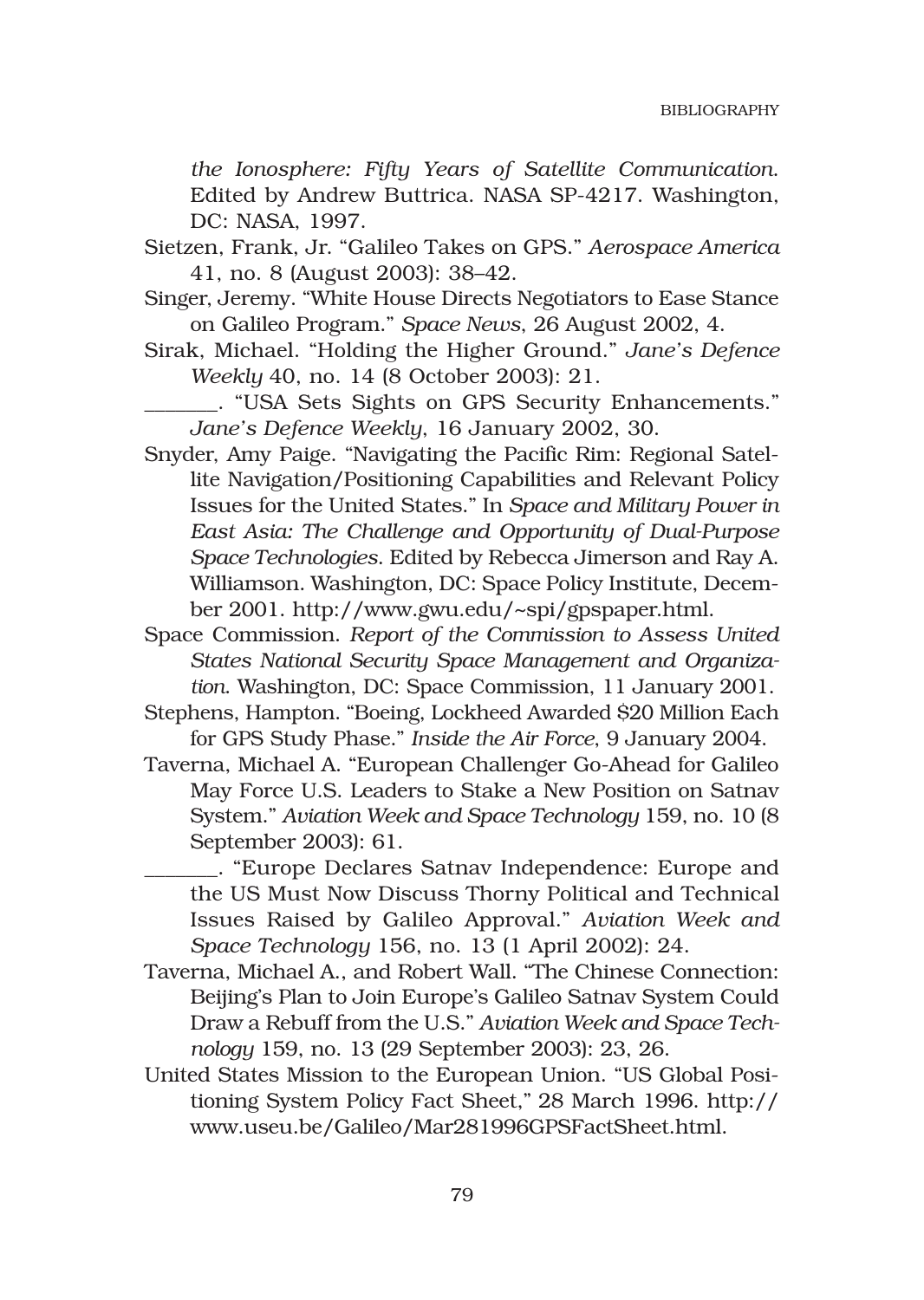- "USA to Fall behind Europe in Space When Galileo Operational." *der Spiegel* Web site, 27 October 2003. Provided by BBC Worldwide Monitoring.
- US Department of Transportation. *Vulnerability of the Transportation Infrastructure Relying on the Global Positioning System* (Volpe Report). Cambridge, MA: John A. Volpe National Transportation Systems Center, 29 August 2001.
- "U.S. Officials Cite Concerns about Planned European Satellite System." Brussels, Belgium: United States Mission to the European Union, 12 February 2002. http://www.useu.be/ Galileo/Feb1202GalileoBraibanti.html (accessed 5 November 2003).
- "US Warns EU about Galileo's Possible Military Conflicts." *Space Daily*, 18 December 2001. http://www.spacedaily.com/news/ gps-euro-01g.html (accessed 19 November 2003).
- Warner, Randy. "GPS ICD-200: What Is It and Where Can I Find It?" 8 June 2001. http://www.synergy-gps.com/ GPS\_ICD-200\_Info.PDF (accessed 29 December 2003).
- Wertz, James R., and Wiley J. Larson. *Space Mission Analysis and Design*. AA Dordrecht, Netherlands: Kluwer Academic Publishers, 1991.
- The White House. Office of Science and Technology Policy. National Security Council. "US Global Positioning System Policy Fact Sheet," 29 March 1996. http://www.ostp.gov/ NSTC/html/pdd6.html (accessed 7 November 2003).
- Wilson, Andrew, ed. *Galileo: The European Programme for Global Navigation Services*. AG Noordwijk, Netherlands: ESA Publications Division, May 2002.
- Yoshida, Junko. "Complex, Costly Galileo Has Implications for U.S. Industry, Military—Europe Looks to One-Up GPS." *Electronic Engineering Times*, 1 April 2002, 1.